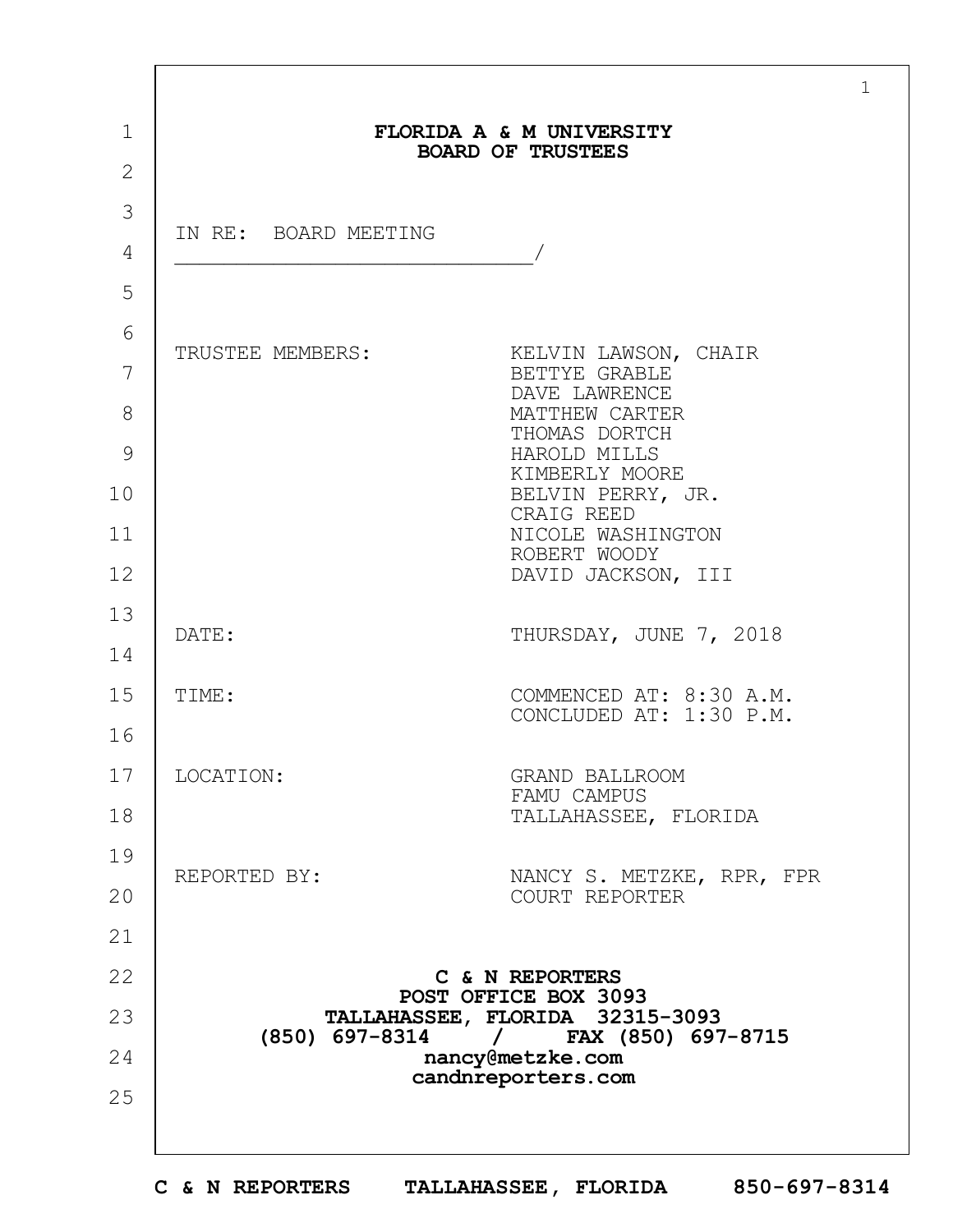|             | 2                                                  |
|-------------|----------------------------------------------------|
| $\mathbf 1$ | PROCEEDINGS                                        |
| 2           |                                                    |
| 3           | CHAIRMAN LAWSON: Okay. If you could please         |
| 4           | grab your seats, everyone, we would like to get    |
| 5           | started. Hopefully you got your coffee and enjoyed |
| 6           | the break.                                         |
| 7           | Good morning. Good morning, and welcome to         |
| 8           | the meeting of the Florida A & M University Board  |
| 9           | of Trustees.                                       |
| 10          | At this time, Attorney Barge-Miles, will you       |
| 11          | please call the roll?                              |
| 12          | MS. ZACKERY: Trustee Carter.                       |
| 13          | TRUSTEE CARTER: Here.                              |
| 14          | MS. ZACKERY: Trustee Dortch.                       |
| 15          | (NO RESPONSE).                                     |
| 16          | MS. ZACKERY: Trustee Dortch.                       |
| 17          | (NO RESPONSE).                                     |
| 18          | MS. ZACKERY: Trustee Grable.                       |
| 19          | TRUSTEE GRABLE: Here.                              |
| 20          | MS. ZACKERY: Trustee Jackson.                      |
| 21          | TRUSTEE JACKSON: Present.                          |
| 22          | MS. ZACKERY: Trustee Lawrence.                     |
| 23          | TRUSTEE LAWRENCE: Here.                            |
| 24          | MS. ZACKERY: Trustee Lawson.                       |
| 25          | CHAIRMAN LAWSON: Here.                             |
|             |                                                    |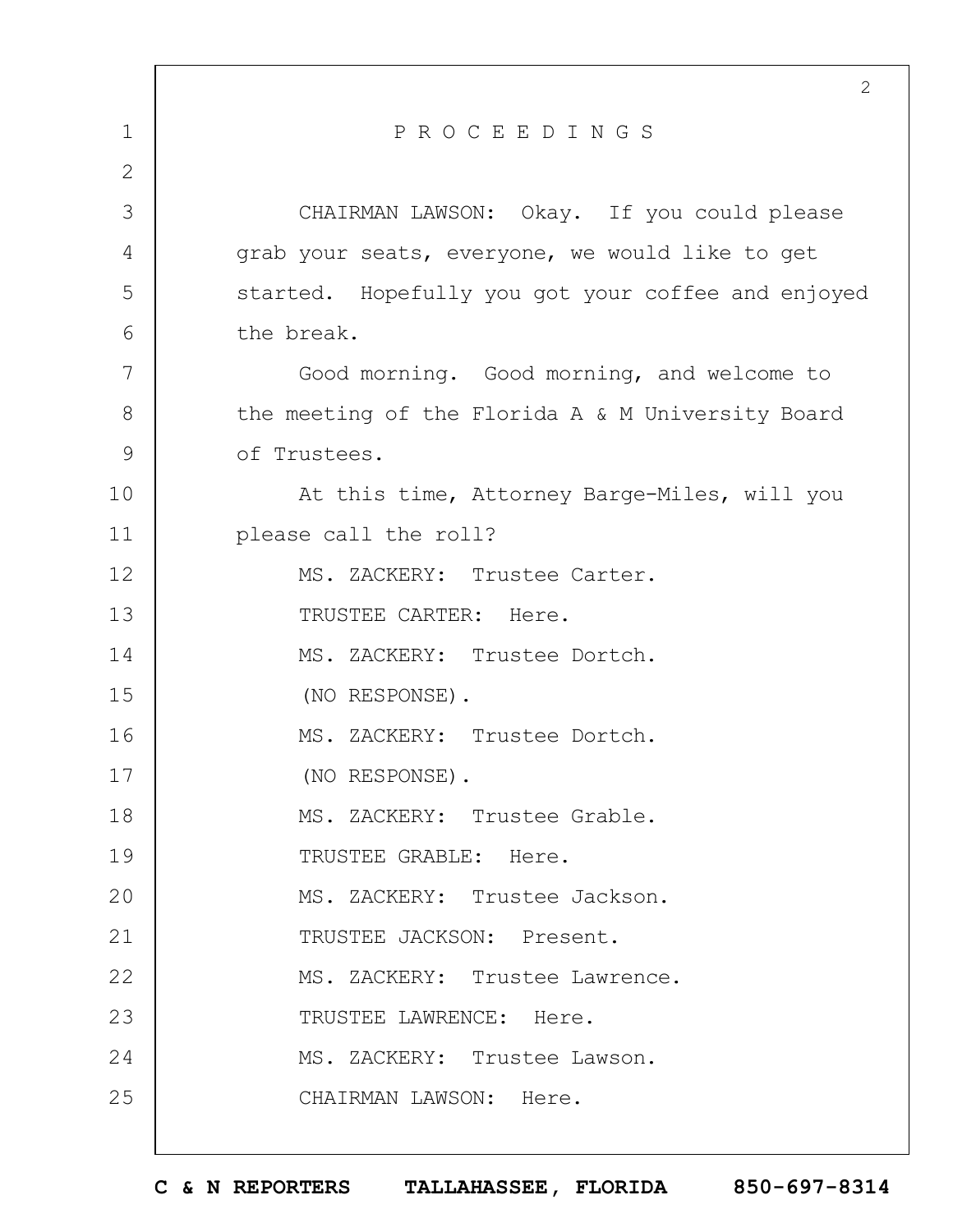|              | 3                                                  |
|--------------|----------------------------------------------------|
| $\mathbf{1}$ | MS. ZACKERY: Trustee Mills.                        |
| 2            | TRUSTEE MILLS: Here.                               |
| 3            | MS. ZACKERY: Trustee Moore.                        |
| 4            | TRUSTEE MOORE: Here.                               |
| 5            | MS. ZACKERY: Trustee Perry.                        |
| 6            | TRUSTEE PERRY: Here.                               |
| 7            | MS. ZACKERY: Trustee Washington.                   |
| 8            | TRUSTEE WASHINGTON: Here.                          |
| 9            | MS. ZACKERY: Trustee Woody.                        |
| 10           | (NO RESPONSE).                                     |
| 11           | MS. ZACKERY: Trustee Woody.                        |
| 12           | (NO RESPONSE).                                     |
| 13           | MS. ZACKERY: Mr Chair, you have a quorum.          |
| 14           | CHAIRMAN LAWSON: Thank you.                        |
| 15           | There is one item that I would like to address     |
| 16           | that's not on the agenda, and that is $-$ and we   |
| 17           | didn't do it yesterday, but officially welcome our |
| 18           | newest trustee, Trustee David Jackson.             |
| 19           | I know he is not here because he's out on          |
| 20           | internship, but he is on the phone.                |
| 21           | So officially, Trustee Jackson, welcome to the     |
| 22           | Florida A & M University Board of Trustees.        |
| 23           | TRUSTEE JACKSON: Thank you, Chairman.              |
| 24           | Hello. Can you all hear me?                        |
| 25           | CHAIRMAN LAWSON: You're welcome to say a           |
|              |                                                    |

 $\Gamma$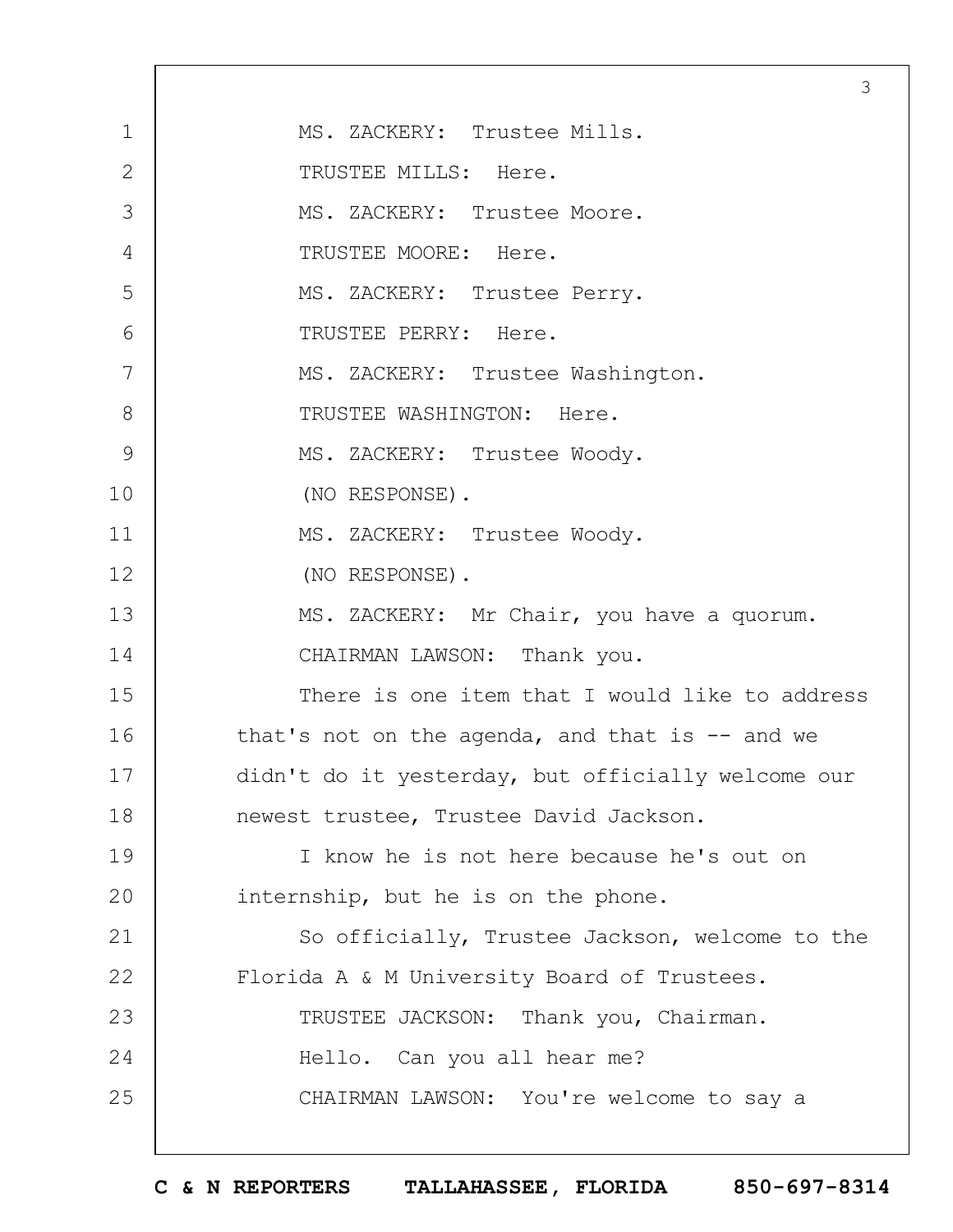1 2 3 4 5 6 7 8 9 10 11 12 13 14 15 16 17 18 19  $20$ 21 22 23 24 25 4 couple of words if you would like, sir. TRUSTEE JACKSON: Okay. Hello. Can everybody hear me? CHAIRMAN LAWSON: Yes. TRUSTEE JACKSON: All right. Hello, everybody. I'm very excited to work collectively with this Board and help progress Florida A & M University and advocate on behalf of the student body. I'm just happy to be here and ready to get to work. Thank you. CHAIRMAN LAWSON: Thank you. And, again, welcome. At this point, Trustees, I'd like to do something  $--$  and audience  $--$  that I think is very appropriate at this moment. At this point, I would like to recognize the late Doctor Clyde Ashley. Usually at this point in the meeting, Doctor Ashley would be poised in the back of the room preparing to make a public statement in support of Florida A & M and/or specifically the School of Business and Industry. We mourn the loss of Doctor Ashley, and we will always remember his profound love for this institution. So at this point I would like to ask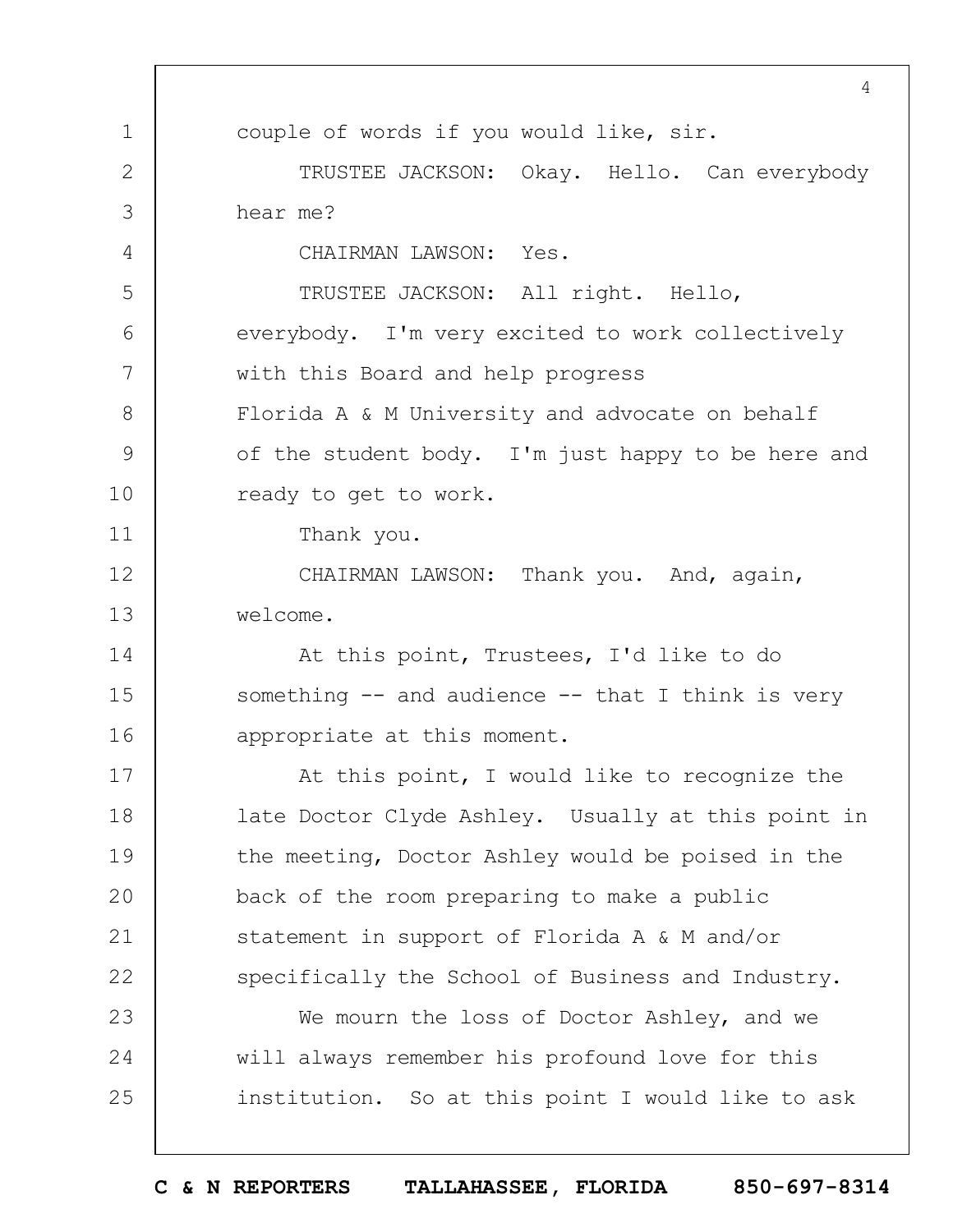|               | 5                                                 |
|---------------|---------------------------------------------------|
| $\mathbf 1$   | for a moment of silence in memory of              |
| $\mathbf{2}$  | Doctor Clyde Ashley.                              |
| 3             | (BRIEF PAUSE).                                    |
| 4             | CHAIRMAN LAWSON: Thank you.                       |
| 5             | Attorney Barge-Miles -- actually, Ms. Zackery,    |
| 6             | are there any individuals that have signed up for |
| 7             | public comment?                                   |
| $8\,$         | MS. ZACKERY: Yes. We have four.                   |
| $\mathcal{G}$ | CHAIRMAN LAWSON: Four? Okay. If you would         |
| 10            | please call their names.                          |
| 11            | Individuals, as you approach the podium, you      |
| 12            | will have three minutes start to finish. We will  |
| 13            | put, Mr. Henry, the timer on so that you will be  |
| 14            | able to see your start and end time.              |
| 15            | So I would ask that you please call the first     |
| 16            | presenter.                                        |
| 17            | MS. ZACKERY: Lieutenant Colonel Fred Clark.       |
| 18            | LIEUTENANT COLONEL CLARK: I need a lot more       |
| 19            | time, Mr. Chair.                                  |
| 20            | CHAIRMAN LAWSON: If you brought a check, we       |
| 21            | may be able to extend.                            |
| 22            | MS. MOORE: We may increase your time, right?      |
| 23            | LIEUTENANT COLONEL CLARK: Yes.                    |
| 24            | So if I've got Executive Board members,           |
| 25            | Doctor Collins; 17th president of the NAA,        |
|               |                                                   |

 $\overline{\phantom{a}}$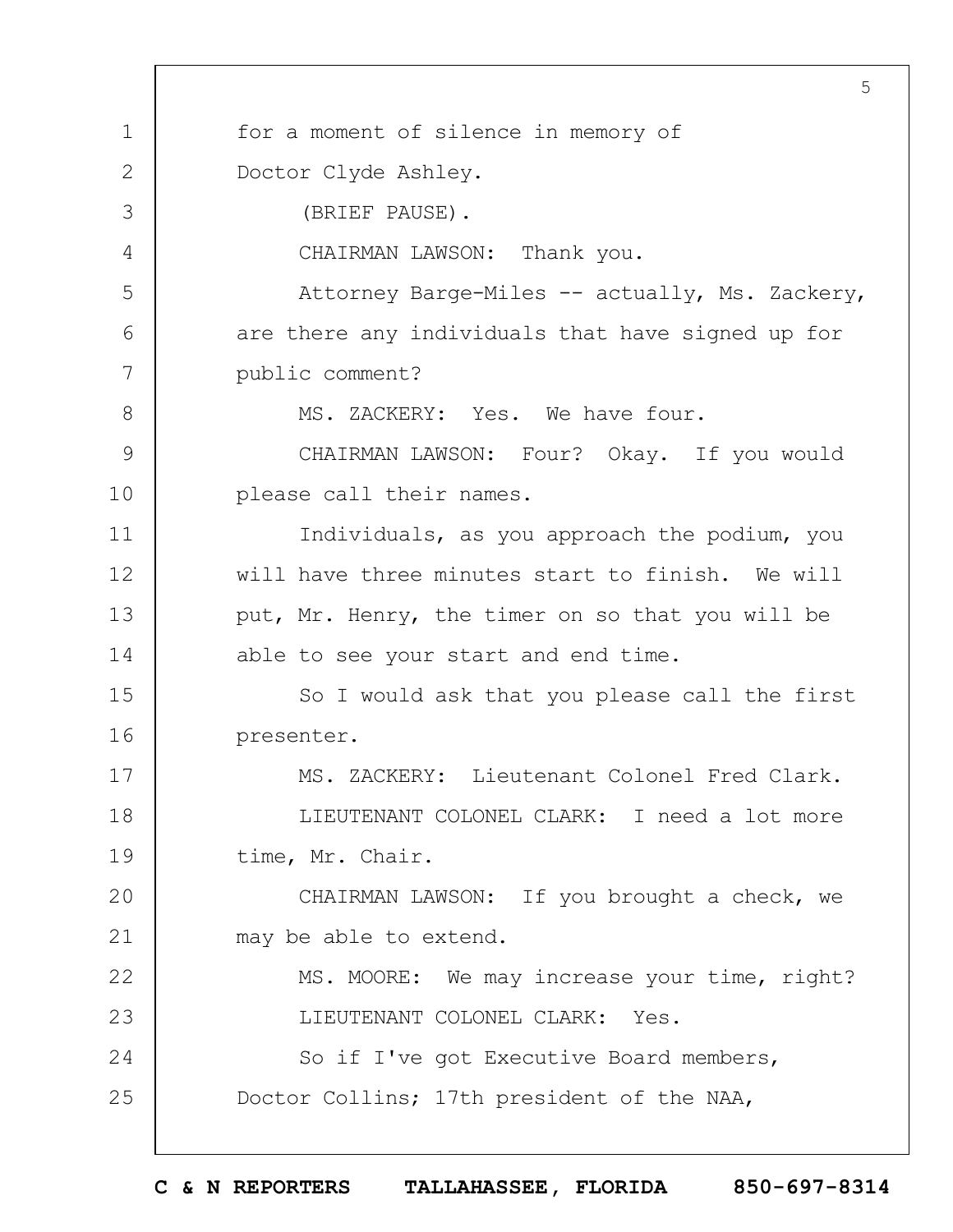Tommy Mitchell. Come on down.

1

2

3

4

5

6

7

Chair Lawson and the members of this Board of Trustees, first I want to say, you guys are doing an outstanding job, and I want to stand on record and let everybody know that; and this Association supports the job that you guys are doing.

(APPLAUSE).

8 9 10 11 12 13 LIEUTENANT COLONEL CLARK: Doctor Robinson and members of the faculty and staff of Florida A & M University, we certainly appreciate the support that you have given this Association so that we can do the job we need to do to support this institution.

14 15 16 17 18 19  $20$ 21 And to the hard working and dedicated members of this FAMU National Alumni Association; and to the Florida A & M University Time Magazine College of the Year; and all alumni far and near, I stand before you today to provide you a recap of the fundraising efforts around the 2018 National Alumni Association convention, which was held in Orlando, Florida, 24 through 27 May of 2018.

22 23 24 25 We marketed our convention as a weekend of giving with the majority of our gifts coming from our fundraising luncheon. The gift from this week of giving were obtained both online and in person

**C & N REPORTERS TALLAHASSEE, FLORIDA 850-697-8314**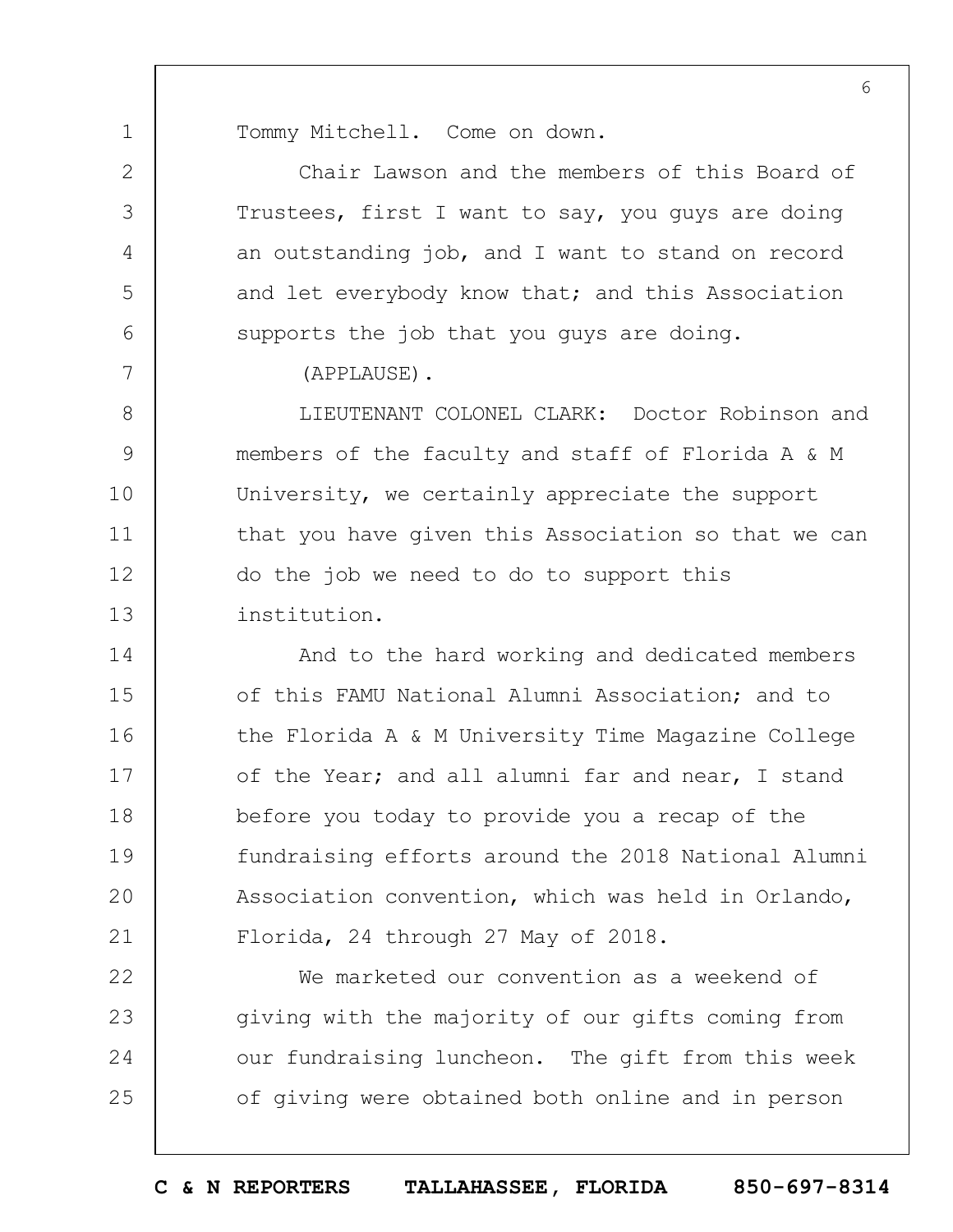during our Parade of Challenge.

1

2

3

4

5

6

7

14

15

16

17

18

We made a commitment at this year's convention to support several areas, including Save Our Students, the Marching 100 to the Rose Bowl and Beyond. And the biggest winner in this year's convention fundraising endeavors is our athletics department.

8 9 10 11 12 13 I'm proud to report we raised \$180,000 to support our athletic department, which will provide summer school assistance, as well as our commitment to provide \$50,000 a year to support Coach Willie Simmons' salary, and other professional endeavors.

Finally, I am happy to report to you that the total amount raised from the NAA Convention was not 440,000. I want to ask Doctor Robinson and Chairman Lawson to please come forward so we can see the real amount, the audited amount.

19  $20$ 21 22 23 Doctor Robinson, I'll let y'all come around here. I'm going to let you unveil this amount. And this was a commitment to ensure we could try to help close this gap. And we certainly want to thank everybody for what they did.

24 25 And in a room of about 200 people, we did this in about four hours, it didn't take long. So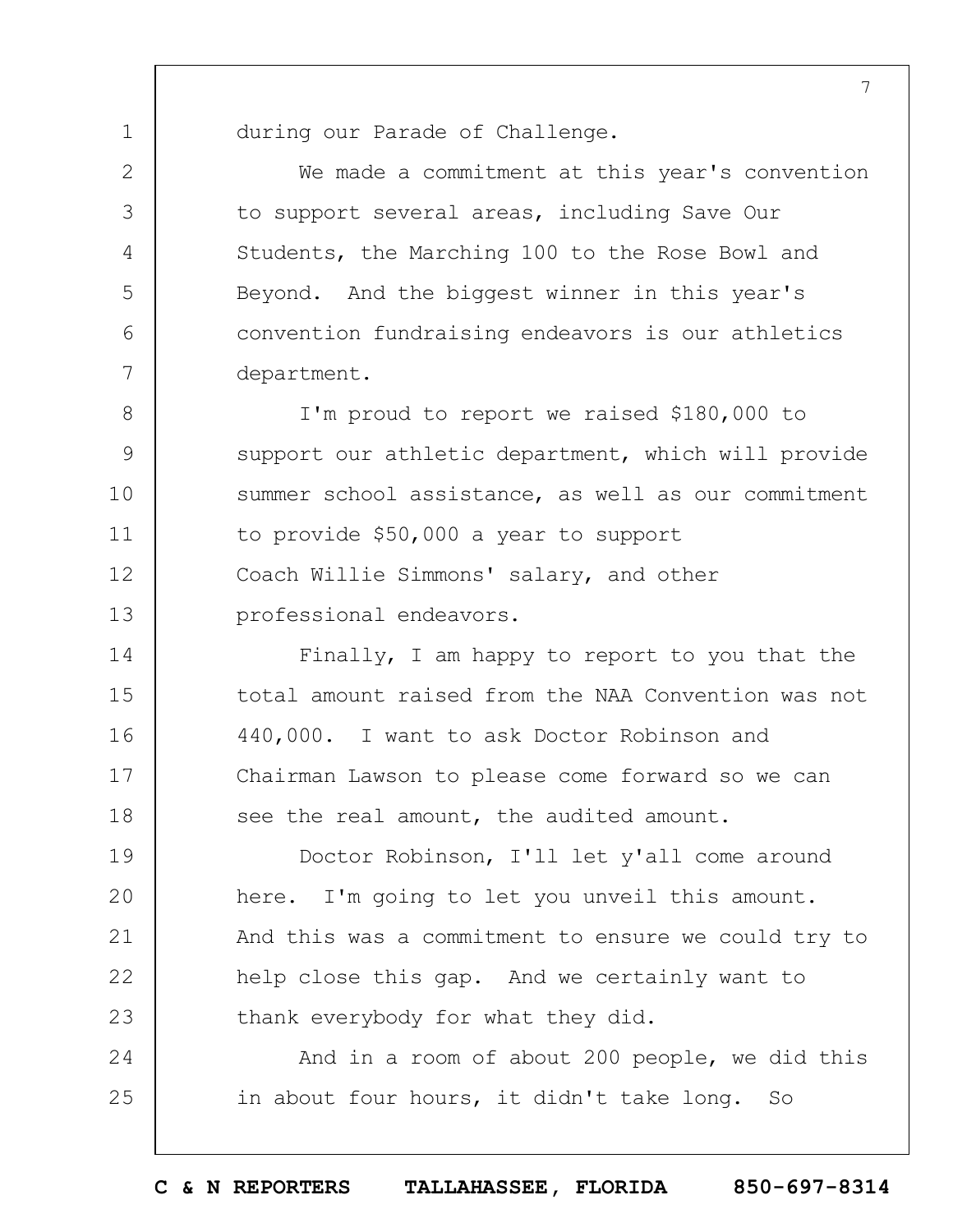1 2 3 4 5 6 7 8  $\mathsf{Q}$ 10 11 12 13 14 15 16 17 18 19  $20$ 21 22 23 24 25 8 imagine -- as we start doing FAMU Rising and start touching everybody out there, imagine what we can raise. So drum rolls, without further ado, \$600,804.11. (APPLAUSE). LIEUTENANT COLONEL CLARK: We've got another special presentation, but now that this is over with, the Association will turn its full force toward FAMU Rising and support Doctor Friday-Stroud and her endeavors. And so we're all on board, and we're with you, Doc, we're fixing to go. DOCTOR COLLINS: Doctor Robinson, for those of us as conventioneers, it's a personal thing between us and you. We want to present to you, Larry Robinson, Ph.D., President of FAMU; and this one, Mrs. Sharon Robinson, First Lady of FAMU, their own garment bags, monogrammed bags with their own name on them. (APPLAUSE). DOCTOR COLLINS: Excuse me, this is part of Doctor Robinson: You are a Rattler. You do bleed orange and green. CHAIRMAN LAWSON: Okay. Thank you, National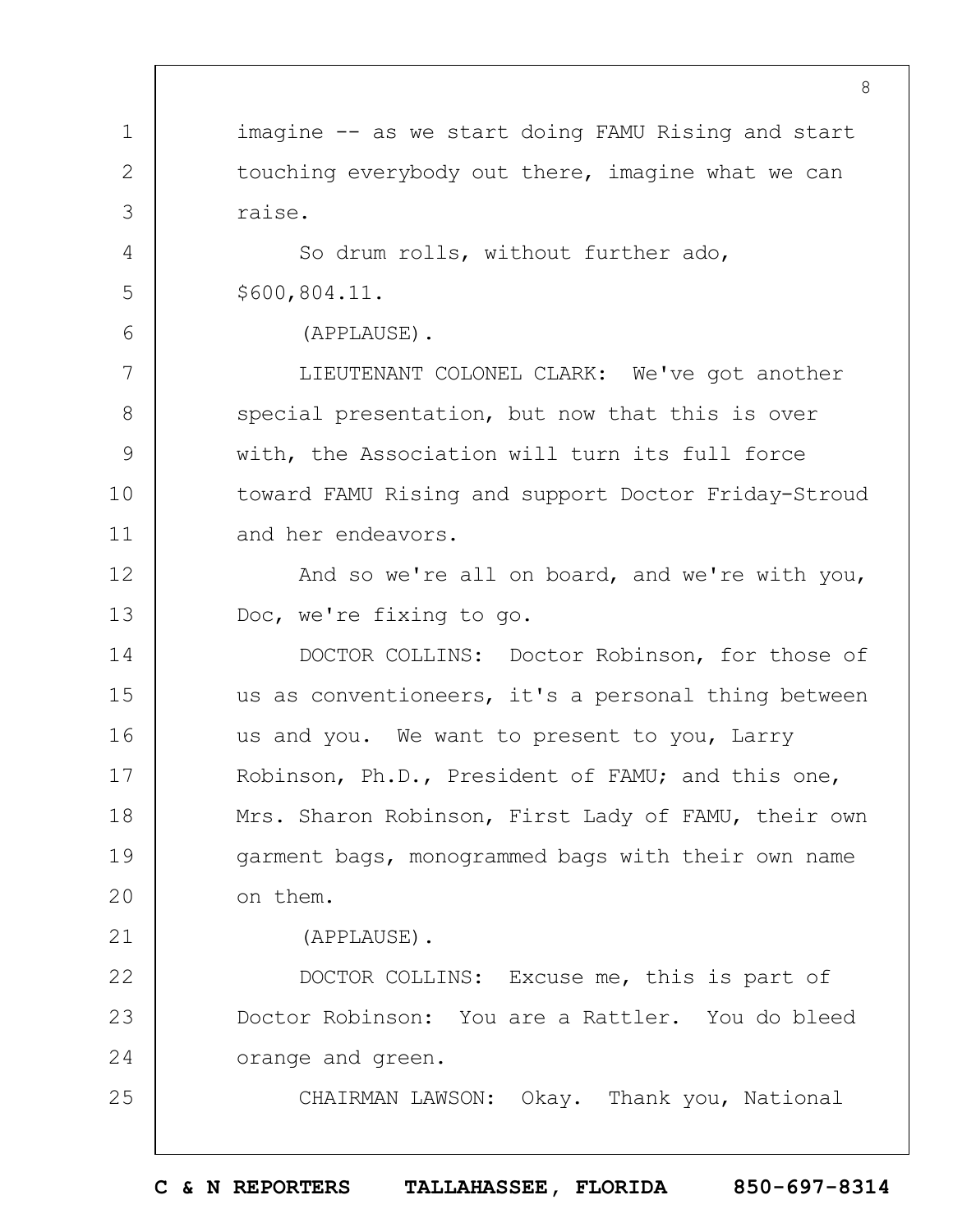1 2 3 4 5 6 7 8  $\mathsf{Q}$ 10 11 12 13 14 15 16 17 18 19  $20$ 21 22 23 24 25 9 Alumni Association, for that presentation. At this point there is  $--$  we have three more people, individuals for public comment. Please call the next person, Ms. Zackery. MS. ZACKERY: Massaleeka Mandella, (phonetics). MR. MANDELLA: Mr. Chairman, President, Board of Trustees, my comment concerns retention and graduation rates. The longer we wait, the worst our dismal dilemma will get. We can no longer accept that our children are the poster models for fashion, sports, hairstyles, rap, and misbehavior. FAMU's four-year graduation rate and retention rate are both directly related to our children's kindergarten, elementary, middle, and high school success rate. FAMU Developmental Research School must again become an elite school in Florida. This would prove that FAMU knows how to successfully prepare our next generations. Administrators and teachers from all over Florida would flock to FAMU seeking secrets to the success of our kindergarten, elementary, middle, and high school students; and then use our Developmental Research School as a template.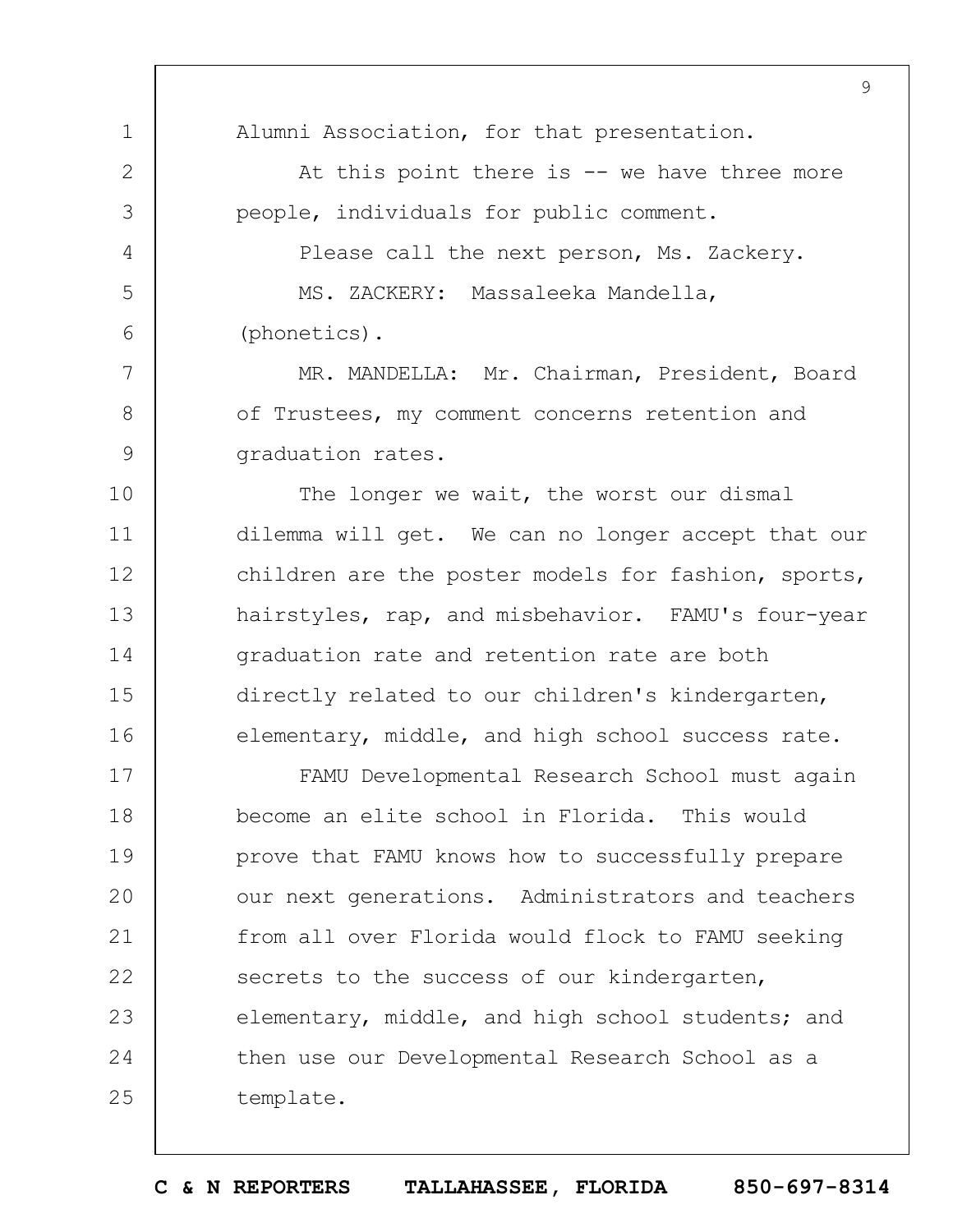1 2 3 4 5 6 7 8  $\mathsf{Q}$ 10 11 12 13 14 15 16 17 18 19  $20$ 21 22 23 24 25 If our children are not taught the secrets to success at very early ages, catch up at FAMU is difficult to impossible. We can no longer accept that our children are the poster models for fashion, sports, hairstyle, rap, and misbehavior. Thank you. CHAIRMAN LAWSON: Thank you. Next person, please. MS. ZACKERY: Voncell Bradford. MS. BRADFORD: Good morning. CHAIRMAN LAWSON: Good morning. MS. BRADFORD: To the Board of Trustees and the President of this great University, my name is Voncell Bradford, and I am currently a student enrolled in the College of Pharmacy. I arrived at FAMU as a National Honor student. I was ecstatic to become a part of this great institution upon the recommendation of a fine man, a Rattler, Doctor Solomon Badger. This past year has become a nightmare as I have been bullied, discriminated, and retaliated against in front of my peers by specific faculty members. Much of this began on questioning various inconsistent grading, policies, and complaints. After VP Givens from Audit and Compliance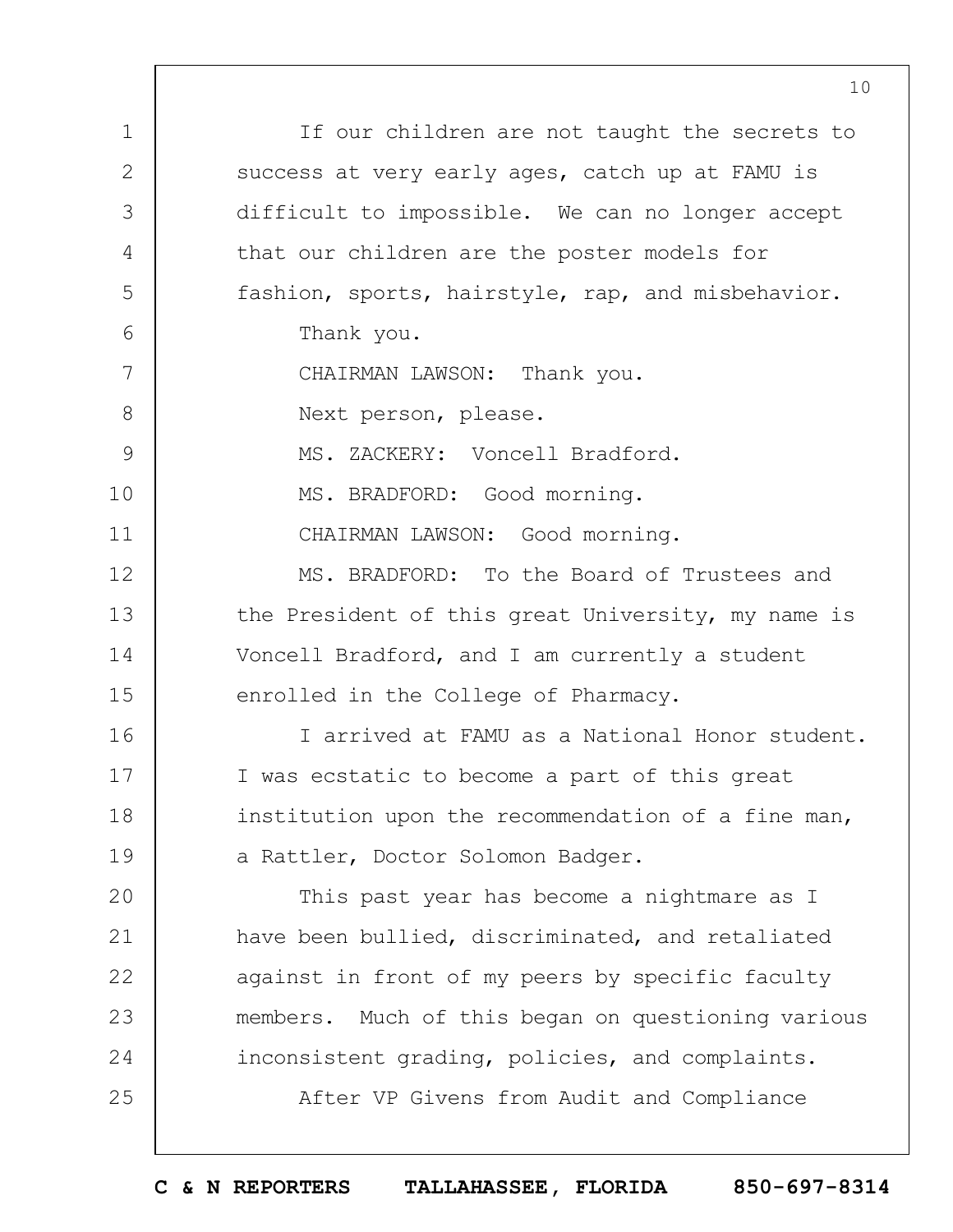reviewed my concerns, his office agreed with me in regards to unfair grievance procedures, supported by the current Interim Dean in the College of Pharmacy, and have and continue to investigate retaliation and discrimination with the help of Carey Gavin from the ELC office.

1

2

3

4

5

6

25

7 8  $\mathsf{Q}$ 10 11 12 13 14 I have been verbally assaulted during class in front of my peers, given different quizzes with increased difficulties, and have been offered remediation that's different from other students. Despite recent instructions given by the President, the Interim Dean, the Provost, and Assistant Provost, continue to treat me different from other students.

15 16 17 18 19 Jonathan Gibbs was a man whose contributions allow the University to stand today. It is his passion and his commitment for the advancement of our people that led me to believe that everyone here holds true to the same value.

 $20$ 21 22 23 24 The bullying I am experiencing for want and fairness does not represent the vision Jonathan Gibbs held for State and normal colleges for colored students, nor does it represent our beloved FAMU today.

I need assistance in achieving fairness and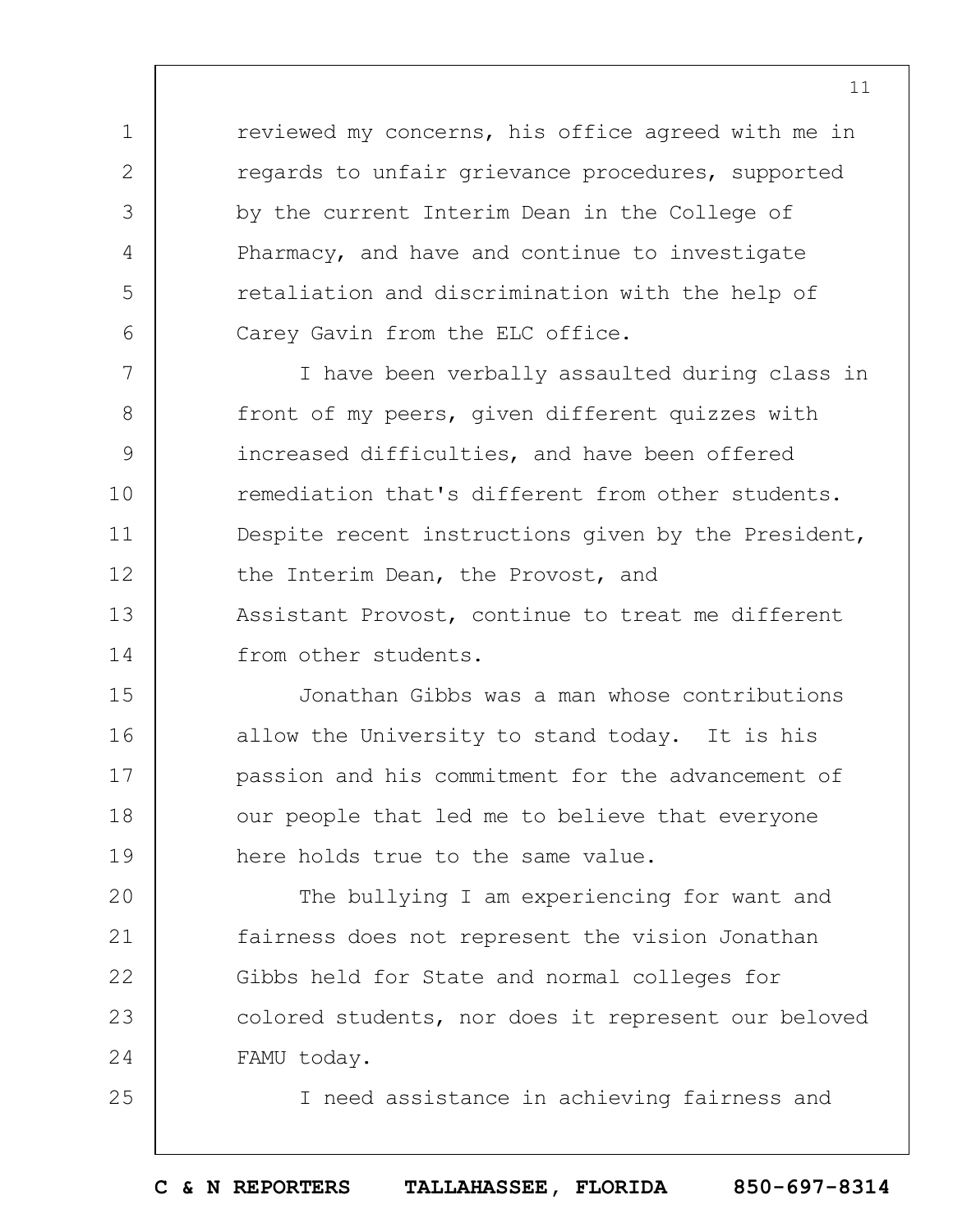justice from the current interim administration in the College. I am pleading for assistance. Will you help me do this?

I have more, but I realize my time is limited. I need your help, as I am emotionally drained -- as I am emotionally drained and intimidated by power and confused. I do not see the excellence with caring. Help.

CHAIRMAN LAWSON: Next.

1

2

3

4

5

6

7

8

 $\mathsf{Q}$ 

10

11

MS. ZACKERY: Carolyn Collins.

DOCTOR COLLINS: Chair Lawson,

12 13 14 15 16 President Robinson, I'm just speaking just briefly. And this is not on behalf of the National Alumni Association, but I just needed to say a couple of things, particularly after I heard some comments earlier.

17 18 19  $20$ 21 22 23 24 25 The Performance Funding Model, it's real, it's here to stay. We're asking our alums, our faculty, our students, and everybody to come on board to help work with this. We're addressing this with the Government Relations Committee. But there are inequities in the Performance Funding Model, and we need to make sure that we're consistently investigating for some efficient model as we move forward.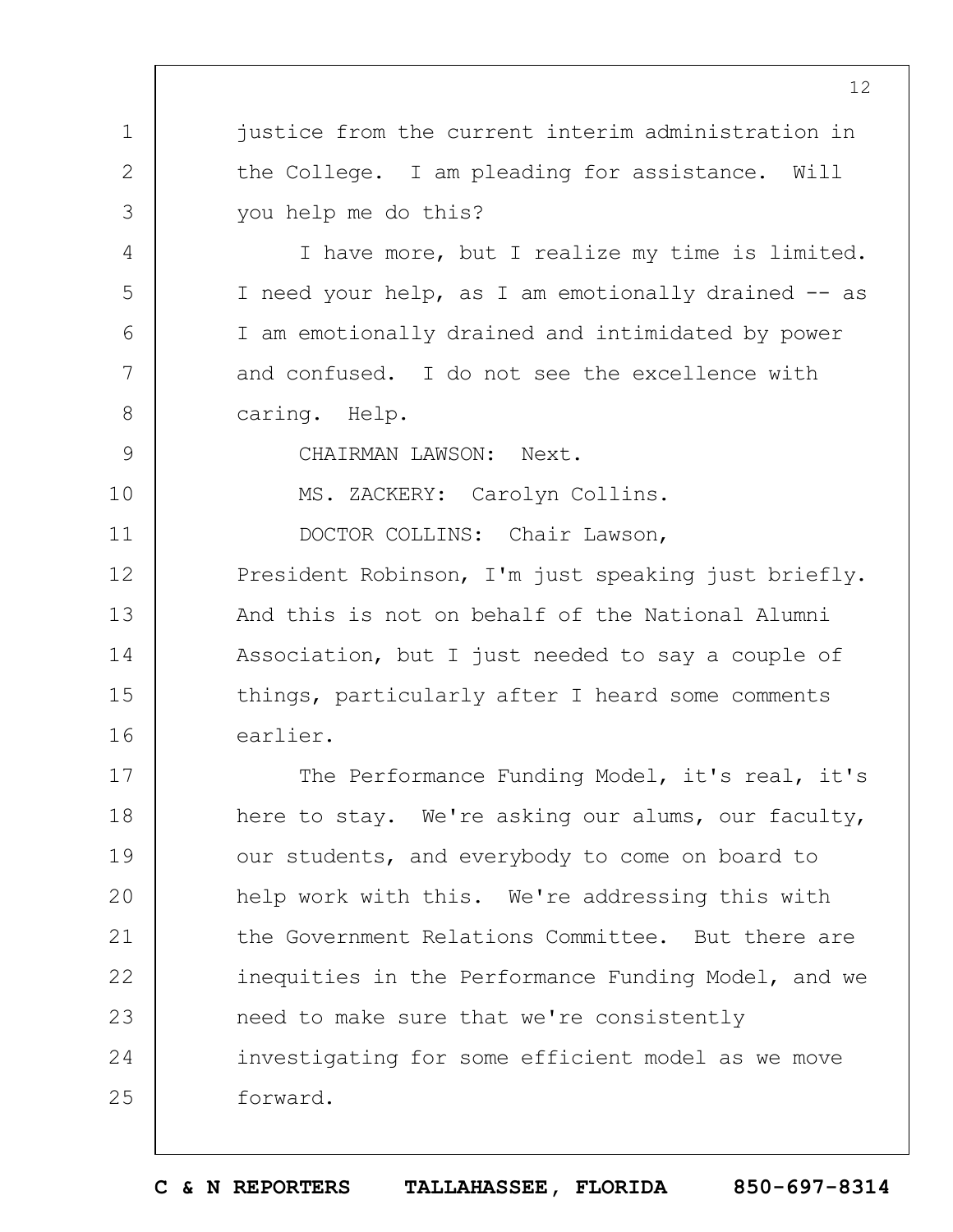There are two land grants in the State of Florida: One is an 1862, and one is an 1890. There are inequities; we need equities there.

1

2

3

4

5

6

7

I want to then just close out by saying thank you very, very much to everyone who participated with FAMU Day at the Capitol. We worked very hard. We appreciate everyone who came out.

8 9 10 11 12 13 14 And all of the alums who are out there who actually supported it that may not have been able to be at meetings, but they certainly sent support up and they were there as well, all over not just in Florida, but around the United States. I want to thank all of them, and look forward to FAMU Day at the Capitol of 2019.

15 16 17 18 19  $20$ 21 22 I want to thank the regional vice presidents and everyone that participates on the first Monday of every month on our Government Relations Committee that are there. They are diligent, and they're dedicated to making sure that Florida A & M University under the President -- priorities of the President, the LBR of the Board, are achieved in whatever way.

23 24 25 And I have to say because of the comments that you made, this is what made me come up here. Ms. Barbara Pippin, Ms. Barbara Cohen Pippin,

**C & N REPORTERS TALLAHASSEE, FLORIDA 850-697-8314**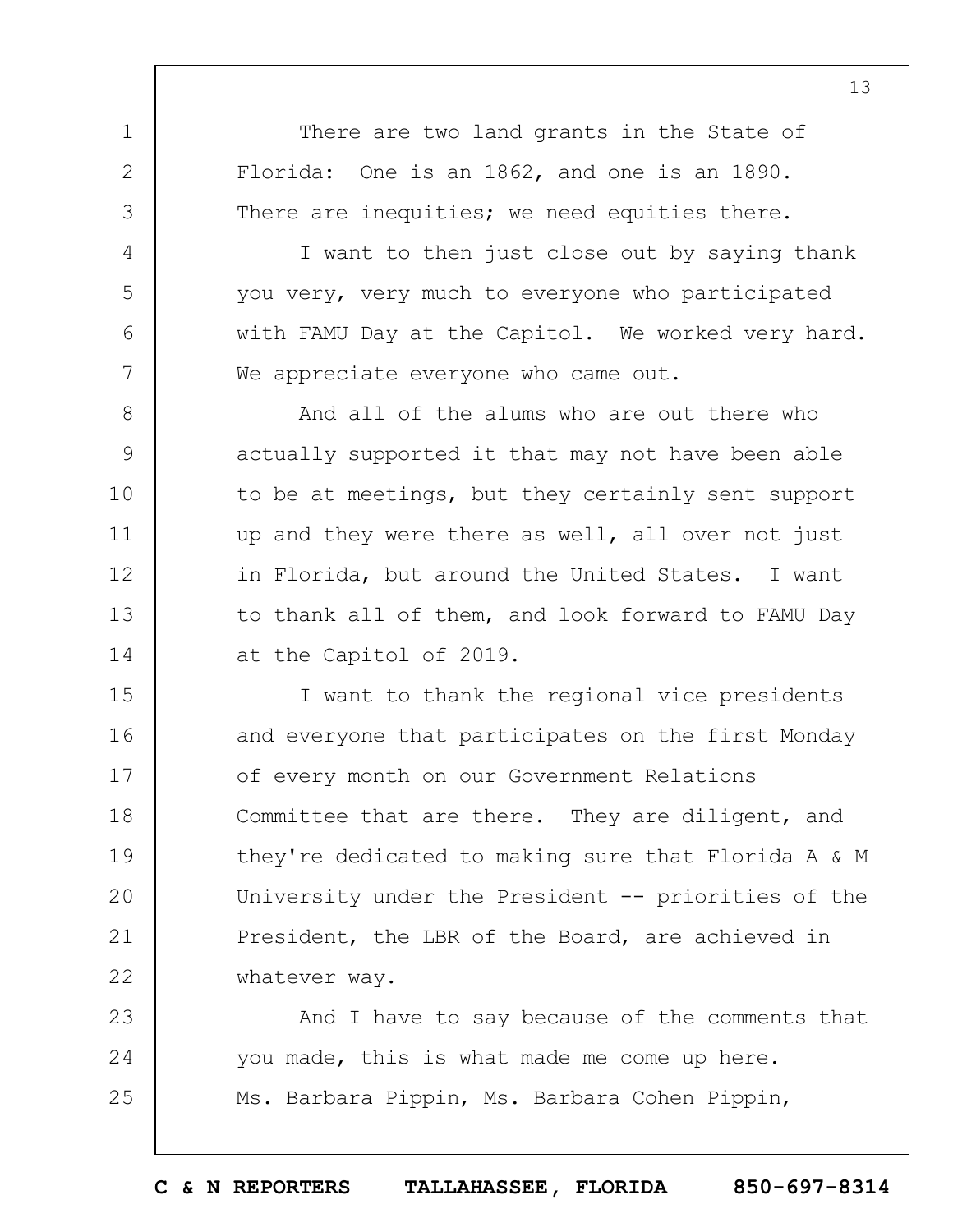1 2 3 4 5 6 7 8 9 10 11 12 13 14 15 16 17 18 19  $20$ 21 22 23 24 25 14 actually worked us, the alumni, to no end. And so on behalf of the alumni, Ms. Barbara Cohen Pippin, stand up. I want everybody again to give her a hand. You guys don't know how hard she worked. (APPLAUSE). DOCTOR COLLINS: She worked us extremely hard. She called us any time of the day or night. She said: I need people to call. We did what she asked us to do, and then we went beyond what she asked us to do, and then what we thought was best for Florida A & M University. And we're looking forward to her working with us this summer with the legislative meet and greet while we go around the state of Florida, and our alumnis are doing it outside of the country. And I'll take my last 15 seconds to say: You couldn't ask for a better President than Doctor Larry Robinson who meets us there at 8 a.m. in the morning; he goes to visit with us with all legislators; he's with us for the breakfast, the lunch, the reception; and we leave him there at 8 p.m. at night. CHAIRMAN LAWSON: Thank you. We have had our public comment at this point.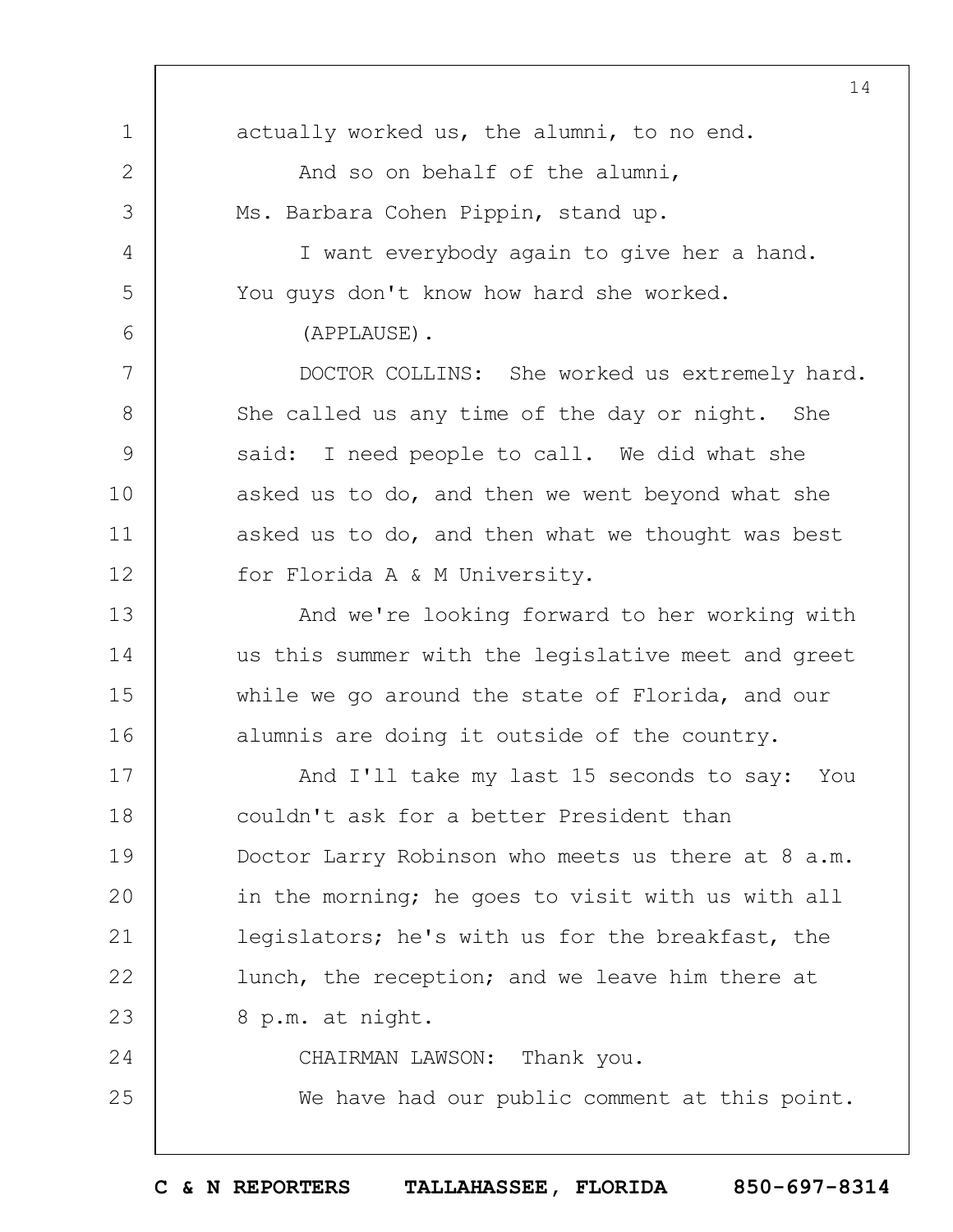It is now time to recognize President Robinson for the President's report.

1

2

3

4

5

6

7

8

PRESIDENT ROBINSON: Thank you, Mr. Chairman and members of the Board.

It's my pleasure to give you an update on some of the activities that have taken place, some of the activities that have taken place since the last time we met.

 $\mathsf{Q}$ 10 11 12 13 14 I think it's important to note that anything that's mentioned here isn't done by me alone. I really have a great team of folks that I work with each and every day. So I just want to make sure that although this is my report, the work is actually done by the various members of that team.

15 16 17 18 19 So at this time, I would like for the short video to play. I'm a little bit envious at times because I still think this is a strategic move by the staff so that they don't have to listen to me as much as they normally do.

 $20$ But with that said, here's the video.

21 22 (WHEREUPON, THE VIDEO PRESENTATION WAS PLAYED).

23 24 25 PRESIDENT ROBINSON: We're going to have to give amity to Trustee Lawrence; that was really great.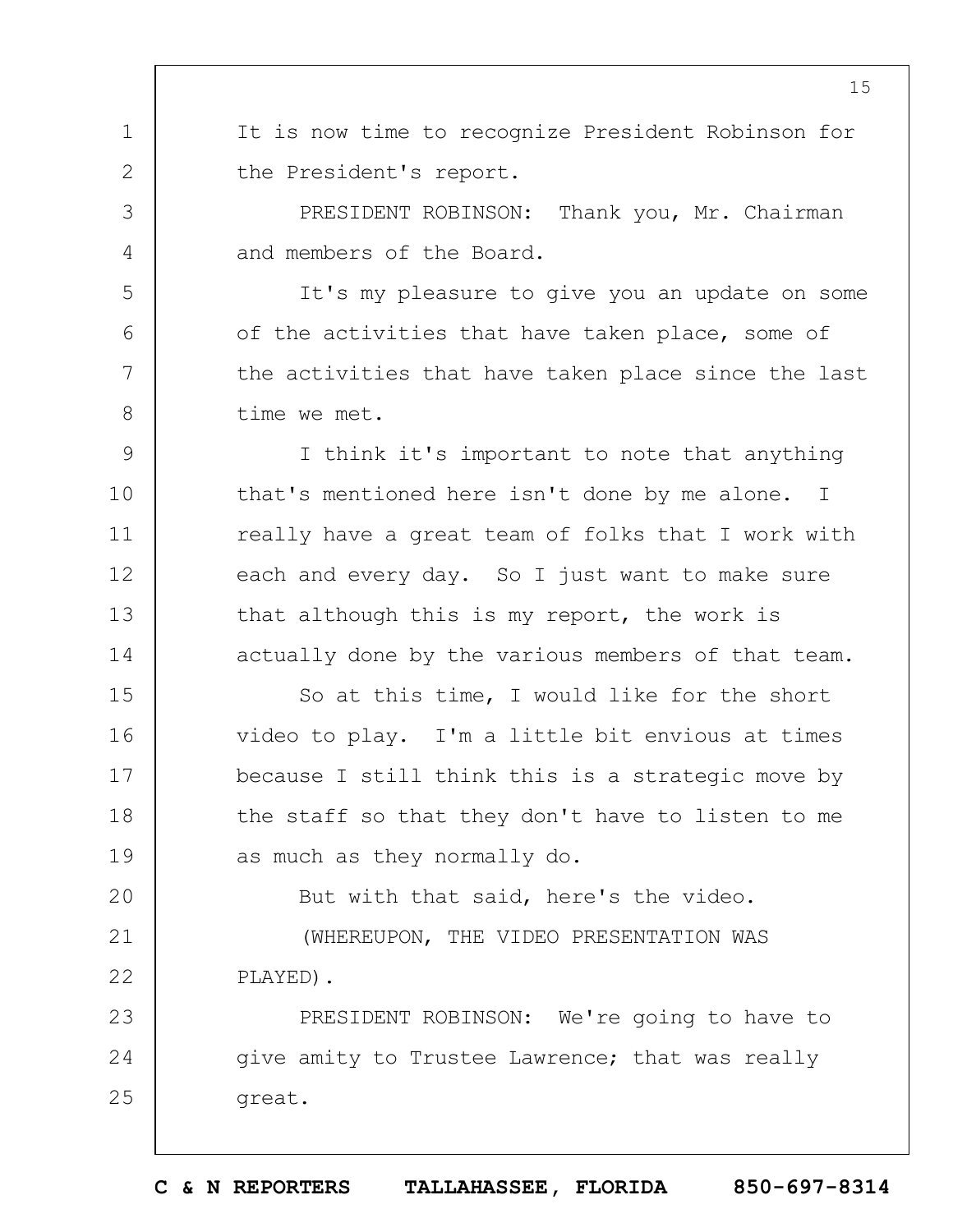But anyway, I do want to thank  $-$ - congratulate both you and Trustee Washington for your acknowledgements, and I'm just glad we had an opportunity to share in that moment with Trustee Washington and her mother, right? So congratulations.

You know, we claim you two. So we're about, if you do something good, we're going to say, well, that's FAMU over there. So thank you for giving us a lot more to brag about in the last 90 days. Continue to do the great things that you do.

12 13 14 15 16 17 18 First of all -- well, next I would like to invite all of you, friends, Famuans, and supporters to visit The Hill during the week of November the 8th through the 10th. The FAMU family will gather for -- it's kind of hard for me to even say this, but I have to  $-$ - the FAMU family will gather for my inauguration activities here.

(APPLAUSE).

1

2

3

4

5

6

7

8

 $\mathsf{Q}$ 

10

11

19

 $20$ 21 22 23 24 25 PRESIDENT ROBINSON: I do not have all of the details at this time, but there is a committee working on those. But I'm told that in the coming weeks you will hear the details about special guests in the evening affair and a tribute to veterans during the home football game against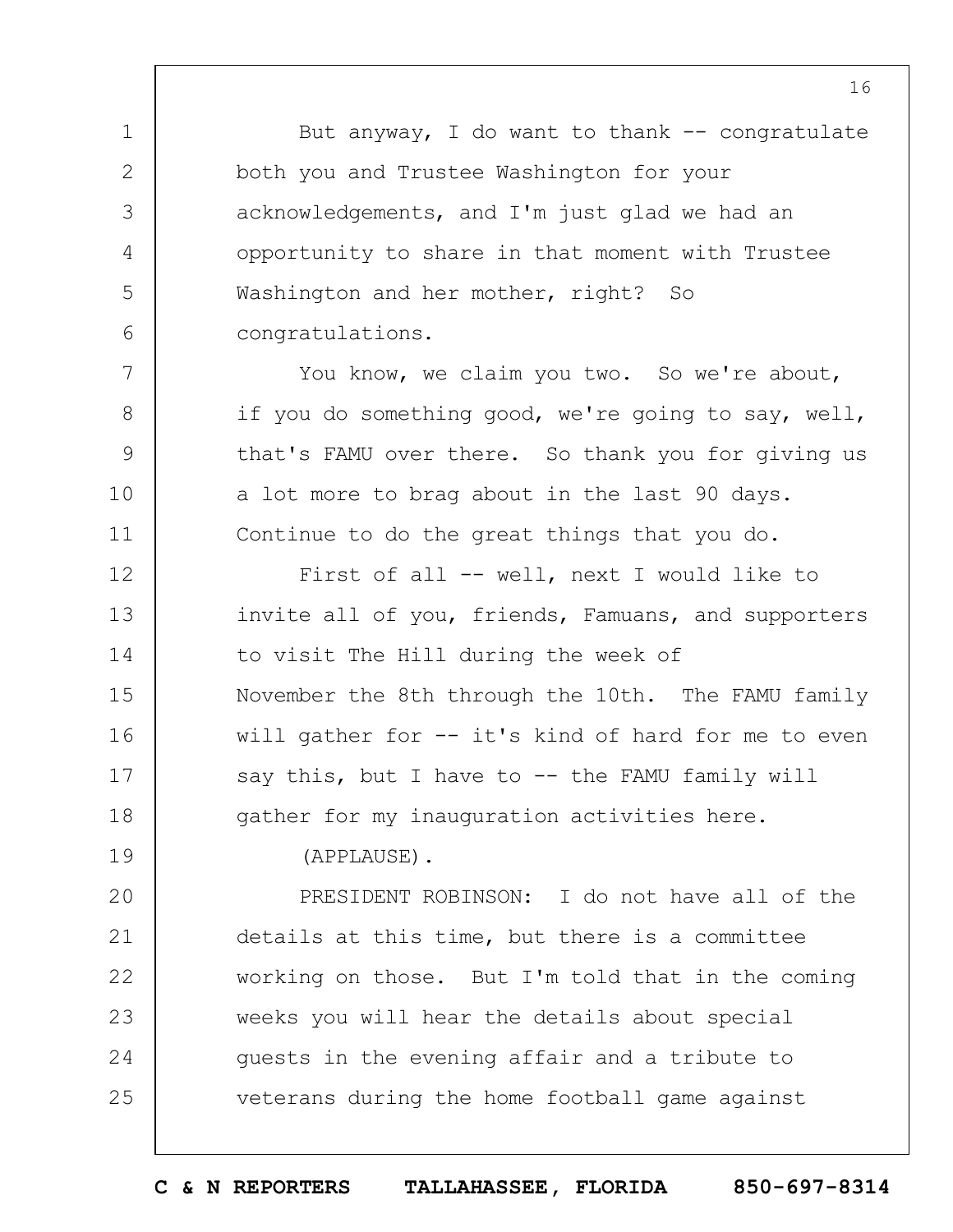| $\mathbf 1$   | South Carolina State University on that weekend.    |
|---------------|-----------------------------------------------------|
| $\mathbf{2}$  | And we'll keep you abreast as this develops.        |
| 3             | So just pencil that into your calendars now,        |
| 4             | those of you who might think it's worth your time   |
| 5             | to come back to The Hill on that $-$ - during those |
| 6             | days.                                               |
| 7             | I quess the next thing I want to do,                |
| $8\,$         | Mr. Chairman, is to give an update on some of my    |
| $\mathcal{G}$ | goals. I don't want to be too redundant with some   |
| 10            | of the things you've heard about already, but I do  |
| 11            | want to take a few moments to elaborate on some of  |
| 12            | those issues that Doctor Edington talked about      |
| 13            | earlier. And I'm going to focus on the four-year    |
| 14            | graduation rates, the licensure pass rates, the     |
| 15            | area of strategic emphasis for baccalaureate        |
| 16            | degrees. And, of course, I'm concerned about        |
| 17            | graduate degrees as well.                           |
| 18            | One of the things that we didn't talk about,        |
| 19            | there's a lot that we can do with students arriving |
| 20            | in August, but we are accountable for the ones that |
| 21            | are already here as well. This clock has already    |
| 22            | started ticking.                                    |
| 23            | And so all of the unique, innovative, and           |
| 24            | industry standards because we benchmark what we're  |
| 25            | doing against what the best are doing out there     |

**C & N REPORTERS TALLAHASSEE, FLORIDA 850-697-8314**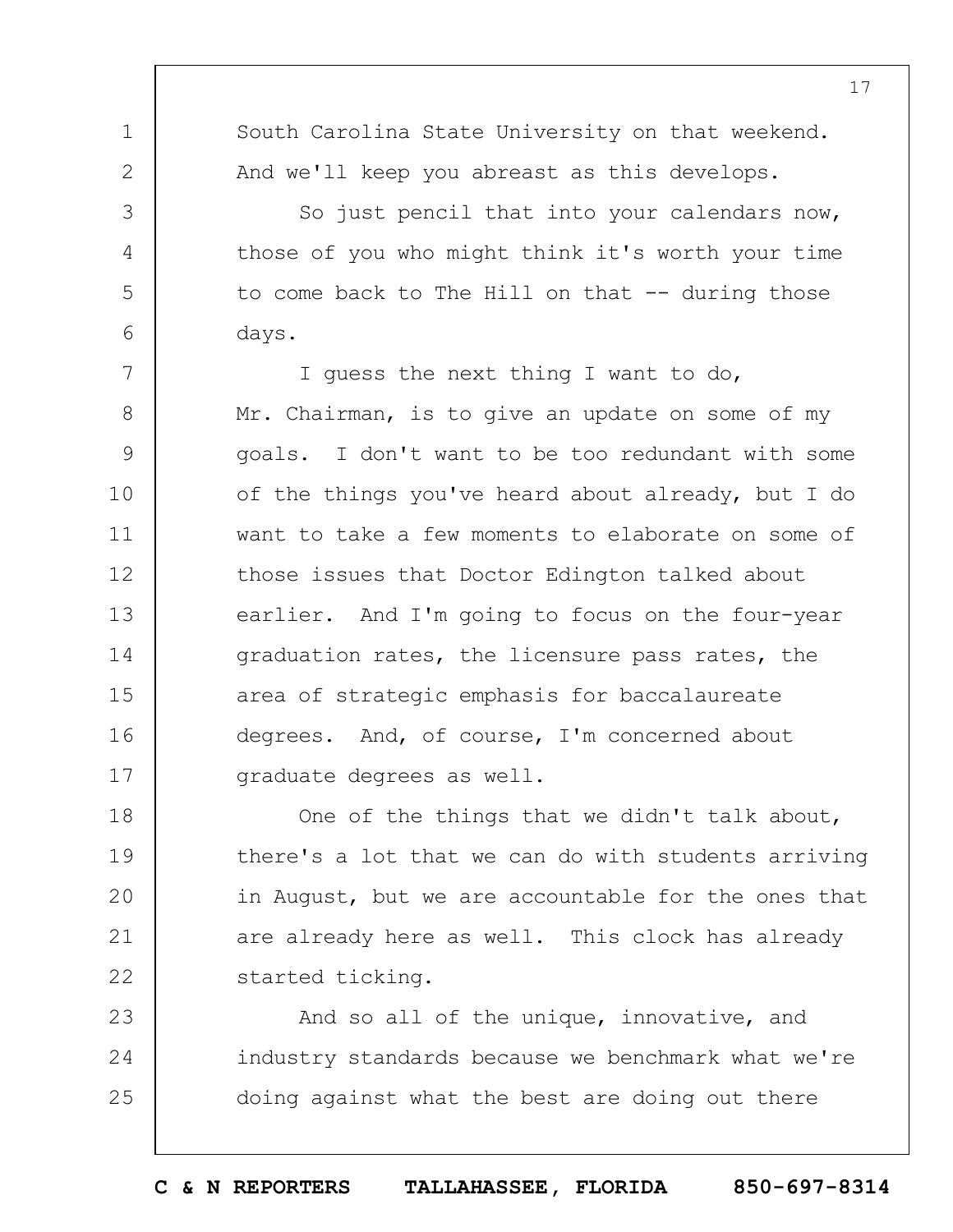with regard to student retention, progression, and graduation rates. But applying those, we will see some changes. But as Doctor Edington alluded to, there are going to have to be some major cultural changes in this whole scheme of things.

1

2

3

4

5

6 7 8  $\mathsf{Q}$ 10 11 12 13 14 15 16 17 I think the gentleman who spoke in the public comment section sort of got at the issue that I think we're going to have to work on, because I've often talked about the University having to change over our recruitment, you know, just what - you know, where we can't just focus on the so-called best and brightest that are coming out of the funnel, we have to acknowledge that there aren't enough coming out of that funnel for everybody to -- the competition for students who rise above a certain level of accomplishment in high school is really, really fierce.

18 19  $20$ 21 22 23 24 25 A statistic that I've shared about my team and others, and in speeches that I've given is that if you look at the -- just in one area, science and engineering, if you look at the percentage of baccalaureate degrees that we as a nation have created in science and engineering from 2010 to 2014, as a nation we've seen about a 53-percent increase. In the Republic of China, they've seen a

**C & N REPORTERS TALLAHASSEE, FLORIDA 850-697-8314**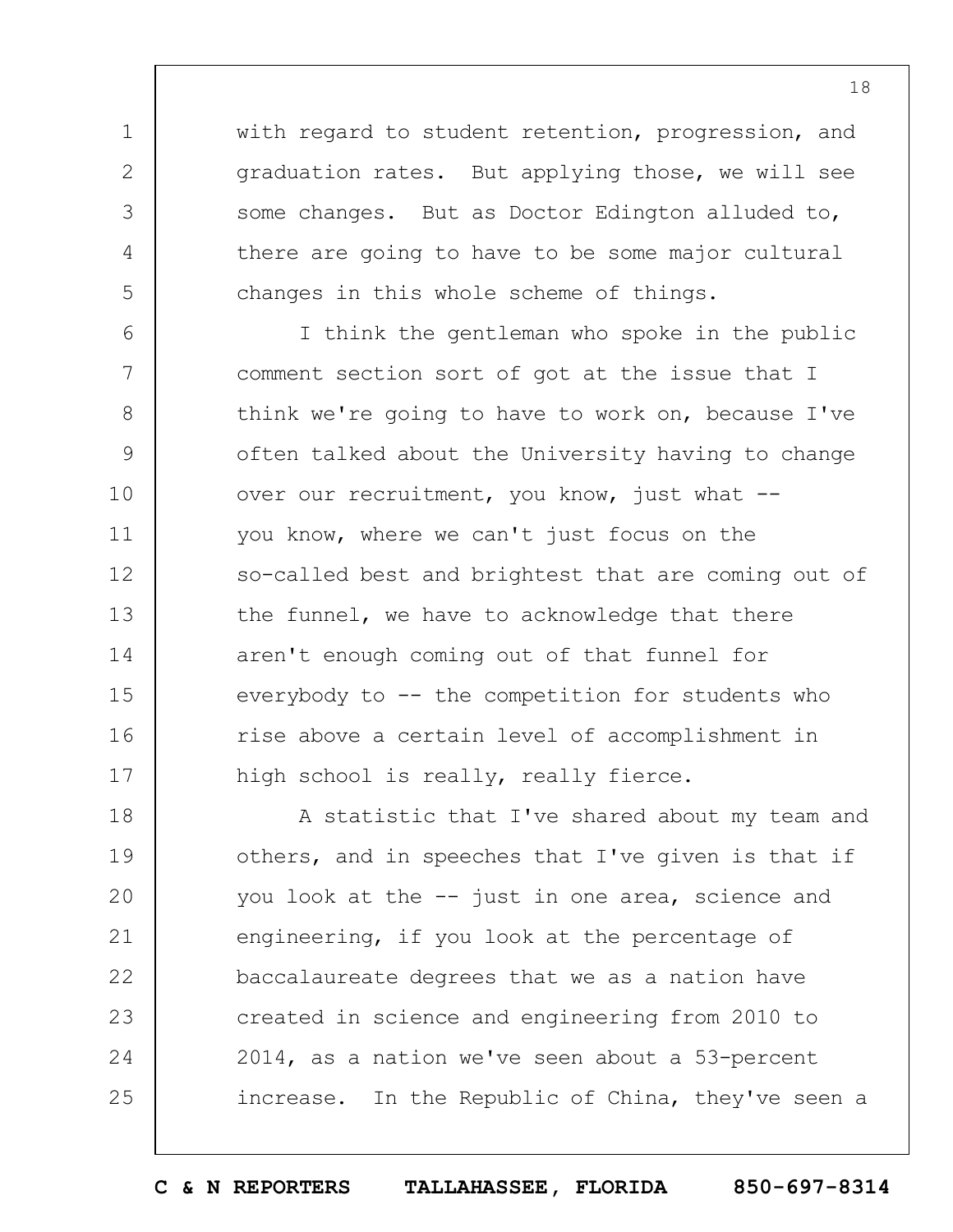350-percent increase. In fact, we exceeded them in the number of baccalaureate degrees in 2000 when that study started.

1

2

3

4

5

6

7

This is a study done by the National Science Board or the National Science Foundation. But they have nearly -- in fact, they have more than doubled the output that we have as a nation at this point.

8  $\mathsf{Q}$ 10 11 12 And so the success that FAMU has in this arena isn't just about us meeting performance metrics that the system has dictated for us, it's about increasing the competitiveness of this state and of this nation.

13 14 15 16 17 18 19 And so our recruitment strategy, a part of that has to be communicating with parents and teachers and counselors and ministers and alumni about what is it students need to be really prepared for some of those types of careers or those types of disciplines, in science and engineering in particular.

 $20$ 21 22 23 24 25 We just don't think we can sit here and offer them a very competitive scholarship package and expect that to be the end of the solution or the problem. We've got to work more with our constituents along that path to get more students prepared for that.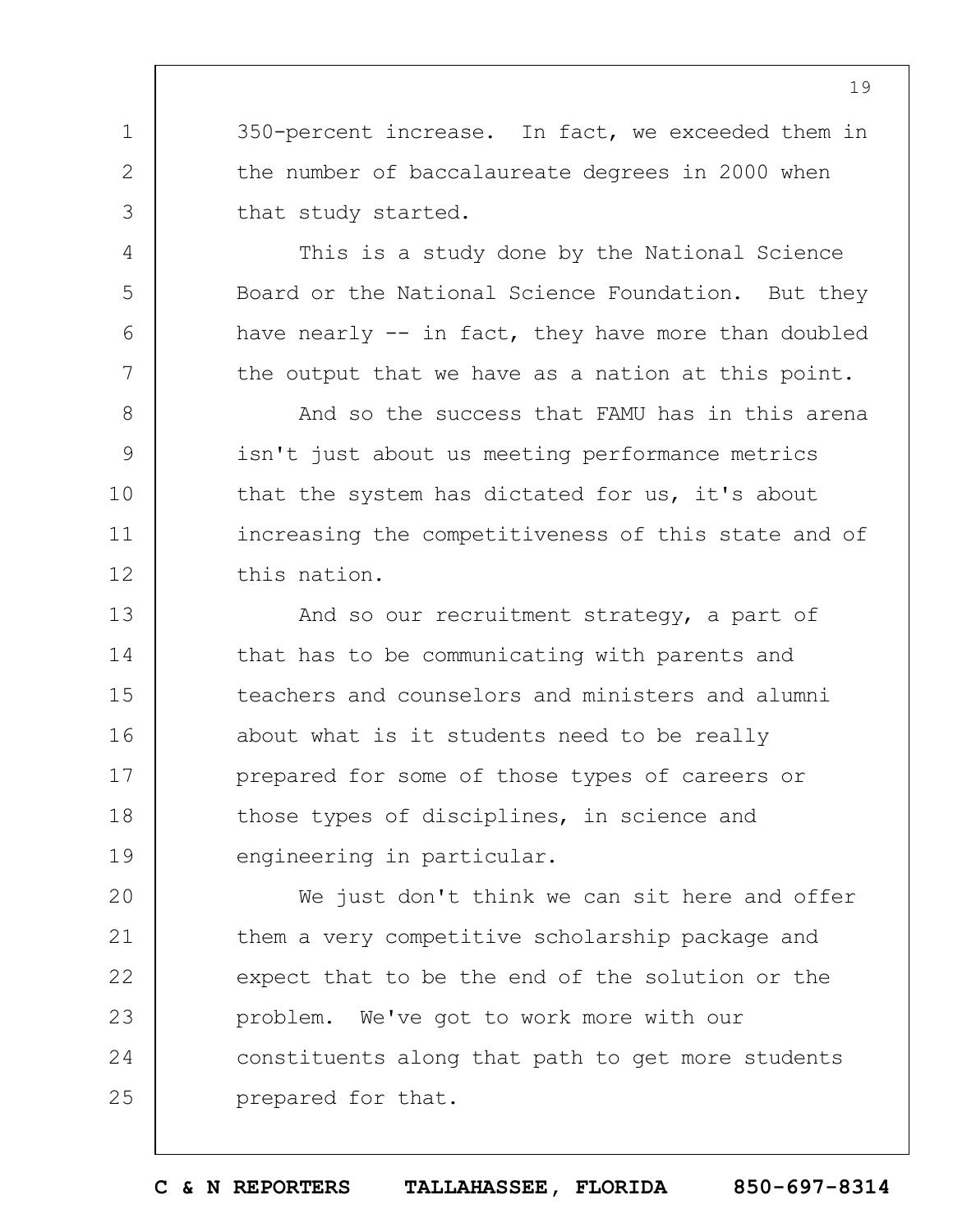You've heard about the aggressive steps being taken to address the licensure pass rates. The same thing applies here. One of the elements of that has to be, who do we  $-$  and what mechanisms or criteria do we use for admission into those programs. We really have to take a look at that very seriously to make sure that on the front end, as well as on the back end, we're providing the students a realistic chance of them being successful.

1

2

3

4

5

6

7

8

 $\mathsf{Q}$ 

10

11

12

13

14

15

16

17

We've heard a lot about what we're doing for students who are, you know, getting towards the end, or near the end in terms of things like BOP (phonetics) or test preparation and so forth; but we also have to think about what their foundational skills are at the start of their careers as they enter those programs.

18 19  $20$ 21 22 23 24 25 We also have to spend a little bit more time on this area of PSE programs, or strategic emphasis. Although we are in the excellence category, I think FAMU has done a remarkable job of moving students into those areas. But at the same time as we develop a mechanism for students who were sort of out there accumulating, you know, credit hours with no place to go in terms of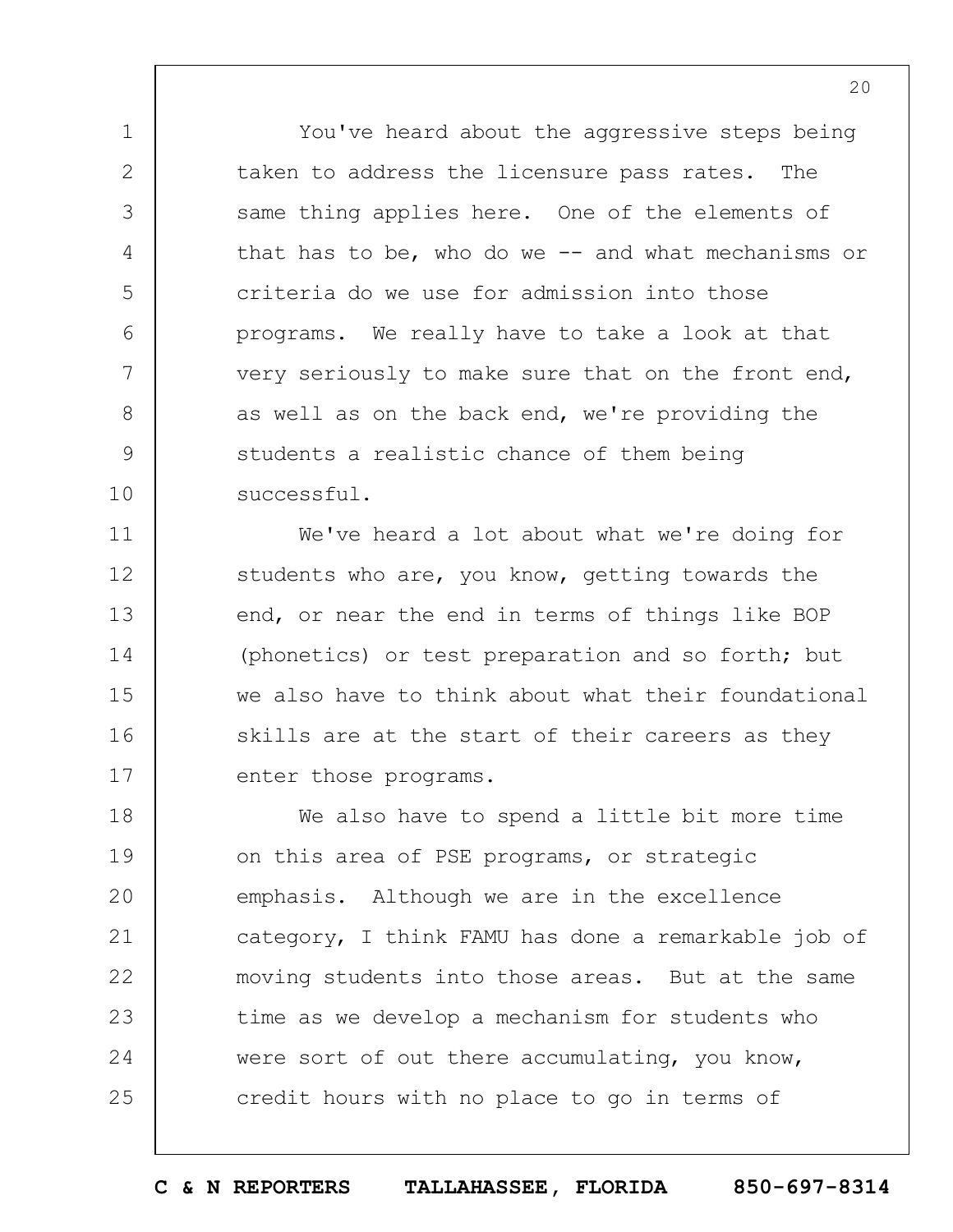degree, we need to make sure that those types of things are prematurely incentivizing students who go into majors that aren't in these categories.

1

2

3

4

5

6

7

8

9

10

11

And then we also have to understand that in addition to this metric, there are two others at least associated with what degrees that they have. One is their ability to find employment within a year graduating, that's a metric; and then the other one is those who do find employment, you know, who among them find what's defined as gainful employment.

12 13 14 15 16 17 18 And so there's no easy way. You know, this system is fairly comprehensive, and you have to look at all of these metrics comprehensively. So the charts that you see down at the bottom are the things you've heard about already. I was just trying to put these issues in a different perspective, okay.

19  $20$ 21 22 23 24 25 And so these are my goals. And, you know, as Trustee Mills alluded, we were sort of, you know, trying to define what's the timeline; but I think we're all on the same -- in the same place with regard to what it actually is, and you can see some of these are yet to be determined. I've got a long way to go.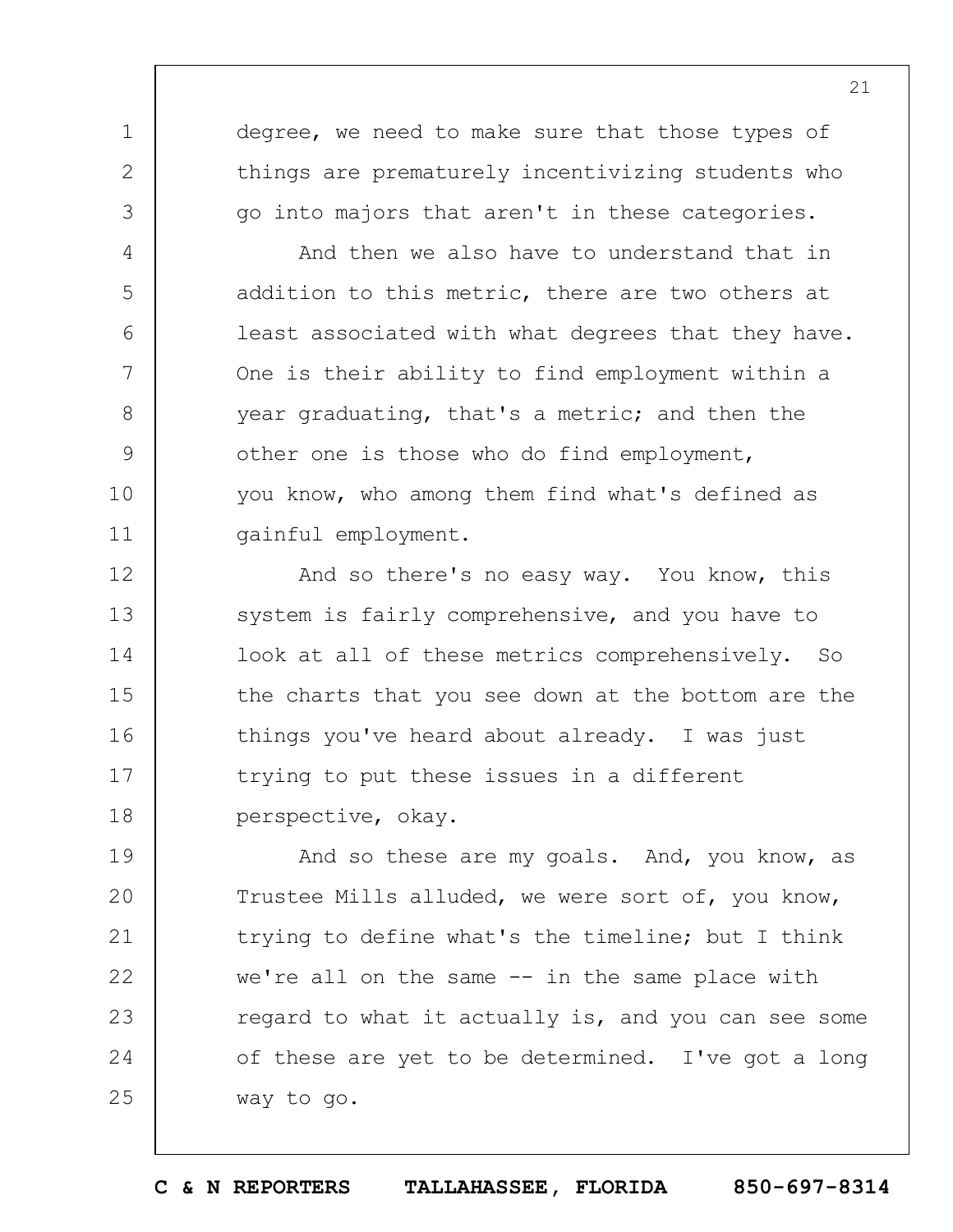1 2 3 4 5 6 7 8  $\mathsf{Q}$ 10 11 12 13 14 15 16 I really want to thank the alumni for helping me with Goal Number 4. You know, I need a little bit more help there, as you can see, but I think we're off to a really great start. But anyway, these just show you some of those goals. In most of them it appears that I'm on Trustee Jackson, but there are some that we're going to have to really work hard on. It gives you no pleasure for me to meet these goals and we're not moving the University forward, and that's one of the things I want to continue to drill down on. Everybody plays a role in these, as you've heard earlier; and it's our job to help them understand the importance of what they do contributing to the overall success of this institution. Okay. And so one of the things that we're

17 18 19  $20$ 21 22 working on is, you know, sort of aligning our organization to improved performance. As you know, a year ago, a year and a half ago now, we developed a new vision. That was just a start. We're not done there.

23 24 25 I really think there's a lot more opportunity that -- in the restructuring to allow us to focus our access more -- you know, differently on the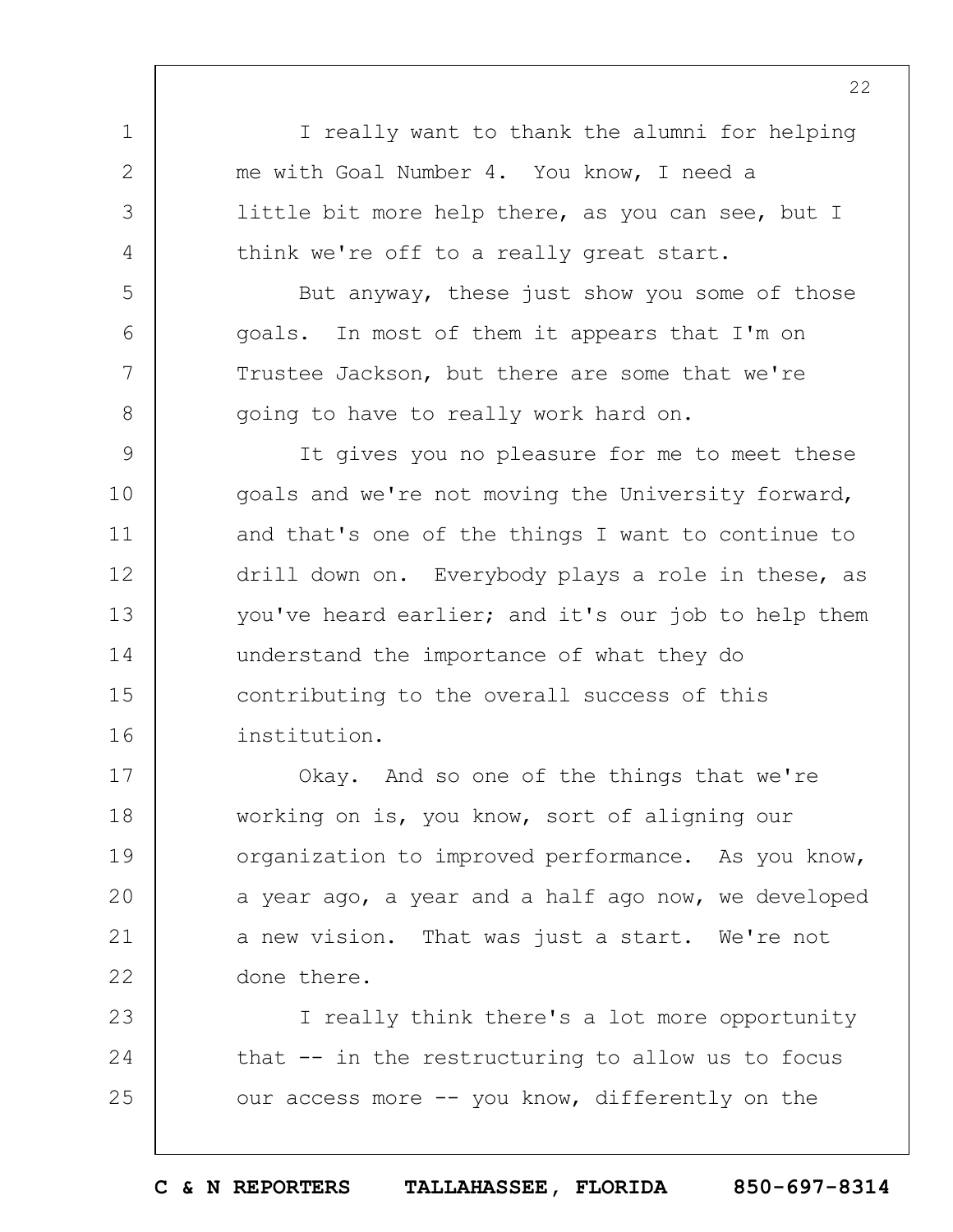outcomes that we wish to achieve. But in the meantime, each of the units will have a performance target similar to what I have, all of them being aligned to strategic priorities and goals. And at the same time we're developing on the right-hand side score cards, dashboards, and giving them opportunity to come to the Senior Leadership Team.

1

2

3

4

5

6

7

8

9

10

11

12

13

14

15

You know, we have a brief meeting every Tuesday. That was supposed to be a joke, but anyway.

And, you know, we invite various members of the community to come and tell us how we're doing so that they're not just out there in isolation, and they can hear from us, and we can hear from them.

16 17 18 19  $20$ 21 And then on the flip side of that, I want to get out more and hear from our constituents. We started it out -- this year Ms. Barge-Miles kicked off what they called the Fireside Chats. You know, that worked in January and February, but by March we were trying to figure out a new name.

22 23 24 25 But we invited constituents, student, faculty, staff to, you know, rather intimate sessions with me; and what we used to drive those conversations to get this sort of line of sight, where we were

**C & N REPORTERS TALLAHASSEE, FLORIDA 850-697-8314**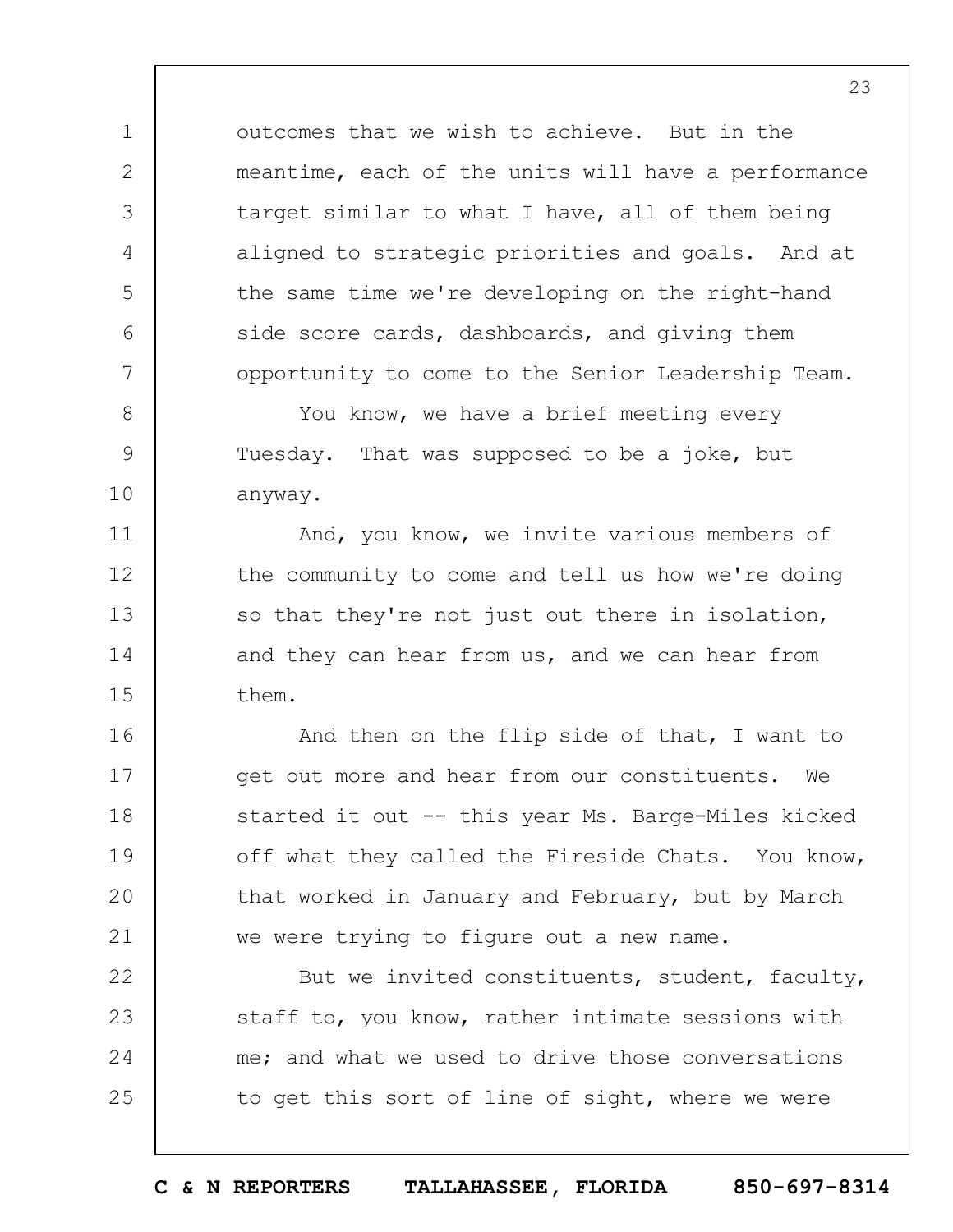going as an institution pushed down into the organization. We actually started with the strategic goal and the Strategic Plan -- I mean the Strategic Plan, and the goals are in that plan. We're going to continue those meetings throughout the next academic year.

1

2

3

4

5

6

7 8 9 10 11 12 13 14 The other thing that I do, I rarely miss, if I'm on campus, I'm going to take advantage of going to the Faculty Senate and speaking with them and hearing from them and communicating with them about where we are and where we're going on major initiatives. I want to, you know, really thank Doctor Grable for allowing us to come, and I'm going to do that.

15 16 17 I know they're not meeting for a while, but by the time they get back, we'll probably have a whole lot to talk about.

18 19  $20$ 21 22 23 But in the end, and I think we talked about this earlier, is that, you know, Doctor Grable, we have to make sure that everybody is evaluated against something, right? And that "something" here will be the goals that we establish for each one of these units and each person individually.

24 25 And that faculty, they have a fairly mature evaluation process. But I think what we don't do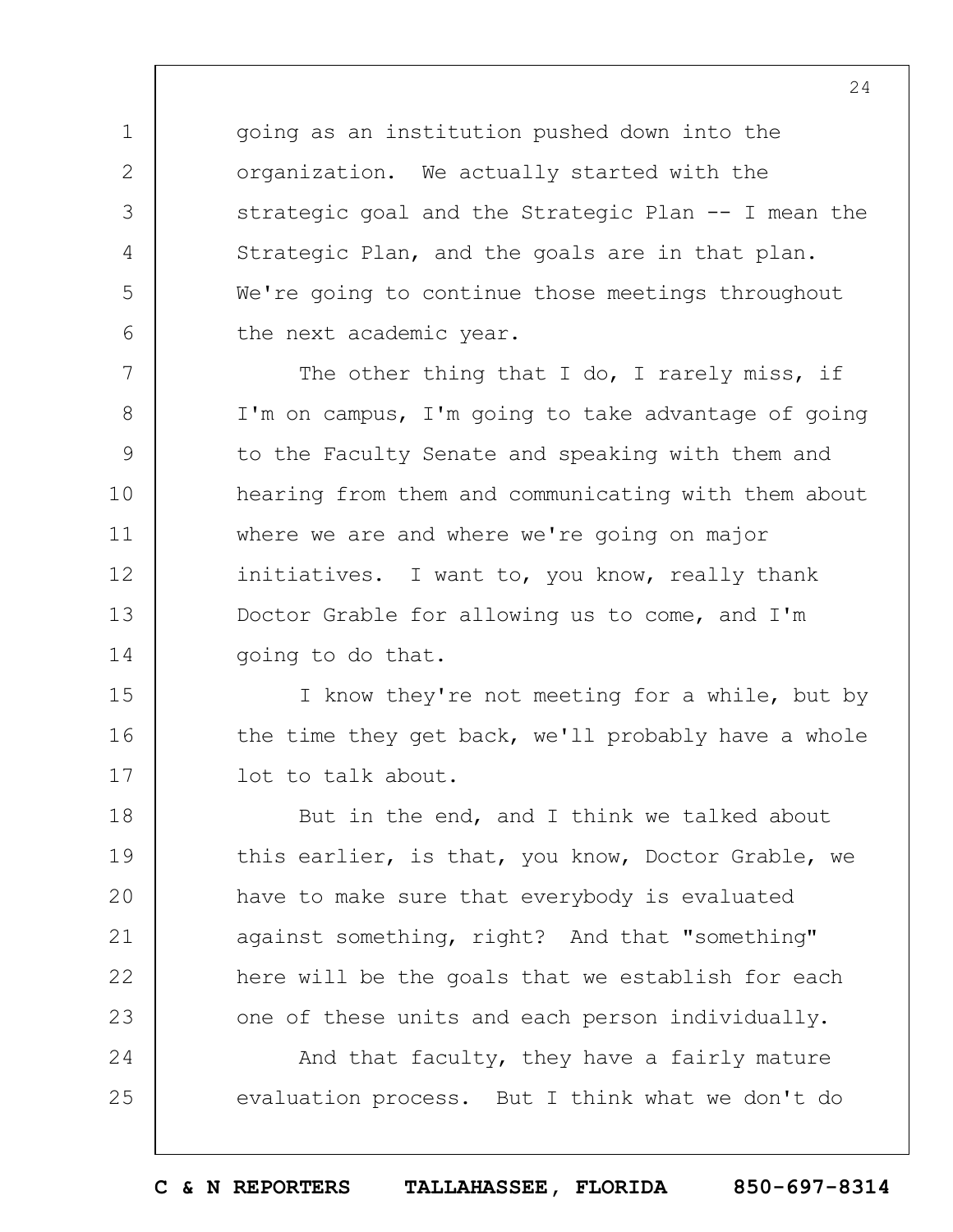1 2 3 4 5 6 7 8 9 10 11 12 13 14 15 16 17 18 19  $20$ 21 22 23 24 25 for faculty's benefit is communicate to them how that really matters in the overall scheme of things. We're going to make sure and continue to make that connect as well, okay? All right. So here's where we sort of kicked things off. And the gentleman down there with the gray hair and the beard trying to put the puzzle together, shame on him. You know, that's Tim Moore. We had a large  $-$  you know, I can talk about this one for hours, right? But I don't have that amount of time, Mr. Chairman. But the first President's retreat that I've had, I modeled this on what Doctor Humphries did. The only thing different is I invited all designated managers. So we probably would have 20 to 30 people in a typical management retreat. But I just wanted to make sure in the spirit of getting it pushed down, Mr. Chairman, we actually had over 180 people. And, of course, then I said, well, if we have this many managers, maybe we have an opportunity here, Trustee Washington. We've got some efficiencies here we can work on. But anyway, I don't want anybody afraid to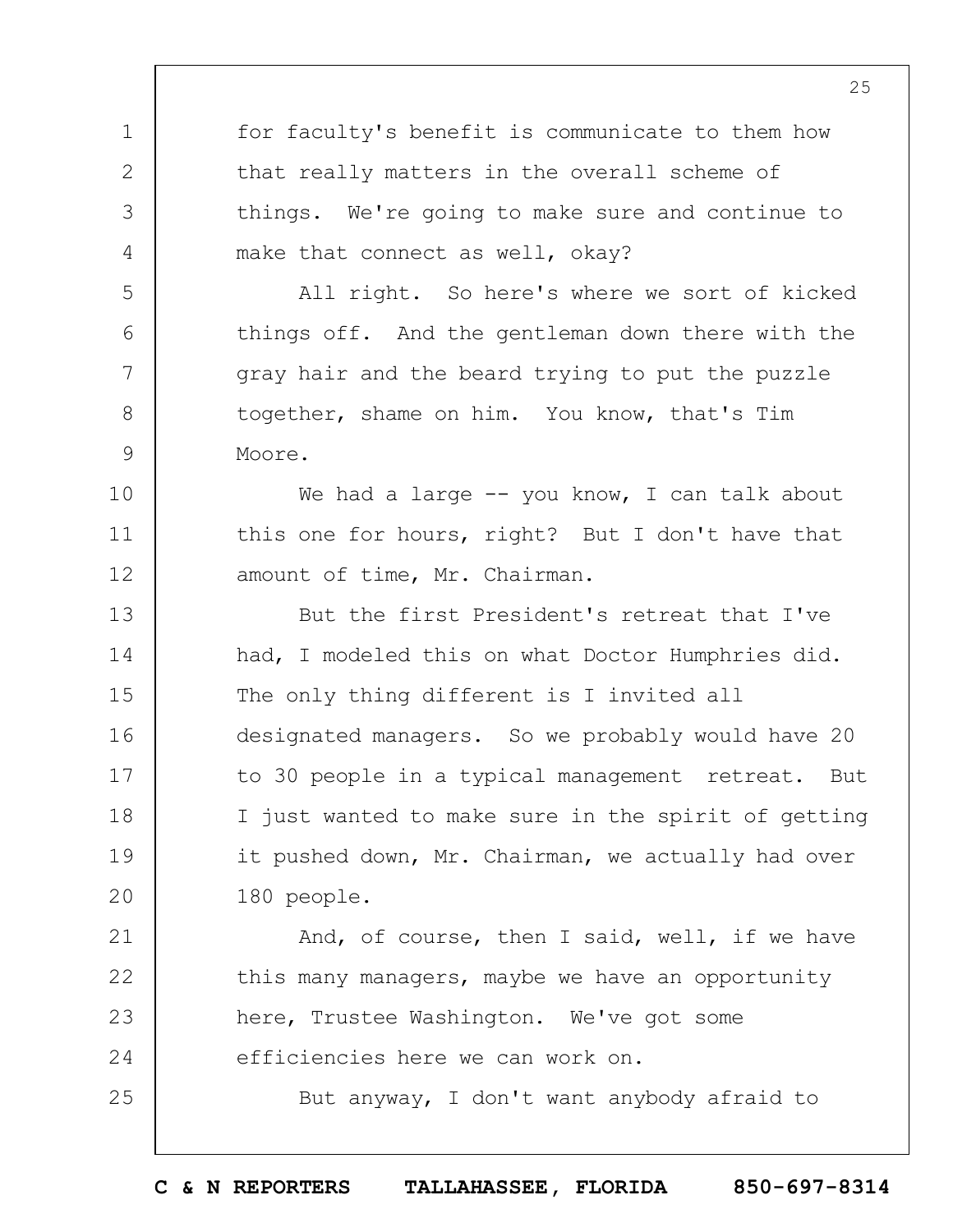come back, you know, but I did want to take advantage of this opportunity to kick off, you know, this fiscal year with everybody sort of buying in, with the emphasis on, you know, customer service, as you've heard earlier.

1

2

3

4

5

6

7

8

9

10

25

Then we took the traditional Leadership Team from that, and we had a half day session on accountability at the senior leadership level: How do we hold ourselves accountable, and how do I hold each one of those members of the team accountable?

11 12 13 14 15 16 17 And so, as you can see, the survey results were pretty impressive. You can't do much better than a hundred percent, but obviously somebody on my team is not getting the message. I don't know who that is, Doctor Friday-Stroud, but I want to know who that one person is so that we didn't get to a hundred percent.

18 19  $20$ 21 22 23 24 But anyway, this is very serious. We want to know if one of the things we're doing are really meaningful, and are people getting anything out of them. And so in terms of our staff assessment, too, we're going to continue to assess the type of events that's typically done so that we can tweak them as needed.

I bet that there will be a lot of enthusiasm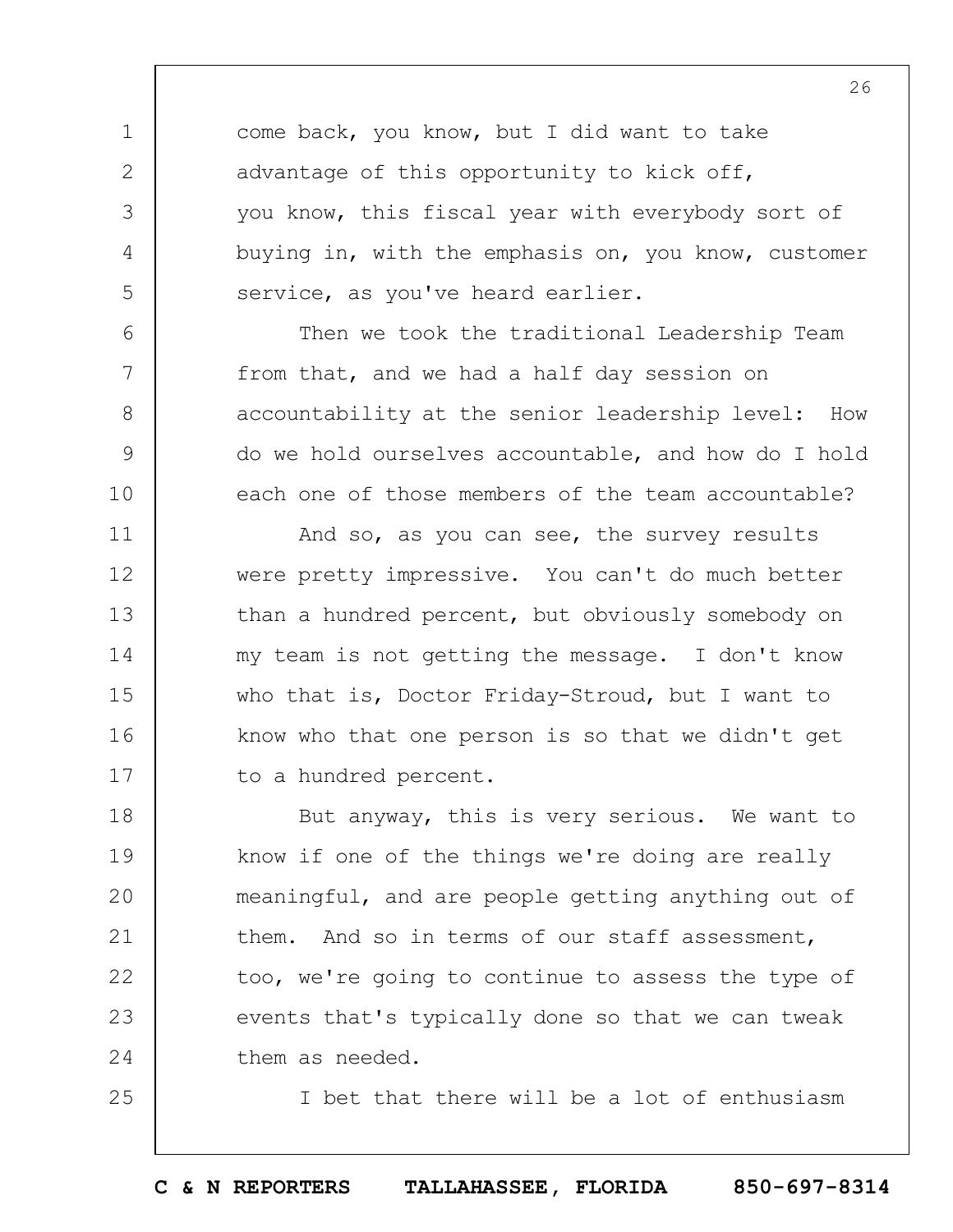1 2 3 4 5 6 7 8  $\mathsf{Q}$ 10 11 12 13 14 15 16 17 18 19  $20$ 21 22 23 24 25 about this retreat in the future, and then we can take what we've learned there and build into the preplanning as we used to call it, the faculty preplanning as they come back in August. All right. I believe that's all I had. Mr. Chairman, thank you very much for your patience. And I'll entertain any questions at this time if you have them. CHAIRMAN LAWSON: Thank you, Mr. President, for that report. Board, are there any questions of the President? Yes, sir, Trustee Carter. TRUSTEE CARTER: Not a question, just a recognition of the outstanding work he's been doing since coming on board. I know he hasn't had a break, but I'll tell you what a fantastic job. You can see it all in the data points that we do for him too. And I just wanted to say publicly, Doctor Robinson, we sure do appreciate your efforts to go here, there, and everywhere on behalf of FAMU, as well as making the students feel part of the team. I like the way you go around campus so they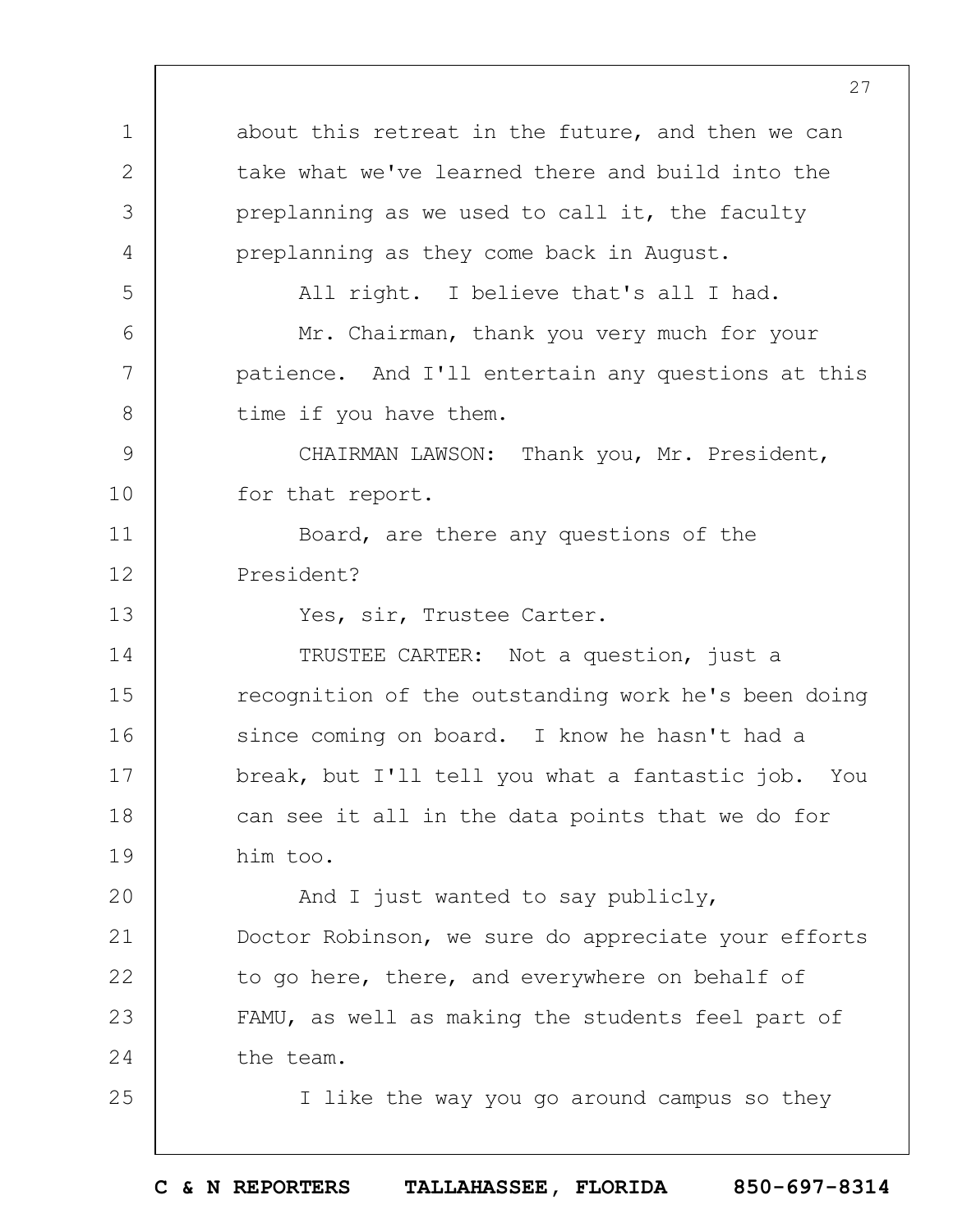get to see their President. And that's a significant thing to do, and it means a lot. You may not think about it, but a lot of kids who are over here wandering around the bookstore and all like that, you know, the President comes in, he's pretty cool. You know, as a pastor of a church, you want to have people say you're pretty cool.

1

2

3

4

5

6

7

8

9

10

11

12

13

14

15

16

17

But I think you're doing a fantastic job in a very short period of time under some very severe circumstances, but still as a true Rattler you've risen to the occasion. We really appreciate it. PRESIDENT ROBINSON: Thank you for that. TRUSTEE CARTER: Thank you, Mr. Chair. CHAIRMAN LAWSON: Thank you, Trustee Carter. Yes, Trustee Grable, you're recognized. TRUSTEE GRABLE: I also want to congratulate Doctor Robinson on his excellent listening skills.

18 19  $20$ 21 22 23 24 25 If you mention any issue or concern to Doctor Robinson, I can honestly say that he does not forget it; and I hear it come back as you heard this morning regarding several of our discussions, and that is appreciated. Sometimes people just want to be heard. And Doctor Robinson has shown that in attendance to every Faculty Senate meeting and listening to issues of concern to faculty

**C & N REPORTERS TALLAHASSEE, FLORIDA 850-697-8314**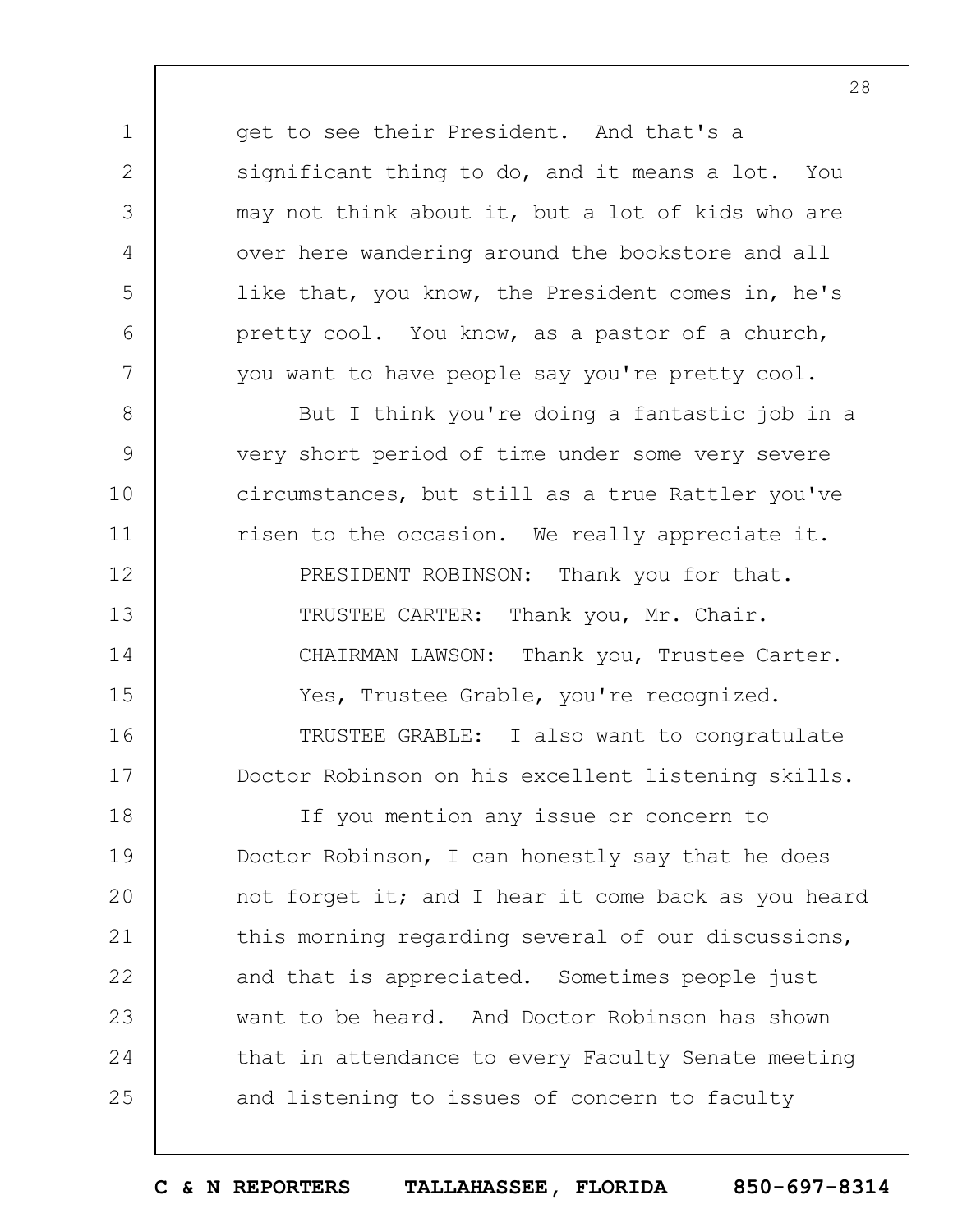1 2 3 4 5 6 7 8  $\mathsf{Q}$ 10 11 12 13 14 15 16 17 18 19 members who represent their various units. We appreciate that. Thank you, Doctor Robinson. PRESIDENT ROBINSON: Thank you. CHAIRMAN LAWSON: Thank you, Trustee Grable. Are there other comments? (NO RESPONSE). CHAIRMAN LAWSON: I just had one comment on the presentation. I know a lot of hands went into it, but I think everybody will see that we're clearly moving toward a more metric focus, dashboard-driven organization, as far as how we evaluate performance; how we set goals; and then, in turn, how we evaluate those goals. So much appreciated, Doctor Edington, for the work that you guys have been doing in this area, Ms. Barrington, and others who have helped us really build up this framework coming out of the

21 on the Strategic Plan.

 $20$ 

22 23 24 25 So with that, Mr. President, thank you. We definitely appreciate all of your efforts and all of your travels. And the only complaint that I have is I've seen very few requests for time off.

29

**C & N REPORTERS TALLAHASSEE, FLORIDA 850-697-8314**

work that Trustee Washington and others have done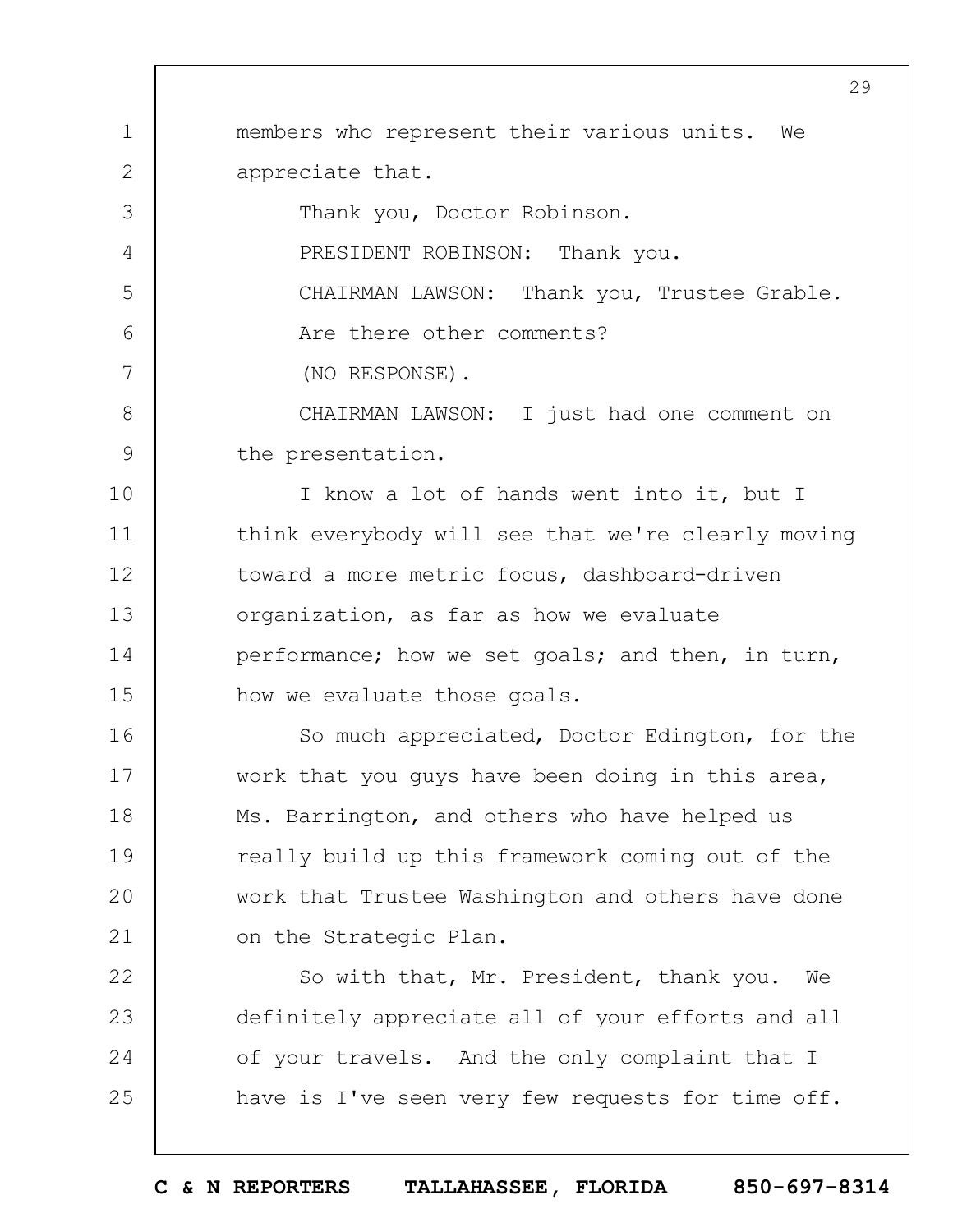So at some point I think you're going to have to recharge the battery. So we do appreciate all the things that you're doing.

At this point I'd like to move into committee meetings -- committee reports I should say, and I would ask the first report be given by -- I'd like to move into committee reports; and,

Trustee Carter, you're first up.

1

2

3

4

5

6

7

8

12

13

14

 $\mathsf{Q}$ 10 11 TRUSTEE CARTER: Thank you, Mr. Chairman. I was using a stalling tactic, but once again it didn't work.

Mr. Chairman and members, we met yesterday. The Academic and Student Affairs Committee met yesterday.

15 16 17 18 19  $20$ 21 We dealt with the tenure for 18 faculty members. We dealt with two honorary degrees: One for Lieutenant Colonel David E. Pollard, Sr., which is posthumously; and Shelia McClure. We dealt with a new degree program of Bachelor of Science in Biomechanical Engineering, which is a fantastic STEM major for us.

22 23 24 25 We dealt with the four-year graduation rate improvement plan, the accountability plan, and revised the Master of Science in Systems Engineering degree program.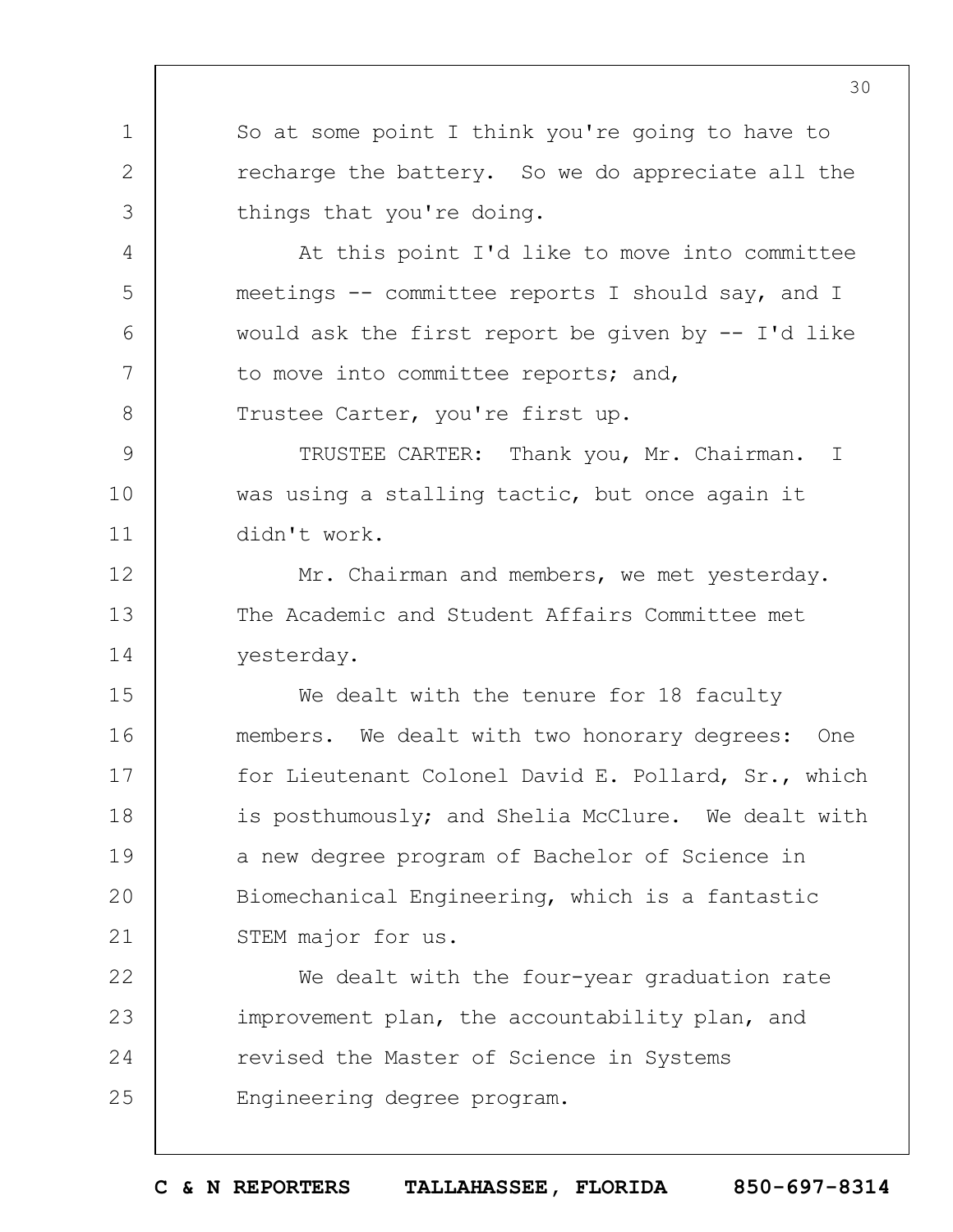That was all of our action items. And if you don't mind, I'd like to forego the informational items.

CHAIRMAN LAWSON: Sure.

1

2

3

4

5

6

7

TRUSTEE CARTER: Thank you.

CHAIRMAN LAWSON: The next report is from the Special Committee on Athletics, and that's myself.

8  $\mathsf{Q}$ 10 11 12 13 14 15 I'll top line it quickly with, you know, everyone had an opportunity to participate in the discussion. You saw the challenges that we're up against; you saw the budget that we formulated for the coming year; you know that on an ongoing basis we have these monthly reviews with the Board of Governors. Obviously before that we have an internal review.

16 17 18 19 We are committed to doing the best we can to manage expenses to revenue; and at the same time, with the help of people like Mr. Alexander, work to grow revenue.

 $20$ 21 22 23 24 25 Trustee Washington, great question. Right now there is no room for error. We're working on trying to create some room by generating more revenue. But I think that the leadership team between our Athletic Director and Doctor Ford are duly committed to help us get that done.

31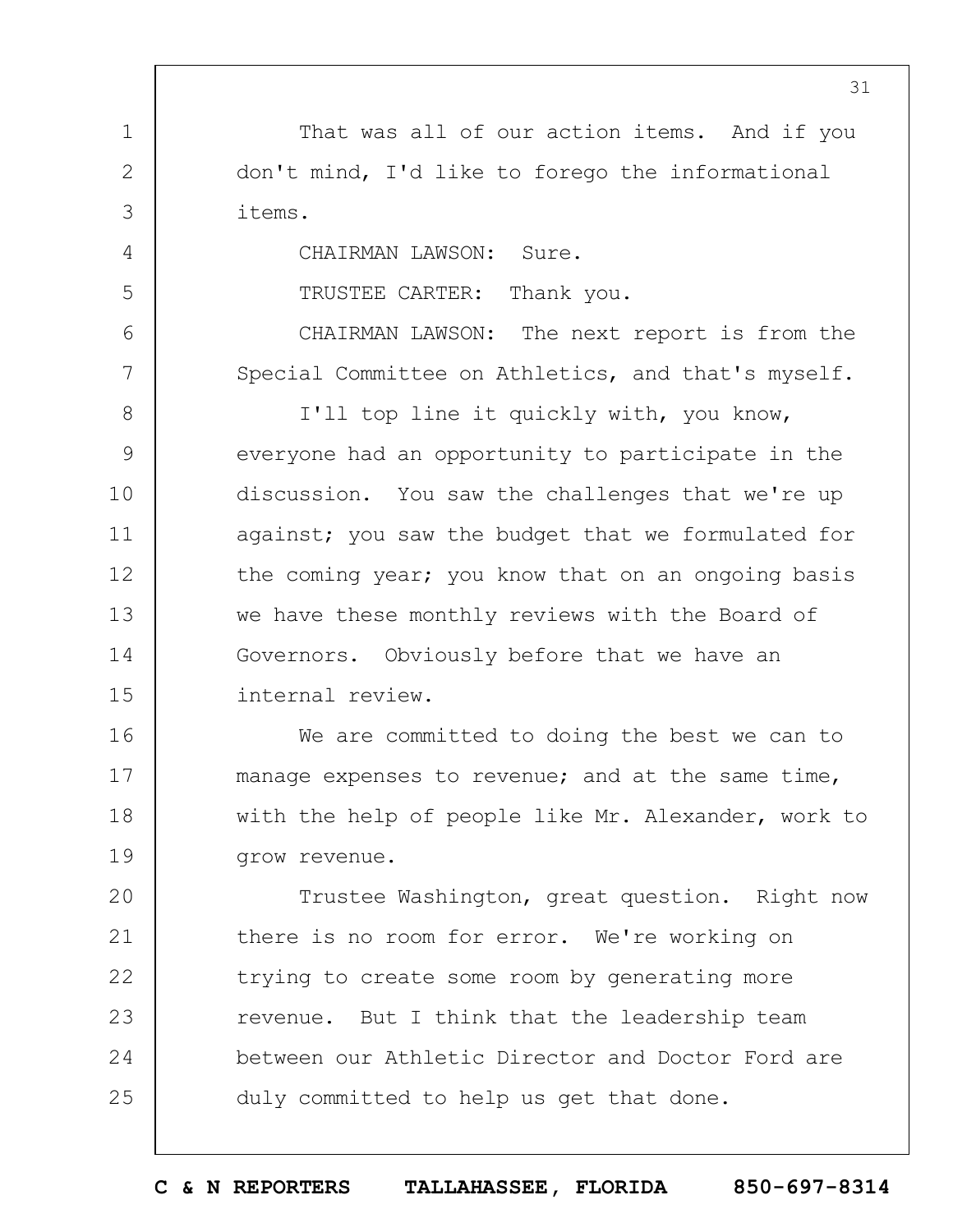1 2 3 4 5 6 7 8 9 10 11 12 13 14 15 16 17 18 19  $20$ 21 22 23 24 25 32 So that concludes my report. The next report would be from Audit and Compliance. Trustee Reed, you're recognized. TRUSTEE REED: Yes. Thank you, Mr. Chair. The Audit and Compliance Committee meeting met on yesterday. We had one action item. It was pertaining to the approval of the Compliance and Ethics Program Plan that was presented; and might I say, very well done also. We also got the three-year plan from the Chief Compliance and Ethics Officer around the goals for that program. That was strictly aligned to a BOG regulation. We also had several informational items: One around the status of audit findings, athletics review, operational audit, and several others. That concludes my report. CHAIRMAN LAWSON: Thank you, Mr. Chair. Next we'll hear a committee report from Budget and Finance. Trustee Moore, you're recognized. TRUSTEE MOORE: The Budget, Finance, and Facilities Committee met on June 6th, 2018. The agenda consisted of one consent item, five action items, and two discussion items, and numerous information items.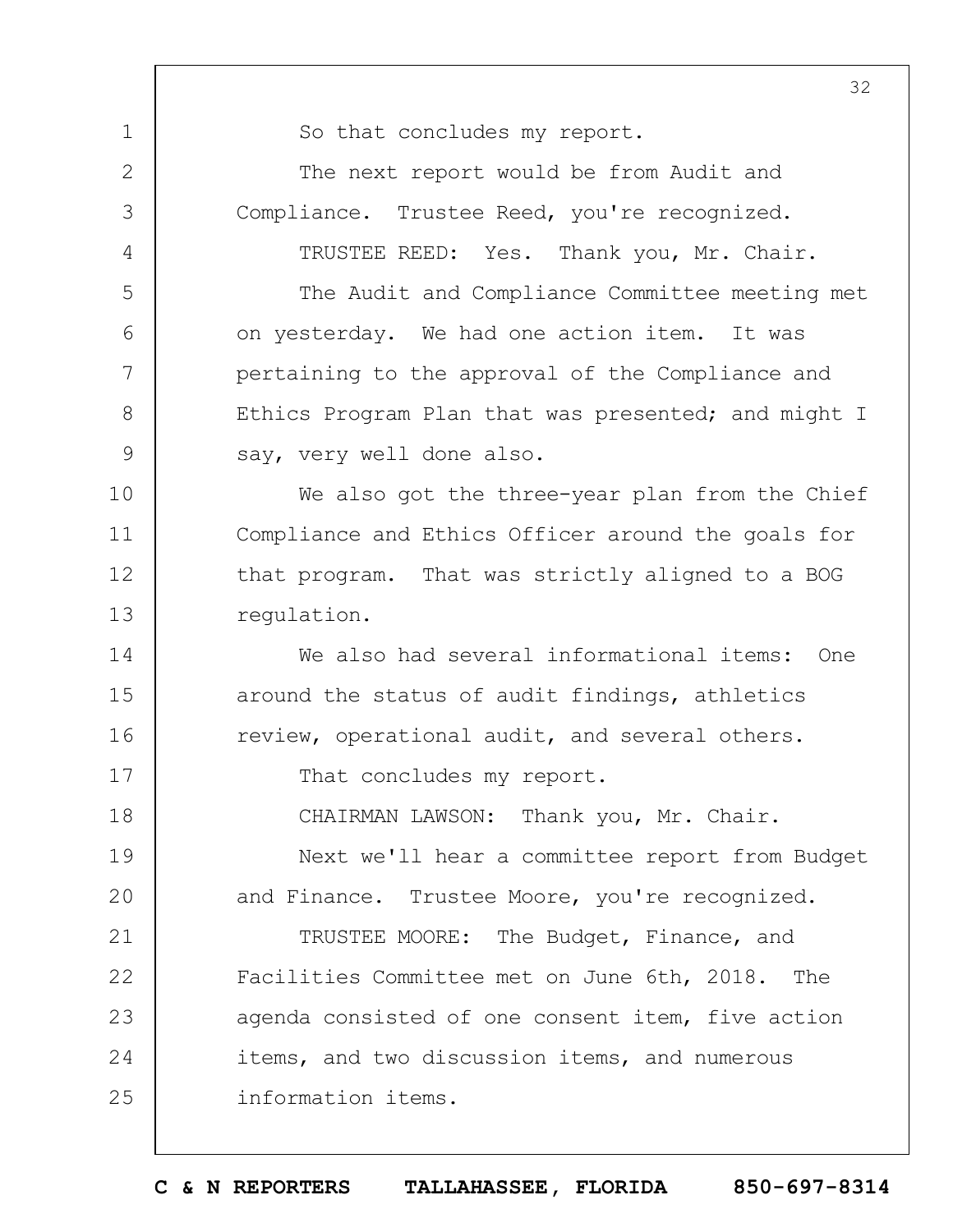1 2 3 4 5 6 7 8  $\mathsf{Q}$ 10 11 12 13 14 15 16 17 18 19  $20$ 21 22 23 24 25 33 Items identified for follow-up include the Center for Access and Student Success, as well as the housing project plan. Notice was also given of an anticipated called meeting. Mr. Chair, this concludes my report. CHAIRMAN LAWSON: Thank you, Trustee Moore. At this point we will hear a report out from our Direct Support Organizations, and I would ask Trustee Lawrence to present in place of Chairman Dortch. TRUSTEE LAWRENCE: So we had an issue involving getting squared away with a Senate bill piece of legislation mandating certain behaviors, requirements. We passed it unanimously. And what I would say beyond that is, everybody came away with real enthusiasm for Doctor Friday-Stroud's leadership and what is happening. I am praying that Doctor Friday-Stroud continues in that role for a very significant length of time. A TRUSTEE: I would second that. CHAIRMAN LAWSON: Are you referring to Interim Vice President Friday-Stroud? TRUSTEE LAWRENCE: I do not like the word "interim."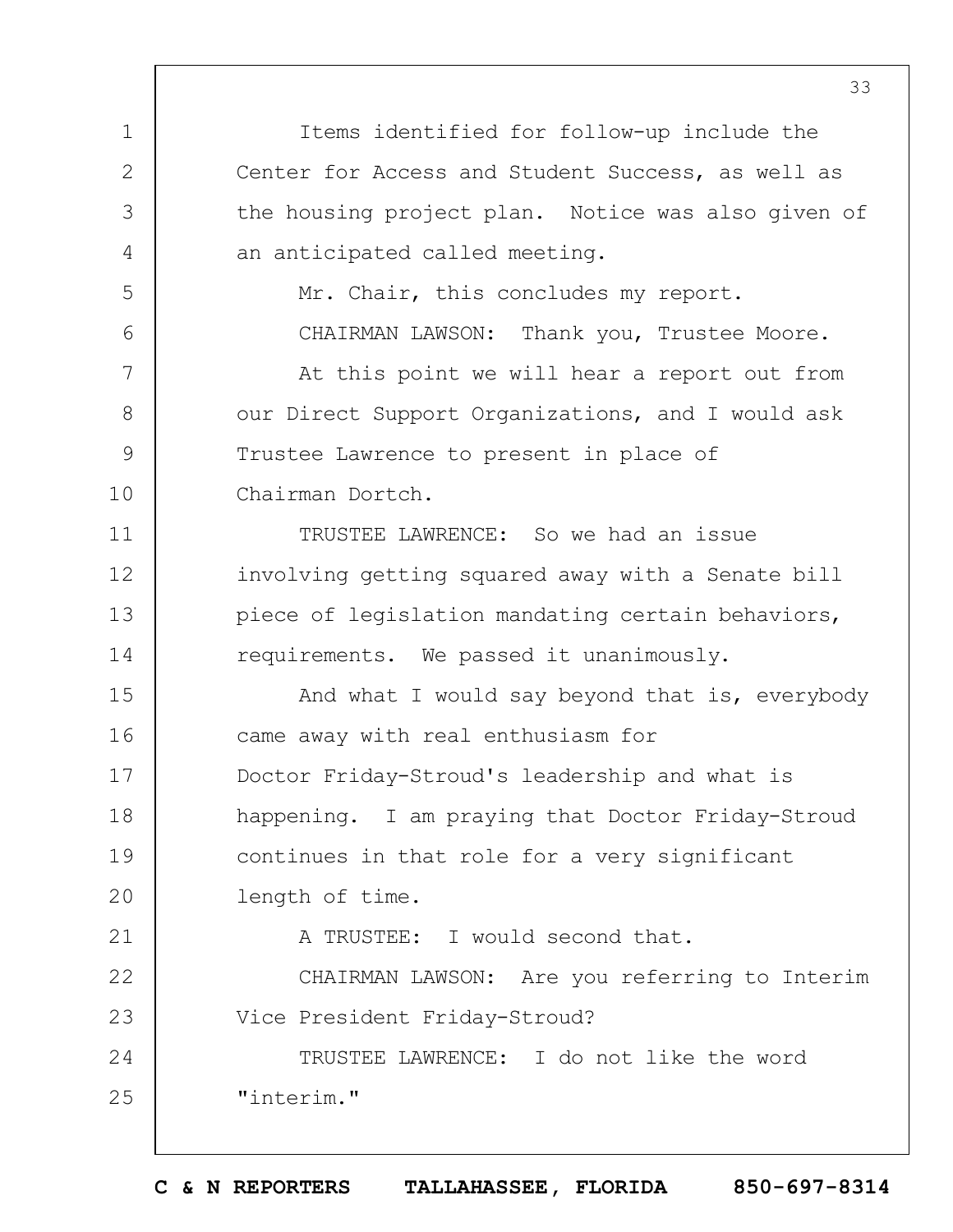1 2 3 4 5 6 7 8  $\mathsf{Q}$ 10 11 12 13 14 15 16 17 18 19  $20$ 21 22 23 24 25 34 CHAIRMAN LAWSON: Okay. Thank you. Thank you, Trustee Lawrence. Interim President Stroud, thank you for sitting at the table. We appreciate you, as always. Next we will have a report from Trustee Mills from our Governance Committee. TRUSTEE MILLS: Good morning, everyone. I think it's still morning. Mr. Chair, the Governance Committee met earlier today, and we had three action items for the Board's consideration. The Committee heard presentations and are recommending the following: Approval of the legislative budget request; approval of Regulation 5.005, which is the Freedom of Expression and Assembly Rights and Responsibilities in compliance to the new regulations. Policy 2008-01, which is the University Communications and Media Policy. And then we also voted to approve FAMU as a smoke-free institution. These are all items on the consent agenda. We also considered updates on the Board of Trustees' survey, as well as President Robinson's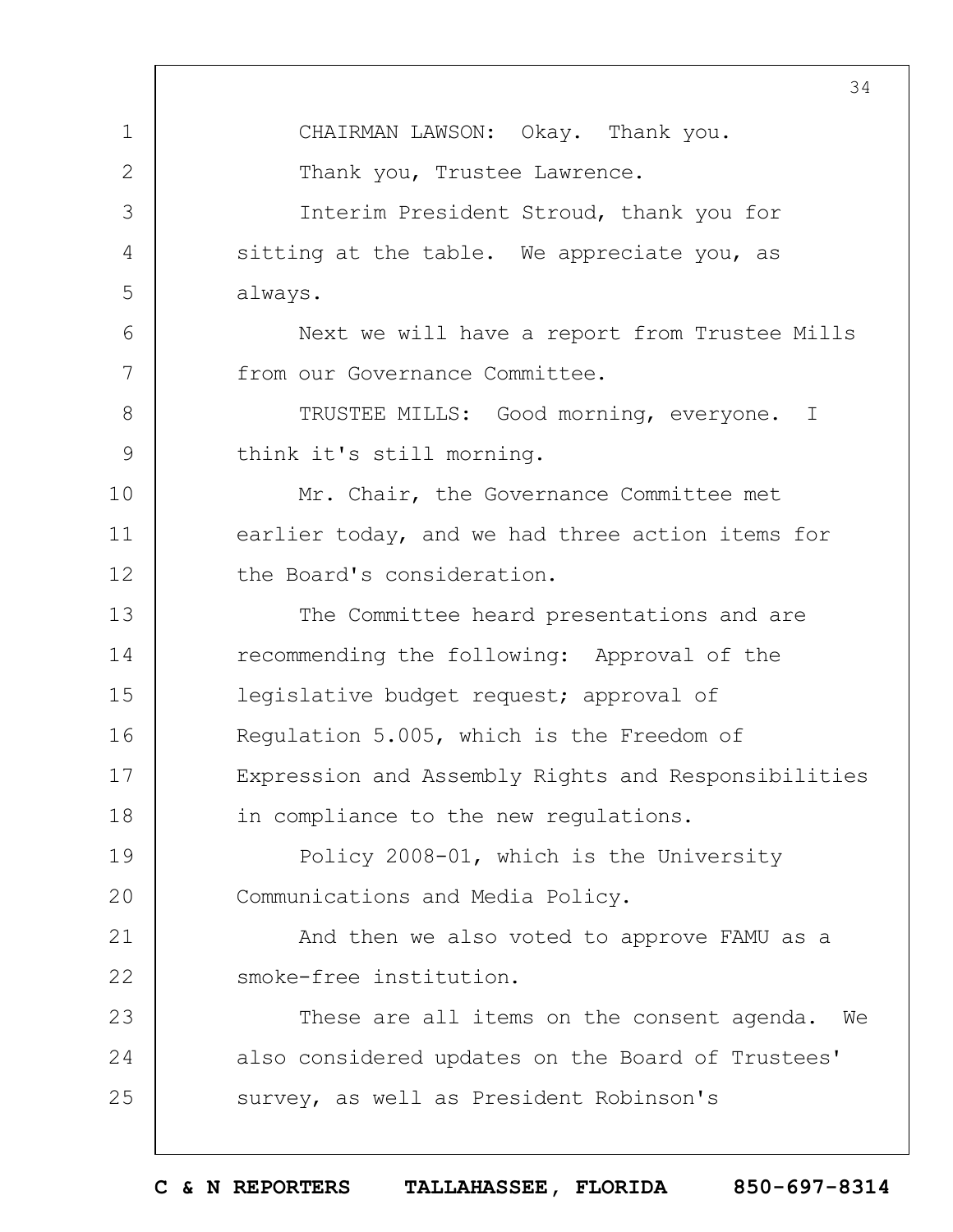1 2 3 4 5 6 7 8  $\mathsf{Q}$ self-evaluation for his 2018/2019 goals, which you all should be receiving sometime early to mid July. Mr. Chair, that completes my report. CHAIRMAN LAWSON: Thank you, Trustee Mills. Trustee Perry, you are now recognized to present an update on the Special Committee of the College of Law. TRUSTEE PERRY: Thank you, Chair Lawson. The Special Committee on the College of Law

10 11 12 13 14 15 met yesterday. There were presentations by Dean Pernell and Associate Dean Jackson. They discussed the Bar passage rate and the steps that were being taken to address that. They outlined various programs that have been instituted and new programs that will be instituted.

16 17 18 19  $20$ 21 Doctor Robinson, in an effort to make sure that no stones are left unturned to make sure we get the School of Law to where we all want it to be, is going to look at hiring a consultant to review our entire law school program to make sure that we are headed in the right step.

That concludes my report.

22

25

23 24 CHAIRMAN LAWSON: Thank you, Trustee Perry, for that.

Next is we were supposed to talk Strategic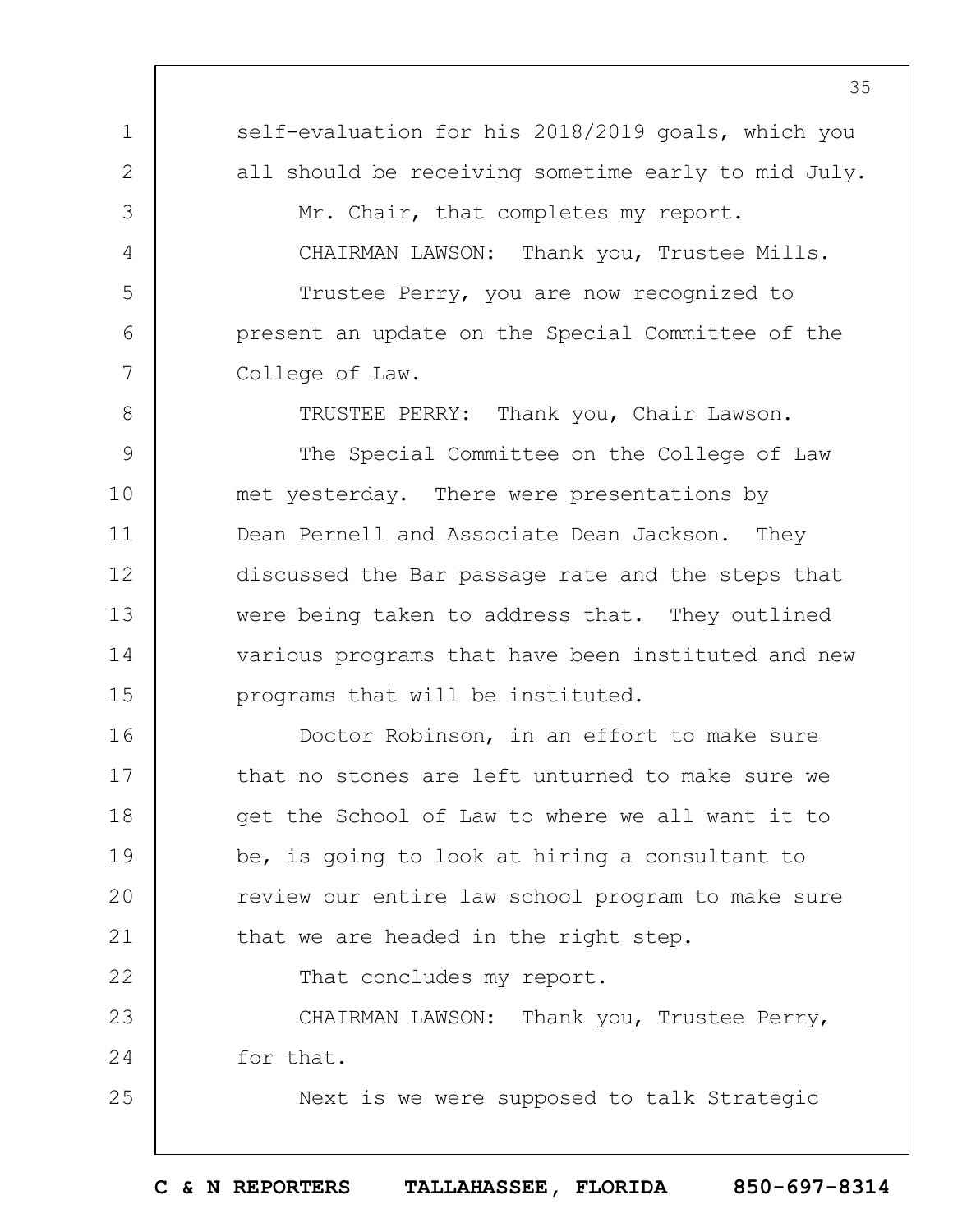1 2 3 4 5 6 7 8  $\mathsf{Q}$ 10 11 12 13 14 15 16 17 18 19  $20$ 21 22 23 24 25 36 Planning and Performance Measures, and that was to be Trustee Washington. Is anyone -- TRUSTEE REED: I'm taking that. CHAIRMAN LAWSON: I'm sorry, Trustee Reed is going to step in and give the report. TRUSTEE REED: Great. Thank you, Mr. Chair. The Strategic Planning and Performance Measures Committee met earlier today. We really had two items: An update on the Strategic Plan implementation, and Vice President Edington provided us an update on that; along with Ms. Joyce Ingram on the customer service initiative that's currently in the process of being implemented. We also had an update on performance measures. And Vice President Edington provided an update on the changes of the performance measures, which included a report on the 2018 performance outcomes for FAMU. That concludes my report. CHAIRMAN LAWSON: Thank you, Trustee Reed. Next we will move into -- is there a question on the line? (NO RESPONSE). CHAIRMAN LAWSON: No, okay.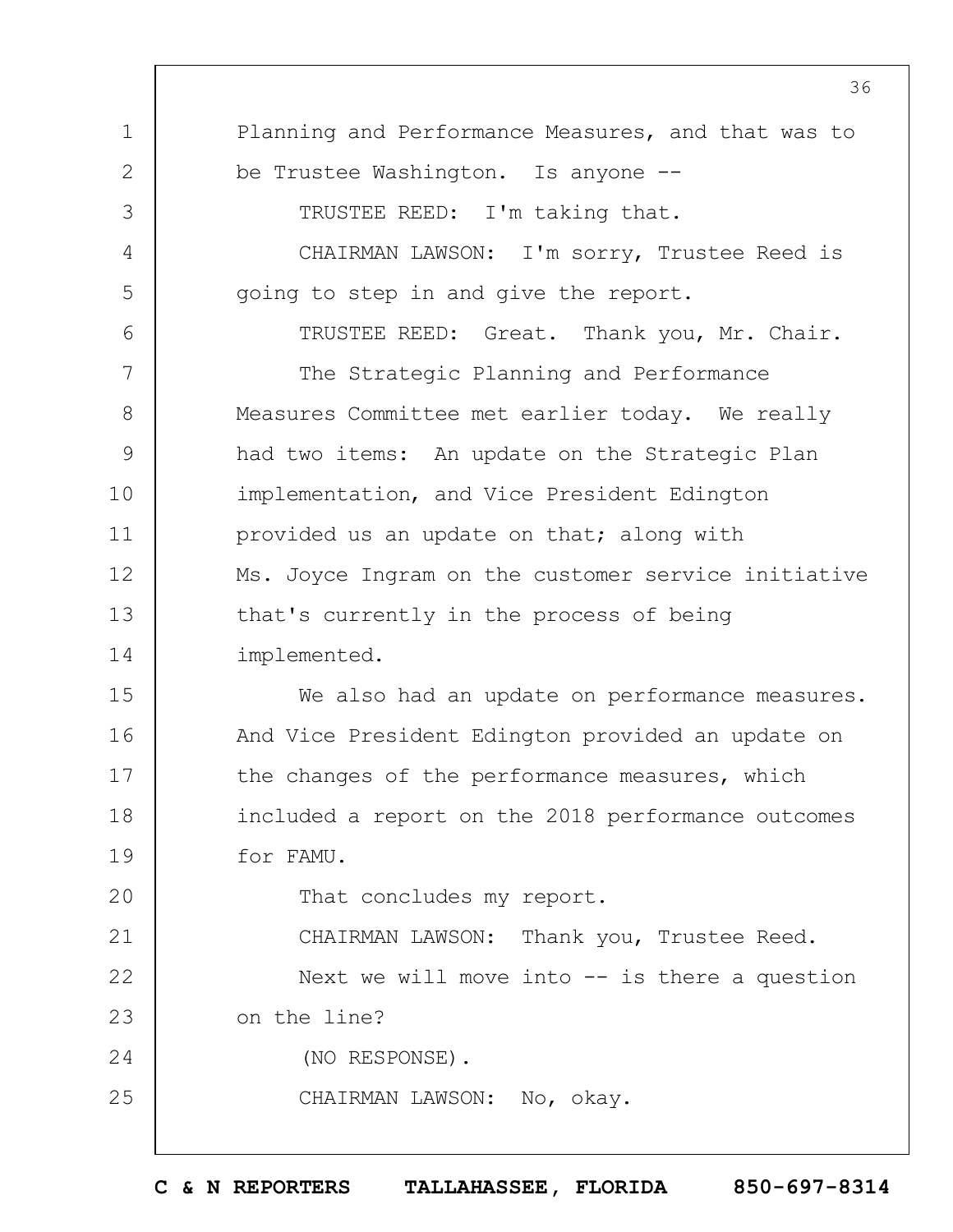1 2 3 4 5 6 7 8  $\mathsf{Q}$ 10 11 12 13 14 15 16 17 18 19  $20$ 21 22 23 24 25 37 Next we'll move into the consent agenda. Trustees, is there anything that needs to be removed from the consent agenda, or are there any items that need to be added to the consent agenda. TRUSTEE MOORE: Mr. Chair? CHAIRMAN LAWSON: Yes. TRUSTEE MOORE: Items BBF2 under Budget, Finance, and Facilities Committee, as well as BFF4, those were heard as discussion items. CHAIRMAN LAWSON: They are -- yes, they are discussion items, Trustee Moore. Thank you for that clarification. And Vice President Wanda Ford will update us on when the team is ready. And we will schedule a called meeting with the appropriate legal notice to review those two items so that we can keep those projects moving forward. So those two items are removed from the consent agenda, and they're informational items. Yes, Trustee Lawrence. TRUSTEE MILLS: Mr. Chair. CHAIRMAN LAWSON: Trustee Lawrence, and then Trustee Mills. TRUSTEE LAWRENCE: Mr. Chair, the action we took on the DSO committee about getting squared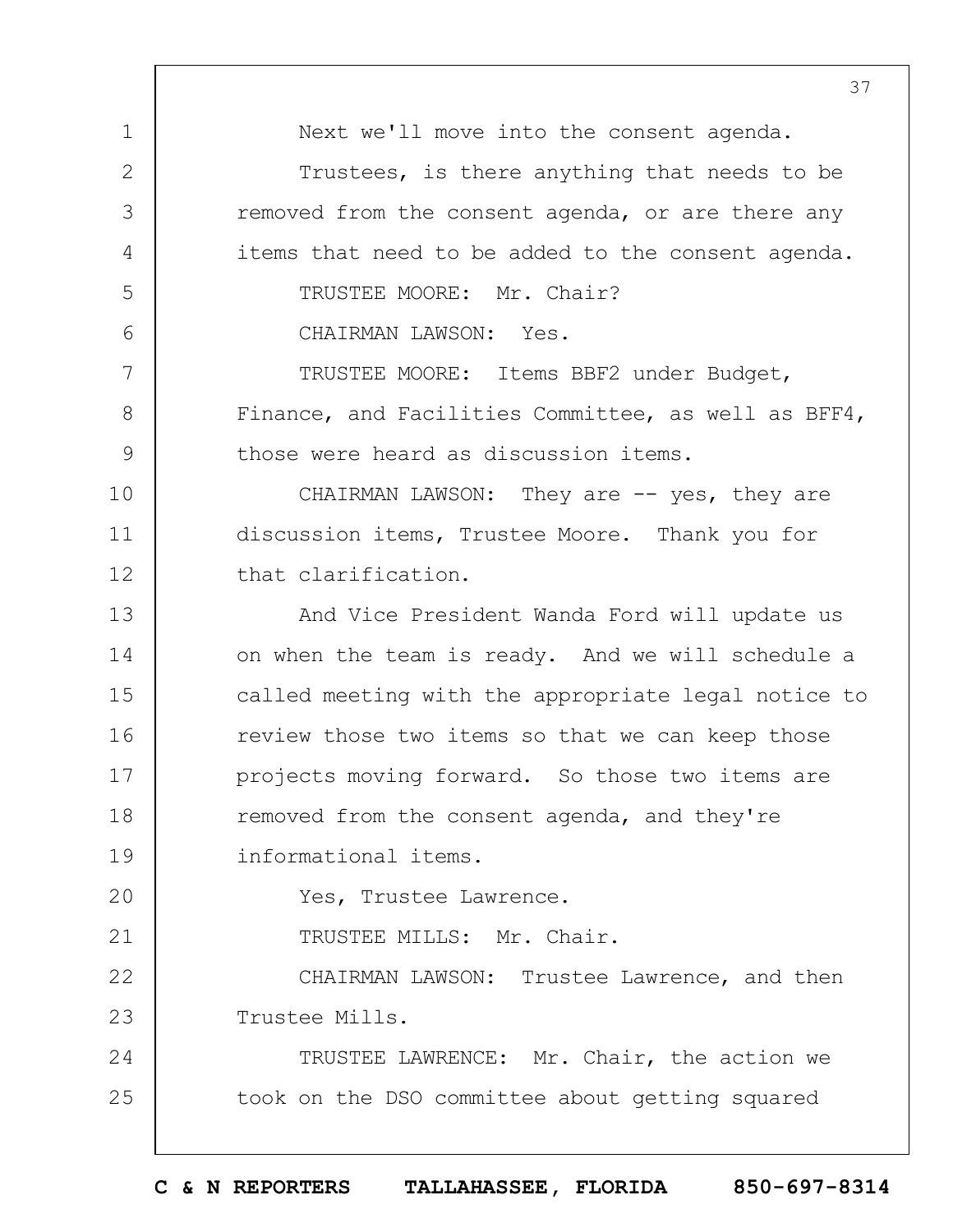1 2 3 4 5 6 7 8 9 10 11 12 13 14 15 16 17 18 19  $20$ 21 22 23 24 25 38 away with the Florida legislation, does this need to be on the consent agenda? CHAIRMAN LAWSON: It is on the consent agenda. TRUSTEE LAWRENCE: It is on it? CHAIRMAN LAWSON: Yes, sir, it is on the consent agenda. Trustee Mills. TRUSTEE MILLS: Mr. Chair, I don't have it in front of me right now, but is the smoke-free environment item on the list for the consent -- CHAIRMAN LAWSON: I'm sorry, Trustee Mills, could you repeat that one more time, please? TRUSTEE MILLS: It's not in front of me at this point, but is the smoke-free environment vote that the Committee recommended, is that on the consent agenda? CHAIRMAN LAWSON: Yes, sir. The question from Trustee Mills is is the recommendation to make the campus a smoke-free environment on the consent agenda, and the answer is yes. TRUSTEE MILLS: Excellent. Thank you. CHAIRMAN LAWSON: Yes, sir. Trustee Carter. TRUSTEE CARTER: Mr. Chairman, if there is no more, I would move the consent agenda.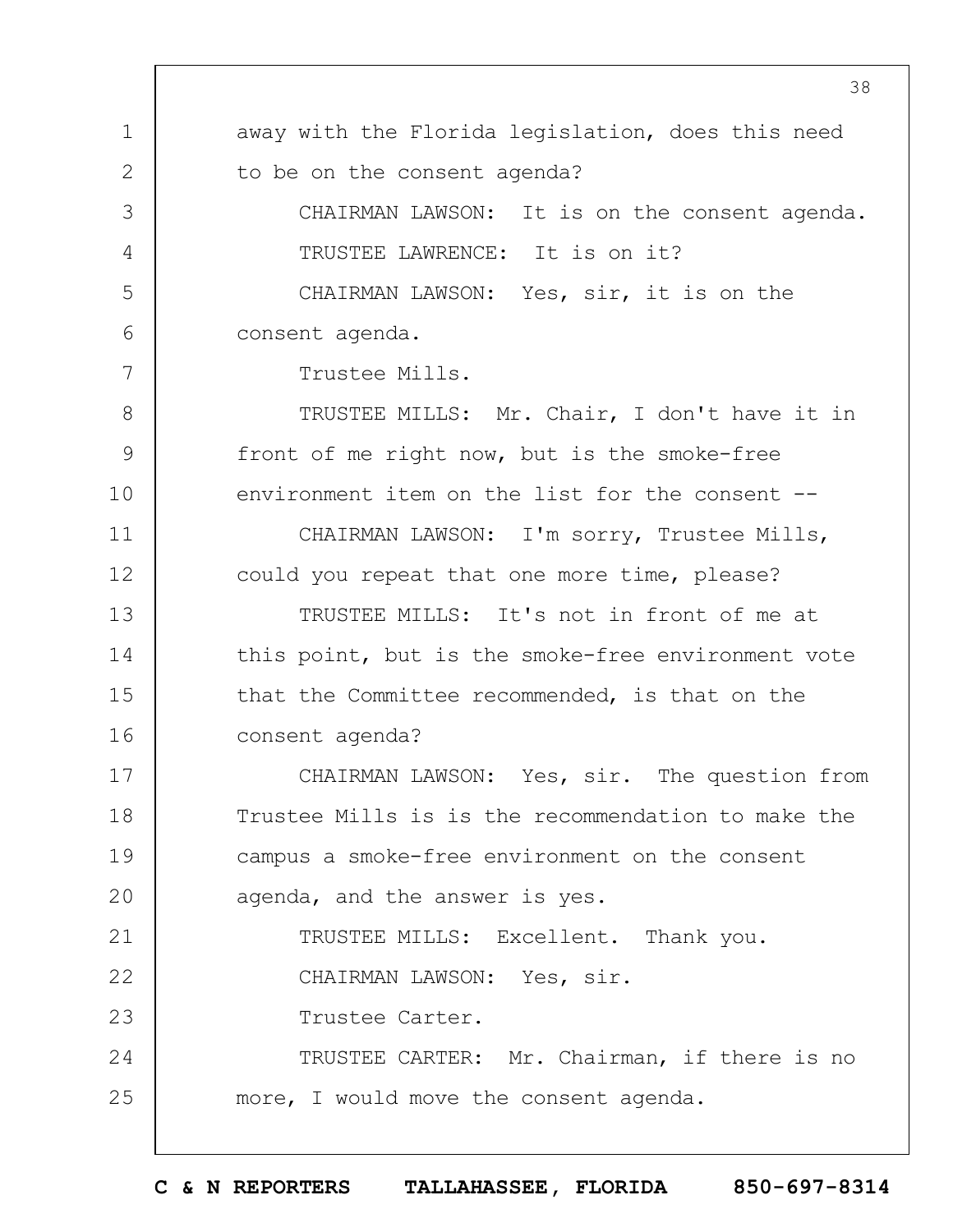1 2 3 4 5 6 7 8  $\mathsf{Q}$ 10 11 12 13 14 15 16 17 18 19  $20$ 21 22 23 24 25 39 TRUSTEE LAWRENCE: I'll second. CHAIRMAN LAWSON: The motion is made and properly seconded. Are there any questions? (NO RESPONSE). CHAIRMAN LAWSON: All those in favor. (AFFIRMATIVE INDICATIONS). CHAIRMAN LAWSON: The motion carries. Thank you, Board members. The next item on the agenda is a special presentation by the entomology department in the College of Agriculture and Food Sciences. And I'd like to recognize Doctor Robert (sic) and Doctor Lambert Kanga -- hopefully I pronounced that correctly -- for the presentation. (WHEREUPON, DOCTOR TAYLOR AND DOCTOR KANGA APPROACHED THE TABLE). CHAIRMAN LAWSON: I'm sorry, you are recognized to present. Thank you. DOCTOR KANGA: Good afternoon. CHAIRMAN LAWSON: Good afternoon. DOCTOR KANGA: President and distinguished Trustees and -- TRUSTEE CARTER: Pull your mike a little closer to you.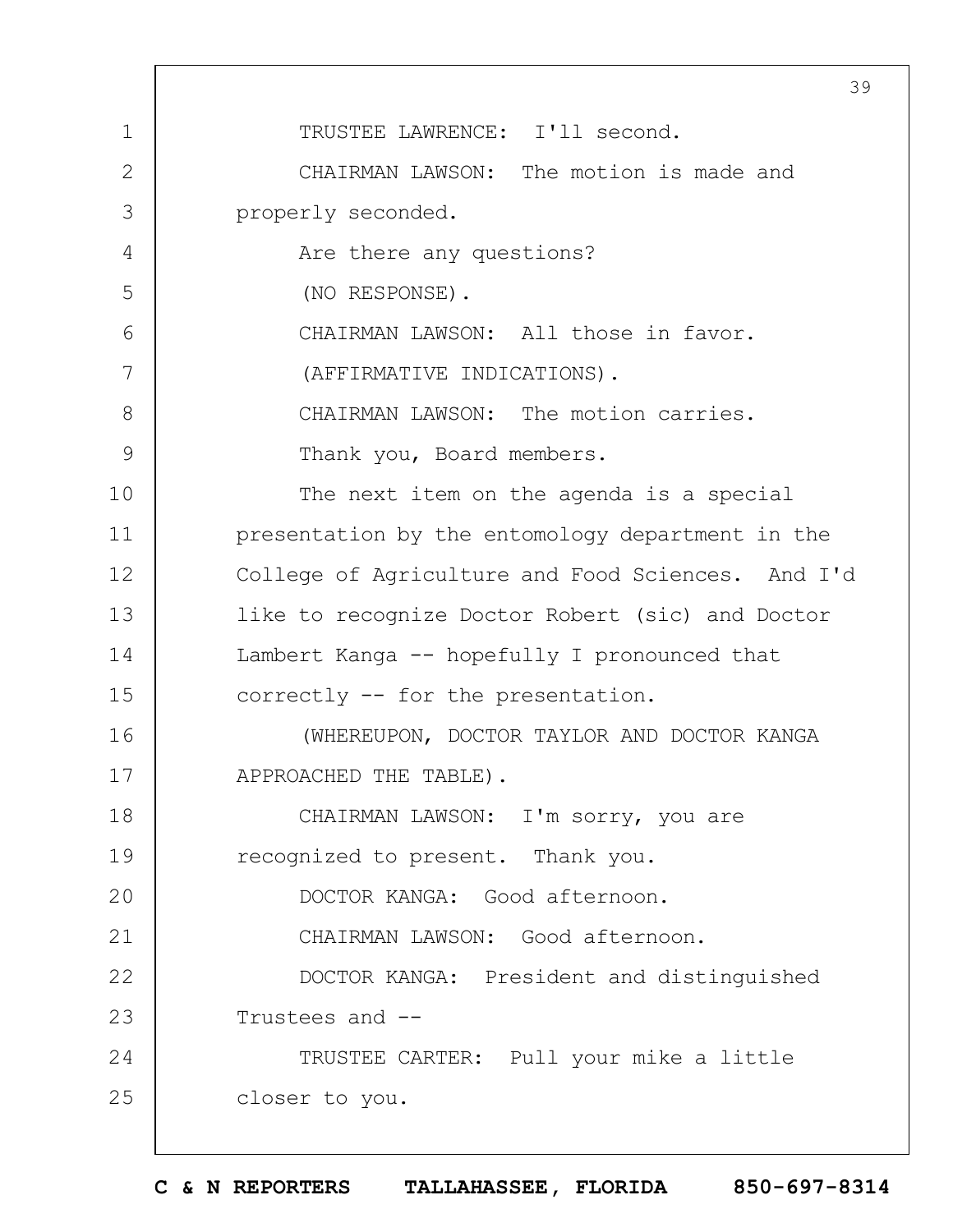1 2 3 4 5 6 7 8  $\mathsf{Q}$ 10 11 12 13 14 15 16 17 18 19  $20$ 21 22 23 24 25 DOCTOR KANGA: I'm Doctor Lambert Kanga, Professor of Entomology and Director of the Center of Biological Control. This is Doctor Paul Shirk. He's a research leader at the USDA ARS. He initiated the proposal, so Doctor Shirk is going to make the presentation. DOCTOR SHIRK: Good afternoon as well. TRUSTEE MOORE: Good afternoon. CHAIRMAN LAWSON: Good afternoon. DOCTOR SHIRK: What I am bringing before you is an initiative that has been building for a long time out of the Department of Entomology in my unit at USDA ARS; and that is, to put a joint facility for these two units here on the campus of Florida A & M. A little over a year ago I submitted a proposal to the ARS Infrastructure Improvement Strategy Program which was called for by President Trump to replace and restore the facilities on our campuses. The preliminary designs were conducted by the Cheryl Collaborative Group (phonetics) and supported by the FAMU CAFS and Entomology Departments. And the initiative is to co-locate the faculty, students, and scientists of not only

40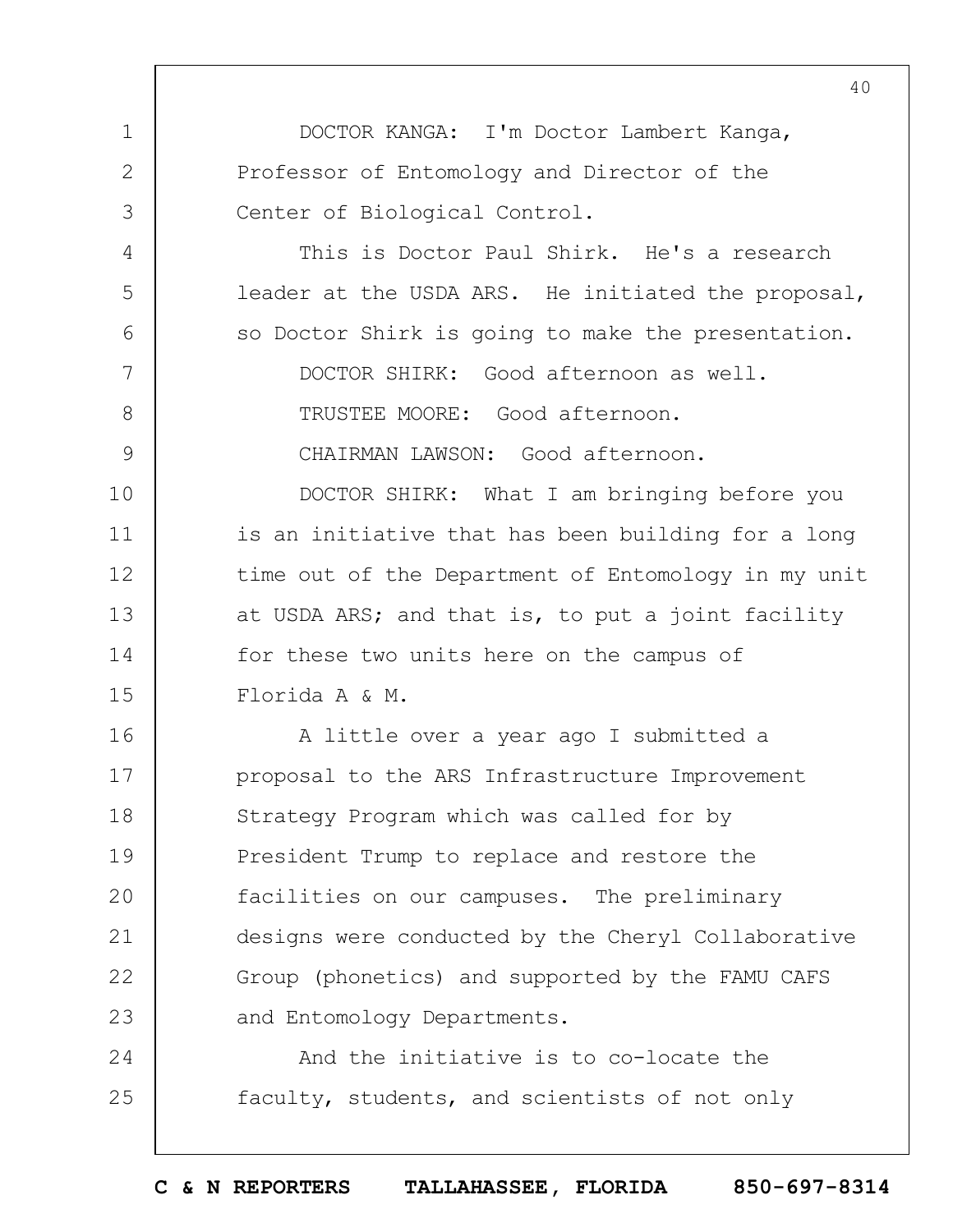Florida A & M entomology, but the ARS scientists that I have here at Florida A & M, and the Aphis facilities of USDA, too.

1

2

3

4

5

6

7

8

 $\mathsf{Q}$ 

10

The Center for Biological Control is the focus of this. It is on the basis of a U.S. Congressional-initiated program that placed the center here, and it is an internationally recognized center of excellence. And it's the first of its kind on a historically black land grant institution.

11 12 13 14 15 16 17 So this center provides opportunity for research, education, and outreach. It has Doctor Kanga as the director, Doctor Legaspi of my unit as co-director; and through this collaboration we end up providing important components to the people of Florida, the students of Florida A & M, and the nation overall.

18 19  $20$ 21 22 23 24 25 One of the main components that comes out of this is there has been a long-term educational program for the pest control industry that has been supported by the  $--$  at FAMU that can be augmented through this. All of these components can be more directly addressed through the location of this Center for Biological Control Laboratory here at Florida A & M to help everybody fulfill their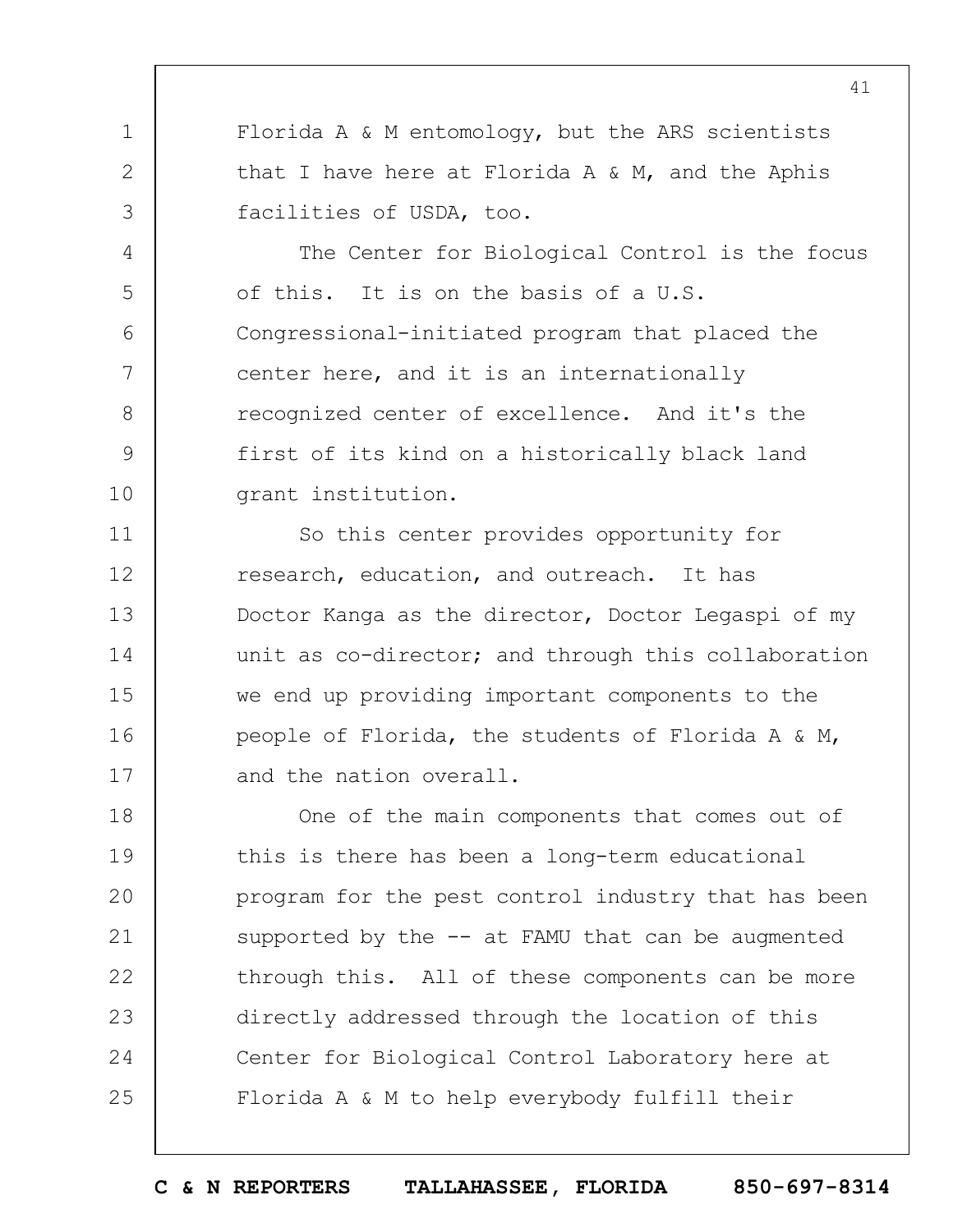missions.

1

2

3

4

5

6

7

8

 $\mathsf{Q}$ 

10

11

12

Many of you may know that we are increasingly pressured by the introduction of insects into Florida. There are approximately 26 new species a year coming here as an invasive species. We know the consequences of those through the issues of the Florida Greening -- the citrus greening, and the Zika Virus, and the West Nile Virus.

Those issues could be addressed best by having a really state of the art facility that can address those components. That's why it is being proposed through this center through this new initiative.

13 14 15 16 17 18 19  $20$ 21 The idea is to place this facility on Pender Avenue, and you can see the location is there beside the USDA communication center here on campus. And the design idea is to provide for a lecture hall, teaching facilities, and museum to house the unique specimens of the aquatic insects that are already managed by the entomology department, and then a research facility, state of the art for that.

22 23 24 25 And these components can come together to position Florida A & M as one of the premier entomological centers in the world that address these issues.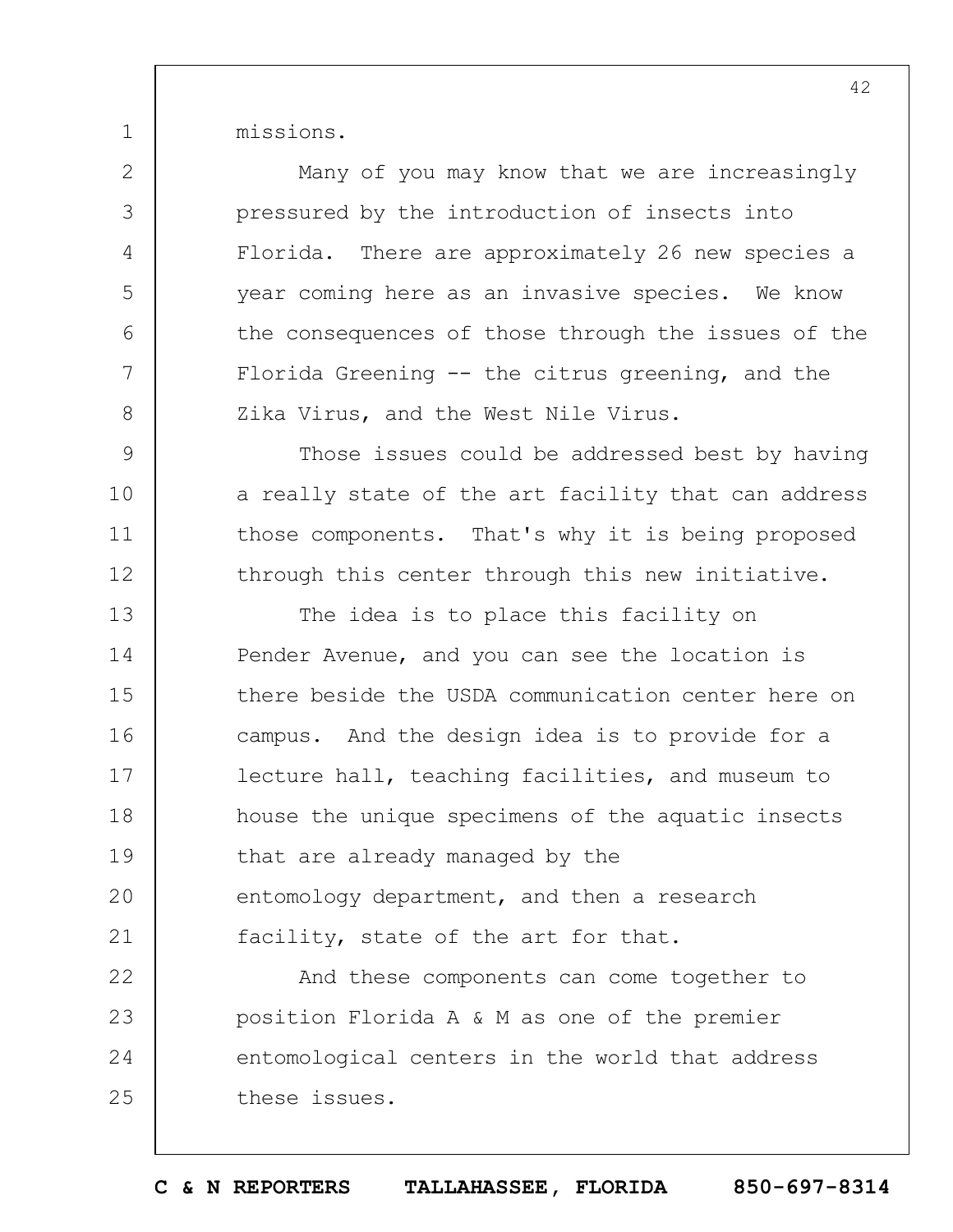1 2 3 4 5 6 7 8  $\mathsf{Q}$ 10 11 12 13 14 15 16 17 18 19  $20$ 21 22 23 24 25 43 What it takes is support. This is currently on the list of facilities being considered by USDA. It requires support from stakeholders such as yourselves, the pest control industry so that this can move forward and be a real center of excellence here at Florida A & M. Thank you. CHAIRMAN LAWSON: Are there questions for the team? (NO RESPONSE). CHAIRMAN LAWSON: Gentlemen, thank you for the presentation. TRUSTEE MOORE: I would just share -- it's not necessarily a question, it's a comment. I had the pleasure of visiting the college, and I got to visit each floor and learn about all of the great work that's underway. It is a crown jewel, as there are in the other colleges and schools, too. But I got to spend a significant time there and seeing the great work underway and the fact that we are considered a -not only within the United States but outside as well -- as a resource that others look to and how we can add additional prominence to it. So I committed to making sure that each of you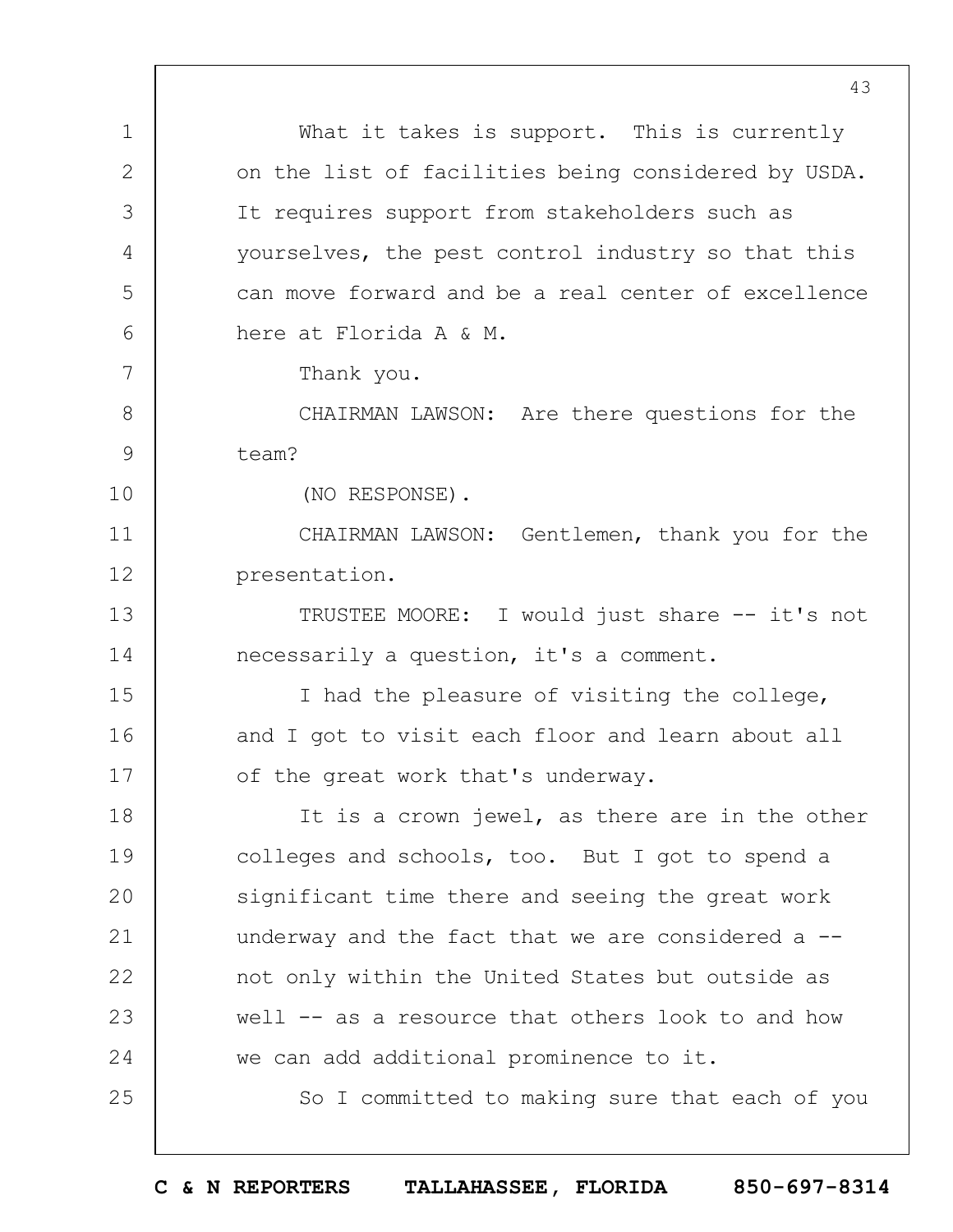1 2 3 4 5 6 7 8  $\mathsf{Q}$ 10 11 12 13 14 15 16 17 18 19  $20$ 21 22 23 24 25 44 had a chance to hear that tidbit as well. CHAIRMAN LAWSON: Thank you, Trustee Moore. Gentlemen, thank you for your presentation. Questions? Yes, Trustee Carter. TRUSTEE CARTER: I just wanted to say, this is the perfect example of collaboration. We are able to utilize our dynamic faculty, of course our traditional research that we've had for ages in terms of agriculture; but also it shows us in a dynamic process. As you were saying about the pests, we've got all of these invasive species coming to Florida and all like that. Politicians are talking about it, but nobody is really doing anything. I think tis (this is) going to put us head and shoulders above the rest because now we're becoming more and more of an international center for this. And once you establish yourself on that level, I think that we'll be able to bring in additional resources for greater collaboration, both with governmental and foundational funders. I just wanted to say, it's a great opportunity for us and a great example of collaboration. Thank you.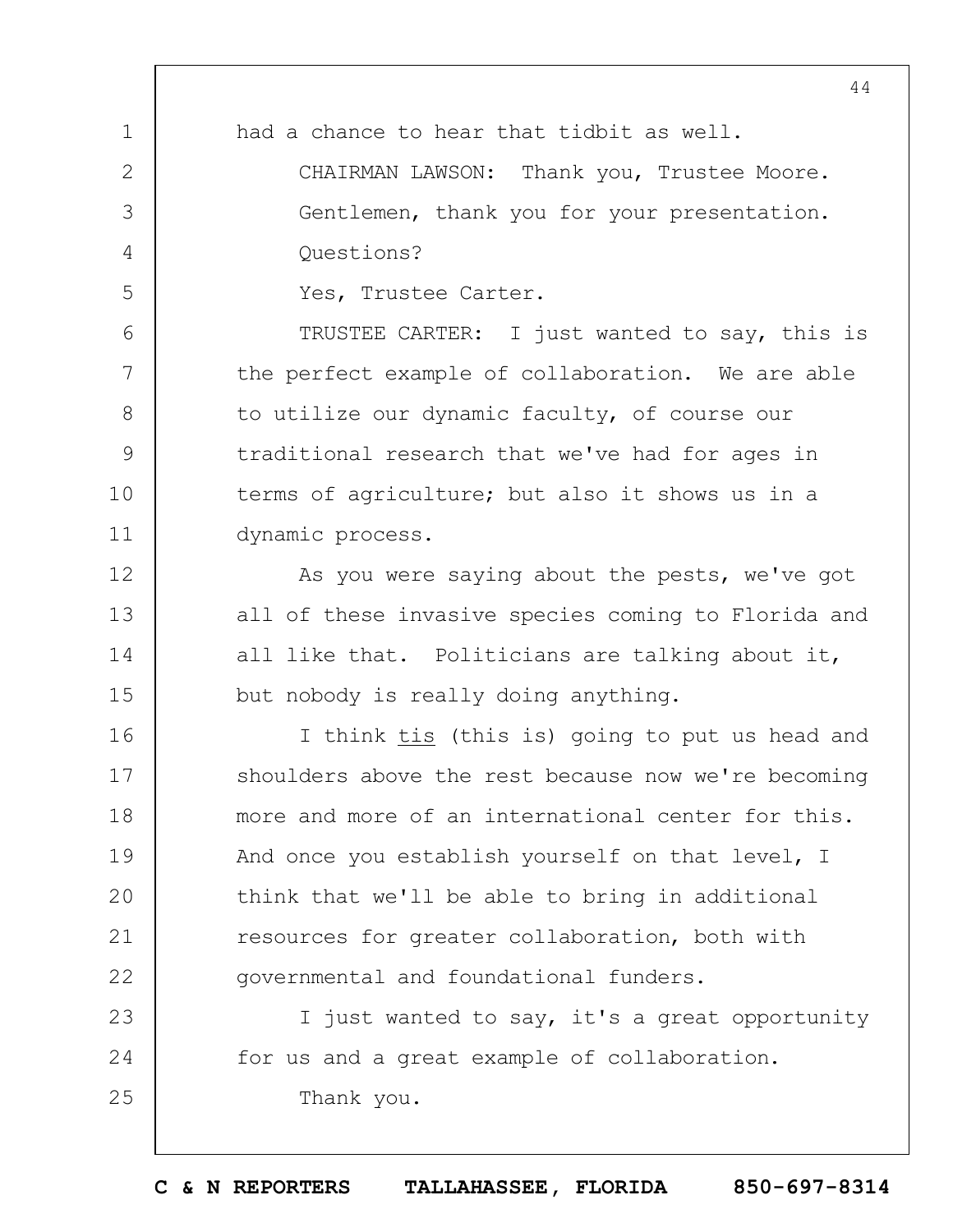1 2 3 4 5 6 7 8  $\mathsf{Q}$ 10 11 12 13 14 15 16 17 18 19  $20$ 21 22 23 24 25 CHAIRMAN LAWSON: I think it's also one of those unique things that's going on on campus that maybe a lot of us don't know about, and Trustee Moore was kind enough to bring it to our attention. So we wanted to give these gentlemen a time to expose it to the Board so that we can get a better sense for some of the good things that are going on on campus that we may not always see. Gentlemen, thank you very much. DOCTOR SHIRK: Thank you for the opportunity. CHAIRMAN LAWSON: Board, there is one order of correction that we need to make. The DSO item I don't believe made the consent agenda, so we need to motion it. TRUSTEE LAWRENCE: I did raise the question, and you did say it was included. CHAIRMAN LAWSON: I did say it was included, but I was challenged by legal counsel. So to be safe -- TRUSTEE LAWRENCE: Oh, oh, oh. Okay. CHAIRMAN LAWSON: You're correct, I did say it was on; but to be safe, if we can --TRUSTEE LAWRENCE: I so move it. TRUSTEE CARTER: Second. CHAIRMAN LAWSON: That motion is made and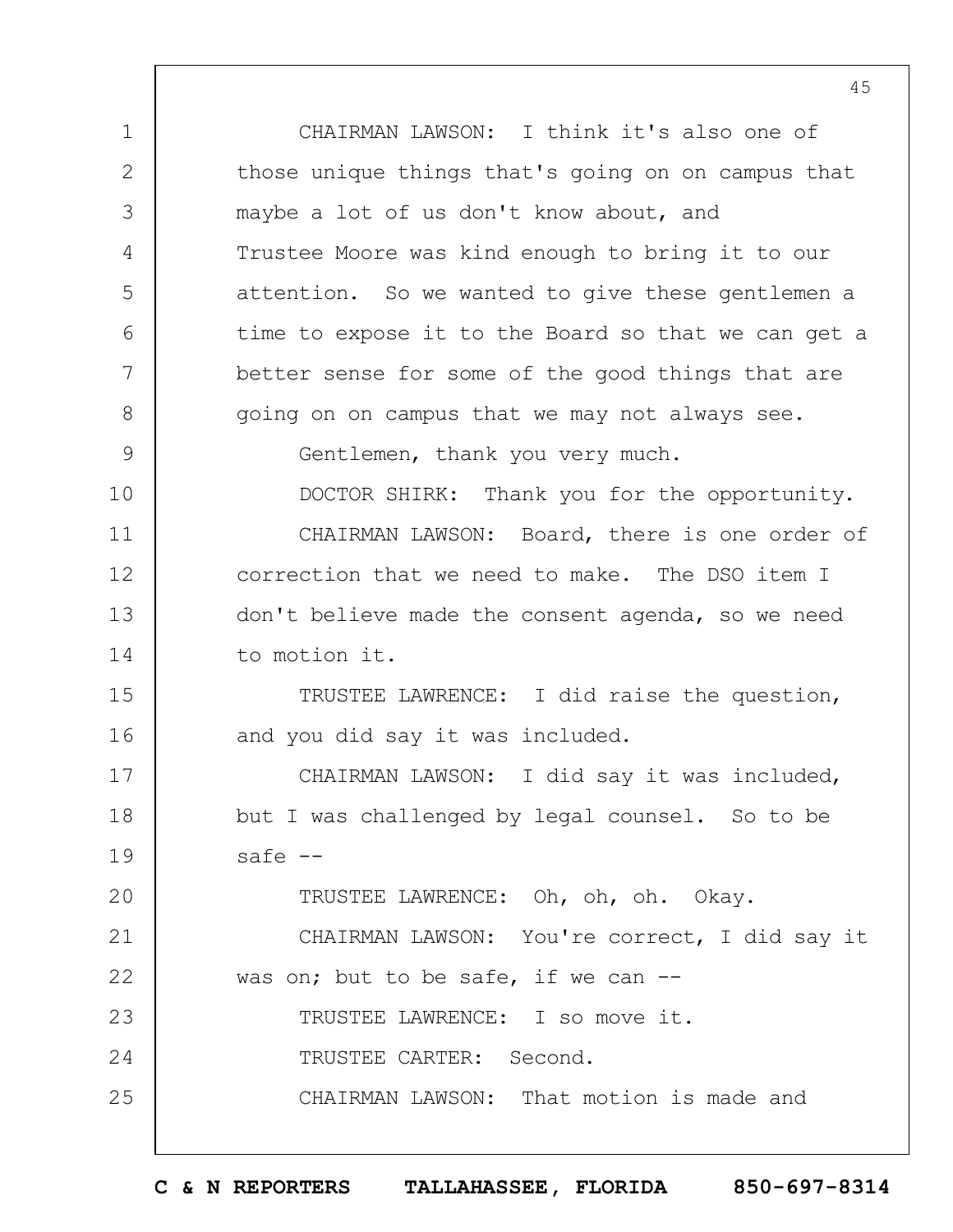1 2 3 4 5 6 7 8  $\mathsf{Q}$ 10 11 12 13 14 15 16 17 18 19  $20$ 21 22 23 24 25 46 properly seconded. Is there any discussion? (NO RESPONSE). CHAIRMAN LAWSON: There being none, all in favor, aye. (AFFIRMATIVE INDICATIONS). CHAIRMAN LAWSON: So it has come before the full Board, Attorney Thomas, for the motion, and agreed-upon. So it was not on the consent agenda per the discussion, but we did take it in front of the full Board. Okay. Great. We are ready to move forward. But before we move forward with our last presentation, I did want to recognize one person, I think he's still here. And this person is a long-term Rattler, long-time Rattler, has held numerous positions around the University and is just an overall supporter of the University. And at this point I would like to use the Chairman's privilege to say Happy Birthday to Mr. Tommy Mitchell. (APPLAUSE). CHAIRMAN LAWSON: And this is our last presentation, and I would like to ask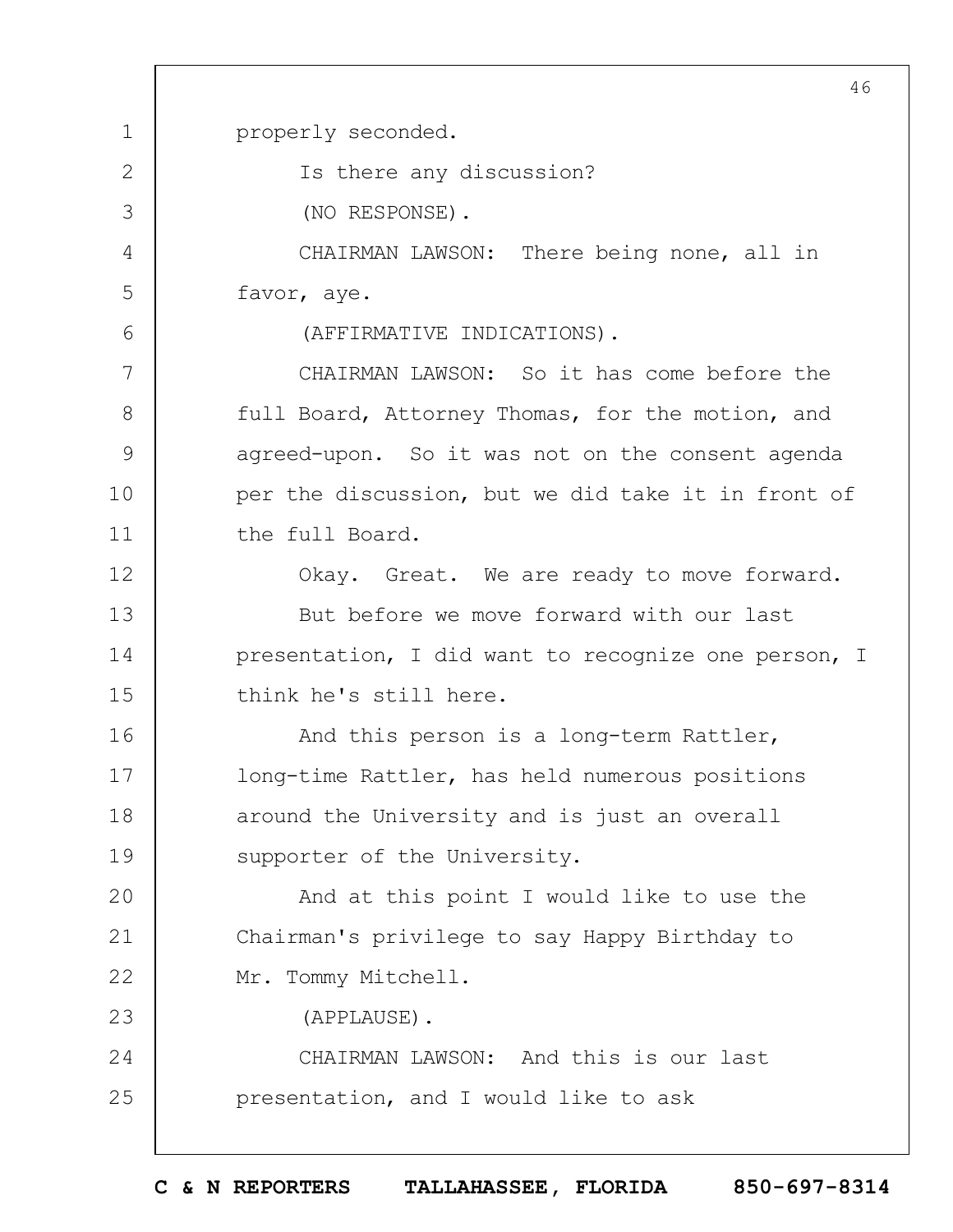Doctor Ziegler to come forward. And what we're doing with this presentation  $--$  and, you know, we worked this through the Provost  $-$  is we're rotating through all of the deans to bring them to the podium for them to talk to us specifically about what they're doing in their area of focus to improve graduation and retention rates.

1

2

3

4

5

6

7

8

 $\mathsf{Q}$ 

10

11

12

13

DOCTOR ZIEGLER: Thank you, Mr. Chairman, President Robinson, and members of the Board of Trustees. Thank you so much for the opportunity to share some strategies and ideas on the improvement plan.

Could you go to the next slide, please?

14 15 16 17 18 19 Let me first of all say that the information, the data that you see here comes directly from our academic score cards and aligns with the University's goals. So right now we're standing at 12.22 percent as it relates to graduation rates, and our goal for 2022 is 45 percent.

 $20$ 21 Our six-year graduation rate is now 44.34 percent, with a goal of 65 percent by 2022.

22 23 24 25 Now some of the strategies are to enhance coordination of academic advisors with the SJGC Curriculum Committee to ensure students follow the curriculum maps of academic programs. This is

47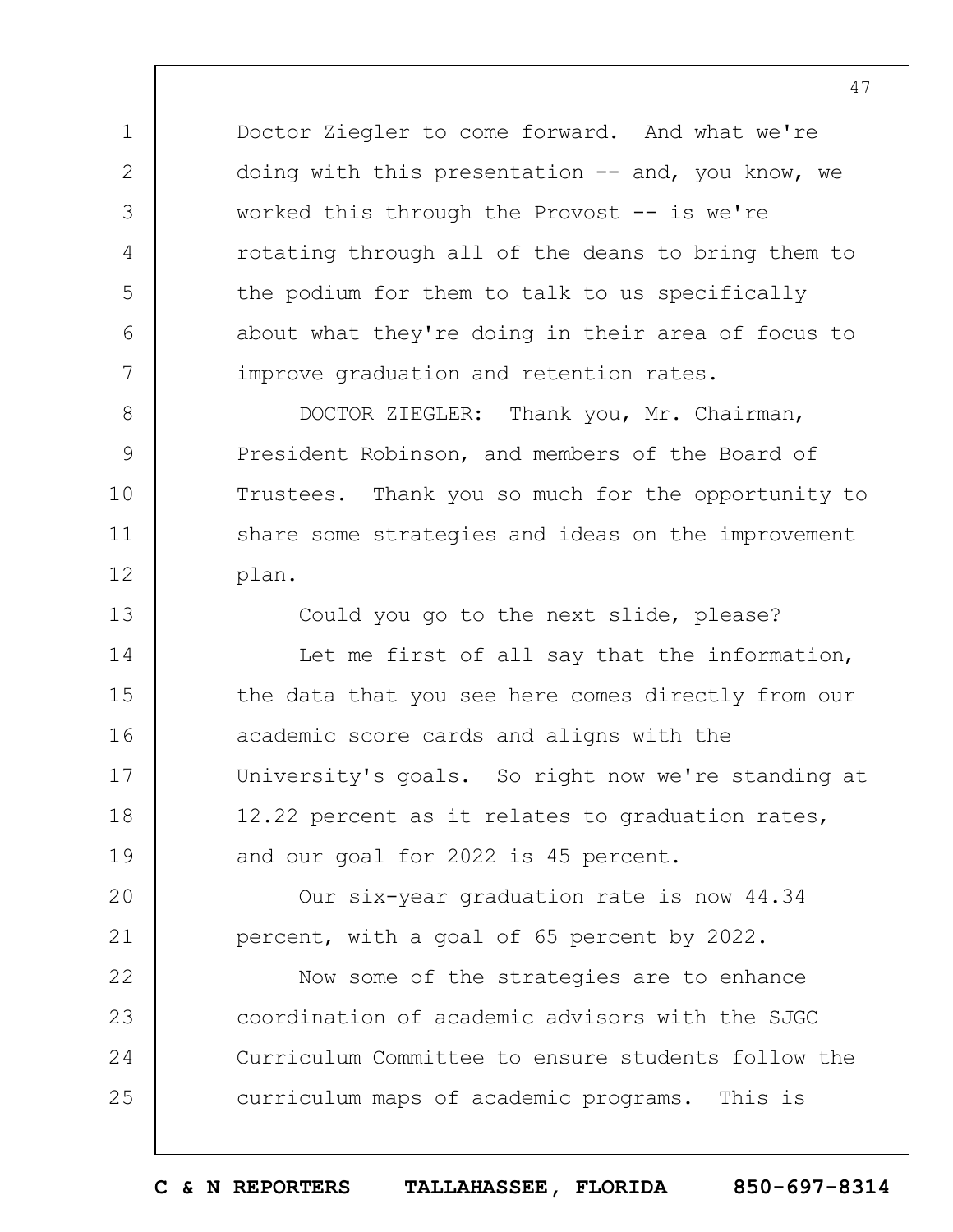extremely important because if they don't follow the maps and take the courses in sequence, it puts them behind and they will get off course; and it will also generate excess credit hours.

1

2

3

4

5

6

7

8

Secondly, we want to monitor student progress in Blackboard for early intervention for students who are having difficulties, to provide support services where needed.

 $\mathsf{Q}$ 10 11 12 13 14 15 Now we already do some of that, but this will even help us to flag students even earlier, especially in their freshmen year, and so that we can get them to the Writing Resource Center if we need it, for example. And, of course, our QEP, hash tag, rightonFAMU definitely supports our initiative as well.

16 17 18 19  $20$ 21 22 23 Enhance recruitment efforts to attract high-performing students. We have to get out there in the high schools and identify students early. We have a lot of high schools that even have journalism programs, and students who are really doing well in the English language, which is, you know, tantamount as to what we need to do as it relates to journalism.

24 25 So one of the things that we're also doing, we're increasing our social media presence. And I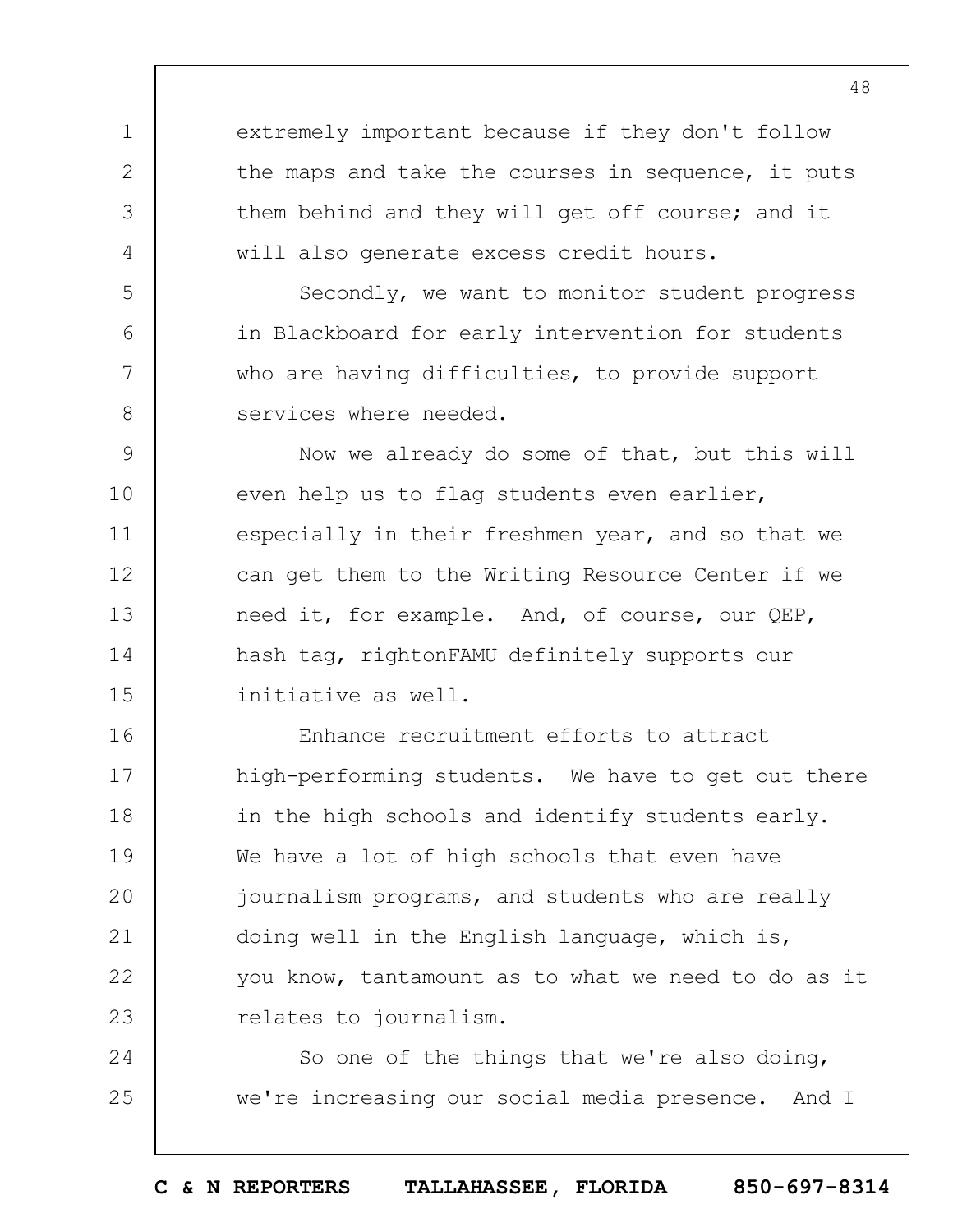would also like to enhance our website presence and come up with ways to make sure we drive students to our social media, as well as our website; and develop online classes and online tutorials to assist students with matriculation through distance learning.

1

2

3

4

5

6

7

8

 $\mathsf{Q}$ 

10

11

12

13

14

15

16

A lot of our students work, so they need some choices as it relates to when they take classes. So we need to develop some more online classes, as well as tutorials.

In addition, students want flexibility. Students coming out of high school now have to take an online course, so this is what they're used to. So they expect to have the same experience when they come to college, and also offer additional sections of high-traffic required courses.

17 18 19  $20$ 21 22 Now our accrediting body sort of requires a cap of 20 on our skill courses, so we must provide more sections so that students will not have to again wait another semester because they cannot get into our skill courses that are already capped. Okay. Next slide please.

23 24 25 As you see, our retention rates are pretty good, 88.8 percent; and by 2022, 90 percent, so we're almost there.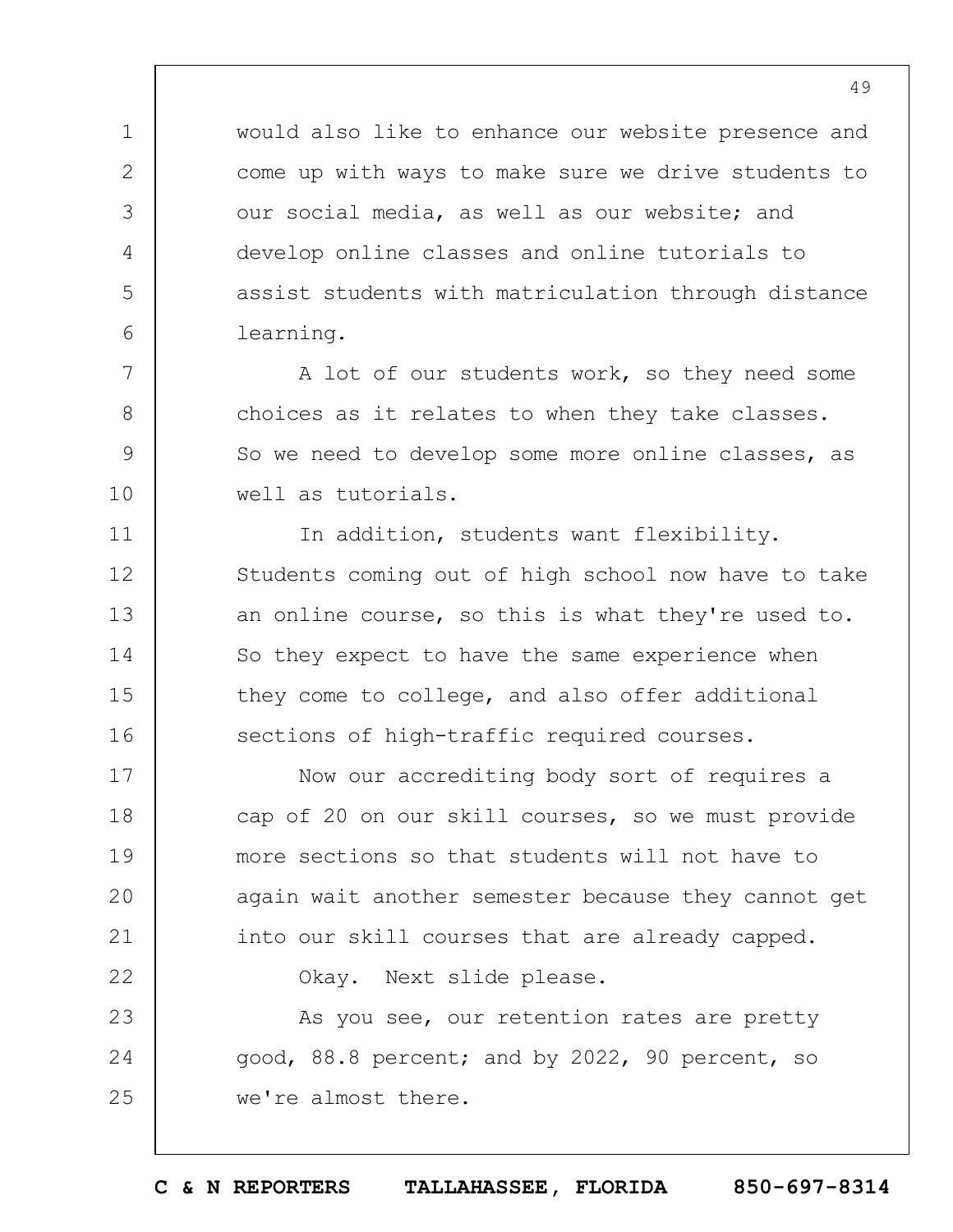Also to increase APR from 77.78 percent to 88 percent by 2022.

1

2

3

4

5

6

7

8

 $\mathsf{Q}$ 

10

11

Again, you have to have a 2.5 GPA to be in our program, so that -- I think that that has to do also with our retention rates.

Also, the way our students -- the institutional culture in the School of Journalism, the students push each other. They work together, and they encourage each other. So they sort of stay together in this process when they're trying to get through our program.

12 13 14 15 16 17 18 19 And, you know, a couple of our strategies: Enhance customer service on all levels to create a culture of excellence with caring. Customer service, you know, correlates with student success. So we have to make sure that students are having a good experience throughout their matriculation: From the classroom, the hallways, the advisors, whoever they're coming in contacts with.

 $20$ 21 22 23 24 25 Constantly upgrade our curriculum, facilities, and technology to mirror industry. Our field is heavily dependent on technology, having the right hardware, having the right software. And industry expects our students to come out with a certain amount of skill sets so that they're ready to enter

**C & N REPORTERS TALLAHASSEE, FLORIDA 850-697-8314**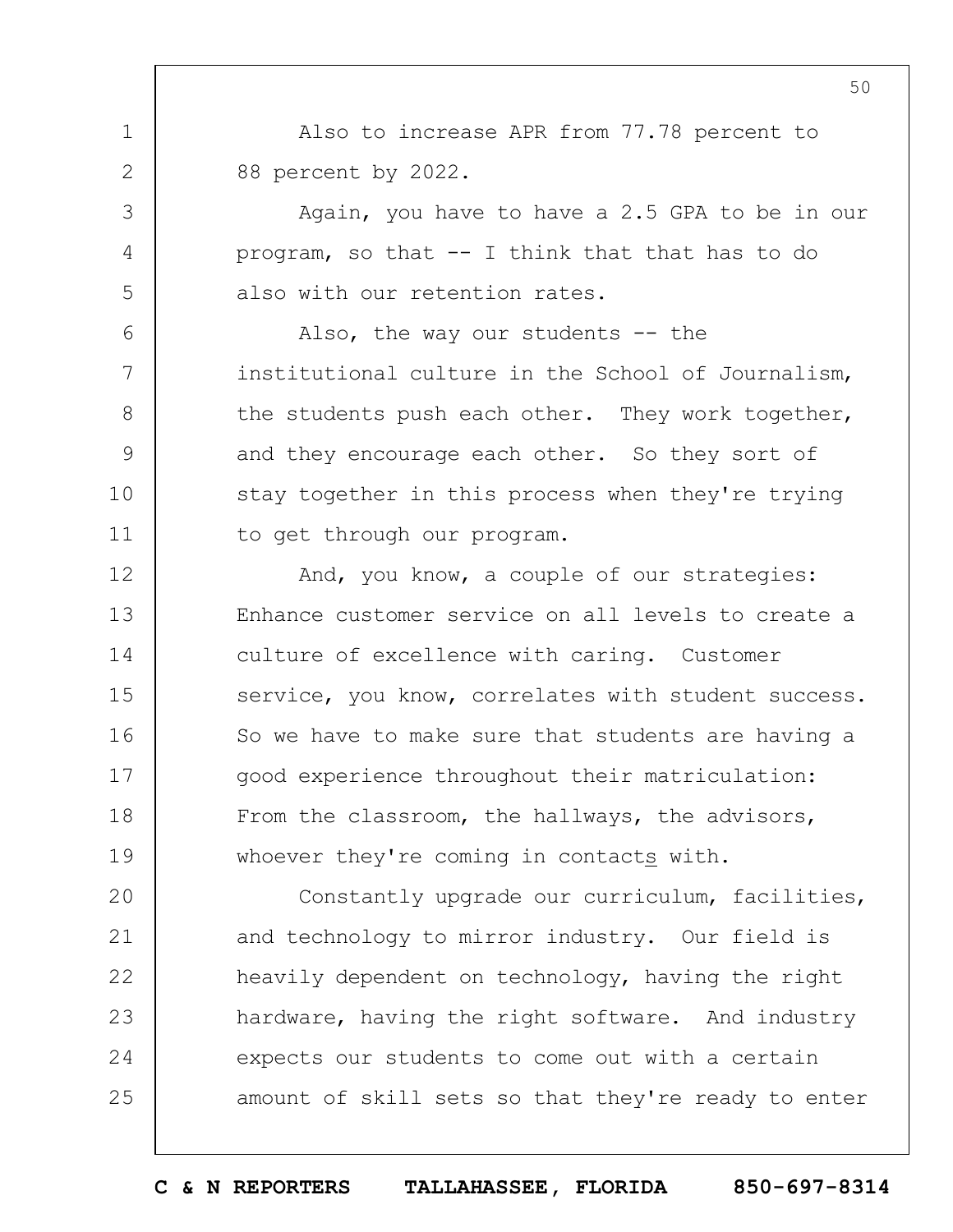the field, to be able to package news in the field the same way that they would be able to package news in a studio, et cetera.

1

2

3

4

5

6

7

8

So we even have an Electronic News Production System, which is a software system that was developed by Associated Press that the students use so they can package their news out there on their iPads when they're out there in the field.

 $\mathsf{Q}$ 10 11 12 Ensure students have professional development opportunities through internships and exposure to industry professionals to provide employment opportunities after graduation.

13 14 15 16 17 18 Again, this is an area I think that we do pretty well and we excel because we require an internship. We also have now some companies coming to actually recruit our students and offer them jobs on the spot. Raycom Media was one company that has stations all across the country.

19  $20$ 21 22 23 And we have a student who actually last week has taken a job in Tupelo, Mississippi. So the President told me that he's coming back next year to recruit our students because they were so impressive.

24 25 TRUSTEE REED: Excuse me, Dean. DOCTOR ZIEGLER: Yes.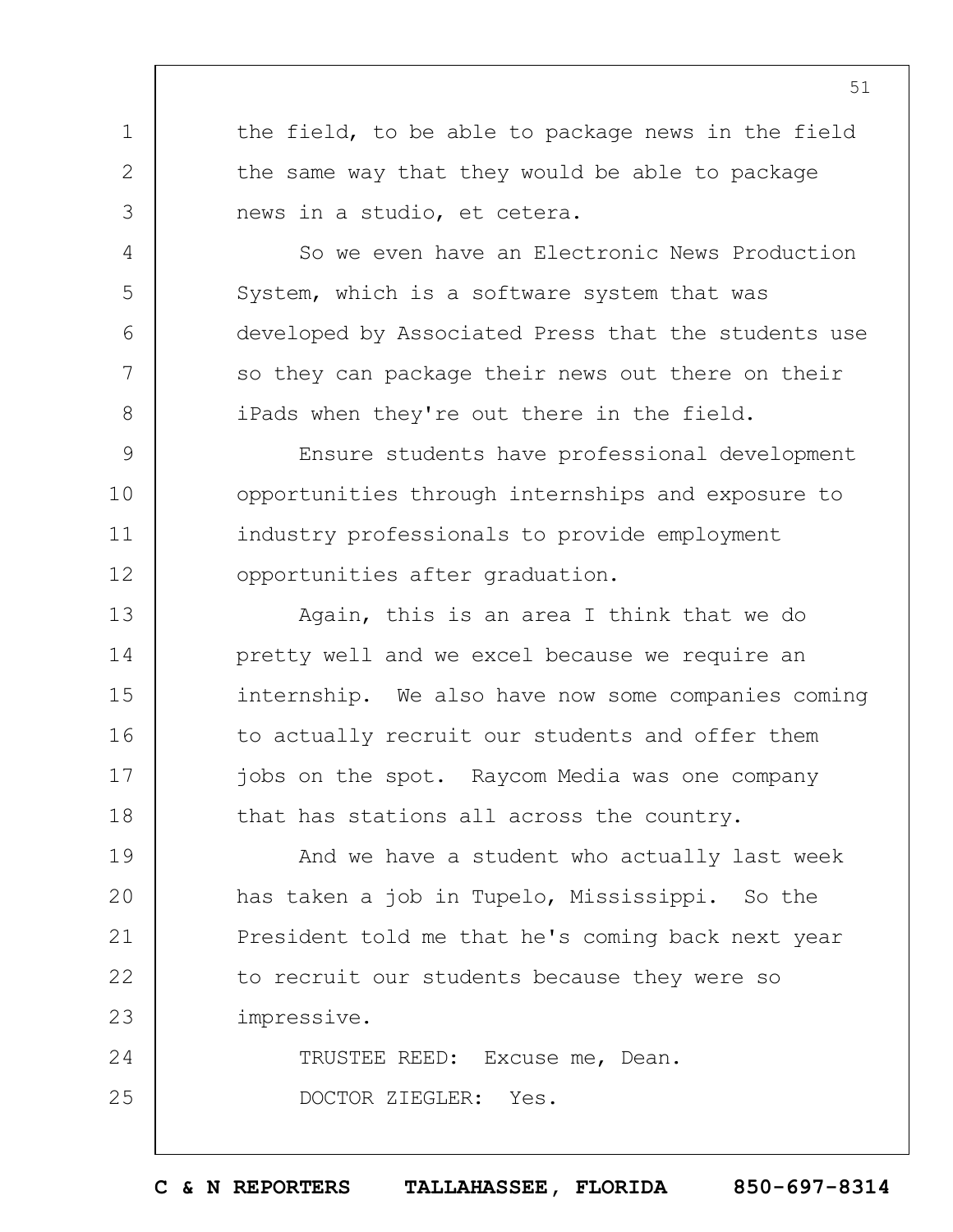TRUSTEE REED: What does APR mean on this? DOCTOR ZIEGLER: Progress rate, annual progress rate -- academic progress rate, sorry. But it has a lot to do with their GPA and how they're progressing.

1

2

3

4

5

6

7

8

 $\mathsf{Q}$ 

10

11

All right. The degree production, increase annual production of bachelor's degrees from 97 to 175 by 2022.

We're right now, even with the fall and spring, we have awarded 90. So I would expect that we will exceed that number, that 97 this year.

12 13 14 15 16 17 18 Our strategies for that is to strengthen relationships with junior colleges, to attract transfer students. We have a good relationship with TCC, but I would venture that we have to go to the I-10 corridor, the I-75 corridor, the I-4 corridor and hit all of the junior colleges around the state so that we can recruit students.

19  $20$ 21 22 We have on the agenda, and I understand that there may be some support for this, to develop a new degree program in digital media for undergraduates. That's what our field is.

23 24 25 This is a digital environment; it's a digital world. This is going to increasingly keep evolving, so that we need to make sure that we are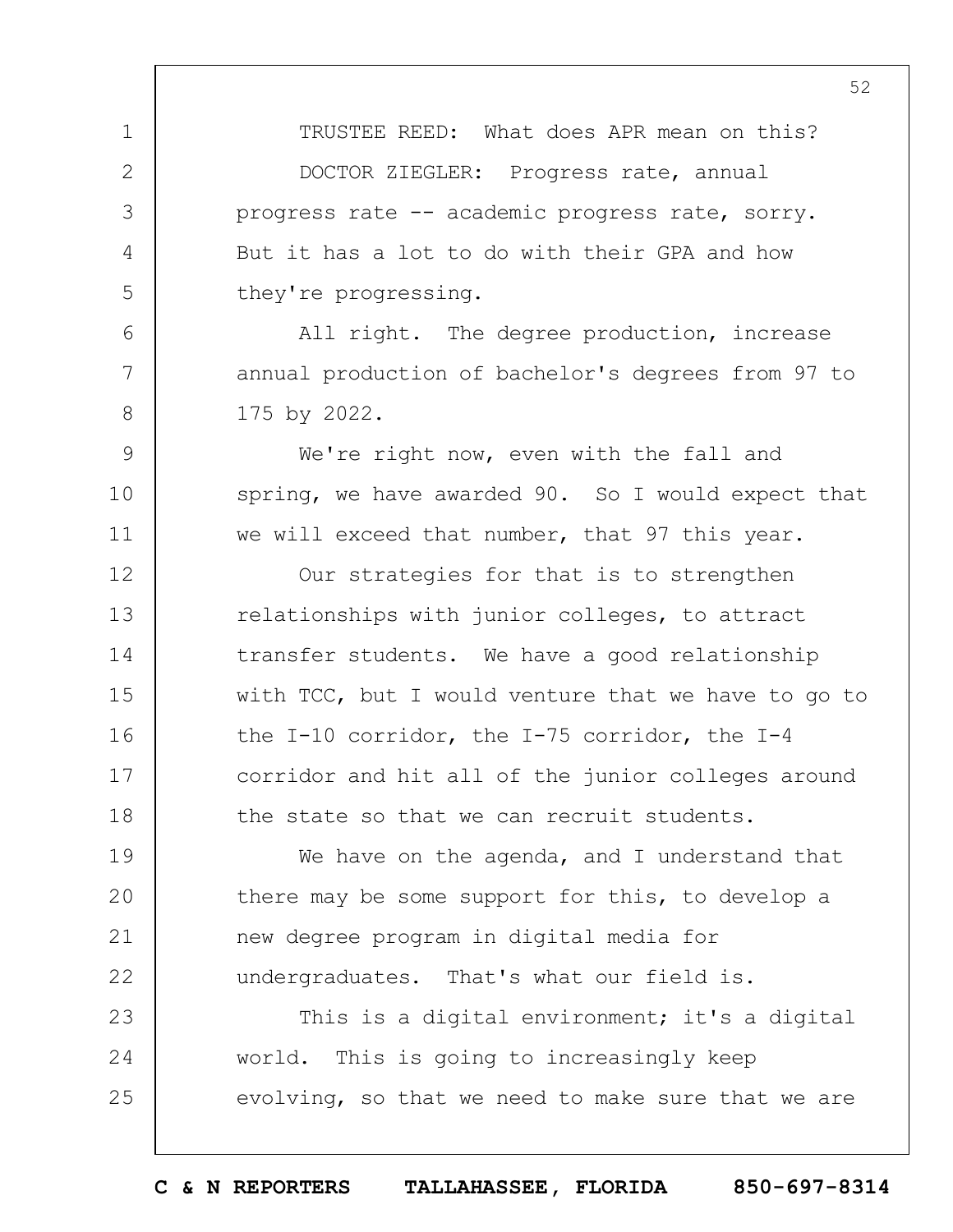1 2 3 4 5 6 7 8 9 10 11 12 13 14 providing the skill sets for the future, not just the present, because we have some digital courses and we are definitely integrating the technology. But we need to come up with a package that's going to not only be attractive to students coming who may want to go into music and film and animation and all of the different aspects of digital media, but they can also -- we can also perhaps provide a certificate program for industry who may need to return to learn certain skill sets. And then, of course, in order to be successful in that, we have to add new faculty with these digital media skill sets so that they can enhance what we do and make sure that we ensure success.

15 16 So that is the condensed version. I know it's been a long day, but  $-$ -

17 18 CHAIRMAN LAWSON: So this is good, so thank you.

19  $20$ 21 22 23 So I think to me, like the questions - you know, and I think you've really already answered it -- is how many students do you need to graduate your program in order for the President to achieve his goal?

24 25 Based on the number in your cohort, how many -- well, you don't even need to answer it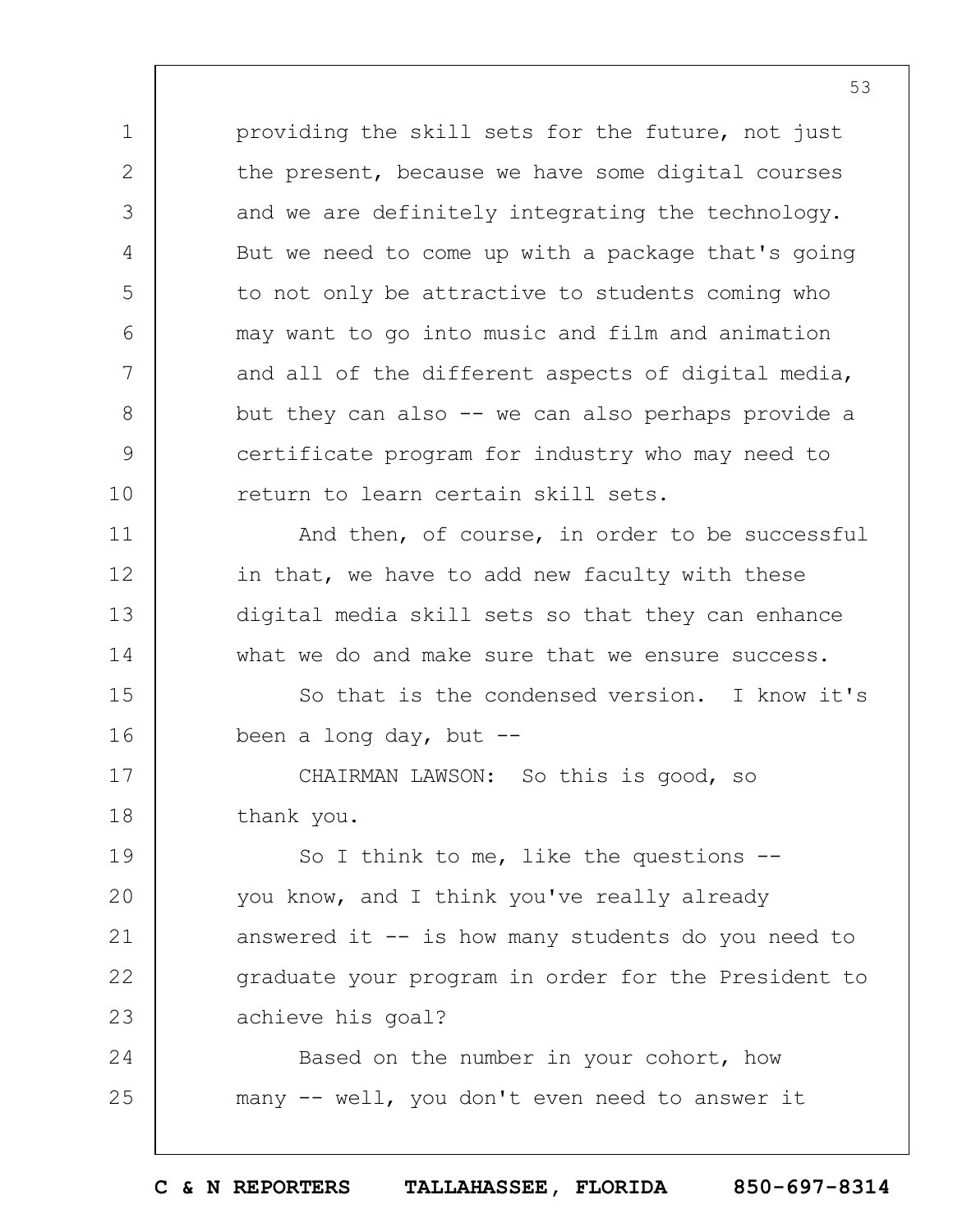because you already have it. But that's the question, that's what we want to get across: What are the tactics and strategies you're putting in place to improve, and are you  $-$  and do you know the number of students you need to move to in order to help the President keep his goal; and then consequently, how are you identifying any student that might be having challenges along the way? Which you touched on already as well.

10

1

2

3

4

5

6

7

8

9

DOCTOR ZIEGLER: Right.

11 12 13 14 15 16 17 18 CHAIRMAN LAWSON: So that's really what we're trying to get at: What are the tactics and strategies, how you're identifying kids, and then how many students from where you are now do you need to move to? Because I noticed, and you put it in your chart already, your four-year graduation rate was around 12.2 percent. It's not really where we want it to be.

19  $20$ 21 22 23 So you talked about where you need to get to. The question I think we'll need to work backwards on, Provost Wright, is that 2020 target. Is that soon enough for us to hit the target that we have based on the number of students in your cohort?

24 25 DOCTOR ZIEGLER: I think that you're right at 19 percent or something, and we're at 12, so we're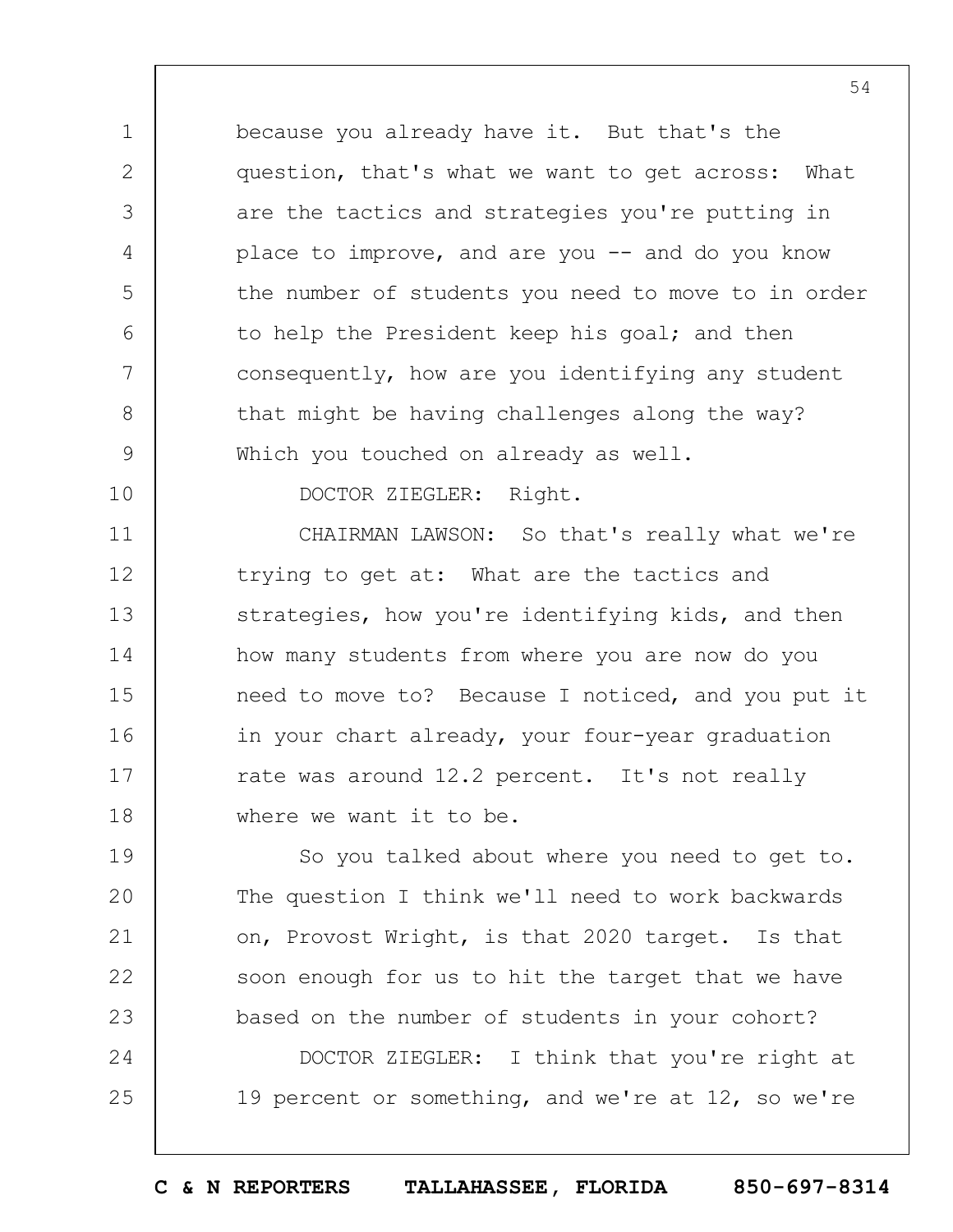|              | 55                                                  |
|--------------|-----------------------------------------------------|
| $\mathbf 1$  | a little bit lower than that.                       |
| $\mathbf{2}$ | CHAIRMAN LAWSON: We need to do the backward         |
| 3            | math based on the number of students in your cohort |
| 4            | to see if 2020 is soon enough.                      |
| 5            | DOCTOR ZIEGLER: And I think the LLC is              |
| 6            | helping us, too, because then we can track those    |
| 7            | students and really measure their academic profile  |
| 8            | progress rate and also ensure that they stay on     |
| 9            | task. But again, our students work together         |
| 10           | closely, and they push each other, and they support |
| 11           | each other.                                         |
| 12           | CHAIRMAN LAWSON: Thank you.                         |
| 13           | Thank you, Dean, you did a good job.                |
| 14           | TRUSTEE CARTER: I was just going to make a          |
| 15           | comment --                                          |
| 16           | CHAIRMAN LAWSON: Carter, Grable, and                |
| 17           | Lawrence.                                           |
| 18           | TRUSTEE CARTER: -- Lady Ziegler, how pleased        |
| 19           | I am that you are tying it all into our metrics.    |
| 20           | And that's what we've really been -- we've been     |
| 21           | talking about this forever, is we want to get it    |
| 22           | down to the root of our systems so our entire DNA   |
| 23           | reflects metrics, performance metrics, and all like |
| 24           | that because that's how we live and survive.        |
| 25           | I appreciate that, because you put on there         |
|              |                                                     |

 $\overline{\phantom{a}}$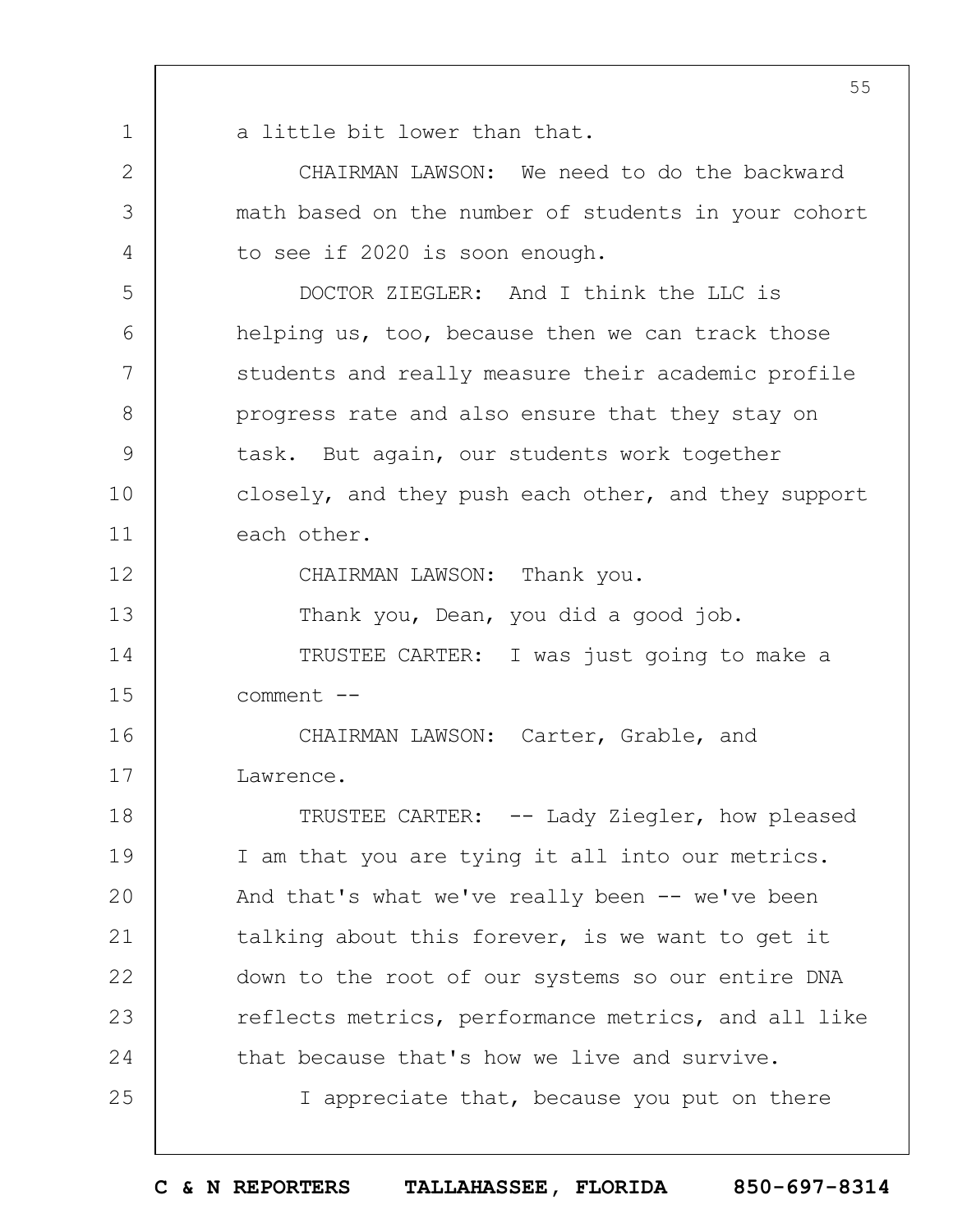where you are; you put on there where you want to go; and you put a specific time/date to it; and you tied it into the metrics.

That's pretty much really what we need to do, Doctor Robinson. We're pleased that you're having the Leadership Team to kind of embrace that and push it out there.

Also, Trustee Grable, the faculty, and you've talked to them about it, and the President. I think when we all get it into our DNA at FAMU, then, you know, we're really going to be able to see things.

13 14 15 16 17 I like the fact, Mr. Chairman, you could identify about how many more students you need to get there. It's very succinct, to the point, and tied into our performance metrics, which is tied into our Strategic Plan.

18 Thank you, Doctor Ziegler.

1

2

3

4

5

6

7

8

9

10

11

12

19 CHAIRMAN LAWSON: Trustee Grable.

 $20$ 21 22 TRUSTEE GRABLE: I want to commend my dean, Doctor Dhyana Ziegler, for a very thorough and complete report.

23 24 25 But as a dean, there are issues when you make these presentations that you may not want to mention, but I do think one that Doctor Ziegler has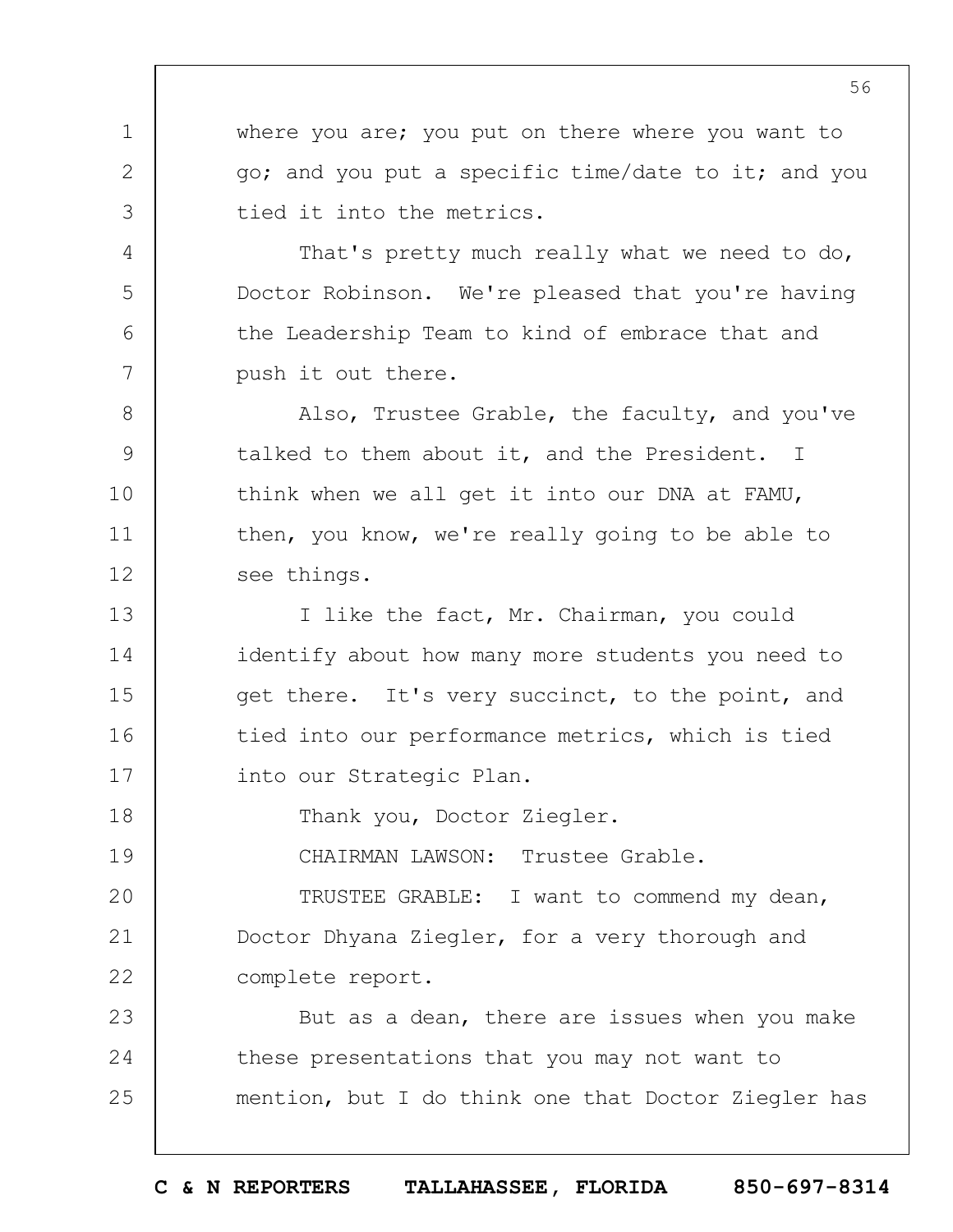brought to our faculty is worth mentioning here.

1

2

3

4

5

6

7

8

9

10

11

12

13

14

When you look at that number of bachelor's degrees, as she indicated, journalism is a very highly focused, intense curriculum that depends on good written communication, there is just no doubt about it; and the ability to write on deadline, period.

Most of our students will face an exam by their future employers to prove that you can write on deadline and succinctly and grammatically correct. That is part of an interview process for students who leave our program. They will be tested, period. That is just how it works, so you don't just walk in the door with a degree.

15 16 17 18 19  $20$ 21 With that said, I think it's important, and the Dean has shared this with our faculty -- I know that the Provost is aware of this -- based on your approach to intrusive advisement, when students do not do well in this program, we lose students to the interdisciplinary program when they can't meet the criteria in journalism.

22 23 24 25 Because, again, we're trying to put out there and market our program as graduating students who are highly skilled as writers, those who can communicate with anyone around the world based on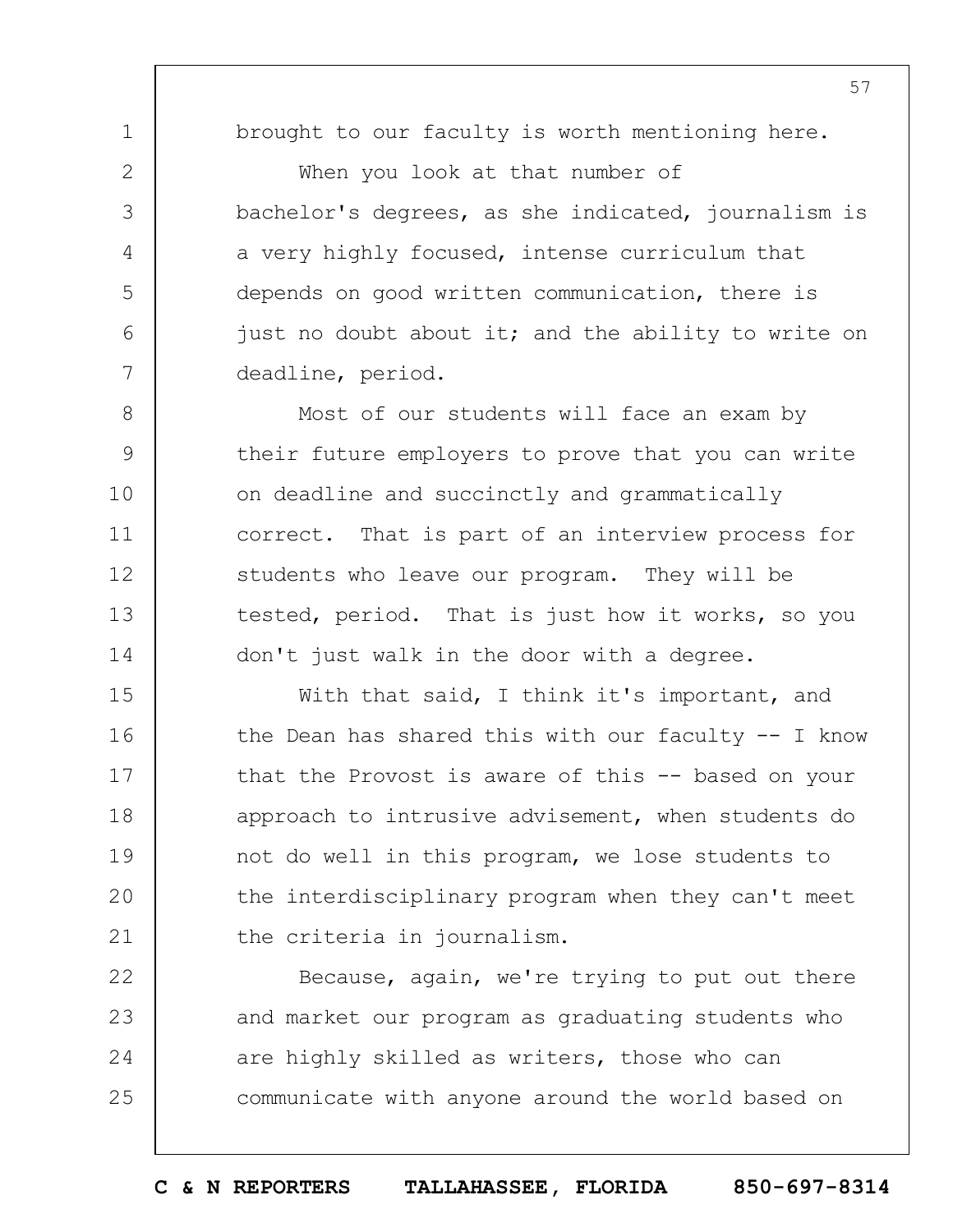1 2 3 4 5 6 7 8  $\mathsf{Q}$ 10 11 12 13 14 15 16 17 18 19  $20$ 21 22 23 24 25 their skill and the vetting through our faculty. So it is a tough program to come out of, but that is what Florida A & M is about. We are about moving students out into the marketplace who can secure a job in their chosen field. So I did want to add that and to thank my dean. I thought it was a very on-point and very honest report, and I want to thank her again. DOCTOR ZIEGLER: Well, thank you, Trustee Grable. Let me just add that while we had it on the agenda to create that digital media program, it would be the goal to create an interdisciplinary program in the middle of this because we can borrow from both sides of the house: Our graphics, as well as our journalism. So we can retain our students in the meantime before the other program becomes fully approved and adopted. CHAIRMAN LAWSON: Thank you. Let's go to Trustee Lawrence, Trustee Moore, and then back to Trustee Reed. TRUSTEE LAWRENCE: So I want you to prove me wrong, and I'm serious about this. I was in the business for 35 years. I was a paid skeptic but not a cynic.

**C & N REPORTERS TALLAHASSEE, FLORIDA 850-697-8314**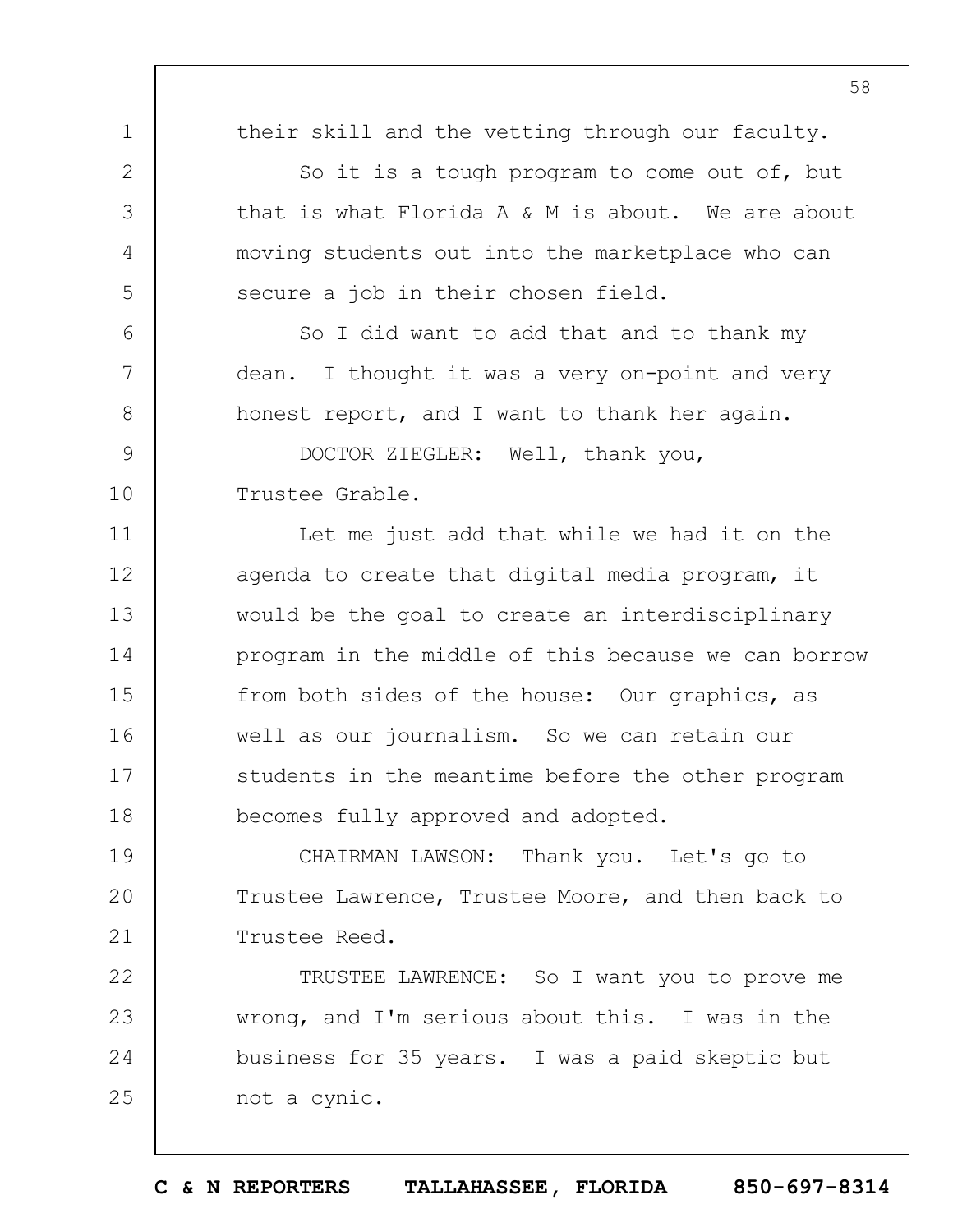To go from 12 to 45 percent, boy is that a hurdle. And we'll need -- and we will on all of these keep up closely on how we're doing. But it stuns me that we could get from there to 45 percent; what a distance that is.

DOCTOR ZIEGLER: I'll tell you, on academic score cards, this was determined. We had a lot of discussion in our meeting about these goals and stuff. So, you know, a lot is going to depend on what type of students we recruit, how we retain them, and getting them out the door in that period of time.

So, yes, it may be a little bit, you know, ambitious. The targets were set for us; but, you know, we are willing to run the race.

TRUSTEE LAWRENCE: Thank you.

17 CHAIRMAN LAWSON: Thank you, Trustee Lawrence.

Trustee Moore and then Trustee Reed.

19 TRUSTEE MOORE: Thank you.

1

2

3

4

5

6

7

8

9

10

11

12

13

14

15

16

18

 $20$ 21 22 23 24 25 Great presentation relative to the goals and outlining where we are and where we want to be. A question specific to the strategies, because I saw throughout some low hanging fruit; but I also saw some of those that  $-$  some that carry a price tag, and others that --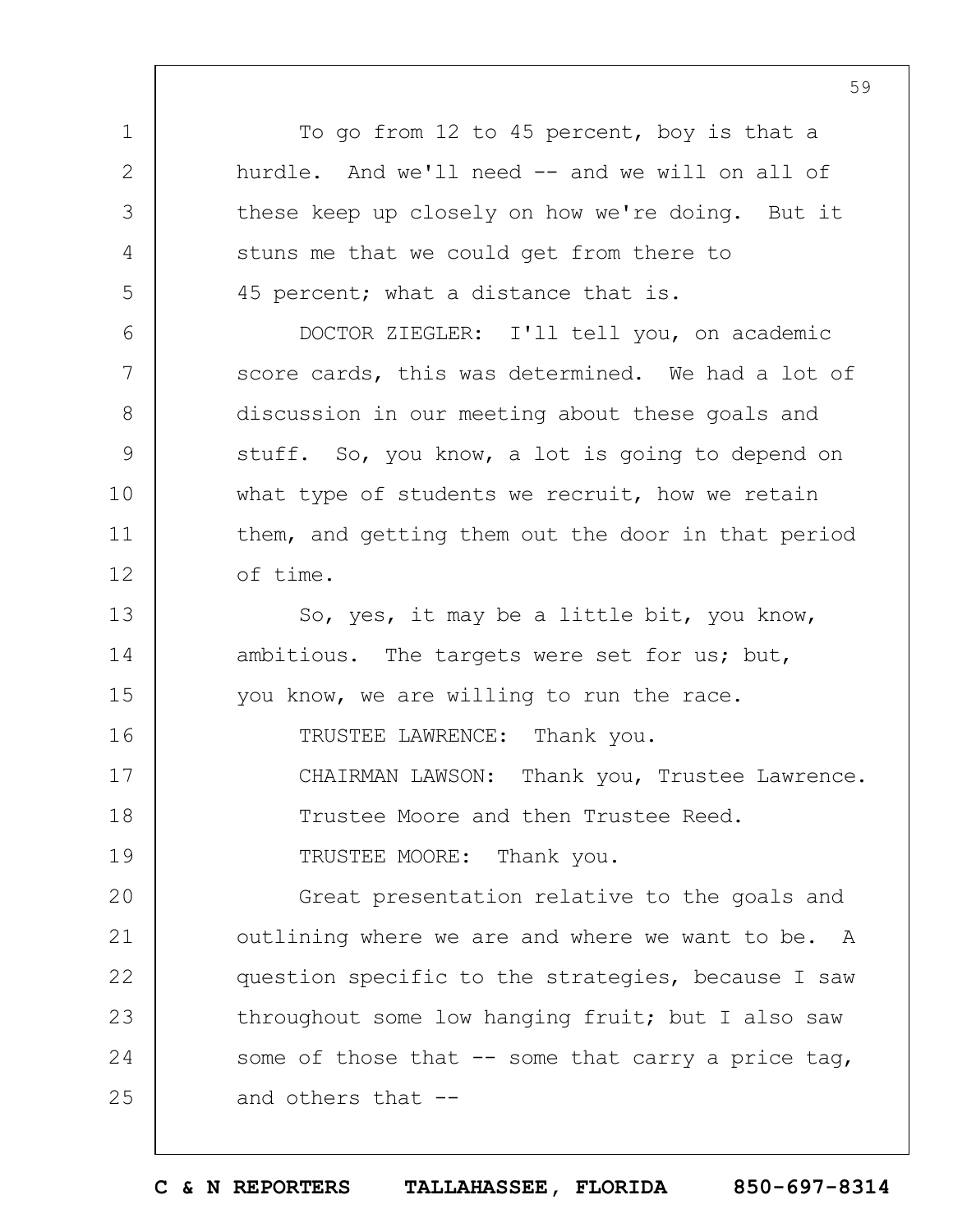What is our timeline for implementation? What does implementation look like for those key strategies? Because if it's contingent upon reaching those goals, I would make the assumption that you're saying the key strategies have to be implemented.

1

2

3

4

5

6

7

8

 $\mathsf{Q}$ 

10

11

12

13

14

15

16

17

18

19

 $20$ 

21

DOCTOR ZIEGLER: Well, I believe that we have started working on the strategies this year. We, of course, were open for -- we had two accreditation visits in between.

But as far as flagging our students, for example, we started that early, thanks to really an initiative in Academic Affairs to make sure that our faculty are putting their information on Blackboard so we can flag those students early.

And I'd like to say the faculty, especially in the writing courses. They do an excellent job on identifying students weaknesses and working with them to try to strengthen them and sending them to the other entities, such as the Writing Resource Center, et cetera.

22 23 24 25 As far as recruitment, Mr. William Jowls, who is an assistant to me, has been going out and recruiting. And Professor Kenneth Jones went to TCC. So, again, we'll have to get a little bit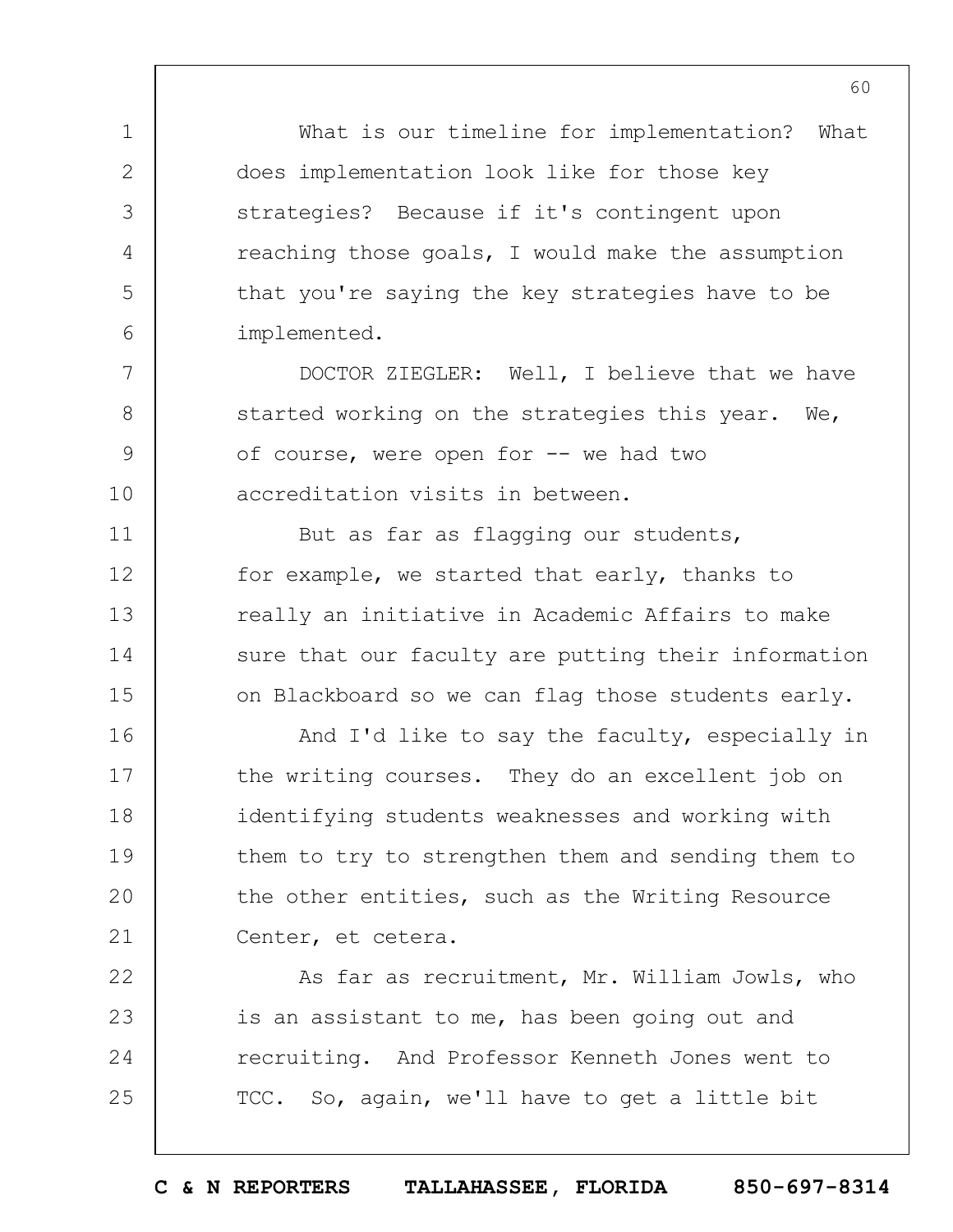more of our faculty involved because we don't have a recruiter.

1

2

3

4

5

6

7

8

9

10

11

12

13

14

So we're having to, you know, take the connections that we have in the high schools. And whoever has that connection with that principal or whatever, that's where we're going.

So some of these as far as developing the digital media program, about three or four years ago in my endowed chair, the Goth Reeves (phonetics) chair, I'd already begun to develop a digital media master's program. So some of - you know, some of those same type courses can be developed on the undergraduate level. It also helps that on the graphics side of the house.

15 16 17 18 A lot of what we need for digital media, such as the animation, the Adobe suites, the web design, and all of that stuff, we have in place; and we have been adding some electives.

19  $20$ 21 22 23 And on the writing side in journalism, we have the video; we have the audio; you know, and all of those different elements that go into digital media. So we would be integrating what we already have and adding to it.

24 25 CHAIRMAN LAWSON: Trustee Reed. TRUSTEE REED: Thank you very much, Dean, and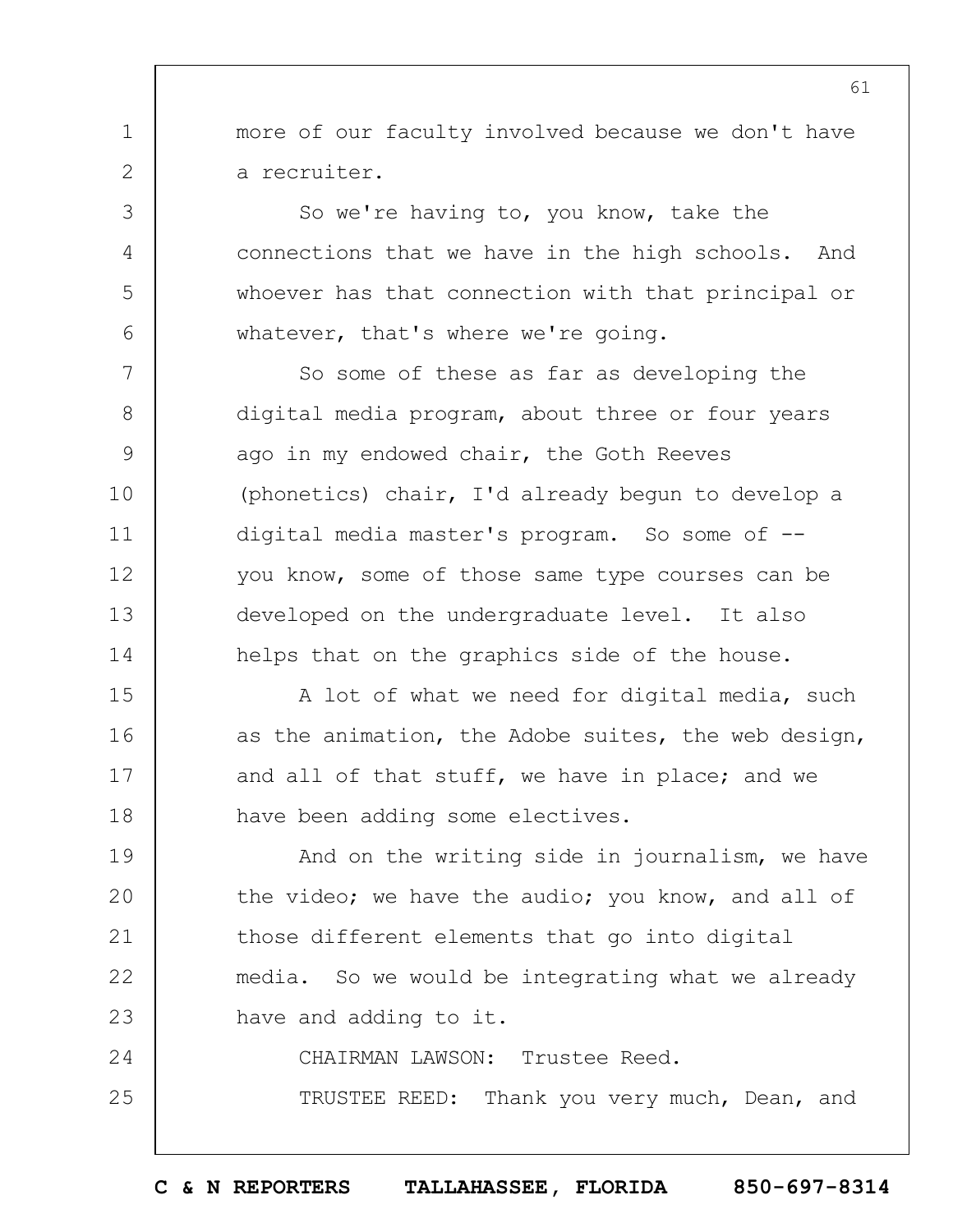very good presentation as well.

1

2

3

4

5

6

7

8

 $\mathsf{Q}$ 

19

 $20$ 

21

One of the key things that, you know, I really liked about the presentation was the discussion around the online or distance learning, that portion of it. When I think about this four-year graduation rate, kind of going back to my fellow Trustees and the discussion here just from members speaking earlier today, it is paramount, it's where we are.

10 11 12 13 14 15 16 17 18 And I do feel that we're going to have to take a look at how we've developed the curriculum and restructure it in support of being able to achieve that four-year rate. It doesn't mean taking anything out of it, but really we have to take a look at how we've established the curriculum and how we've actually been flowing out the information on a year-by-year basis to make sure we can achieve those goals.

I would say that for all of the deans, that's going to be very important for us going forward. DOCTOR ZIEGLER: Right.

22 23 24 25 And I have 17 years as a Trustee on the Florida Virtual School and have been the Past Chair. So that any time, anywhere, any place, any pace I understand; and I'm trying to, you know,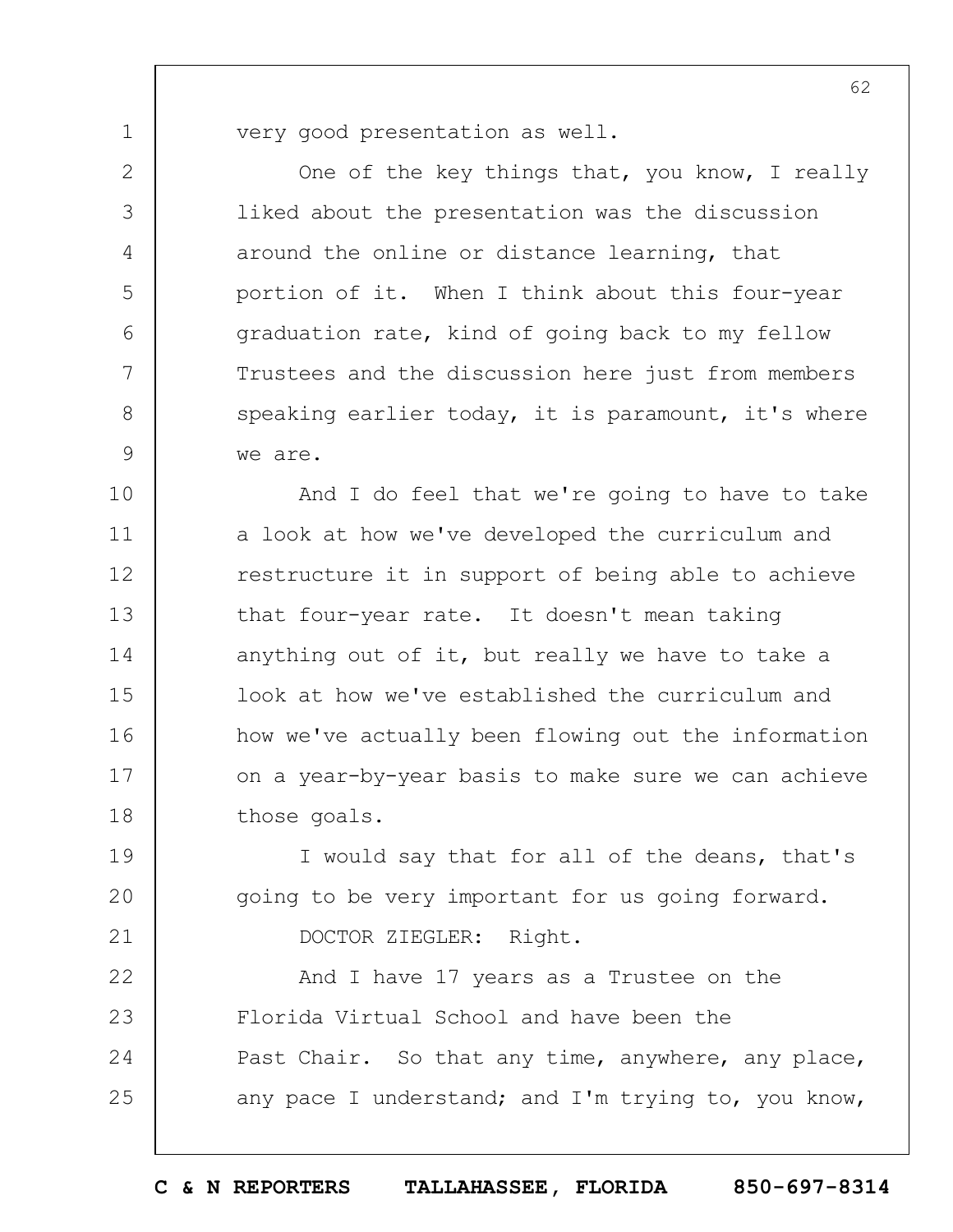1 2 3 4 5 6 7 8  $\mathsf{Q}$ 10 11 12 13 14 15 16 17 18 19  $20$ 21 22 23 24 25 create that same -- bring that experience with our curriculum so that we can develop those courses. The other challenge in that is just giving the faculty time to really develop these courses. And I mean it really would be ideal if I could have a course developer in my shop to assist with that, and we can run the race a lot faster. CHAIRMAN LAWSON: Thank you. All right. I heard two requests -- (MULTIPLE CONVERSATIONS). CHAIRMAN LAWSON: I like the way you kind of, you know, kind of slid that in there with the question. But, Dean, thank you for the presentation. But, again, this is the kind of discussion that we want to have, because Dave hit the nail on the head, to go from 12.2 to 44.5 is a pretty big stretch. So how will we get there? You know, and I think you've talked us through some of the strategies. And I think it's incumbent upon all of the deans to look at the size of their cohort to determine based on that number of students, what do you need to go from to get to your desired goal in your department that ladders up to the goals we

**C & N REPORTERS TALLAHASSEE, FLORIDA 850-697-8314**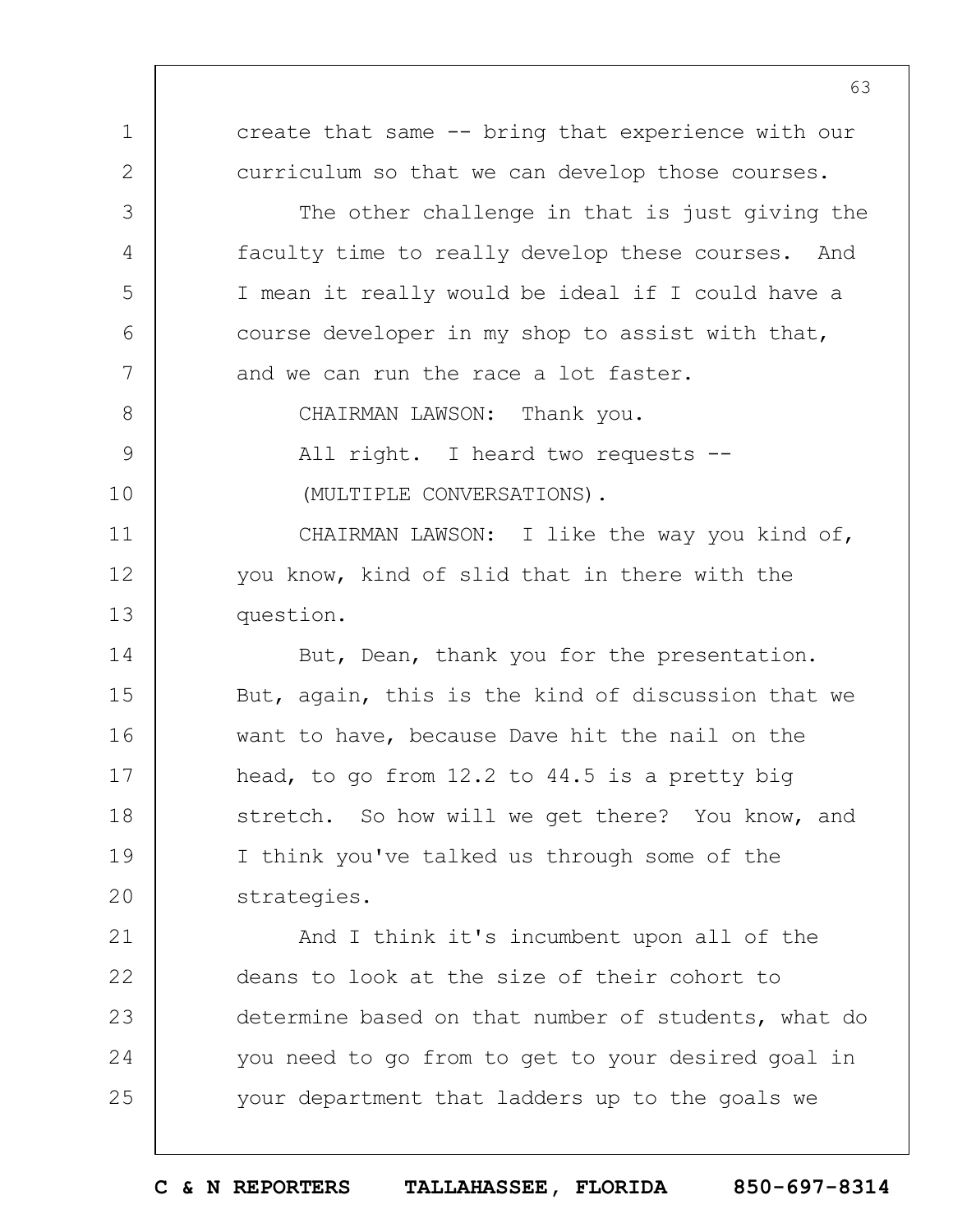1 2 3 4 5 6 7 8  $\mathsf{Q}$ 10 11 12 13 14 15 16 17 18 19  $20$ 21 22 23 24 25 64 said for the President? So I think your presentation was spot on. So thank you for this afternoon. DOCTOR ZIEGLER: Thank you. CHAIRMAN LAWSON: Board, I was told by Attorney Thomas that there's some lack of clarity around whether or not the engineering MOU actually made the consent agenda; therefore, to avoid any confusion or controversy -- TRUSTEE LAWRENCE: So moved. TRUSTEE CARTER: Second. CHAIRMAN LAWSON: -- to take this item to vote. It's been properly moved and seconded. Any discussion? TRUSTEE CARTER: Question. CHAIRMAN LAWSON: Question. Call the question. Call for the vote. All those in favor, aye. (AFFIRMATIVE INDICATIONS). CHAIRMAN LAWSON: The motion carries. Thank you. Attorney Thomas, am I out of the penalty box? (AFFIRMATIVE INDICATIONS).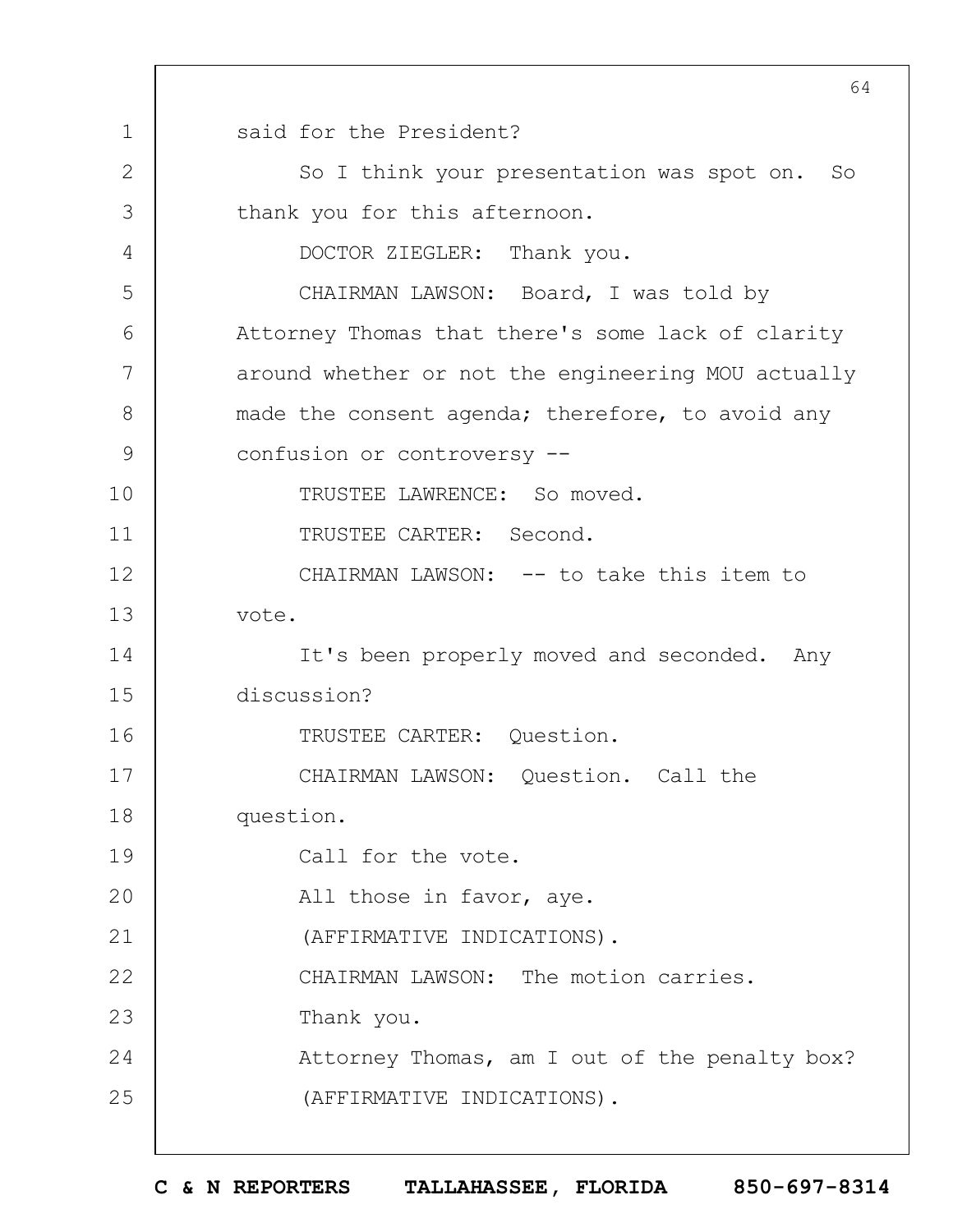CHAIRMAN LAWSON: Thank you very much.

1

2

3

4

5

6

7

8

One item has been added at the request -well, the only person who can change it at this point is the President. So we're bringing in our Director of Bands for a very brief presentation. Doctor Chipman.

DOCTOR CHIPMAN: Good morning, Trustee Lawson, and Chair -- Mr. President, and all assembled.

 $\mathsf{Q}$ 10 11 12 My name is Doctor Chipman. I am Director of Bands. I will be very brief, but I would like to update everyone with regards to the Marching 100's status.

13 14 15 16 17 Right now, of course, we've had a great year in terms of the academic progress, as well as the general outline of what our mission is, to provide entertainment and make sure, of course, our students are receiving a quality education.

18 19  $20$ 21 And as we prepare now for our summer band camp, we have as of today 225 students who have registered for our summer band camp that will be held on campus July 7th through the 14th.

22 23 24 25 These are students from all over the country, 9th grade to 12th grade, and some students who are graduated. Forty of those students will be coming from San Antonio, Texas, graduating from the Sam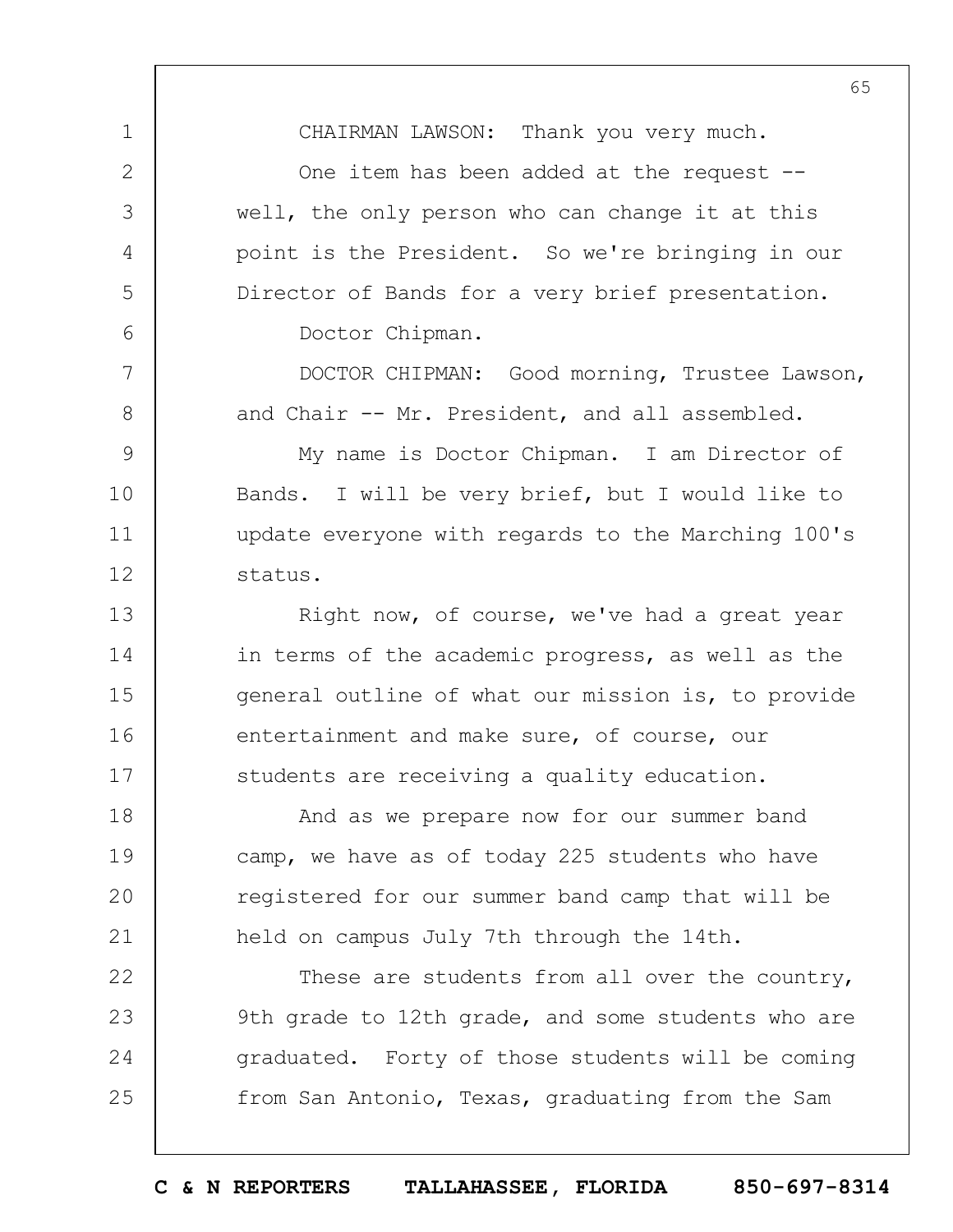Houston High School. And 20 students are coming all the way from MLK High School in Detroit, Michigan.

1

2

3

4

5

6

7

8

18

19

 $20$ 

So that's just some of the population. So we're gearing up for those students. And in addition to that, I did disseminate a flyer to the Trustee members others, and we have copies for you, if you would like, with those dates.

 $\mathsf{Q}$ 10 11 12 13 14 15 16 17 And also, as we embark upon the 130th edition of the Tournament of Roses Parade in Pasadena, California, first of all, I'd like to thank everyone here assembled for everything that you're doing to support us, particularly the President and Provost Wright, as well as Friday-Stroud -- or Dean Friday-Stroud -- sorry, VP Friday Stroud. And I didn't say that other word before. I was here earlier, that I-word I won't use.

And, of course, our Dean Valencia Matthews and so many others who are on that committee as we're gearing up and putting all the logistics together.

21 22 23 24 25 Yesterday I provided to them a tentative itinerary with us departing on I think the 28th. Students will come back on the 27th of December. And of course, we'll be coming back following the parade.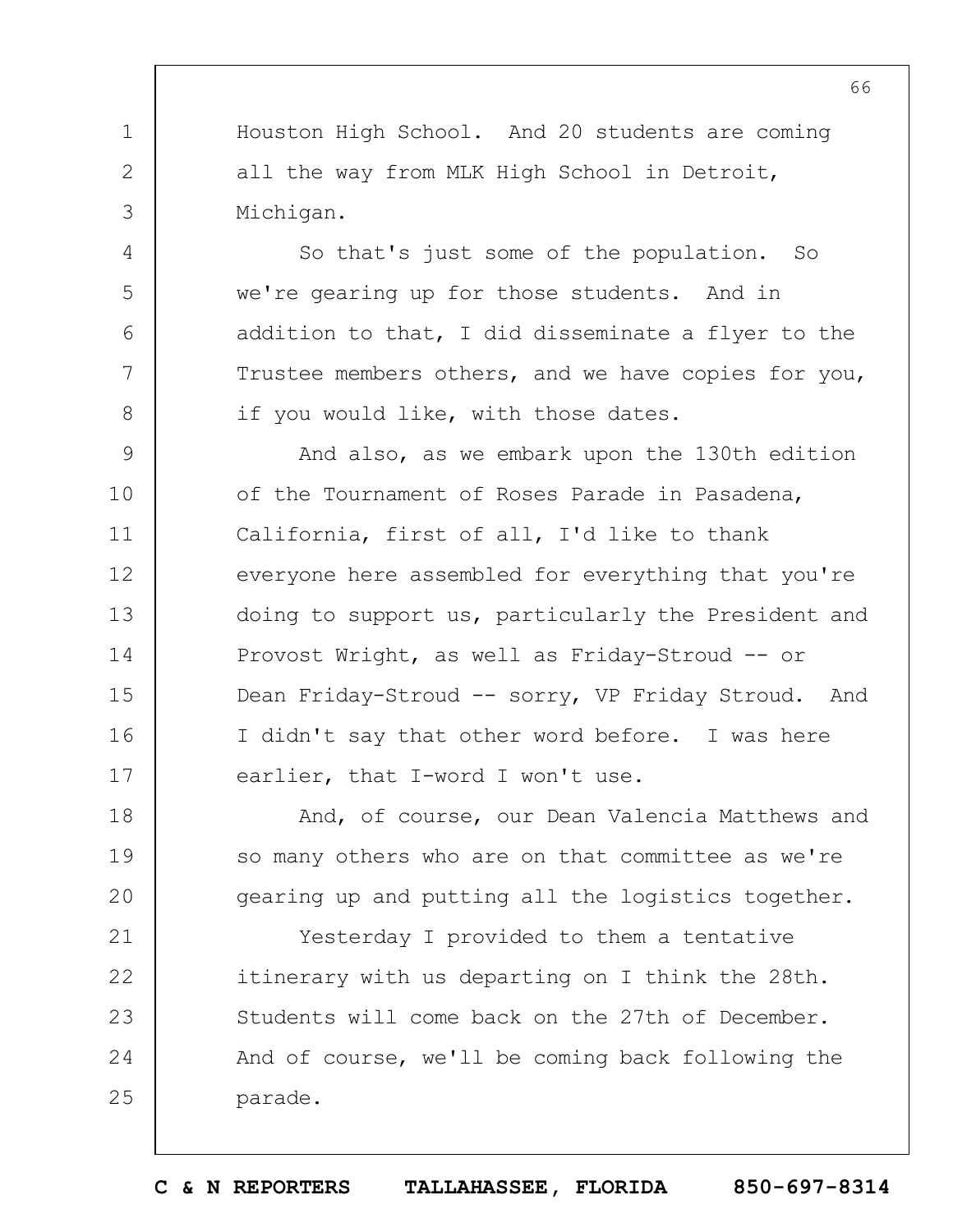So it will be more itemized, and we'll provide that to you during the fall semester.

1

2

3

4

5

6

7

8

9

10

11

12

13

14

15

But more importantly, with the fundraising initiatives, I couldn't go another breath without thanking -- I don't know if he's here. I came in -- again, I was sitting at the back -- Lieutenant Colonel Greg Clark.

The members of the alumni chapter a couple of weeks ago in Orlando, with all of the initiatives and support agendas that they have before them, I want to thank them and all the persons who assisted us in the fundraising efforts, and I know we'll be getting the data reports, as mentioned by VP Friday-Stroud at a later time and give everyone a report in terms of where we are financially.

16 17 18 19  $20$ 21 We know it's going to take a lot of money to get out there. I've heard from several individuals in the California area, to include an individual named -- it slips my mind right now -- who wants us to rehearse out there, as well as Bernard Kenzie, who are gearing up for us to come out there.

22 23 24 25 We are planning performances at Disney Land, as well as a battle of bands or a festival of bands that is required for all of the participating schools. Of course the FAMU band is the featured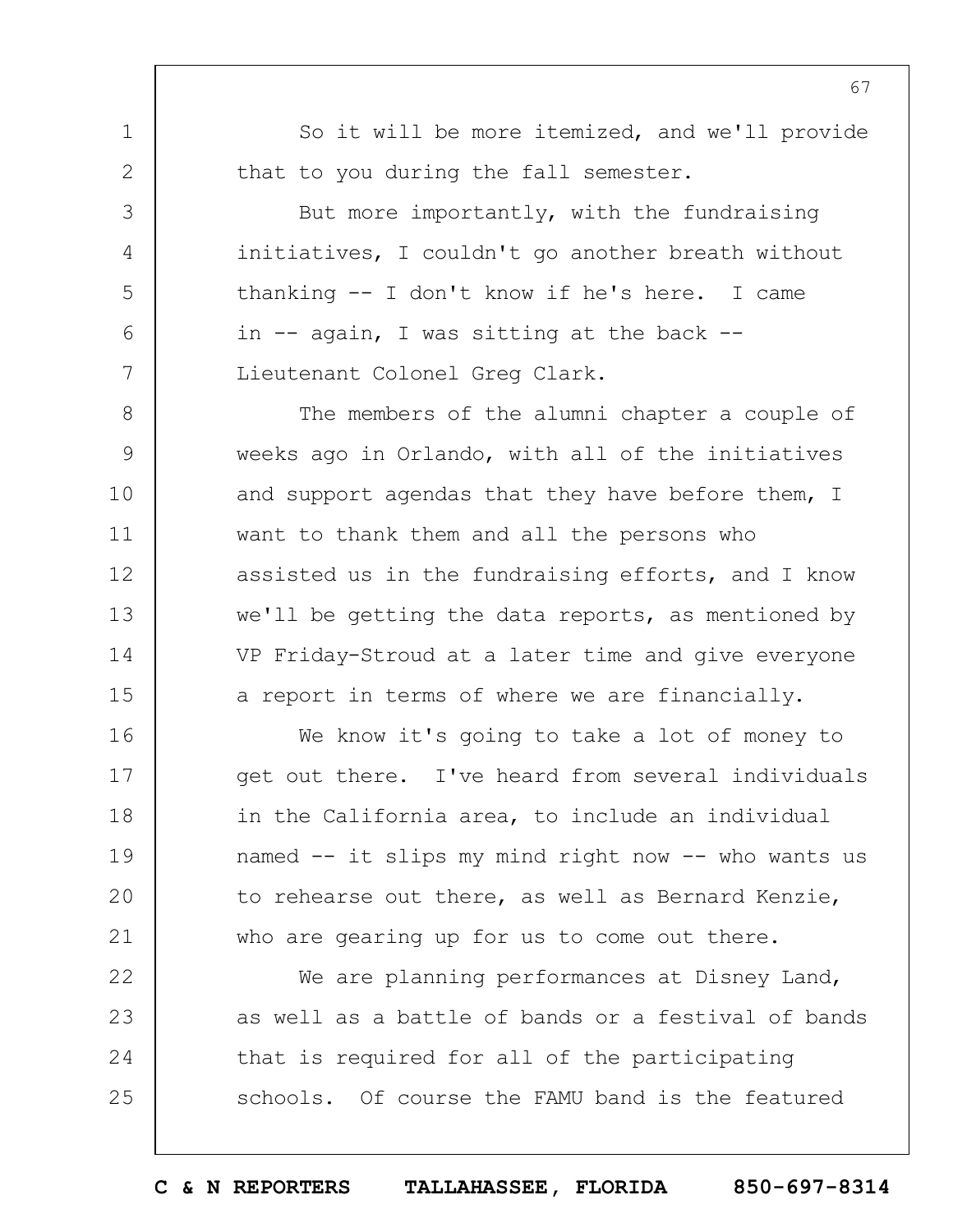band at 11:30 on that particular day. We've gotten that tentative schedule. And, of course, the big parade at 8 a.m. They have not provided us our scheduled times for the performance, but we'll get that.

1

2

3

4

5

6

7

8

9

And in addition to that, we are selling shirts, one of which I have here. So, you know, I'm AME, and, you know, we know how to pass the collection plate.

10 11 12 13 14 15 So if any of you would like to donate, we did this at the alumni meeting, of course, in Orlando last week, but I do have envelopes that have been disseminated all across the country that we sent out to donors, as well as T-shirts if you'll be interested in purchasing a Keep It.

16 17 18 19  $20$ 21 In case you're wondering what this Keep It is, it's a slang our students came up with. It just means like: Keep it real, or keep it all about the Marching 100 in terms of our trip to Pasadena, California. So that's what this T shirt is all about.

22 23 24 25 In addition -- thank you, Provost Wright -- in addition to that, the research we're tying in at the request, of course, of our academic focus and our initiatives that we have on campus.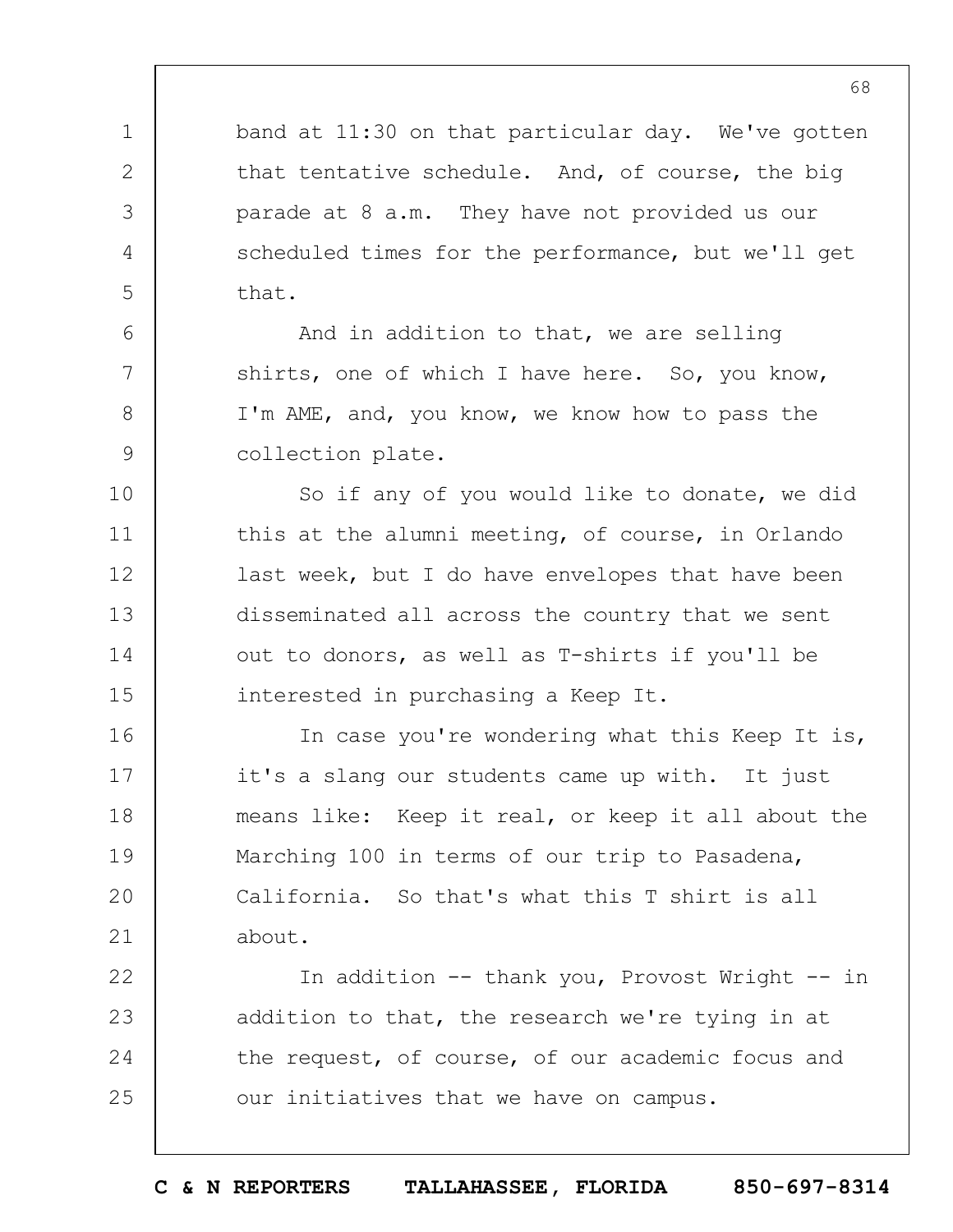All of the students that are traveling, before they get off of that plane and we return back to Tallahassee, will have to research a paper that's going to be provided to them with some of the bullet points of the experience and the intangibles that relate to the experience of going to Pasadena and the, of course, collaboration we're going to have with the public schools there during one of our rehearsal settings, as well as the alumni. So that will be part of the research project

1

2

3

4

5

6

7

8

9

10

11

12

13

14

15

16

that we're putting together. And we'll get you the actual document that we're going to provide to them at the appropriate time during the fall semester.

CHAIRMAN LAWSON: Doctor Chipman, how many eyes will see the Marching 100 during the parade? DOCTOR CHIPMAN: Thank you.

17 18 19  $20$ 21 22 23 24 25 There will be 70 million individuals that's been broadcast historically. Of course it's the 130th year. This year they have the first African-American President of the Tournament of Roses Parade. His name is Gerald Freeny (phonetics) and his wife. They will be visiting all of the schools, to include the schools that will be represented, or programs, from China. There's a school from Costa Rica; Sweden; of course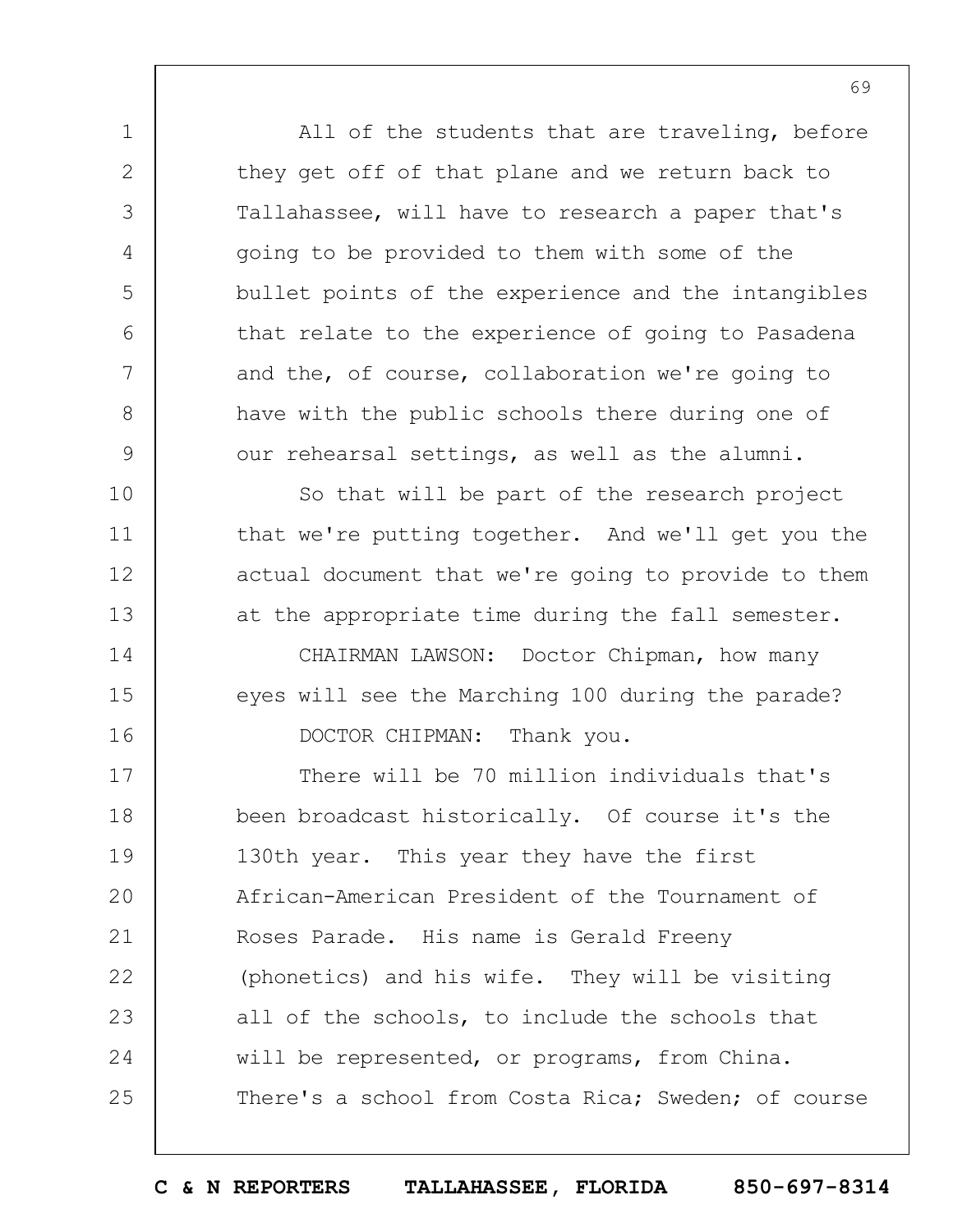Alabama State University Band has been invited; and several -- there's a total of 20 bands.

1

2

3

4

5

6

7

8

 $\mathsf{Q}$ 

16

17

18

19

 $20$ 

21

22

23

24

25

And the first thing that they're going to read when it flashes across that screen is not the incomparable Marching 100. It's going to say: Florida A & M University. We feel as though that's huge in terms of the recruitment, the rebranding; and, of course, all of the students that will opportunity to engage with, as well as parents.

10 11 12 13 14 15 But 70 million students and parents and guests will see the band on that particular day, and so we're very excited. And if there's anything I can answer for you  $-$  again, I've been providing several documents to the Leadership Team as we've gone through this journey.

I'll also be going down to south Florida. I've spoken with the presidents of the Miami, Ft. Lauderdale, and Palm Beach. We'll be having a fundraising drive in July at Gwentary (phonetics) establishment.

I'll be also conducting -- directing the Atlanta Precision Band Camp in two weeks. And so also the Atlanta alumni chapter is also sponsoring a fundraising campaign for us at that time. And, of course, you've heard from the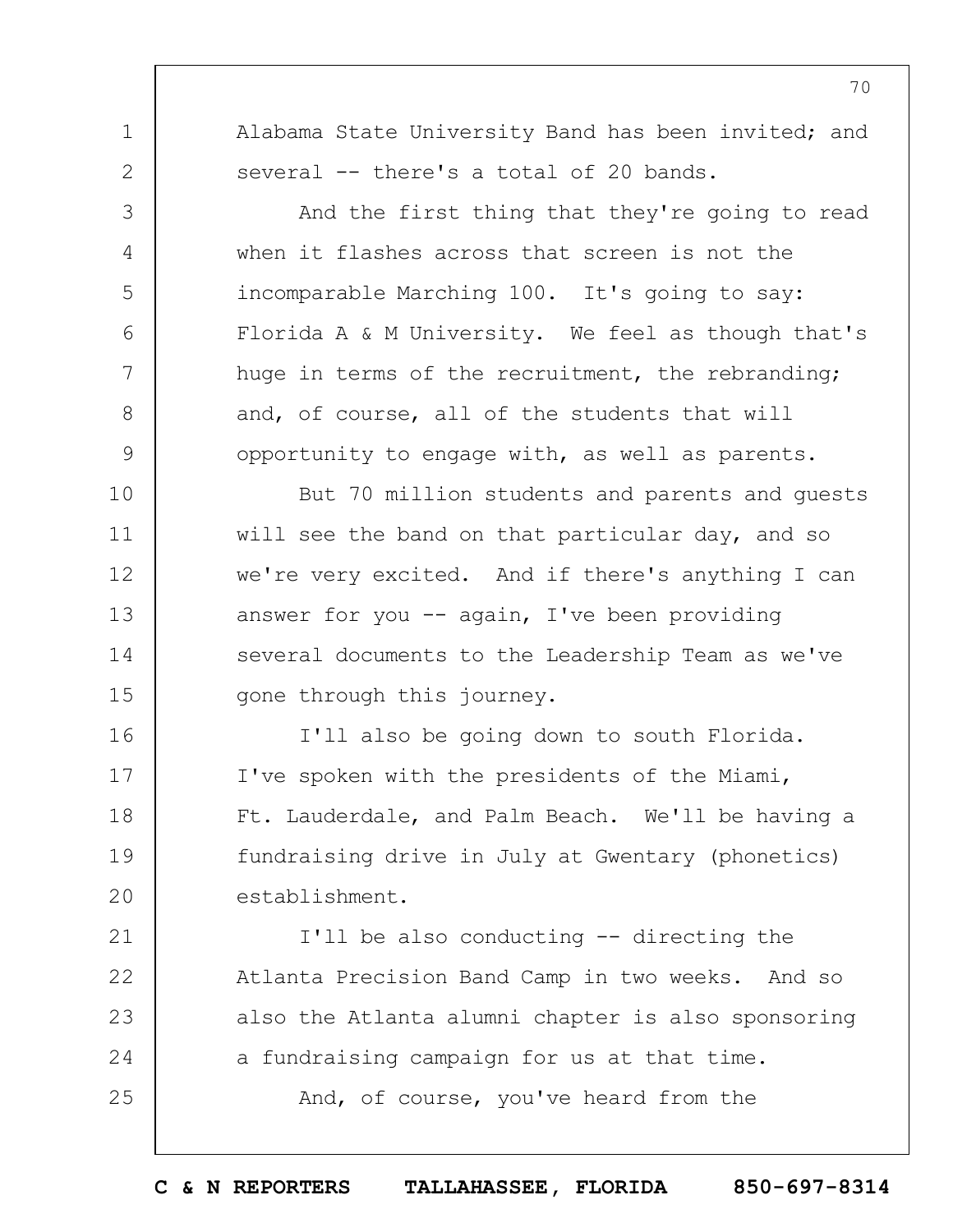1 2 3 4 5 6 7 8 9 10 11 12 13 14 15 16 17 18 19  $20$ 21 22 23 24 25 FAMU Rising we launched a couple of weeks ago, and also I was on WTXL last week and WCI -- CTV, excuse me, I'll be on that station; so I've been working with the Office of Communication. CHAIRMAN LAWSON: Thank you, Doctor Chipman. Thank you. Congratulations on your selection to go. All right. Ladies and gentlemen, at this point I believe -- I'll ask Attorney Thomas just to be sure -- there is no further business, we've covered all of the questions that you've had. Before we conclude, I would like to take a minute and thank the Committee chairs of each of the committees. I think that you guys have done stellar work in preparing us and working with the staff to get us ready for the discussion topics. And as you noticed, based on that preparation, the topics tend to flow a lot smoother. So I'd ask that the Committee chairs continue to be vigilant in your role in making sure that we're well-versed and well organized before each meeting. I'd like to thank the University staff for their prep to get us ready for today. I feel comfortable, I think you all do as well, with the

71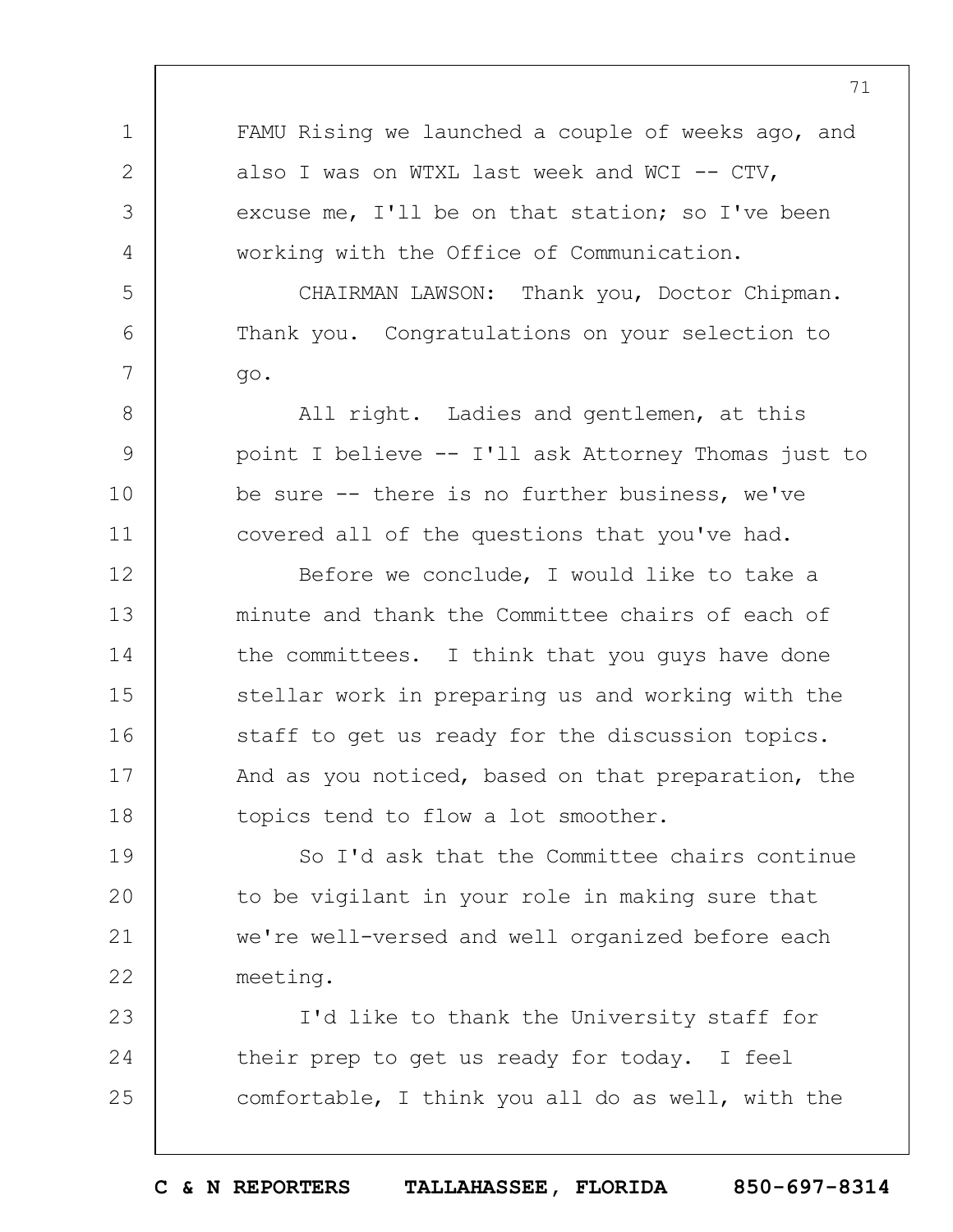|                |                                                   | 72 |
|----------------|---------------------------------------------------|----|
| $\mathbf 1$    | business that we've conducted here.               |    |
| $\sqrt{2}$     | And there being no further business to come       |    |
| $\mathfrak{Z}$ | before this Board, I call this meeting adjourned. |    |
| $\sqrt{4}$     | (WHEREUPON, THE MEETING WAS ADJOURNED).           |    |
| 5              |                                                   |    |
| $\epsilon$     |                                                   |    |
| 7              | $\star$<br>$\star$<br>$\star$<br>$\star$          |    |
| $\,8\,$        |                                                   |    |
| $\mathcal{G}$  |                                                   |    |
| 10             |                                                   |    |
| 11             |                                                   |    |
| 12             |                                                   |    |
| 13             |                                                   |    |
| 14             |                                                   |    |
| 15             |                                                   |    |
| 16             |                                                   |    |
| $17$           |                                                   |    |
| 18             |                                                   |    |
| 19             |                                                   |    |
| 20             |                                                   |    |
| 21             |                                                   |    |
| 22             |                                                   |    |
| 23             |                                                   |    |
| 24             |                                                   |    |
| 25             |                                                   |    |
|                |                                                   |    |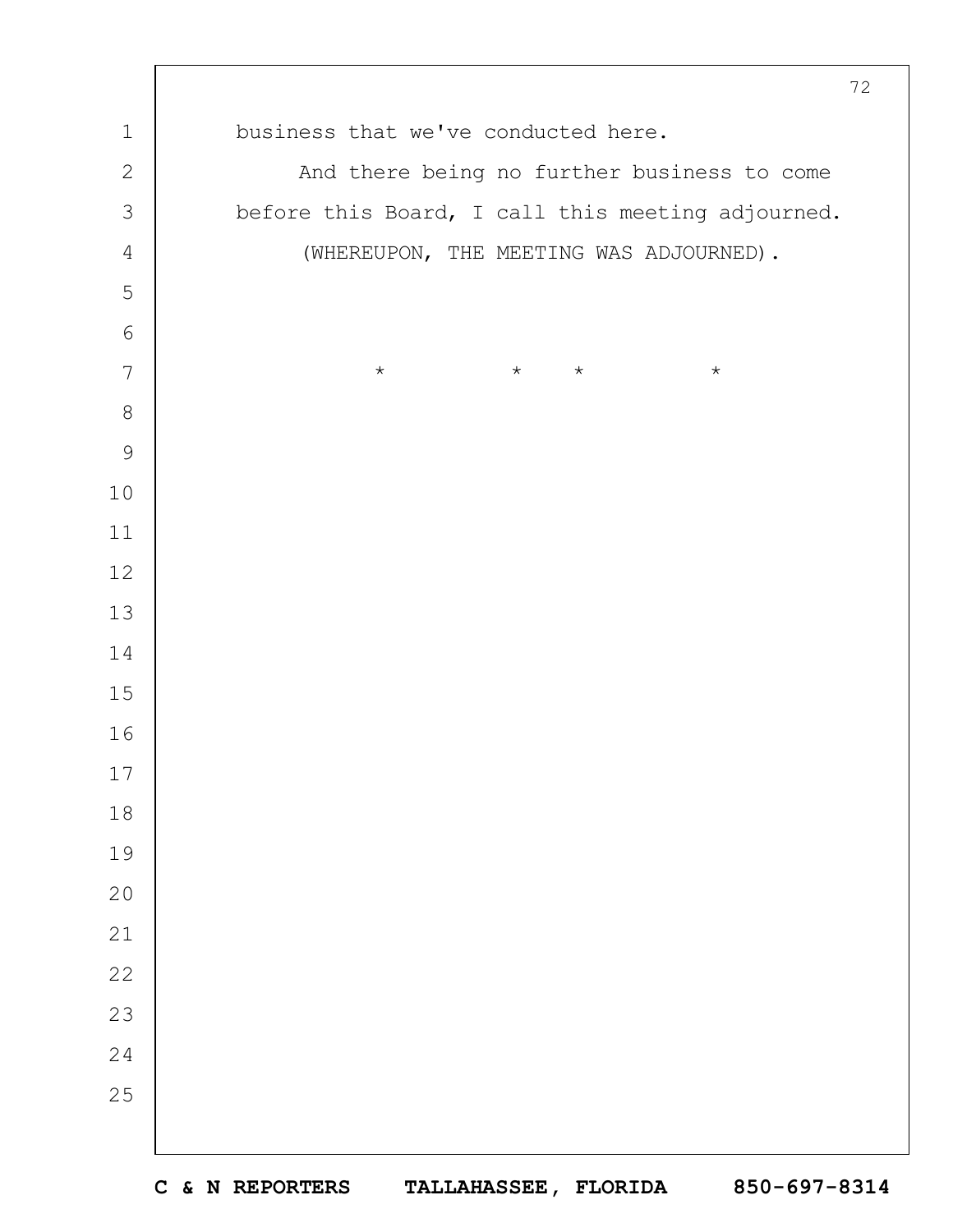|               | 73                                                                                                       |  |  |
|---------------|----------------------------------------------------------------------------------------------------------|--|--|
| 1             | CERTIFICATE                                                                                              |  |  |
| $\mathbf{2}$  |                                                                                                          |  |  |
| 3             | STATE OF FLORIDA<br>COUNTY OF LEON                                                                       |  |  |
| 4             |                                                                                                          |  |  |
| 5             | I, NANCY S. METZKE, RPR, FPR, certify that I<br>was authorized to and did stenographically report the    |  |  |
| 6             | foregoing proceedings and that the transcript is a true<br>and complete record of my stenographic notes. |  |  |
| 7             | DATED this 19th day of June, 2018.                                                                       |  |  |
| $8\,$         |                                                                                                          |  |  |
| $\mathcal{G}$ |                                                                                                          |  |  |
| 10            |                                                                                                          |  |  |
| 11            | NANCY S. METZKE, RPR, FPR<br>Court Reporter                                                              |  |  |
| 12            |                                                                                                          |  |  |
| 13            |                                                                                                          |  |  |
| 14            |                                                                                                          |  |  |
| 15            |                                                                                                          |  |  |
| 16            |                                                                                                          |  |  |
| 17            |                                                                                                          |  |  |
| 18            |                                                                                                          |  |  |
| 19            |                                                                                                          |  |  |
| 20            |                                                                                                          |  |  |
| 21            |                                                                                                          |  |  |
| 22            |                                                                                                          |  |  |
| 23            |                                                                                                          |  |  |
| 24            |                                                                                                          |  |  |
| 25            |                                                                                                          |  |  |
|               |                                                                                                          |  |  |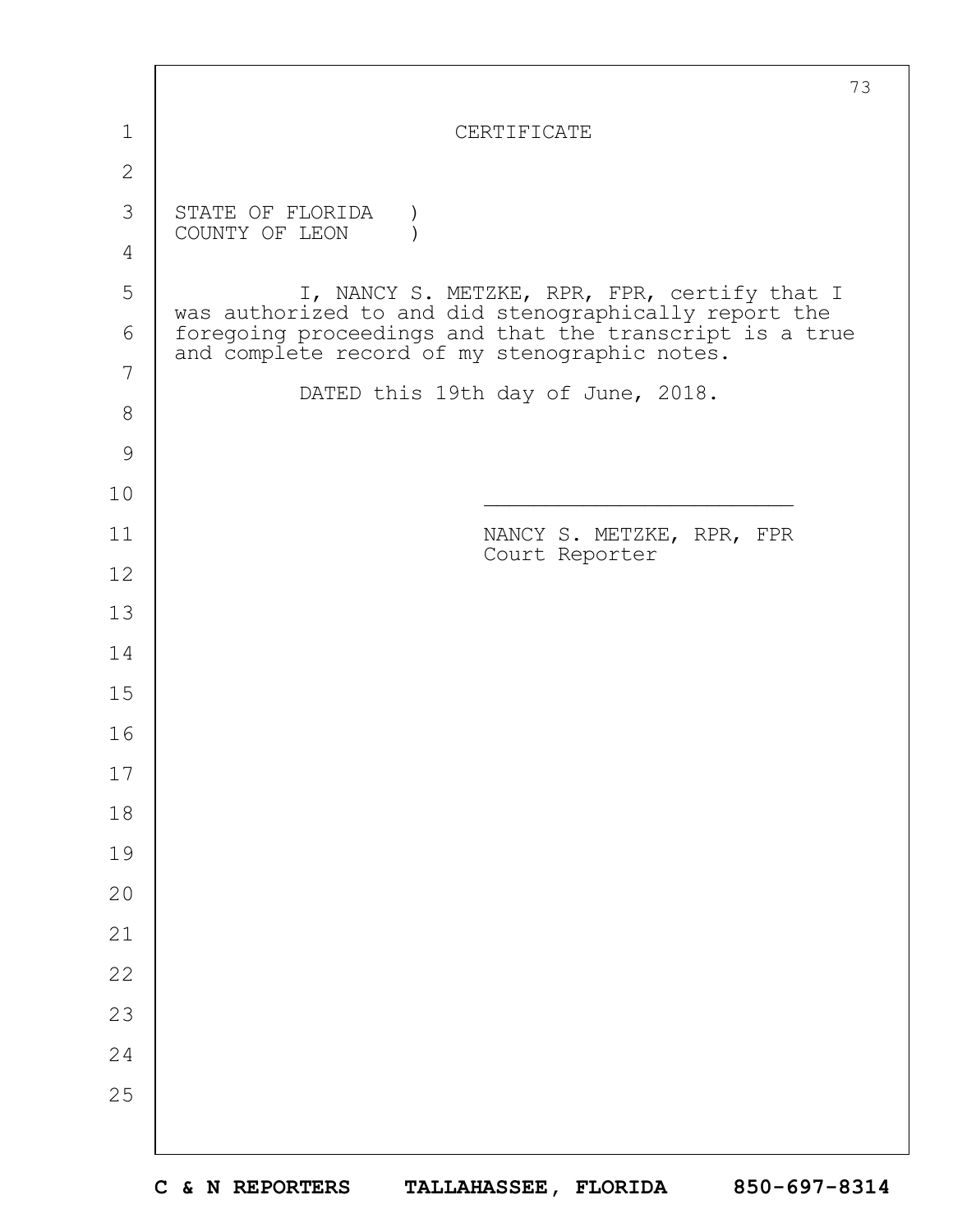|                                           |                                           | 74                                          |
|-------------------------------------------|-------------------------------------------|---------------------------------------------|
| \$                                        | 4                                         | accrediting [1] - 49:17                     |
|                                           |                                           | accumulating [1] - 20:24                    |
| $$180,000$ [1] - 7:8                      | $4$ [1] - 22:2                            | achieve [4] - 23:1, 53:23, 62:12, 62:17     |
| $$50,000$ [1] - 7:11                      | 44.34 [1] - 47:20                         | achieved [1] - 13:21                        |
| \$600,804.11 [1] - 8:5                    | 44.5 $[1] - 63:17$                        | achieving [1] - 11:25                       |
|                                           | 440,000 [1] - 7:16                        | acknowledge [1] - 18:13                     |
| 1                                         | 45 [3] - 47:19, 59:1, 59:5                | acknowledgements [1] - 16:3                 |
|                                           |                                           | action [5] - 31:1, 32:6, 32:23, 34:11,      |
| 100 [4] - 7:4, 68:19, 69:15, 70:5         | 5                                         | 37:24                                       |
| 100's [1] - 65:11                         |                                           | activities [3] - 15:6, 15:7, 16:18          |
| 10th $[1]$ - 16:15                        | $5.005$ [1] - 34:16                       | actual [1] - 69:12                          |
| $11:30$ [1] - 68:1                        | 53-percent [1] - 18:24                    | add [4] - 43.24, 53.12, 58.6, 58.11         |
| 12 [2] - 54:25, 59:1                      |                                           | added [2] - 37:4, 65:2                      |
| 12.2 [2] - 54:17, 63:17                   | 6                                         | adding [2] - 61:18, 61:23                   |
| 12.22 $[1] - 47:18$                       |                                           | addition [6] - 21.5, 49.11, 66.6, 68.6,     |
| 12th $[1] - 65:23$                        | 65 $[1] - 47:21$                          | 68:22, 68:23                                |
| 130th [2] - 66:9, 69:19                   | 697-8314 [1] - 1:23                       | additional [3] - 43:24, 44:20, 49:15        |
| 14th [1] - 65:21                          | 697-8715 [1] - 1:23                       | address [5] - 3:15, 20:2, 35:13, 42:10,     |
| $15$ [1] - 14:17                          | 6th [1] - 32:22                           | 42:24                                       |
| 17 [1] - 62:22                            |                                           | addressed [2] - 41.23, 42.9                 |
| $175$ [1] - 52:8                          | $\overline{7}$                            | addressing $[1]$ - 12:20                    |
| 17th $[1] - 5:25$                         |                                           | adjourned $[1]$ - $72:3$                    |
| <b>18</b> [1] - 30:15                     | $7$ [1] - 1:13                            | <b>ADJOURNED)</b> [1] - 72:4                |
| $180$ [1] - 25:20                         | 70 [2] - 69:17, 70:10                     | administration [1] - 12:1                   |
| $1862$ [1] - 13:2                         | $77.78$ [1] - 50:1                        | administrators [1] - 9:20                   |
| 1890 $[1] - 13:2$                         | 7th [1] - 65:21                           | admission $[1]$ - 20:5                      |
| 19 [1] - 54:25                            |                                           | ado [1] - $8:4$                             |
| 19th $[1]$ - 73:7                         | 8                                         | Adobe [1] - $61:16$                         |
| $1:30$ [1] - 1:15                         | 8 [3] - 14:19, 14:23, 68:3                | <b>adopted</b> $[1] - 58:18$                |
|                                           |                                           | advancement [1] - 11:17                     |
| $\mathbf{2}$                              | $850$ [2] - 1:23<br>$88$ [1] - 50:2       | <b>advantage</b> [2] - 24.8, 26.2           |
|                                           | 88.8 [1] - 49:24                          | advisement $[1] - 57:18$                    |
| $2.5$ [1] - 50:3                          | $8:30$ [1] - 1:15                         | advisors [2] - 47:23, 50:18                 |
| 20 [4] - 25:16, 49:18, 66:1, 70:2         | 8th [1] - 16:15                           | advocate $[1] - 4:8$                        |
| $200$ [1] - 7:24                          |                                           | affair [1] - 16:24                          |
| $2000$ [1] - 19:2                         | 9                                         | <b>Affairs</b> $[2] - 30.13, 60.13$         |
| 2008-01 [1] - 34:19                       |                                           | <b>AFFIRMATIVE</b> [4] - 39.7, 46.6, 64.21, |
| $2010$ [1] - 18:23                        | 90 [3] - 16:10, 49:24, 52:10              | 64:25                                       |
| <b>2014</b> [1] - 18:24                   | 97 [2] - 52:7, 52:11                      | afraid [1] - 25:25                          |
| 2018 [6] - 1:13, 6:19, 6:21, 32:22,       | 9th $[1]$ - 65:23                         | <b>African</b> [1] - 69:20                  |
| 36:18, 73:7                               |                                           | African-American [1] - 69:20                |
| 2018/2019 [1] - 35:1                      | A                                         | afternoon [6] - 39:20, 39:21, 40:7,         |
| $2019$ [1] - 13:14                        |                                           | 40.8, 40.9, 64.3                            |
| 2020 [2] - 54:21, 55:4                    | $A.M$ [1] - 1:15                          | agenda [19] - 3:16, 32:23, 34:23, 37:1,     |
| 2022 [5] - 47:19, 47:21, 49:24, 50:2,     | $a.m$ [2] - 14.19, 68.3                   | 37:3, 37:4, 37:18, 38:2, 38:3, 38:6,        |
| 52:8                                      | <b>ability</b> $[2] - 21:7, 57:6$         | 38.16, 38.20, 38.25, 39.10, 45.13, 46.9,    |
| $225$ [1] - 65:19                         | able [9] - 5:14, 5:21, 13:9, 44:7, 44:20, | 52:19, 58:12, 64:8                          |
| $24$ [1] - 6:21                           | 51:1, 51:2, 56:11, 62:12                  | agendas [1] - 67:10                         |
| $26$ [1] - 42:4                           | abreast <sub>[1]</sub> - 17:2             | ages $[2] - 10:2, 44:9$                     |
| $27$ [1] - 6:21                           | <b>Academic</b> $[2] - 30:13, 60:13$      | aggressive [1] - 20:1                       |
| 27th $[1] - 66:23$                        | academic [9] - 24.6, 47.16, 47.23,        | ago [6] - 22:20, 40:16, 61:9, 67:9, 71:1    |
| 28th [1] - 66:22                          | 47:25, 52:3, 55:7, 59:6, 65:14, 68:24     | agreed [2] - 11:1, 46:9                     |
|                                           | accept [2] - 9:11, 10:3                   | agreed-upon [1] - 46:9                      |
| 3                                         | Access [1] - 33:2                         | Agriculture [1] - 39:12                     |
| $30$ [1] - 25:17                          | $access$ [1] - 22:25                      | agriculture $[1] - 44:10$                   |
| $3093$ [1] - 1:22                         | accomplishment [1] - 18:16                | Alabama <sub>[1]</sub> - 70:1               |
|                                           | accountability [2] - 26:8, 30:23          | Alexander [1] - 31:18                       |
| 32315-3093 [1] - 1:23<br>$35$ [1] - 58:24 | accountable [3] - 17:20, 26:9, 26:10      | aligned [2] - 23:4, 32:12                   |
| 350-percent [1] - 19:1                    | accreditation [1] - 60:10                 | aligning $[1] - 22:18$                      |
|                                           |                                           |                                             |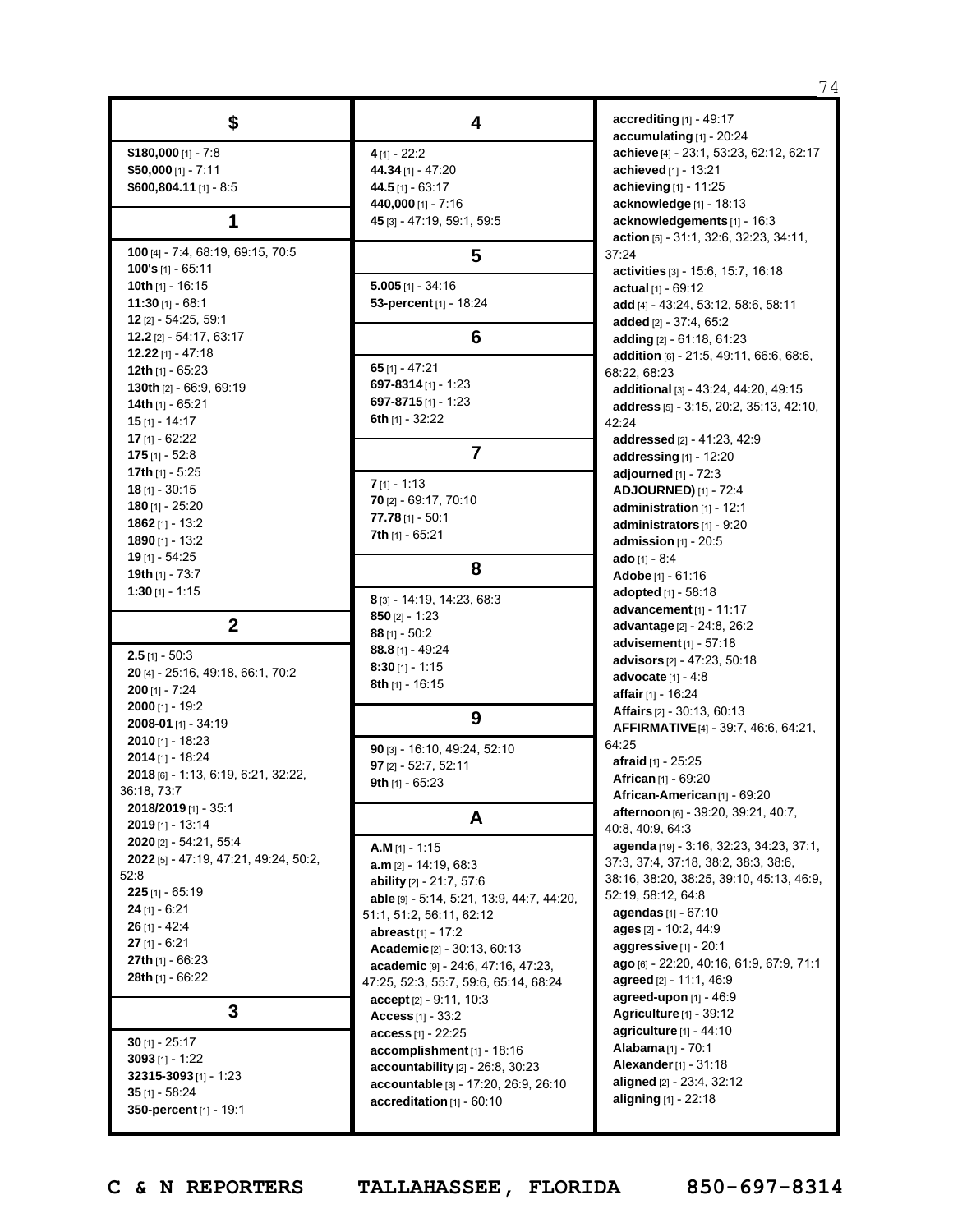**aligns** [1] - 47:16 **allow** [2] - 11:16, 22:24 **allowing** [1] - 24:13 **alluded** [2] - 18:3, 21:20 **almost** [1] - 49:25 **alone** [1] - 15:10 **Alumni** [4] - 6:15, 6:19, 9:1, 12:13 **alumni** [9] - 6:17, 14:1, 14:2, 19:15, 22:1, 67:8, 68:11, 69:9, 70:23 **alumnis** [1] - 14:16 **alums** [2] - 12:18, 13:8 **ambitious** [1] - 59:14 **AME**[1] - 68:8 **American**[1] - 69:20 **amity** [1] - 15:24 **amount** [6] - 7:15, 7:18, 7:20, 25:12, 50:25 **AND** [1] - 39:16 **animation** [2] - 53:6, 61:16 **annual** [2] - 52:2, 52:7 **answer**[3] - 38:20, 53:25, 70:13 **answered** [1] - 53:21 **anticipated** [1] - 33:4 **Antonio** [1] - 65:25 **anyway** [5] - 16:1, 22:5, 23:10, 25:25, 26:18 **Aphis** [1] - 41:2 **APPLAUSE)** [6] - 6:7, 8:6, 8:21, 14:6, 16:19, 46:23 **applies** [1] - 20:3 **applying** [1] - 18:2 **appreciate** [9] - 6:10, 13:7, 27:21, 28:11, 29:2, 29:23, 30:2, 34:4, 55:25 **appreciated** [2] - 28:22, 29:16 **approach** [2] - 5:11, 57:18 **APPROACHED**[1] - 39:17 **appropriate** [3] - 4:16, 37:15, 69:13 **approval** [3] - 32:7, 34:14, 34:15 **approve** [1] - 34:21 **approved** [1] - 58:18 **APR** [2] - 50:1, 52:1 **aquatic** [1] - 42:18 **area** [7] - 17:15, 18:20, 20:19, 29:17, 47:6, 51:13, 67:18 **areas** [2] - 7:3, 20:22 **arena** [1] - 19:8 **arrived** [1] - 10:16 **arriving** [1] - 17:19 **ARS** [4] - 40:5, 40:13, 40:17, 41:1 **art** [2] - 42:10, 42:21 **Ashley** [4] - 4:18, 4:19, 4:23, 5:2 **aspects** [1] - 53:7 **assaulted** [1] - 11:7 **assembled** [2] - 65:8, 66:12 **Assembly**[1] - 34:17 **assess** [1] - 26:22 **assessment**[1] - 26:21 **assist** [2] - 49:5, 63:6 **assistance** [3] - 7:10, 11:25, 12:2

**Assistant**[1] - 11:13 **assistant** [1] - 60:23 **assisted** [1] - 67:12 **Associate** [1] - 35:11 **Associated**[1] - 51:6 **associated** [1] - 21:6 **Association** [7] - 6:5, 6:11, 6:15, 6:20, 8:9, 9:1, 12:14 **assumption** [1] - 60:4 **AT** [2] - 1:15, 1:15 **Athletic** [1] - 31:24 **athletic** [1] - 7:9 **Athletics** [1] - 31:7 **athletics** [2] - 7:6, 32:15 **Atlanta** [2] - 70:22, 70:23 **attendance** [1] - 28:24 **attention** [1] - 45:5 **Attorney**[6] - 2:10, 5:5, 46:8, 64:6, 64:24, 71:9 **attract** [2] - 48:16, 52:13 **attractive** [1] - 53:5 **audience** [1] - 4:15 **audio** [1] - 61:20 **audit** [2] - 32:15, 32:16 **Audit** [3] - 10:25, 32:2, 32:5 **audited** [1] - 7:18 **augmented** [1] - 41:21 **August** [2] - 17:20, 27:4 **authorized** [1] - 73:5 **Avenue** [1] - 42:14 **avoid** [1] - 64:8 **awarded** [1] - 52:10 **aware** [1] - 57:17 **aye** [2] - 46:5, 64:20

## **B**

**baccalaureate** [3] - 17:15, 18:22, 19:2 **Bachelor**[1] - 30:19 **bachelor's** [2] - 52:7, 57:3 **backward** [1] - 55:2 **backwards** [1] - 54:20 **Badger**[1] - 10:19 **bags** [2] - 8:19 **BALLROOM** [1] - 1:17 **Band** [2] - 70:1, 70:22 **band** [5] - 65:18, 65:20, 67:25, 68:1, 70:11 **Bands** [2] - 65:5, 65:10 **bands** [3] - 67:23, 70:2 **Bar**[1] - 35:12 **Barbara** [3] - 13:25, 14:3 **Barge** [3] - 2:10, 5:5, 23:18 **Barge-Miles** [3] - 2:10, 5:5, 23:18 **Barrington** [1] - 29:18 **based** [7] - 53:24, 54:23, 55:3, 57:17, 57:25, 63:23, 71:17 **basis** [3] - 31:12, 41:5, 62:17 **battery** [1] - 30:2

**battle** [1] - 67:23 **BBF2** [1] - 37:7 **Beach** [1] - 70:18 **beard** [1] - 25:7 **become** [3] - 9:18, 10:17, 10:20 **becomes** [1] - 58:18 **becoming** [1] - 44:17 **began** [1] - 10:23 **begun** [1] - 61:10 **behalf** [4] - 4:8, 12:13, 14:2, 27:22 **behaviors** [1] - 33:13 **behind** [1] - 48:3 **beloved** [1] - 11:23 **BELVIN** [1] - 1:10 **benchmark** [1] - 17:24 **benefit** [1] - 25:1 **Bernard** [1] - 67:20 **beside** [1] - 42:15 **best** [5] - 14:11, 17:25, 18:12, 31:16, 42:9 **bet** [1] - 26:25 **better**[3] - 14:18, 26:12, 45:7 **BETTYE**[1] - 1:7 **between** [3] - 8:15, 31:24, 60:10 **Beyond** [1] - 7:5 **beyond** [2] - 14:10, 33:15 **BFF4** [1] - 37:8 **big** [2] - 63:17, 68:2 **biggest** [1] - 7:5 **bill** [1] - 33:12 **Biological** [3] - 40:3, 41:4, 41:24 **Biomechanical** [1] - 30:20 **Birthday** [1] - 46:21 **bit** [6] - 15:16, 20:18, 22:3, 55:1, 59:13, 60:25 **black** [1] - 41:9 **Blackboard** [2] - 48:6, 60:15 **bleed** [1] - 8:23 **Board** [21] - 2:8, 3:22, 4:7, 5:24, 6:2, 9:7, 10:12, 13:21, 15:4, 19:5, 27:11, 31:13, 34:24, 39:9, 45:6, 45:11, 46:8, 46:11, 47:9, 64:5, 72:3 **BOARD** [2] - 1:1, 1:3 **board** [3] - 8:12, 12:19, 27:16 **Board's** [1] - 34:12 **body** [2] - 4:9, 49:17 **BOG** [1] - 32:12 **bookstore** [1] - 28:4 **BOP** [1] - 20:13 **borrow** [1] - 58:14 **bottom** [1] - 21:15 **Bowl** [1] - 7:4 **box** [1] - 64:24 **BOX** [1] - 1:22 **boy** [1] - 59:1 **Bradford** [2] - 10:9, 10:14 **BRADFORD** [2] - 10:10, 10:12 **brag** [1] - 16:10 **break** [2] - 2:6, 27:17

75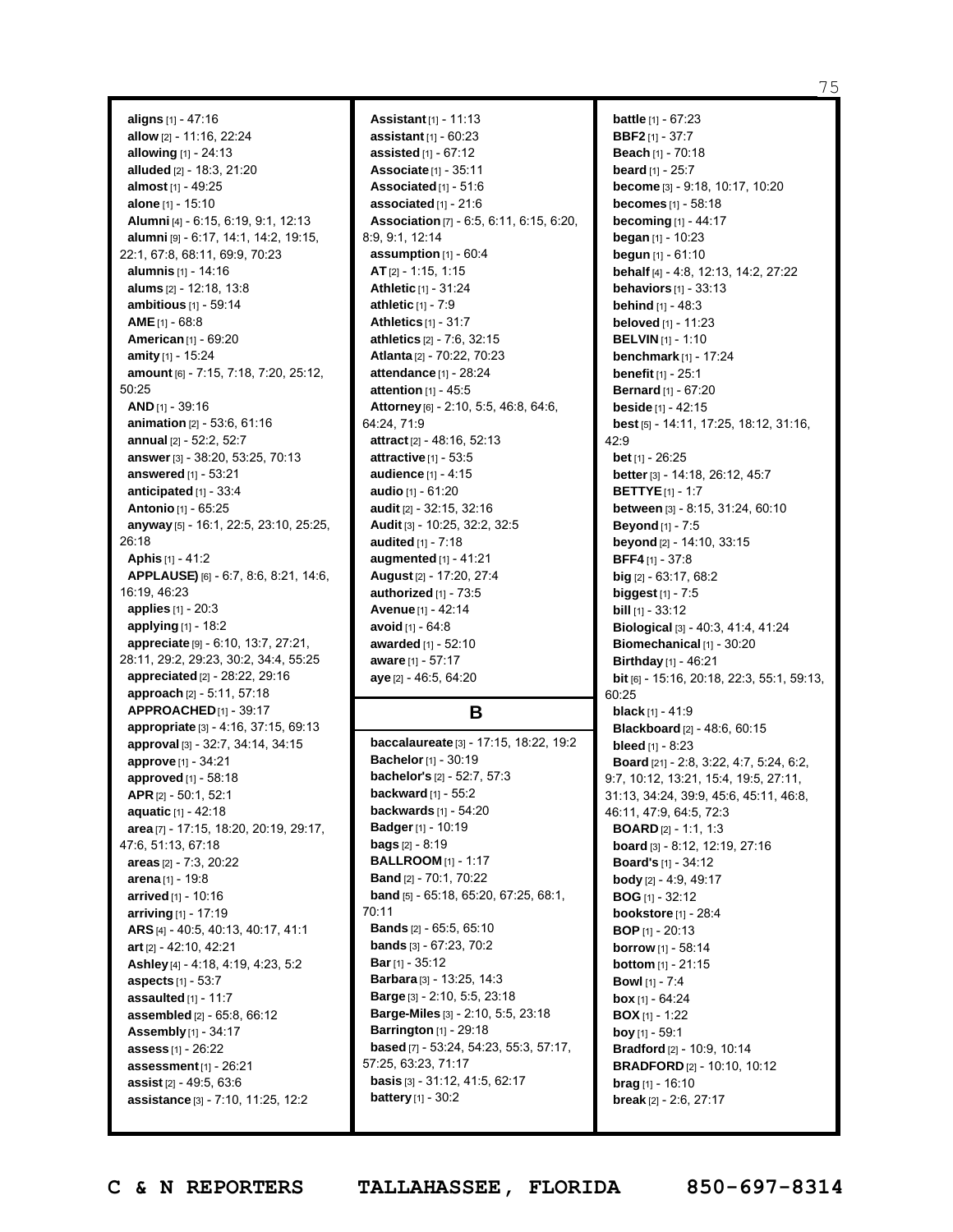76

**breakfast** [1] - 14:21 **breath** [1] - 67:4 **brief** [3] - 23:8, 65:5, 65:10 **BRIEF** [1] - 5:3 **briefly** [1] - 12:12 **brightest** [1] - 18:12 **bring** [4] - 44:20, 45:4, 47:4, 63:1 **bringing** [2] - 40:10, 65:4 **broadcast** [1] - 69:18 **brought** [2] - 5:20, 57:1 **Budget** [3] - 32:19, 32:21, 37:7 **budget** [2] - 31:11, 34:15 **build** [2] - 27:2, 29:19 **building** [1] - 40:11 **bullet** [1] - 69:5 **bullied** [1] - 10:21 **bullying** [1] - 11:20 **Business** [1] - 4:22 **business** [4] - 58:24, 71:10, 72:1, 72:2 **buying** [1] - 26:4 **BY** [1] - 1:19

**C**

**CAFS** [1] - 40:22 **calendars** [1] - 17:3 **California** [3] - 66:11, 67:18, 68:20 **Camp** [1] - 70:22 **camp** [2] - 65:19, 65:20 **campaign** [1] - 70:24 **CAMPUS**[1] - 1:17 **campus** [9] - 24:8, 27:25, 38:19, 40:14, 42:16, 45:2, 45:8, 65:21, 68:25 **campuses** [1] - 40:20 **candnreporters.com** [1] - 1:24 **cannot** [1] - 49:20 **cap** [1] - 49:18 **Capitol** [2] - 13:6, 13:14 **capped** [1] - 49:21 **cards** [3] - 23:6, 47:16, 59:7 **careers** [2] - 19:17, 20:16 **Carey** [1] - 11:6 **caring** [2] - 12:8, 50:14 **Carolina** [1] - 17:1 **Carolyn** [1] - 12:10 **carries** [2] - 39:8, 64:22 **carry** [1] - 59:24 **carter**[1] - 55:16 **CARTER** [14] - 1:8, 2:13, 27:14, 28:13, 30:9, 31:5, 38:24, 39:24, 44:6, 45:24, 55:14, 55:18, 64:11, 64:16 **Carter**[6] - 2:12, 27:13, 28:14, 30:8, 38:23, 44:5 **case** [1] - 68:16 **catch** [1] - 10:2 **categories** [1] - 21:3 **category** [1] - 20:21 **Center**[6] - 33:2, 40:3, 41:4, 41:24, 48:12, 60:21

**center**[7] - 41:7, 41:8, 41:11, 42:12, 42:15, 43:5, 44:18 **centers** [1] - 42:24 **certain** [4] - 18:16, 33:13, 50:24, 53:10 **certainly** [3] - 6:10, 7:22, 13:10 **CERTIFICATE**[1] - 73:1 **certificate** [1] - 53:9 **certify** [1] - 73:5 **cetera** [2] - 51:3, 60:21 **chair**[4] - 32:4, 32:18, 61:9, 61:10 **Chair**[16] - 3:13, 5:19, 6:2, 12:11, 28:13, 33:5, 34:10, 35:3, 35:8, 36:6, 37:5, 37:21, 37:24, 38:8, 62:24, 65:8 **CHAIR** [1] - 1:6 **CHAIRMAN**[72] - 2:3, 2:25, 3:14, 3:25, 4:4, 4:12, 5:4, 5:9, 5:20, 8:25, 10:7, 10:11, 12:9, 14:24, 27:9, 28:14, 29:5, 29:8, 31:4, 31:6, 32:18, 33:6, 33:22, 34:1, 35:4, 35:23, 36:4, 36:21, 36:25, 37:6, 37:10, 37:22, 38:3, 38:5, 38:11, 38:17, 38:22, 39:2, 39:6, 39:8, 39:18, 39:21, 40:9, 43:8, 43:11, 44:2, 45:1, 45:11, 45:17, 45:21, 45:25, 46:4, 46:7, 46:24, 53:17, 54:11, 55:2, 55:12, 55:16, 56:19, 58:19, 59:17, 61:24, 63:8, 63:11, 64:5, 64:12, 64:17, 64:22, 65:1, 69:14, 71:5 **Chairman** [14] - 3:23, 7:17, 9:7, 15:3, 17:8, 25:12, 25:19, 27:6, 30:9, 30:12, 33:10, 38:24, 47:8, 56:13 **Chairman's** [1] - 46:21 **chairs** [2] - 71:13, 71:19 **Challenge** [1] - 7:1 **challenge** [1] - 63:3 **challenged** [1] - 45:18 **challenges** [2] - 31:10, 54:8 **chance** [2] - 20:9, 44:1 **change** [2] - 18:9, 65:3 **changes** [3] - 18:3, 18:5, 36:17 **chapter**[2] - 67:8, 70:23 **chart** [1] - 54:16 **charts** [1] - 21:15 **Chats** [1] - 23:19 **check** [1] - 5:20 **Cheryl** [1] - 40:21 **Chief** [1] - 32:10 **children** [3] - 9:12, 10:1, 10:4 **children's** [1] - 9:15 **China** [2] - 18:25, 69:24 **Chipman** [4] - 65:6, 65:9, 69:14, 71:5 **CHIPMAN** [2] - 65:7, 69:16 **choices** [1] - 49:8 **chosen** [1] - 58:5 **church** [1] - 28:6 **circumstances** [1] - 28:10 **citrus** [1] - 42:7 **claim** [1] - 16:7 **clarification** [1] - 37:12 **clarity** [1] - 64:6

**Clark** [2] - 5:17, 67:7 **CLARK** [4] - 5:18, 5:23, 6:8, 8:7 **class** [1] - 11:7 **classes** [3] - 49:4, 49:8, 49:9 **classroom** [1] - 50:18 **clearly** [1] - 29:11 **clock** [1] - 17:21 **close** [2] - 7:22, 13:4 **closely** [2] - 55:10, 59:3 **closer**[1] - 39:25 **Clyde** [2] - 4:18, 5:2 **co** [2] - 40:24, 41:14 **co-director**[1] - 41:14 **co-locate** [1] - 40:24 **Coach** [1] - 7:12 **coffee** [1] - 2:5 **Cohen** [2] - 13:25, 14:3 **cohort** [4] - 53:24, 54:23, 55:3, 63:22 **collaboration** [5] - 41:14, 44:7, 44:21, 44:24, 69:7 **Collaborative** [1] - 40:21 **collection** [1] - 68:9 **collectively** [1] - 4:6 **college** [2] - 43:15, 49:15 **College** [7] - 6:16, 10:15, 11:3, 12:2, 35:7, 35:9, 39:12 **colleges** [4] - 11:22, 43:19, 52:13, 52:17 **COLLINS** [4] - 8:14, 8:22, 12:11, 14:7 **Collins** [2] - 5:25, 12:10 **Colonel** [3] - 5:17, 30:17, 67:7 **COLONEL** [4] - 5:18, 5:23, 6:8, 8:7 **colored** [1] - 11:23 **comfortable** [1] - 71:25 **coming** [17] - 6:23, 16:22, 18:12, 18:14, 27:16, 29:19, 31:12, 42:5, 44:13, 49:12, 50:19, 51:15, 51:21, 53:5, 65:24, 66:1, 66:24 **COMMENCED** [1] - 1:15 **commend** [1] - 56:20 **comment** [8] - 5:7, 9:3, 9:8, 14:25, 18:7, 29:8, 43:14, 55:15 **comments** [3] - 12:15, 13:23, 29:6 **commitment** [4] - 7:2, 7:10, 7:21, 11:17 **committed** [3] - 31:16, 31:25, 43:25 **Committee** [17] - 12:21, 13:18, 30:13, 31:7, 32:5, 32:22, 34:7, 34:10, 34:13, 35:6, 35:9, 36:8, 37:8, 38:15, 47:24, 71:13, 71:19 **committee** [7] - 16:21, 30:4, 30:5, 30:7, 32:19, 37:25, 66:19 **committees** [1] - 71:14 **communicate** [2] - 25:1, 57:25 **communicating** [2] - 19:14, 24:10 **communication** [2] - 42:15, 57:5 **Communication** [1] - 71:4 **Communications** [1] - 34:20 **community** [1] - 23:12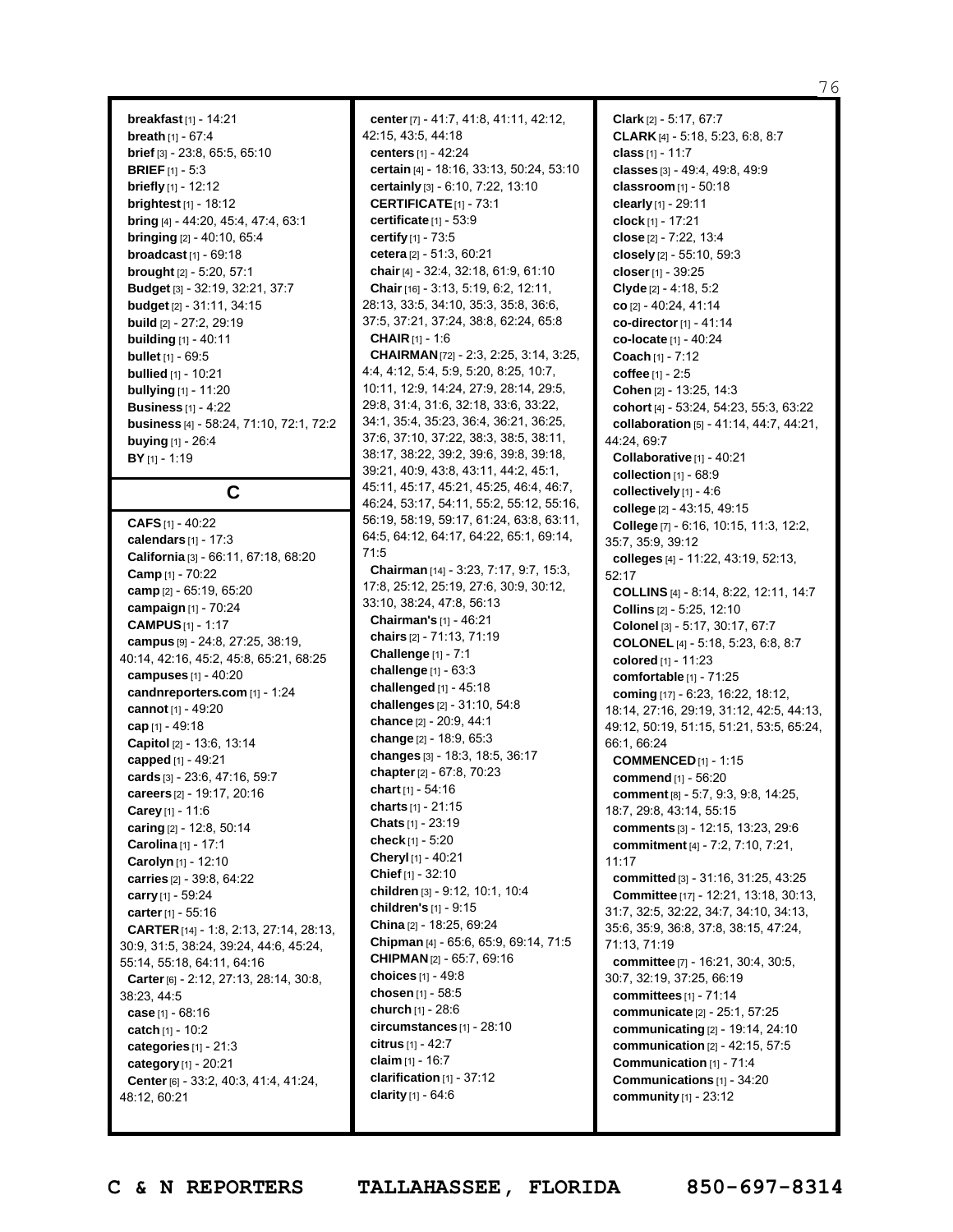**companies** [1] - 51:15 **company** [1] - 51:17 **competition** [1] - 18:15 **competitive** [1] - 19:21 **competitiveness** [1] - 19:11 **complaint** [1] - 29:24 **complaints** [1] - 10:24 **complete** [2] - 56:22, 73:6 **completes** [1] - 35:3 **Compliance** [5] - 10:25, 32:3, 32:5, 32:7, 32:11 **compliance** [1] - 34:18 **components** [5] - 41:15, 41:18, 41:22, 42:11, 42:22 **comprehensive** [1] - 21:13 **comprehensively**[1] - 21:14 **concern** [2] - 28:18, 28:25 **concerned** [1] - 17:16 **concerns** [2] - 9:8, 11:1 **conclude** [1] - 71:12 **CONCLUDED** [1] - 1:15 **concludes** [5] - 32:1, 32:17, 33:5, 35:22, 36:20 **condensed** [1] - 53:15 **conducted** [2] - 40:21, 72:1 **conducting** [1] - 70:21 **confused** [1] - 12:7 **confusion** [1] - 64:9 **congratulate** [2] - 16:1, 28:16 **Congratulations** [1] - 71:6 **congratulations** [1] - 16:6 **Congressional** [1] - 41:6 **Congressional-initiated** [1] - 41:6 **connect** [1] - 25:4 **connection** [1] - 61:5 **connections** [1] - 61:4 **consent** [16] - 32:23, 34:23, 37:1, 37:3, 37:4, 37:18, 38:2, 38:3, 38:6, 38:10, 38:16, 38:19, 38:25, 45:13, 46:9, 64:8 **consequences** [1] - 42:6 **consequently** [1] - 54:7 **consideration** [1] - 34:12 **considered** [3] - 34:24, 43:2, 43:21 **consisted** [1] - 32:23 **consistently** [1] - 12:23 **constantly** [1] - 50:20 **constituents** [3] - 19:24, 23:17, 23:22 **consultant** [1] - 35:19 **contacts** [1] - 50:19 **contingent** [1] - 60:3 **continue** [8] - 11:4, 11:13, 16:11, 22:11, 24:5, 25:3, 26:22, 71:19 **continues** [1] - 33:19 **contributing** [1] - 22:15 **contributions** [1] - 11:15 **control** [2] - 41:20, 43:4 **Control** [3] - 40:3, 41:4, 41:24 **controversy**[1] - 64:9 **convention** [4] - 6:20, 6:22, 7:2, 7:6

**Convention** [1] - 7:15 **conventioneers** [1] - 8:15 **conversations** [1] - 23:24 **CONVERSATIONS)** [1] - 63:10 **cool** [2] - 28:6, 28:7 **coordination** [1] - 47:23 **copies** [1] - 66:7 **correct** [2] - 45:21, 57:11 **correction** [1] - 45:12 **correctly** [1] - 39:15 **correlates** [1] - 50:15 **corridor**[3] - 52:16, 52:17 **Costa** [1] - 69:25 **counsel** [1] - 45:18 **counselors** [1] - 19:15 **country** [4] - 14:16, 51:18, 65:22, 68:13 **COUNTY** [1] - 73:3 **couple** [5] - 4:1, 12:14, 50:12, 67:8, 71:1 **course** [22] - 17:16, 25:21, 44:8, 48:3, 48:13, 49:13, 53:11, 60:9, 63:6, 65:13, 65:16, 66:18, 66:24, 67:25, 68:2, 68:11, 68:24, 69:7, 69:18, 69:25, 70:8, 70:25 **courses** [9] - 48:2, 49:16, 49:18, 49:21, 53:2, 60:17, 61:12, 63:2, 63:4 **COURT** [1] - 1:20 **Court** [1] - 73:11 **covered** [1] - 71:11 **CRAIG** [1] - 1:10 **create** [5] - 31:22, 50:13, 58:12, 58:13, 63:1 **created** [1] - 18:23 **credit** [2] - 20:25, 48:4 **criteria** [2] - 20:5, 57:21 **crown** [1] - 43:18 **CTV** [1] - 71:2 **cultural** [1] - 18:4 **culture** [2] - 50:7, 50:14 **current** [2] - 11:3, 12:1 **Curriculum** [1] - 47:24 **curriculum** [6] - 47:25, 50:20, 57:4, 62:11, 62:15, 63:2 **customer**[4] - 26:4, 36:12, 50:13, 50:14 **cynic** [1] - 58:25

## **D**

**dashboard** [1] - 29:12 **dashboard-driven** [1] - 29:12 **dashboards** [1] - 23:6 **data** [3] - 27:18, 47:15, 67:13 **DATE**[1] - 1:13 **DATED** [1] - 73:7 **dates** [1] - 66:8 **Dave** [1] - 63:16 **DAVE**[1] - 1:7 **David** [2] - 3:18, 30:17

**DAVID** [1] - 1:12 **days** [2] - 16:10, 17:6 **deadline** [2] - 57:7, 57:10 **dealt** [4] - 30:15, 30:16, 30:18, 30:22 **Dean** [11] - 11:3, 11:12, 35:11, 51:24, 55:13, 57:16, 61:25, 63:14, 66:15, 66:18 **dean** [3] - 56:20, 56:23, 58:7 **deans** [3] - 47:4, 62:19, 63:22 **December**[1] - 66:23 **dedicated** [2] - 6:14, 13:19 **define** [1] - 21:21 **defined** [1] - 21:10 **definitely** [3] - 29:23, 48:14, 53:3 **degree** [6] - 21:1, 30:19, 30:25, 52:6, 52:21, 57:14 **degrees** [8] - 17:16, 17:17, 18:22, 19:2, 21:6, 30:16, 52:7, 57:3 **departing** [1] - 66:22 **Department** [1] - 40:12 **department** [5] - 7:7, 7:9, 39:11, 42:20, 63:25 **Departments** [1] - 40:23 **dependent** [1] - 50:22 **design** [2] - 42:16, 61:16 **designated** [1] - 25:16 **designs** [1] - 40:21 **desired** [1] - 63:24 **Despite** [1] - 11:11 **details** [2] - 16:21, 16:23 **determine** [1] - 63:23 **determined** [2] - 21:24, 59:7 **Detroit** [1] - 66:2 **develop** [7] - 20:23, 49:4, 49:9, 52:20, 61:10, 63:2, 63:4 **developed** [4] - 22:20, 51:6, 61:13, 62:11 **developer**[1] - 63:6 **developing** [2] - 23:5, 61:7 **development** [1] - 51:9 **Developmental** [2] - 9:17, 9:24 **develops** [1] - 17:2 **Dhyana** [1] - 56:21 **dictated** [1] - 19:10 **different** [7] - 11:8, 11:10, 11:13, 21:17, 25:15, 53:7, 61:21 **differently** [1] - 22:25 **difficult** [1] - 10:3 **difficulties** [2] - 11:9, 48:7 **digital** [11] - 52:21, 52:23, 53:2, 53:7, 53:13, 58:12, 61:8, 61:11, 61:15, 61:21 **dilemma** [1] - 9:11 **diligent** [1] - 13:18 **Direct** [1] - 33:8 **directing** [1] - 70:21 **directly** [3] - 9:15, 41:23, 47:15 **Director**[4] - 31:24, 40:2, 65:5, 65:9 **director**[2] - 41:13, 41:14 **disciplines** [1] - 19:18

77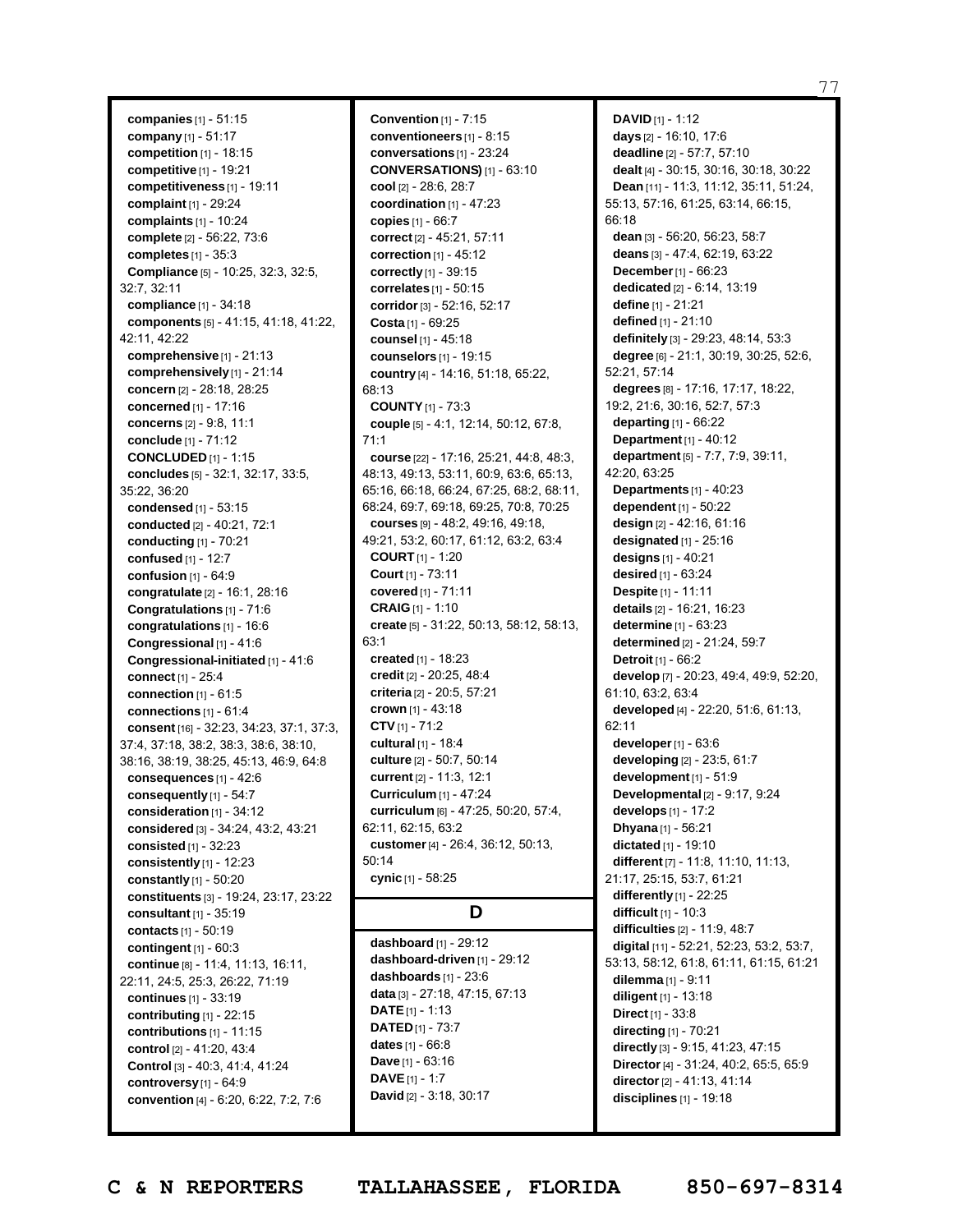**discriminated** [1] - 10:21 **discrimination** [1] - 11:5 **discussed** [1] - 35:12 **discussion** [12] - 31:10, 32:24, 37:9, 37:11, 46:2, 46:10, 59:8, 62:3, 62:7, 63:15, 64:15, 71:16 **discussions** [1] - 28:21 **dismal** [1] - 9:10 **Disney** [1] - 67:22 **disseminate** [1] - 66:6 **disseminated** [1] - 68:13 **distance** [3] - 49:5, 59:5, 62:4 **distinguished** [1] - 39:22 **DNA** [2] - 55:22, 56:10 **Doc** [1] - 8:13 **doctor** [1] - 65:6 **Doctor**[44] - 4:18, 4:19, 4:23, 5:2, 5:25, 6:8, 7:16, 7:19, 8:10, 8:14, 8:23, 10:19, 14:19, 17:12, 18:3, 24:13, 24:19, 25:14, 26:15, 27:21, 28:17, 28:19, 28:23, 29:3, 29:16, 31:24, 33:17, 33:18, 35:16, 39:13, 40:1, 40:4, 40:6, 41:13, 47:1, 56:5, 56:18, 56:21, 56:25, 65:9, 69:14, 71:5 **DOCTOR** [25] - 8:14, 8:22, 12:11, 14:7, 39:16, 39:20, 39:22, 40:1, 40:7, 40:10, 45:10, 47:8, 51:25, 52:2, 54:10, 54:24, 55:5, 58:9, 59:6, 60:7, 62:21, 64:4, 65:7, 69:16 **document** [1] - 69:12 **documents** [1] - 70:14 **donate** [1] - 68:10 **done** [10] - 15:10, 15:14, 19:4, 20:21, 22:22, 26:23, 29:20, 31:25, 32:9, 71:14 **donors** [1] - 68:14 **door** [2] - 57:14, 59:11 **Dortch** [3] - 2:14, 2:16, 33:10 **DORTCH** [1] - 1:8 **doubled** [1] - 19:6 **doubt** [1] - 57:6 **down** [8] - 6:1, 21:15, 22:12, 24:1, 25:6, 25:19, 55:22, 70:16 **drained** [2] - 12:5, 12:6 **drill** [1] - 22:12 **drive** [3] - 23:24, 49:2, 70:19 **driven** [1] - 29:12 **drum** [1] - 8:4 **DSO** [2] - 37:25, 45:12 **duly** [1] - 31:25 **during** [9] - 7:1, 11:7, 16:14, 16:25, 17:5, 67:2, 69:8, 69:13, 69:15 **dynamic** [2] - 44:8, 44:11

## **E**

**early** [6] - 10:2, 35:2, 48:6, 48:18, 60:12, 60:15 **easy** [1] - 21:12 **ecstatic** [1] - 10:17 **Edington** [5] - 17:12, 18:3, 29:16,

36:10, 36:16 **edition** [1] - 66:9 **education** [2] - 41:12, 65:17 **educational** [1] - 41:19 **efficiencies** [1] - 25:24 **efficient** [1] - 12:24 **effort** [1] - 35:16 **efforts** [5] - 6:19, 27:21, 29:23, 48:16, 67:12 **elaborate** [1] - 17:11 **ELC** [1] - 11:6 **electives** [1] - 61:18 **Electronic** [1] - 51:4 **elementary** [2] - 9:16, 9:23 **elements** [2] - 20:3, 61:21 **elite** [1] - 9:18 **embark** [1] - 66:9 **embrace** [1] - 56:6 **emotionally** [2] - 12:5, 12:6 **emphasis** [3] - 17:15, 20:20, 26:4 **employers** [1] - 57:9 **employment**[4] - 21:7, 21:9, 21:11, 51:11 **encourage** [1] - 50:9 **end** [9] - 5:14, 14:1, 19:22, 20:7, 20:8, 20:13, 24:18, 41:15 **endeavors** [3] - 7:6, 7:13, 8:11 **endowed** [1] - 61:9 **engage** [1] - 70:9 **Engineering** [2] - 30:20, 30:25 **engineering** [4] - 18:21, 18:23, 19:19, 64:7 **English** [1] - 48:21 **enhance** [4] - 47:22, 49:1, 50:13, 53:13 **Enhance** [1] - 48:16 **enjoyed** [1] - 2:5 **enrolled** [1] - 10:15 **ensure** [5] - 7:21, 47:24, 51:9, 53:14, 55:8 **enter**[2] - 20:17, 50:25 **entertain** [1] - 27:7 **entertainment** [1] - 65:16 **enthusiasm** [2] - 26:25, 33:16 **entire** [2] - 35:20, 55:22 **entities** [1] - 60:20 **entomological** [1] - 42:24 **entomology** [3] - 39:11, 41:1, 42:20 **Entomology** [3] - 40:2, 40:12, 40:23 **envelopes** [1] - 68:12 **envious** [1] - 15:16 **environment** [4] - 38:10, 38:14, 38:19, 52:23 **equities** [1] - 13:3 **error**[1] - 31:21 **especially** [2] - 48:11, 60:16 **establish** [2] - 24:22, 44:19 **established** [1] - 62:15 **establishment** [1] - 70:20

**et** [2] - 51:3, 60:21 **Ethics** [2] - 32:8, 32:11 **evaluate** [2] - 29:13, 29:15 **evaluated** [1] - 24:20 **evaluation** [2] - 24:25, 35:1 **evening** [1] - 16:24 **events** [1] - 26:23 **everywhere**[1] - 27:22 **evolving** [1] - 52:25 **exam** [1] - 57:8 **example** [4] - 44:7, 44:24, 48:13, 60:12 **exceed** [1] - 52:11 **exceeded** [1] - 19:1 **excel** [1] - 51:14 **excellence** [5] - 12:7, 20:20, 41:8, 43:5, 50:14 **excellent** [3] - 28:17, 38:21, 60:17 **excess** [1] - 48:4 **excited** [2] - 4:6, 70:12 **Excuse** [1] - 51:24 **excuse** [2] - 8:22, 71:3 **Executive** [1] - 5:24 **expect** [3] - 19:22, 49:14, 52:10 **expects** [1] - 50:24 **expenses** [1] - 31:17 **experience** [5] - 49:14, 50:17, 63:1, 69:5, 69:6 **experiencing** [1] - 11:20 **expose** [1] - 45:6 **exposure** [1] - 51:10 **Expression** [1] - 34:17 **extend** [1] - 5:21 **extremely** [2] - 14:7, 48:1 **eyes** [1] - 69:15

**F**

**face** [1] - 57:8 **facilities** [5] - 40:20, 41:3, 42:17, 43:2, 50:20 **Facilities** [2] - 32:22, 37:8 **facility** [4] - 40:13, 42:10, 42:13, 42:21 **fact** [4] - 19:1, 19:6, 43:21, 56:13 **Faculty** [2] - 24:9, 28:24 **faculty** [19] - 6:9, 10:22, 12:18, 23:22, 24:24, 27:3, 28:25, 30:15, 40:25, 44:8, 53:12, 56:8, 57:1, 57:16, 58:1, 60:14, 60:16, 61:1, 63:4 **faculty's** [1] - 25:1 **fairly** [2] - 21:13, 24:24 **fairness** [2] - 11:21, 11:25 **fall** [3] - 52:9, 67:2, 69:13 **family** [2] - 16:15, 16:17 **FAMU** [27] - 1:17, 6:15, 8:1, 8:10, 8:17, 8:18, 9:17, 9:19, 9:21, 10:2, 10:16, 11:24, 13:6, 13:13, 16:9, 16:15, 16:17, 19:8, 20:21, 27:23, 34:21, 36:19, 40:22, 41:21, 56:10, 67:25, 71:1 **FAMU's** [1] - 9:13

78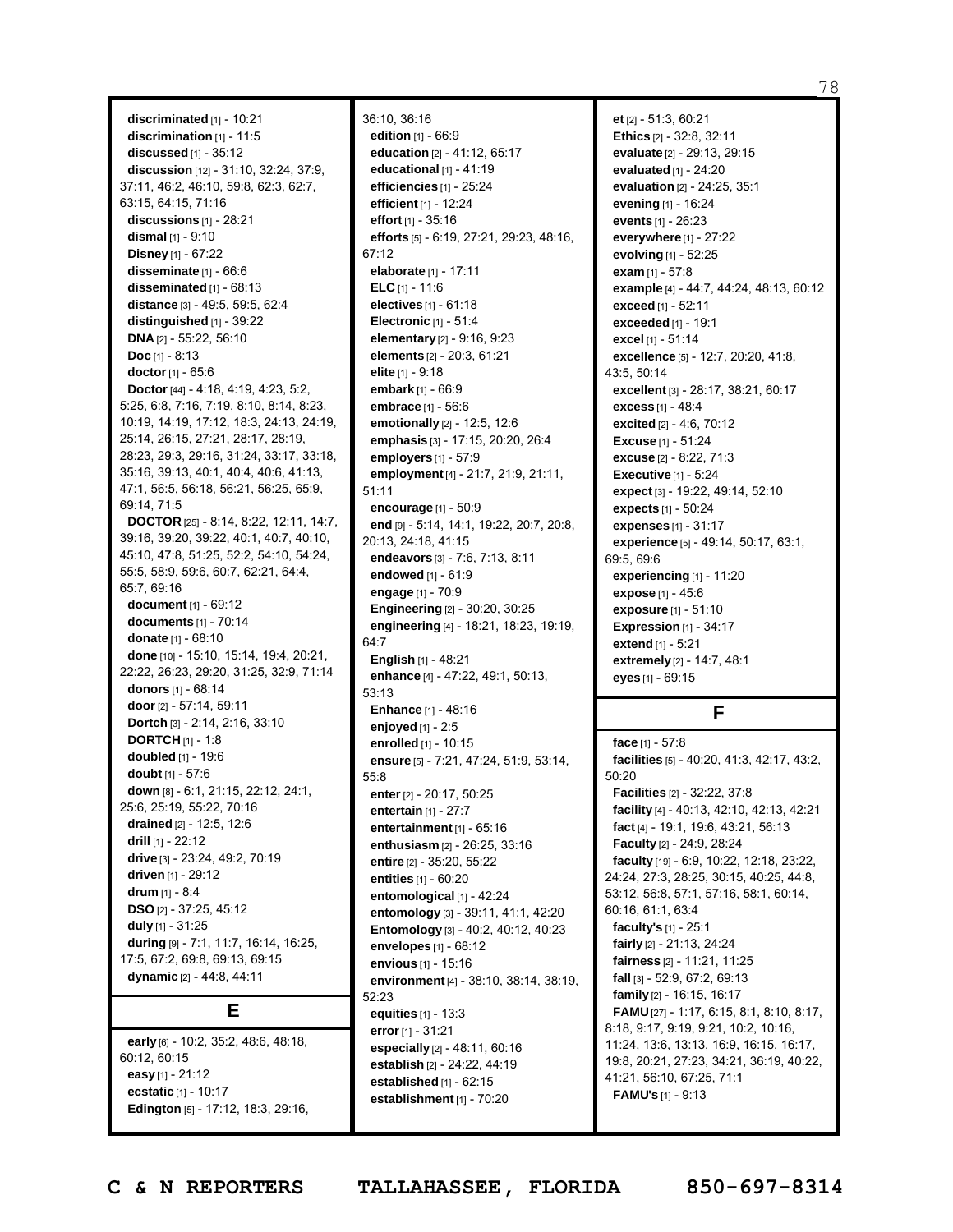79

**Famuans** [1] - 16:13 **fantastic** [3] - 27:17, 28:8, 30:20 **far**[5] - 6:17, 29:13, 60:11, 60:22, 61:7 **fashion** [2] - 9:12, 10:5 **faster**[1] - 63:7 **favor**[3] - 39:6, 46:5, 64:20 **FAX** [1] - 1:23 **featured** [1] - 67:25 **February** [1] - 23:20 **fellow** [1] - 62:6 **festival** [1] - 67:23 **few** [2] - 17:11, 29:25 **field** [6] - 50:21, 51:1, 51:8, 52:22, 58:5 **fierce** [1] - 18:17 **figure** [1] - 23:21 **film** [1] - 53:6 **finally** [1] - 7:14 **Finance** [3] - 32:20, 32:21, 37:8 **financially** [1] - 67:15 **findings** [1] - 32:15 **fine** [1] - 10:18 **finish** [1] - 5:12 **Fireside** [1] - 23:19 **First** [1] - 8:18 **first** [12] - 5:15, 6:3, 13:16, 16:12, 25:13, 30:6, 30:8, 41:9, 47:14, 66:11, 69:19, 70:3 **fiscal** [1] - 26:3 **five** [1] - 32:23 **fixing** [1] - 8:13 **flag** [2] - 48:10, 60:15 **flagging** [1] - 60:11 **flashes** [1] - 70:4 **flexibility** [1] - 49:11 **flip** [1] - 23:16 **flock** [1] - 9:21 **floor** [1] - 43:16 **FLORIDA** [4] - 1:1, 1:18, 1:23, 73:3 **Florida** [30] - 2:8, 3:22, 4:8, 4:21, 6:9, 6:16, 6:21, 9:18, 9:21, 13:2, 13:12, 13:19, 14:12, 14:15, 38:1, 40:15, 41:1, 41:2, 41:16, 41:25, 42:4, 42:7, 42:23, 43:6, 44:13, 58:3, 62:23, 70:6, 70:16 **flow** [1] - 71:18 **flowing** [1] - 62:16 **flyer**[1] - 66:6 **focus** [7] - 17:13, 18:11, 22:24, 29:12, 41:4, 47:6, 68:24 **focused** [1] - 57:4 **folks** [1] - 15:11 **follow** [3] - 33:1, 47:24, 48:1 **follow-up** [1] - 33:1 **following** [2] - 34:14, 66:24 **Food** [1] - 39:12 **football** [1] - 16:25 **force** [1] - 8:9 **Ford** [2] - 31:24, 37:13 **forego** [1] - 31:2 **foregoing** [1] - 73:6

**forever**[1] - 55:21 **forget** [1] - 28:20 **formulated** [1] - 31:11 **forth** [1] - 20:14 **Forty** [1] - 65:24 **forward** [11] - 7:17, 12:25, 13:13, 14:13, 22:10, 37:17, 43:5, 46:12, 46:13, 47:1, 62:20 **Foundation** [1] - 19:5 **foundational** [2] - 20:15, 44:22 **four** [10] - 5:8, 5:9, 7:25, 9:13, 17:13, 30:22, 54:16, 61:8, 62:5, 62:13 **four-year**[6] - 9:13, 17:13, 30:22, 54:16, 62:5, 62:13 **FPR** [3] - 1:19, 73:5, 73:11 **framework** [1] - 29:19 **Fred** [1] - 5:17 **free** [4] - 34:22, 38:9, 38:14, 38:19 **Freedom** [1] - 34:16 **Freeny** [1] - 69:21 **freshmen** [1] - 48:11 **Friday** [9] - 8:10, 26:15, 33:17, 33:18, 33:23, 66:14, 66:15, 67:14 **Friday-Stroud** [7] - 8:10, 26:15, 33:18, 33:23, 66:14, 66:15, 67:14 **Friday-Stroud's** [1] - 33:17 **friends** [1] - 16:13 **front** [6] - 10:22, 11:8, 20:7, 38:9, 38:13, 46:10 **fruit** [1] - 59:23 **Ft** [1] - 70:18 **fulfill** [1] - 41:25 **full** [3] - 8:9, 46:8, 46:11 **fully** [1] - 58:18 **funders** [1] - 44:22 **Funding** [2] - 12:17, 12:22 **fundraising** [7] - 6:19, 6:24, 7:6, 67:3, 67:12, 70:19, 70:24 **funnel** [2] - 18:13, 18:14 **future** [3] - 27:1, 53:1, 57:9 **G**

**gainful** [1] - 21:11 **game** [1] - 16:25 **gap** [1] - 7:22 **garment** [1] - 8:19 **gather**[2] - 16:16, 16:18 **Gavin** [1] - 11:6 **gearing** [3] - 66:5, 66:20, 67:21 **general** [1] - 65:15 **generate** [1] - 48:4 **generating** [1] - 31:22 **generations** [1] - 9:20 **gentleman** [2] - 18:6, 25:6 **gentlemen** [4] - 43:11, 45:5, 45:9, 71:8 **Gentlemen** [1] - 44:3 **Gerald** [1] - 69:21 **Gibbs** [2] - 11:15, 11:22

**gift** [1] - 6:24 **gifts** [1] - 6:23 **given** [6] - 6:11, 11:8, 11:11, 18:19, 30:6, 33:3 **Givens** [1] - 10:25 **glad** [1] - 16:3 **Goal** [1] - 22:2 **goal** [7] - 24:3, 47:19, 47:21, 53:23, 54:6, 58:13, 63:24 **goals** [17] - 17:9, 21:19, 22:6, 22:10, 23:4, 24:4, 24:22, 29:14, 29:15, 32:11, 35:1, 47:17, 59:8, 59:20, 60:4, 62:18, 63:25 **Goth** [1] - 61:9 **Governance** [2] - 34:7, 34:10 **Government**[2] - 12:21, 13:17 **governmental** [1] - 44:22 **Governors** [1] - 31:14 **GPA** [2] - 50:3, 52:4 **grab** [1] - 2:4 **GRABLE** [4] - 1:7, 2:19, 28:16, 56:20 **Grable** [9] - 2:18, 24:13, 24:19, 28:15, 29:5, 55:16, 56:8, 56:19, 58:10 **grade** [2] - 65:23 **grading** [1] - 10:24 **graduate** [2] - 17:17, 53:22 **graduated** [1] - 65:24 **graduating** [3] - 21:8, 57:23, 65:25 **graduation** [11] - 9:9, 9:14, 17:14, 18:2, 30:22, 47:7, 47:18, 47:20, 51:12, 54:16, 62:6 **grammatically** [1] - 57:10 **GRAND** [1] - 1:17 **grant** [1] - 41:10 **grants** [1] - 13:1 **graphics** [2] - 58:15, 61:14 **gray** [1] - 25:7 **great** [14] - 10:13, 10:17, 15:11, 15:25, 16:11, 22:4, 31:20, 43:17, 43:20, 44:23, 44:24, 46:12, 59:20, 65:13 **Great** [1] - 36:6 **greater**[1] - 44:21 **green** [1] - 8:24 **Greening** [1] - 42:7 **greening** [1] - 42:7 **greet** [1] - 14:14 **Greg** [1] - 67:7 **grievance** [1] - 11:2 **Group** [1] - 40:22 **grow** [1] - 31:19 **guess** [1] - 17:7 **guests** [2] - 16:24, 70:10 **guys** [5] - 6:3, 6:6, 14:5, 29:17, 71:14 **Gwentary** [1] - 70:19 **H**

**hair** [1] - 25:7 **hairstyle** [1] - 10:5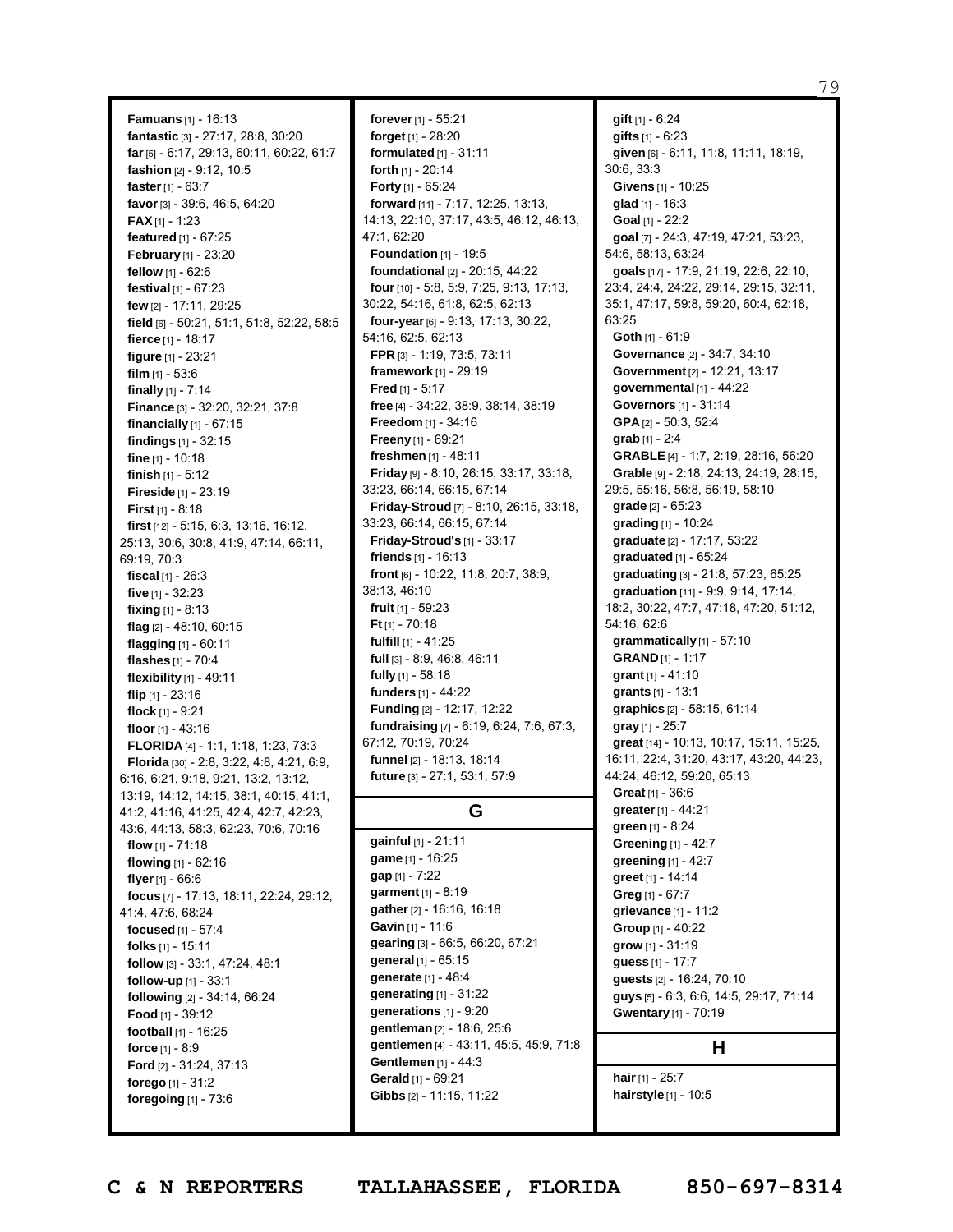80

**hairstyles** [1] - 9:13 **half** [2] - 22:20, 26:7 **hall** [1] - 42:17 **hallways** [1] - 50:18 **hand** [2] - 14:4, 23:5 **hands** [1] - 29:10 **hanging** [1] - 59:23 **Happy** [1] - 46:21 **happy** [2] - 4:9, 7:14 **hard** [6] - 6:14, 13:6, 14:5, 14:7, 16:16, 22:8 **hardware** [1] - 50:23 **HAROLD** [1] - 1:9 **hash** [1] - 48:14 **head** [2] - 44:16, 63:17 **headed** [1] - 35:21 **hear**[10] - 3:24, 4:3, 16:23, 23:14, 23:17, 28:20, 32:19, 33:7, 44:1 **heard** [14] - 12:15, 17:10, 20:1, 20:11, 21:16, 22:13, 26:5, 28:20, 28:23, 34:13, 37:9, 63:9, 67:17, 70:25 **hearing** [1] - 24:10 **heavily** [1] - 50:22 **held** [4] - 6:20, 11:22, 46:17, 65:21 **Hello** [3] - 3:24, 4:2, 4:5 **help** [14] - 4:7, 7:22, 11:5, 12:3, 12:5, 12:8, 12:20, 22:3, 22:13, 31:18, 31:25, 41:25, 48:10, 54:6 **helped** [1] - 29:18 **helping** [2] - 22:1, 55:6 **helps** [1] - 61:14 **Henry** [1] - 5:13 **high** [9] - 9:16, 9:23, 18:17, 48:17, 48:18, 48:19, 49:12, 49:16, 61:4 **High** [2] - 66:1, 66:2 **high-performing** [1] - 48:17 **high-traffic** [1] - 49:16 **highly** [2] - 57:4, 57:24 **Hill** [2] - 16:14, 17:5 **hiring** [1] - 35:19 **historically** [2] - 41:9, 69:18 **hit** [3] - 52:17, 54:22, 63:16 **hold** [2] - 26:9 **holds** [1] - 11:19 **home** [1] - 16:25 **honest** [1] - 58:8 **honestly** [1] - 28:19 **Honor** [1] - 10:16 **honorary** [1] - 30:16 **hopefully** [2] - 2:5, 39:14 **hours** [4] - 7:25, 20:25, 25:11, 48:4 **house** [3] - 42:18, 58:15, 61:14 **housing** [1] - 33:3 **Houston** [1] - 66:1 **huge** [1] - 70:7 **Humphries** [1] - 25:14 **hundred** [2] - 26:13, 26:17 **hurdle** [1] - 59:2

**I I-10** [1] - 52:16 **I-4** [1] - 52:16 **I-75** [1] - 52:16 **I-word** [1] - 66:17 **idea** [2] - 42:13, 42:16 **ideal** [1] - 63:5 **ideas** [1] - 47:11 **identified** [1] - 33:1 **identify** [2] - 48:18, 56:14 **identifying** [3] - 54:7, 54:13, 60:18 **III** [1] - 1:12 **imagine** [2] - 8:1, 8:2 **implementation** [3] - 36:10, 60:1, 60:2 **implemented** [2] - 36:14, 60:6 **importance** [1] - 22:14 **important** [5] - 15:9, 41:15, 48:1, 57:15, 62:20 **importantly** [1] - 67:3 **impossible** [1] - 10:3 **impressive** [2] - 26:12, 51:23 **improve** [2] - 47:7, 54:4 **improved** [1] - 22:19 **Improvement**[1] - 40:17 **improvement**[2] - 30:23, 47:11 **IN** [1] - 1:3 **inauguration** [1] - 16:18 **incentivizing** [1] - 21:2 **include** [3] - 33:1, 67:18, 69:23 **included** [3] - 36:18, 45:16, 45:17 **including** [1] - 7:3 **incomparable** [1] - 70:5 **inconsistent** [1] - 10:24 **increase** [5] - 5:22, 18:25, 19:1, 50:1, 52:6 **increased** [1] - 11:9 **increasing** [2] - 19:11, 48:25 **increasingly** [2] - 42:2, 52:24 **incumbent** [1] - 63:21 **indicated** [1] - 57:3 **INDICATIONS)** [4] - 39:7, 46:6, 64:21, 64:25 **individual** [1] - 67:18 **individually** [1] - 24:23 **individuals** [4] - 5:6, 9:3, 67:17, 69:17 **Individuals** [1] - 5:11 **industry** [7] - 17:24, 41:20, 43:4, 50:21, 50:23, 51:11, 53:9 **Industry** [1] - 4:22 **inequities** [2] - 12:22, 13:3 **information** [4] - 32:25, 47:14, 60:14, 62:16 **informational** [3] - 31:2, 32:14, 37:19 **Infrastructure** [1] - 40:17 **Ingram** [1] - 36:12 **initiated** [2] - 40:5, 41:6 **initiative** [6] - 36:12, 40:11, 40:24, 42:12, 48:15, 60:13

**initiatives** [4] - 24:12, 67:4, 67:9, 68:25 **innovative** [1] - 17:23 **insects** [2] - 42:3, 42:18 **instituted** [2] - 35:14, 35:15 **institution** [7] - 4:25, 6:13, 10:18, 22:16, 24:1, 34:22, 41:10 **institutional** [1] - 50:7 **instructions** [1] - 11:11 **intangibles** [1] - 69:5 **integrating** [2] - 53:3, 61:22 **intense** [1] - 57:4 **interdisciplinary** [2] - 57:20, 58:13 **interested** [1] - 68:15 **Interim** [3] - 11:3, 11:12, 33:22 **interim** [3] - 12:1, 33:25, 34:3 **internal** [1] - 31:15 **international** [1] - 44:18 **internationally** [1] - 41:7 **internship** [2] - 3:20, 51:15 **internships** [1] - 51:10 **intervention** [1] - 48:6 **interview** [1] - 57:11 **intimate** [1] - 23:23 **intimidated** [1] - 12:6 **introduction** [1] - 42:3 **intrusive** [1] - 57:18 **invasive** [2] - 42:5, 44:13 **investigate** [1] - 11:4 **investigating** [1] - 12:24 **invite** [2] - 16:13, 23:11 **invited** [3] - 23:22, 25:15, 70:1 **involved** [1] - 61:1 **involving** [1] - 33:12 **iPads** [1] - 51:8 **isolation** [1] - 23:13 **issue** [3] - 18:7, 28:18, 33:11 **issues** [7] - 17:12, 21:17, 28:25, 42:6, 42:9, 42:25, 56:23 **item** [8] - 3:15, 32:6, 32:23, 38:10, 39:10, 45:12, 64:12, 65:2 **itemized** [1] - 67:1 **Items** [1] - 37:7 **items** [16] - 31:1, 31:3, 32:14, 32:24, 32:25, 33:1, 34:11, 34:23, 36:9, 37:4, 37:9, 37:11, 37:16, 37:17, 37:19 **itinerary** [1] - 66:22

## **J**

**JACKSON** [5] - 1:12, 2:21, 3:23, 4:2, 4:5 **Jackson** [5] - 2:20, 3:18, 3:21, 22:7, 35:11 **January** [1] - 23:20 **jewel** [1] - 43:18 **job** [11] - 6:4, 6:6, 6:12, 20:21, 22:13, 27:17, 28:8, 51:20, 55:13, 58:5, 60:17 **jobs** [1] - 51:17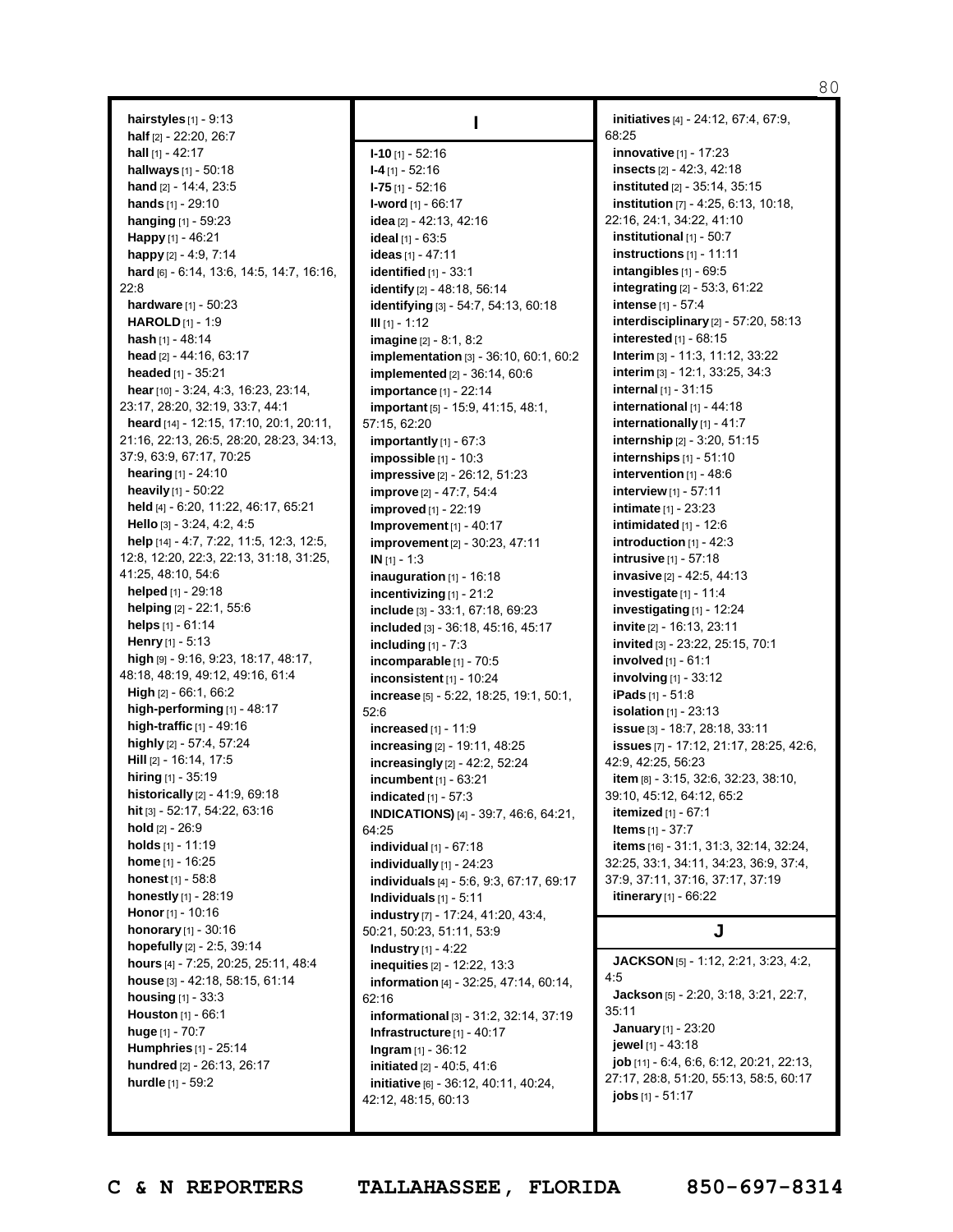**joint** [1] - 40:13 **joke** [1] - 23:9 **Jonathan** [2] - 11:15, 11:21 **Jones** [1] - 60:24 **journalism** [6] - 48:20, 48:23, 57:3, 57:21, 58:16, 61:19 **Journalism** [1] - 50:7 **journey** [1] - 70:15 **Jowls** [1] - 60:22 **Joyce** [1] - 36:12 **JR** [1] - 1:10 **July** [3] - 35:2, 65:21, 70:19 **June** [2] - 32:22, 73:7 **JUNE** [1] - 1:13 **junior** [2] - 52:13, 52:17 **justice** [1] - 12:1

**K**

**Kanga** [3] - 39:14, 40:1, 41:13 **KANGA** [4] - 39:16, 39:20, 39:22, 40:1 **keep** [7] - 17:2, 37:16, 52:24, 54:6, 59:3, 68:18 **Keep** [2] - 68:15, 68:16 **KELVIN** [1] - 1:6 **Kenneth** [1] - 60:24 **Kenzie** [1] - 67:20 **key** [3] - 60:2, 60:5, 62:2 **kick** [1] - 26:2 **kicked** [2] - 23:18, 25:5 **kids** [2] - 28:3, 54:13 **KIMBERLY** [1] - 1:9 **kind** [8] - 16:16, 41:9, 45:4, 56:6, 62:6, 63:11, 63:12, 63:15 **kindergarten** [2] - 9:15, 9:22 **knows** [1] - 9:19

# **L**

**Laboratory** [1] - 41:24 **lack** [1] - 64:6 **ladders** [1] - 63:25 **Ladies** [1] - 71:8 **Lady** [2] - 8:18, 55:18 **Lambert** [2] - 39:14, 40:1 **Land** [1] - 67:22 **land** [2] - 13:1, 41:9 **language** [1] - 48:21 **large** [1] - 25:10 **Larry** [2] - 8:16, 14:19 **last** [8] - 14:17, 15:7, 16:10, 46:13, 46:24, 51:19, 68:12, 71:2 **late** [1] - 4:18 **Lauderdale** [1] - 70:18 **launched** [1] - 71:1 **Law** [3] - 35:7, 35:9, 35:18 **law** [1] - 35:20 **Lawrence** [9] - 2:22, 15:24, 33:9, 34:2, 37:20, 37:22, 55:17, 58:20, 59:17

**LAWRENCE**[13] - 1:7, 2:23, 33:11, 33:24, 37:24, 38:4, 39:1, 45:15, 45:20, 45:23, 58:22, 59:16, 64:10 **Lawson** [6] - 2:24, 6:2, 7:17, 12:11, 35:8, 65:7 **LAWSON** [73] - 1:6, 2:3, 2:25, 3:14, 3:25, 4:4, 4:12, 5:4, 5:9, 5:20, 8:25, 10:7, 10:11, 12:9, 14:24, 27:9, 28:14, 29:5, 29:8, 31:4, 31:6, 32:18, 33:6, 33:22, 34:1, 35:4, 35:23, 36:4, 36:21, 36:25, 37:6, 37:10, 37:22, 38:3, 38:5, 38:11, 38:17, 38:22, 39:2, 39:6, 39:8, 39:18, 39:21, 40:9, 43:8, 43:11, 44:2, 45:1, 45:11, 45:17, 45:21, 45:25, 46:4, 46:7, 46:24, 53:17, 54:11, 55:2, 55:12, 55:16, 56:19, 58:19, 59:17, 61:24, 63:8, 63:11, 64:5, 64:12, 64:17, 64:22, 65:1, 69:14, 71:5 **LBR** [1] - 13:21 **leader**[1] - 40:5 **leadership** [3] - 26:8, 31:23, 33:17 **Leadership** [4] - 23:7, 26:6, 56:6, 70:14 **learn** [2] - 43:16, 53:10 **learned** [1] - 27:2 **learning** [2] - 49:6, 62:4 **least** [1] - 21:6 **leave** [2] - 14:22, 57:12 **lecture** [1] - 42:17 **led** [1] - 11:18 **left** [1] - 35:17 **legal** [2] - 37:15, 45:18 **Legaspi** [1] - 41:13 **legislation** [2] - 33:13, 38:1 **legislative** [2] - 14:14, 34:15 **legislators** [1] - 14:21 **length** [1] - 33:20 **LEON** [1] - 73:3 **level** [4] - 18:16, 26:8, 44:19, 61:13 **levels** [1] - 50:13 **licensure** [2] - 17:14, 20:2 **lieutenant** [1] - 5:17 **Lieutenant** [2] - 30:17, 67:7 **LIEUTENANT**[4] - 5:18, 5:23, 6:8, 8:7 **limited** [1] - 12:4 **line** [3] - 23:25, 31:8, 36:23 **list** [2] - 38:10, 43:2 **listen** [1] - 15:18 **listening** [2] - 28:17, 28:25 **live** [1] - 55:24 **LLC** [1] - 55:5 **locate** [1] - 40:24 **LOCATION** [1] - 1:17 **location** [2] - 41:23, 42:14 **logistics** [1] - 66:20 **long-term** [2] - 41:19, 46:16 **long-time** [1] - 46:17 **look** [12] - 13:13, 18:20, 18:21, 20:6, 21:14, 35:19, 43:23, 57:2, 60:2, 62:11,

62:15, 63:22 **looking** [1] - 14:13 **lose** [1] - 57:19 **loss** [1] - 4:23 **love** [1] - 4:24 **low** [1] - 59:23 **lower** [1] - 55:1 **lunch** [1] - 14:22 **luncheon** [1] - 6:24

## **M**

**Magazine** [1] - 6:16 **main** [1] - 41:18 **major**[3] - 18:4, 24:11, 30:21 **majority** [1] - 6:23 **majors** [1] - 21:3 **man** [2] - 10:18, 11:15 **manage** [1] - 31:17 **managed** [1] - 42:19 **management** [1] - 25:17 **managers** [2] - 25:16, 25:22 **mandating** [1] - 33:13 **Mandella** [1] - 9:5 **MANDELLA**[1] - 9:7 **maps** [2] - 47:25, 48:2 **March** [1] - 23:20 **Marching** [5] - 7:4, 65:11, 68:19, 69:15, 70:5 **market** [1] - 57:23 **marketed** [1] - 6:22 **marketplace** [1] - 58:4 **Massaleeka** [1] - 9:5 **Master**[1] - 30:24 **master's** [1] - 61:11 **math** [1] - 55:3 **matriculation** [2] - 49:5, 50:17 **matters** [1] - 25:2 **MATTHEW**[1] - 1:8 **Matthews** [1] - 66:18 **mature** [1] - 24:24 **McClure** [1] - 30:18 **mean** [4] - 24:3, 52:1, 62:13, 63:5 **meaningful** [1] - 26:20 **means** [2] - 28:2, 68:18 **meantime** [2] - 23:2, 58:17 **measure** [1] - 55:7 **Measures** [2] - 36:1, 36:8 **measures** [2] - 36:15, 36:17 **mechanism** [1] - 20:23 **mechanisms** [1] - 20:4 **Media** [2] - 34:20, 51:17 **media** [10] - 48:25, 49:3, 52:21, 53:7, 53:13, 58:12, 61:8, 61:11, 61:15, 61:22 **meet** [3] - 14:14, 22:9, 57:20 **MEETING** [2] - 1:3, 72:4 **meeting** [13] - 2:8, 4:19, 19:9, 23:8, 24:15, 28:24, 32:5, 33:4, 37:15, 59:8, 68:11, 71:22, 72:3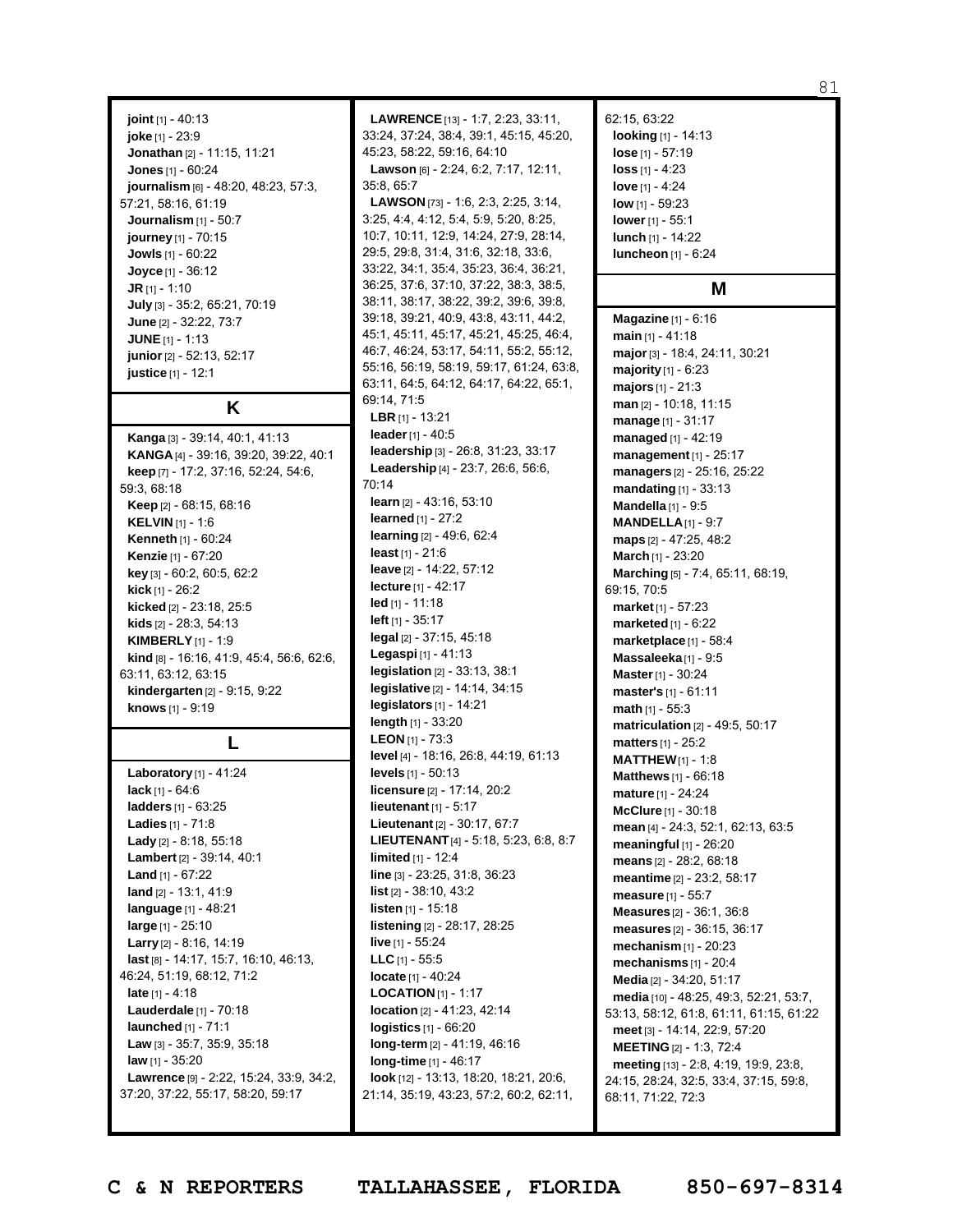**meetings** [3] - 13:10, 24:5, 30:5 **meets** [1] - 14:19 **members** [17] - 5:24, 6:2, 6:9, 6:14, 10:23, 15:4, 15:14, 23:11, 26:10, 29:1, 30:12, 30:16, 39:9, 47:9, 62:7, 66:7, 67:8 **MEMBERS**[1] - 1:6 **memory** [1] - 5:1 **mention** [2] - 28:18, 56:25 **mentioned** [2] - 15:10, 67:13 **mentioning** [1] - 57:1 **message** [1] - 26:14 **met** [8] - 15:8, 30:12, 30:13, 32:5, 32:22, 34:10, 35:10, 36:8 **metric** [3] - 21:5, 21:8, 29:12 **metrics** [7] - 19:9, 21:14, 55:19, 55:23, 56:3, 56:16 **METZKE**[3] - 1:19, 73:5, 73:11 **Miami** [1] - 70:17 **Michigan** [1] - 66:3 **mid** [1] - 35:2 **middle** [3] - 9:16, 9:23, 58:14 **might** [3] - 17:4, 32:8, 54:8 **mike** [1] - 39:24 **Miles** [3] - 2:10, 5:5, 23:18 **million** [2] - 69:17, 70:10 **MILLS** [7] - 1:9, 3:2, 34:8, 37:21, 38:8, 38:13, 38:21 **Mills** [8] - 3:1, 21:20, 34:6, 35:4, 37:23, 38:7, 38:11, 38:18 **mind** [2] - 31:2, 67:19 **ministers** [1] - 19:15 **minute** [1] - 71:13 **minutes** [1] - 5:12 **mirror**[1] - 50:21 **misbehavior**[2] - 9:13, 10:5 **miss** [1] - 24:7 **mission** [1] - 65:15 **missions** [1] - 42:1 **Mississippi** [1] - 51:20 **Mitchell** [2] - 6:1, 46:22 **MLK** [1] - 66:2 **Model** [2] - 12:17, 12:22 **model** [1] - 12:24 **modeled** [1] - 25:14 **models** [2] - 9:12, 10:4 **moment** [3] - 4:16, 5:1, 16:4 **moments** [1] - 17:11 **Monday** [1] - 13:16 **money** [1] - 67:16 **monitor** [1] - 48:5 **monogrammed** [1] - 8:19 **month** [1] - 13:17 **monthly** [1] - 31:13 **MOORE** [9] - 1:9, 3:4, 5:22, 32:21, 37:5, 37:7, 40:8, 43:13, 59:19 **Moore** [9] - 3:3, 25:9, 32:20, 33:6, 37:11, 44:2, 45:4, 58:20, 59:18 **morning** [9] - 2:7, 10:10, 10:11, 14:20,

28:21, 34:8, 34:9, 65:7 **most** [2] - 22:6, 57:8 **mother**[1] - 16:5 **motion** [6] - 39:2, 39:8, 45:14, 45:25, 46:8, 64:22 **MOU** [1] - 64:7 **mourn** [1] - 4:23 **move** [13] - 12:24, 15:17, 30:4, 30:7, 36:22, 37:1, 38:25, 43:5, 45:23, 46:12, 46:13, 54:5, 54:15 **moved** [2] - 64:10, 64:14 **moving** [5] - 20:22, 22:10, 29:11, 37:17, 58:4 **MR** [1] - 9:7 **MS** [22] - 2:12, 2:14, 2:16, 2:18, 2:20, 2:22, 2:24, 3:1, 3:3, 3:5, 3:7, 3:9, 3:11, 3:13, 5:8, 5:17, 5:22, 9:5, 10:9, 10:10, 10:12, 12:10 **MULTIPLE** [1] - 63:10 **museum** [1] - 42:17 **music** [1] - 53:6 **must** [2] - 9:17, 49:18

## **N**

**NAA** [2] - 5:25, 7:15 **nail** [1] - 63:16 **name** [5] - 8:19, 10:13, 23:21, 65:9, 69:21 **named** [1] - 67:19 **names** [1] - 5:10 **NANCY**[3] - 1:19, 73:5, 73:11 **nancy@metzke.com** [1] - 1:24 **nation** [5] - 18:22, 18:24, 19:7, 19:12, 41:17 **National** [7] - 6:15, 6:19, 8:25, 10:16, 12:13, 19:4, 19:5 **near**[2] - 6:17, 20:13 **nearly** [1] - 19:6 **necessarily** [1] - 43:14 **need** [33] - 5:18, 6:12, 11:25, 12:5, 12:23, 13:3, 14:9, 19:16, 21:1, 22:2, 37:4, 38:1, 45:12, 45:13, 48:13, 48:22, 49:7, 49:9, 52:25, 53:4, 53:9, 53:21, 53:25, 54:5, 54:15, 54:19, 54:20, 55:2, 56:4, 56:14, 59:2, 61:15, 63:24 **needed** [3] - 12:14, 26:24, 48:8 **needs** [1] - 37:2 **new** [9] - 22:21, 23:21, 30:19, 34:18, 35:14, 42:4, 42:12, 52:21, 53:12 **newest** [1] - 3:18 **news** [3] - 51:1, 51:3, 51:7 **News** [1] - 51:4 **Next** [1] - 49:22 **next** [17] - 9:4, 9:20, 10:8, 12:9, 16:12, 17:7, 24:6, 31:6, 32:2, 32:19, 34:6, 35:25, 36:22, 37:1, 39:10, 47:13, 51:21 **NICOLE** [1] - 1:11 **night** [2] - 14:8, 14:23 **nightmare** [1] - 10:20

**Nile** [1] - 42:8 **NO** [9] - 2:15, 2:17, 3:10, 3:12, 29:7, 36:24, 39:5, 43:10, 46:3 **nobody** [1] - 44:15 **none** [1] - 46:4 **normal** [1] - 11:22 **normally** [1] - 15:19 **note** [1] - 15:9 **notes** [1] - 73:6 **notice** [2] - 33:3, 37:15 **noticed** [2] - 54:15, 71:17 **November**[1] - 16:15 **Number**[1] - 22:2 **number**[8] - 19:2, 52:11, 53:24, 54:5, 54:23, 55:3, 57:2, 63:23 **numerous** [2] - 32:24, 46:17

## **O**

**obtained** [1] - 6:25 **obviously** [2] - 26:13, 31:14 **occasion** [1] - 28:11 **OF** [3] - 1:1, 73:3, 73:3 **offer**[3] - 19:20, 49:15, 51:16 **offered** [1] - 11:9 **Office** [1] - 71:4 **office** [2] - 11:1, 11:6 **OFFICE** [1] - 1:22 **Officer**[1] - 32:11 **officially** [2] - 3:17, 3:21 **often** [1] - 18:9 **on-point** [1] - 58:7 **once** [2] - 30:10, 44:19 **one** [33] - 3:15, 8:17, 13:2, 17:18, 18:20, 20:3, 21:7, 21:9, 22:11, 22:17, 24:23, 25:11, 26:10, 26:16, 26:19, 29:8, 32:6, 32:14, 32:23, 38:12, 41:18, 42:23, 45:1, 45:11, 46:14, 48:24, 51:17, 56:25, 62:2, 65:2, 68:7, 69:8 **One** [1] - 30:16 **ones** [1] - 17:20 **ongoing** [1] - 31:12 **online** [6] - 6:25, 49:4, 49:9, 49:13, 62:4 **open** [1] - 60:9 **operational** [1] - 32:16 **opportunities** [2] - 51:10, 51:12 **opportunity** [11] - 16:4, 22:23, 23:7, 25:22, 26:2, 31:9, 41:11, 44:23, 45:10, 47:10, 70:9 **orange** [1] - 8:24 **order**[4] - 45:11, 53:11, 53:22, 54:5 **organization** [3] - 22:19, 24:2, 29:13 **Organizations** [1] - 33:8 **organized** [1] - 71:21 **Orlando** [3] - 6:20, 67:9, 68:11 **ourselves** [1] - 26:9 **outcomes** [2] - 23:1, 36:18 **outline** [1] - 65:15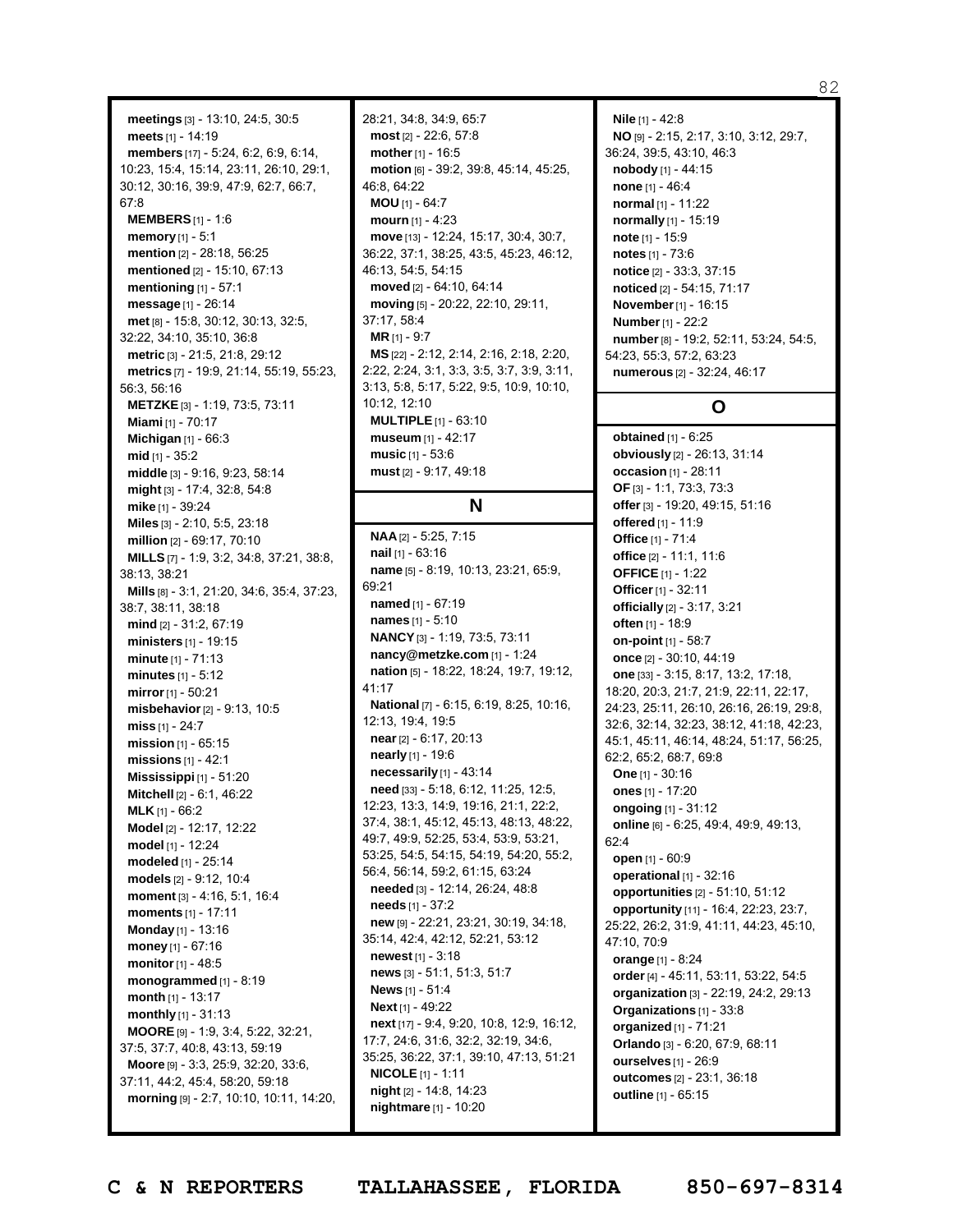**outlined** [1] - 35:13 **outlining** [1] - 59:21 **output** [1] - 19:7 **outreach** [1] - 41:12 **outside** [2] - 14:16, 43:22 **outstanding** [2] - 6:4, 27:15 **overall** [4] - 22:15, 25:2, 41:17, 46:18 **own** [2] - 8:18, 8:19

### **P**

**p.m** [1] - 14:23 **P.M** [1] - 1:15 **pace** [1] - 62:25 **package** [5] - 19:21, 51:1, 51:2, 51:7, 53:4 **paid** [1] - 58:24 **Palm** [1] - 70:18 **paper**[1] - 69:3 **parade** [3] - 66:25, 68:3, 69:15 **Parade** [3] - 7:1, 66:10, 69:21 **paramount** [1] - 62:8 **parents** [3] - 19:14, 70:9, 70:10 **part** [6] - 8:22, 10:17, 19:13, 27:23, 57:11, 69:10 **participate** [1] - 31:9 **participated** [1] - 13:5 **participates** [1] - 13:16 **participating** [1] - 67:24 **particular**[3] - 19:19, 68:1, 70:11 **particularly** [2] - 12:15, 66:13 **Pasadena** [3] - 66:10, 68:19, 69:6 **pass** [3] - 17:14, 20:2, 68:8 **passage** [1] - 35:12 **passed** [1] - 33:14 **passion** [1] - 11:17 **past** [1] - 10:20 **Past** [1] - 62:24 **pastor**[1] - 28:6 **path** [1] - 19:24 **patience** [1] - 27:7 **Paul** [1] - 40:4 **PAUSE)** [1] - 5:3 **peers** [2] - 10:22, 11:8 **penalty** [1] - 64:24 **pencil** [1] - 17:3 **Pender**[1] - 42:14 **people** [11] - 7:24, 9:3, 11:18, 14:9, 25:17, 25:20, 26:20, 28:7, 28:22, 31:18, 41:16 **per**[1] - 46:10 **percent** [14] - 26:13, 26:17, 47:18, 47:19, 47:21, 49:24, 50:1, 50:2, 54:17, 54:25, 59:1, 59:5 **percentage** [1] - 18:21 **perfect** [1] - 44:7 **performance** [10] - 19:9, 22:19, 23:2, 29:14, 36:15, 36:17, 36:18, 55:23, 56:16, 68:4

**Performance** [4] - 12:17, 12:22, 36:1, 36:7 **performances** [1] - 67:22 **performing** [1] - 48:17 **perhaps** [1] - 53:8 **period** [4] - 28:9, 57:7, 57:13, 59:11 **Pernell** [1] - 35:11 **Perry** [3] - 3:5, 35:5, 35:23 **PERRY** [3] - 1:10, 3:6, 35:8 **person** [8] - 6:25, 9:4, 10:8, 24:23, 26:16, 46:14, 46:16, 65:3 **personal** [1] - 8:15 **persons** [1] - 67:11 **perspective** [1] - 21:18 **pertaining** [1] - 32:7 **pest** [2] - 41:20, 43:4 **pests** [1] - 44:12 **Ph.D** [1] - 8:17 **Pharmacy** [2] - 10:15, 11:4 **phone** [1] - 3:20 **phonetics** [5] - 20:14, 40:22, 61:10, 69:22, 70:19 **phonetics)** [1] - 9:6 **piece** [1] - 33:13 **Pippin** [3] - 13:25, 14:3 **place** [9] - 15:6, 15:7, 20:25, 21:22, 33:9, 42:13, 54:4, 61:17, 62:24 **placed** [1] - 41:6 **Plan** [6] - 24:3, 24:4, 29:21, 32:8, 36:9, 56:17 **plan** [6] - 24:4, 30:23, 32:10, 33:3, 47:12 **plane** [1] - 69:2 **Planning** [2] - 36:1, 36:7 **planning** [1] - 67:22 **plate** [1] - 68:9 **play** [1] - 15:16 **PLAYED)** [1] - 15:22 **plays** [1] - 22:12 **pleading** [1] - 12:2 **pleased** [2] - 55:18, 56:5 **pleasure** [3] - 15:5, 22:9, 43:15 **podium** [2] - 5:11, 47:5 **point** [16] - 4:14, 4:17, 4:18, 4:25, 9:2, 14:25, 19:7, 30:1, 30:4, 33:7, 38:14, 46:20, 56:15, 58:7, 65:4, 71:9 **points** [2] - 27:18, 69:5 **poised** [1] - 4:19 **policies** [1] - 10:24 **policy** [1] - 34:19 **Policy** [1] - 34:20 **politicians** [1] - 44:14 **Pollard** [1] - 30:17 **population** [1] - 66:4 **portion** [1] - 62:5 **position** [1] - 42:23 **positions** [1] - 46:17 **POST** [1] - 1:22 **poster**[2] - 9:12, 10:4

**posthumously** [1] - 30:18 **power** [1] - 12:6 **praying** [1] - 33:18 **Precision** [1] - 70:22 **preliminary** [1] - 40:20 **prematurely** [1] - 21:2 **premier**[1] - 42:23 **prep** [1] - 71:24 **preparation** [2] - 20:14, 71:17 **prepare** [2] - 9:19, 65:18 **prepared** [2] - 19:17, 19:25 **preparing** [2] - 4:20, 71:15 **preplanning** [2] - 27:3, 27:4 **presence** [2] - 48:25, 49:1 **present** [6] - 2:21, 8:16, 33:9, 35:6, 39:19, 53:2 **presentation** [17] - 8:8, 9:1, 29:9, 39:11, 39:15, 40:6, 43:12, 44:3, 46:14, 46:25, 47:2, 59:20, 62:1, 62:3, 63:14, 64:2, 65:5 **PRESENTATION**[1] - 15:21 **presentations** [3] - 34:13, 35:10, 56:24 **presented** [1] - 32:8 **presenter**[1] - 5:16 **PRESIDENT** [5] - 15:3, 15:23, 16:20, 28:12, 29:4 **president** [2] - 5:25, 39:22 **President** [31] - 8:17, 9:7, 10:13, 11:11, 12:12, 13:20, 13:21, 14:18, 15:1, 27:9, 27:12, 28:1, 28:5, 29:22, 33:23, 34:3, 34:25, 36:10, 36:16, 37:13, 40:19, 47:9, 51:21, 53:22, 54:6, 56:9, 64:1, 65:4, 65:8, 66:13, 69:20 **President's** [2] - 15:2, 25:13 **presidents** [2] - 13:15, 70:17 **Press** [1] - 51:6 **pressured** [1] - 42:3 **pretty** [7] - 26:12, 28:6, 28:7, 49:23, 51:14, 56:4, 63:17 **price** [1] - 59:24 **principal** [1] - 61:5 **priorities** [2] - 13:20, 23:4 **privilege** [1] - 46:21 **problem** [1] - 19:23 **procedures** [1] - 11:2 **proceedings** [1] - 73:6 **process** [5] - 24:25, 36:13, 44:11, 50:10, 57:11 **Production** [1] - 51:4 **production** [2] - 52:6, 52:7 **professional** [2] - 7:13, 51:9 **professionals** [1] - 51:11 **Professor**[2] - 40:2, 60:24 **profile** [1] - 55:7 **profound** [1] - 4:24 **program** [21] - 30:19, 30:25, 32:12, 35:20, 41:6, 41:20, 50:4, 50:11, 52:21, 53:9, 53:22, 57:12, 57:19, 57:20, 57:23,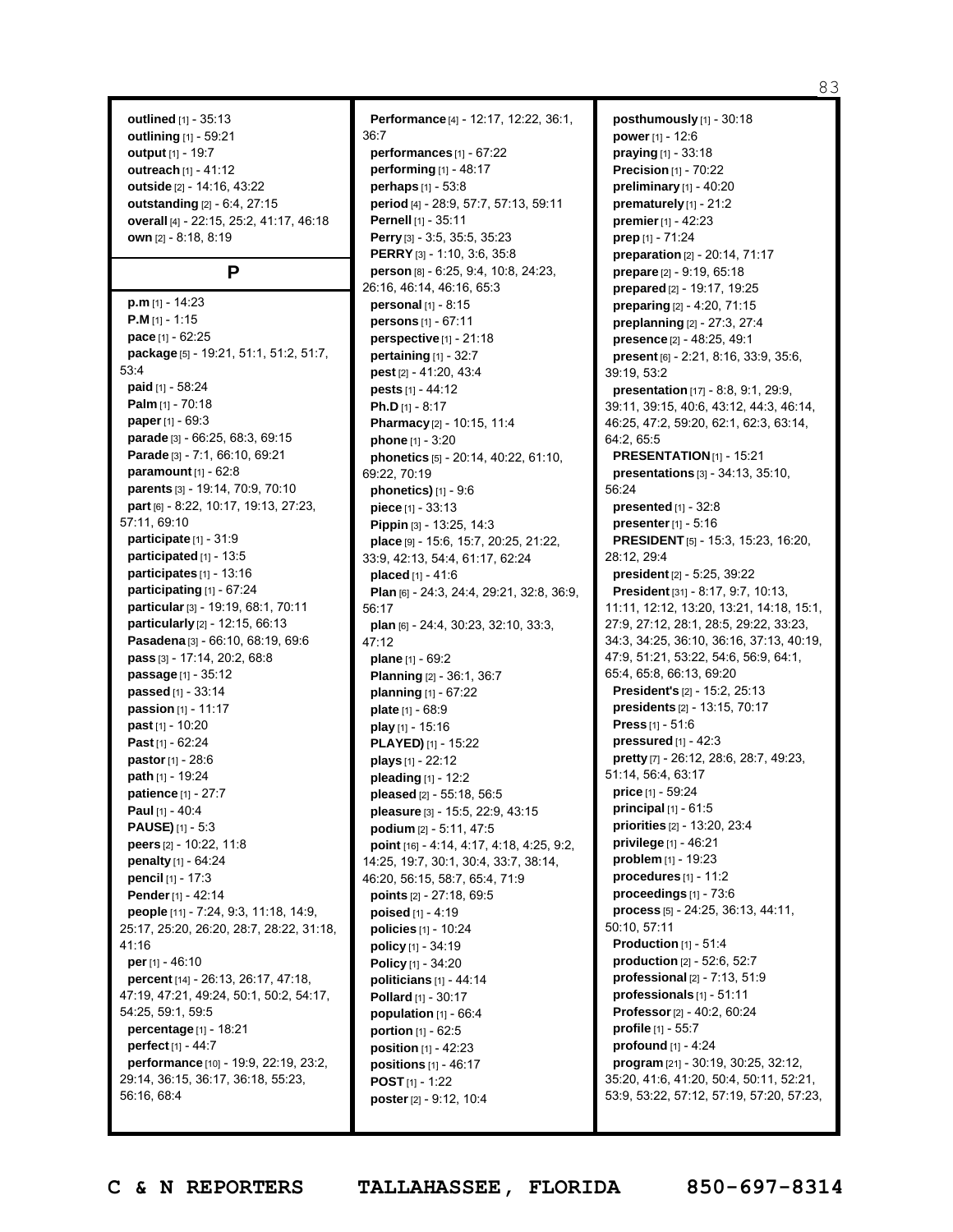58:2, 58:12, 58:14, 58:17, 61:8, 61:11 **Program** [2] - 32:8, 40:18 **programs** [8] - 20:6, 20:17, 20:19, 35:14, 35:15, 47:25, 48:20, 69:24 **progress** [6] - 4:7, 48:5, 52:3, 55:8, 65:14 **Progress** [1] - 52:2 **progressing** [1] - 52:5 **progression** [1] - 18:1 **project** [2] - 33:3, 69:10 **projects** [1] - 37:17 **prominence** [1] - 43:24 **pronounced** [1] - 39:14 **properly** [3] - 39:3, 46:1, 64:14 **proposal** [2] - 40:5, 40:17 **proposed** [1] - 42:11 **proud** [1] - 7:8 **prove** [3] - 9:19, 57:9, 58:22 **provide** [11] - 6:18, 7:9, 7:11, 42:16, 48:7, 49:18, 51:11, 53:8, 65:15, 67:1, 69:12 **provided** [5] - 36:11, 36:16, 66:21, 68:3, 69:4 **provides** [1] - 41:11 **providing** [4] - 20:8, 41:15, 53:1, 70:13 **Provost** [7] - 11:12, 11:13, 47:3, 54:21, 57:17, 66:14, 68:22 **PSE** [1] - 20:19 **public** [6] - 4:20, 5:7, 9:3, 14:25, 18:6, 69:8 **publicly** [1] - 27:20 **pull** [1] - 39:24 **purchasing** [1] - 68:15 **push** [3] - 50:8, 55:10, 56:7 **pushed** [2] - 24:1, 25:19 **put** [10] - 5:13, 21:17, 25:7, 40:13, 44:16, 54:15, 55:25, 56:1, 56:2, 57:22 **puts** [1] - 48:2 **putting** [4] - 54:3, 60:14, 66:20, 69:11 **puzzle** [1] - 25:7

**Q**

**QEP** [1] - 48:13 **quality** [1] - 65:17 **questioning** [1] - 10:23 **questions** [6] - 27:7, 27:11, 39:4, 43:8, 53:19, 71:11 **Questions** [1] - 44:4 **quickly** [1] - 31:8 **quizzes** [1] - 11:8 **quorum** [1] - 3:13 **R**

**race** [2] - 59:15, 63:7 **raise** [2] - 8:3, 45:15 **raised** [2] - 7:8, 7:15 **rap** [2] - 9:13, 10:5 **rarely** [1] - 24:7

**rate** [13] - 9:14, 9:16, 30:22, 35:12, 47:20, 52:2, 52:3, 54:17, 55:8, 62:6, 62:13 **rates** [9] - 9:9, 17:14, 18:2, 20:2, 47:7, 47:18, 49:23, 50:5 **rather**[1] - 23:23 **Rattler**[5] - 8:23, 10:19, 28:10, 46:16, 46:17 **Raycom** [1] - 51:17 **RE** [1] - 1:3 **reaching** [1] - 60:4 **read** [1] - 70:3 **ready** [6] - 4:10, 37:14, 46:12, 50:25, 71:16, 71:24 **real** [5] - 7:18, 12:17, 33:16, 43:5, 68:18 **realistic** [1] - 20:9 **realize** [1] - 12:4 **really** [31] - 15:11, 15:24, 18:17, 19:16, 20:6, 22:1, 22:4, 22:8, 22:23, 24:12, 25:2, 26:19, 28:11, 29:19, 36:8, 42:10, 44:15, 48:20, 53:20, 54:11, 54:17, 55:7, 55:20, 56:4, 56:11, 60:13, 62:2, 62:14, 63:4, 63:5 **rebranding** [1] - 70:7 **recap** [1] - 6:18 **receiving** [2] - 35:2, 65:17 **recent** [1] - 11:11 **reception** [1] - 14:22 **recharge** [1] - 30:2 **recognition** [1] - 27:15 **recognize** [4] - 4:17, 15:1, 39:13, 46:14 **recognized** [6] - 28:15, 32:3, 32:20, 35:5, 39:19, 41:8 **recommendation** [2] - 10:18, 38:18 **recommended** [1] - 38:15 **recommending** [1] - 34:14 **record** [2] - 6:4, 73:6 **recruit** [4] - 51:16, 51:22, 52:18, 59:10 **recruiter**[1] - 61:2 **recruiting** [1] - 60:24 **recruitment** [5] - 18:10, 19:13, 48:16, 60:22, 70:7 **redundant** [1] - 17:9 **REED** [7] - 1:10, 32:4, 36:3, 36:6, 51:24, 52:1, 61:25 **Reed** [6] - 32:3, 36:4, 36:21, 58:21, 59:18, 61:24 **Reeves** [1] - 61:9 **referring** [1] - 33:22 **reflects** [1] - 55:23 **regard** [2] - 18:1, 21:23 **regarding** [1] - 28:21 **regards** [2] - 11:2, 65:11 **regional** [1] - 13:15 **registered** [1] - 65:20 **Regulation** [1] - 34:16 **regulation** [1] - 32:13

**regulations** [1] - 34:18 **rehearsal** [1] - 69:9 **rehearse** [1] - 67:20 **relate** [1] - 69:6 **related** [1] - 9:15 **relates** [3] - 47:18, 48:23, 49:8 **Relations** [2] - 12:21, 13:17 **relationship** [1] - 52:14 **relationships** [1] - 52:13 **relative** [1] - 59:20 **remarkable** [1] - 20:21 **remediation** [1] - 11:10 **remember**[1] - 4:24 **removed** [2] - 37:3, 37:18 **repeat** [1] - 38:12 **replace** [1] - 40:19 **report** [23] - 7:8, 7:14, 15:2, 15:13, 27:10, 30:6, 31:6, 32:1, 32:2, 32:17, 32:19, 33:5, 33:7, 34:6, 35:3, 35:22, 36:5, 36:18, 36:20, 56:22, 58:8, 67:15, 73:5 **REPORTED** [1] - 1:19 **Reporter**[1] - 73:11 **REPORTER** [1] - 1:20 **REPORTERS**[1] - 1:22 **reports** [3] - 30:5, 30:7, 67:13 **represent** [3] - 11:21, 11:23, 29:1 **represented** [1] - 69:24 **Republic** [1] - 18:25 **request** [3] - 34:15, 65:2, 68:24 **requests** [2] - 29:25, 63:9 **require** [1] - 51:14 **required** [2] - 49:16, 67:24 **requirements** [1] - 33:14 **requires** [2] - 43:3, 49:17 **research** [7] - 40:4, 41:12, 42:20, 44:9, 68:23, 69:3, 69:10 **Research** [2] - 9:17, 9:24 **resource** [1] - 43:23 **Resource** [2] - 48:12, 60:20 **resources** [1] - 44:21 **RESPONSE)** [9] - 2:15, 2:17, 3:10, 3:12, 29:7, 36:24, 39:5, 43:10, 46:3 **Responsibilities** [1] - 34:17 **rest** [1] - 44:17 **restore** [1] - 40:19 **restructure** [1] - 62:12 **restructuring** [1] - 22:24 **results** [1] - 26:11 **retain** [2] - 58:16, 59:10 **retaliated** [1] - 10:21 **retaliation** [1] - 11:5 **retention** [6] - 9:8, 9:14, 18:1, 47:7, 49:23, 50:5 **retreat** [3] - 25:13, 25:17, 27:1 **return** [2] - 53:10, 69:2 **revenue** [3] - 31:17, 31:19, 31:23 **review** [4] - 31:15, 32:16, 35:20, 37:16 **reviewed** [1] - 11:1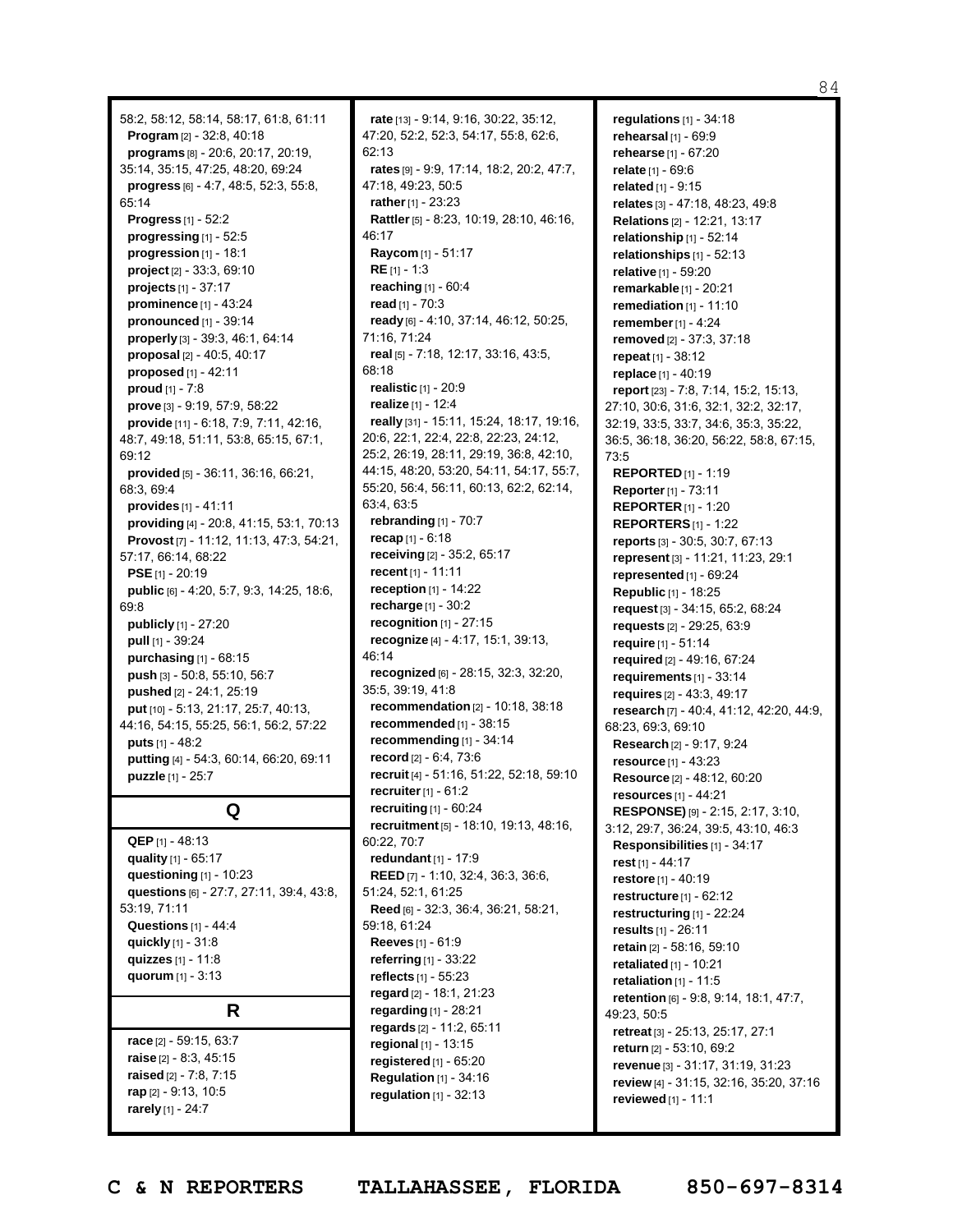**reviews** [1] - 31:13 **revised** [1] - 30:24 **Rica** [1] - 69:25 **right-hand** [1] - 23:5 **rightonFAMU** [1] - 48:14 **Rights** [1] - 34:17 **rise** [1] - 18:16 **risen** [1] - 28:11 **Rising** [3] - 8:1, 8:10, 71:1 **ROBERT** [1] - 1:11 **Robert** [1] - 39:13 **Robinson** [18] - 6:8, 7:16, 7:19, 8:14, 8:17, 8:18, 8:23, 12:12, 14:19, 15:1, 27:21, 28:17, 28:19, 28:23, 29:3, 35:16, 47:9, 56:5 **ROBINSON** [5] - 15:3, 15:23, 16:20, 28:12, 29:4 **Robinson's** [1] - 34:25 **role** [3] - 22:12, 33:19, 71:20 **roll** [1] - 2:11 **rolls** [1] - 8:4 **room** [4] - 4:20, 7:24, 31:21, 31:22 **root** [1] - 55:22 **Rose** [1] - 7:4 **Roses** [2] - 66:10, 69:21 **rotating** [1] - 47:4 **RPR** [3] - 1:19, 73:5, 73:11

**S**

**run** [2] - 59:15, 63:7

**safe** [2] - 45:19, 45:22 **salary** [1] - 7:12 **Sam** [1] - 65:25 **San** [1] - 65:25 **Save** [1] - 7:3 **saw** [4] - 31:10, 31:11, 59:22, 59:23 **schedule** [2] - 37:14, 68:2 **scheduled** [1] - 68:4 **scheme** [2] - 18:5, 25:2 **scholarship** [1] - 19:21 **school** [8] - 7:10, 9:16, 9:18, 9:23, 18:17, 35:20, 49:12, 69:25 **School** [8] - 4:22, 9:17, 9:24, 35:18, 50:7, 62:23, 66:1, 66:2 **schools** [8] - 43:19, 48:18, 48:19, 61:4, 67:25, 69:8, 69:23 **science** [3] - 18:20, 18:23, 19:18 **Science** [4] - 19:4, 19:5, 30:19, 30:24 **Sciences** [1] - 39:12 **scientists** [2] - 40:25, 41:1 **score** [3] - 23:6, 47:16, 59:7 **screen** [1] - 70:4 **seats** [1] - 2:4 **second** [4] - 33:21, 39:1, 45:24, 64:11 **seconded** [3] - 39:3, 46:1, 64:14 **secondly** [1] - 48:5 **seconds** [1] - 14:17 **secrets** [2] - 9:22, 10:1

**section** [1] - 18:7 **sections** [2] - 49:16, 49:19 **secure** [1] - 58:5 **see** [19] - 5:14, 7:18, 12:7, 18:2, 21:15, 21:23, 22:3, 26:11, 27:18, 28:1, 29:11, 42:14, 45:8, 47:15, 49:23, 55:4, 56:12, 69:15, 70:11 **seeing** [1] - 43:20 **seeking** [1] - 9:21 **selection** [1] - 71:6 **self** [1] - 35:1 **self-evaluation** [1] - 35:1 **selling** [1] - 68:6 **semester**[3] - 49:20, 67:2, 69:13 **Senate** [3] - 24:9, 28:24, 33:12 **sending** [1] - 60:19 **Senior**[1] - 23:7 **senior**[1] - 26:8 **sense** [1] - 45:7 **sent** [2] - 13:10, 68:13 **sequence** [1] - 48:2 **serious** [2] - 26:18, 58:23 **seriously** [1] - 20:7 **service** [4] - 26:5, 36:12, 50:13, 50:15 **services** [1] - 48:8 **session** [1] - 26:7 **sessions** [1] - 23:23 **set** [2] - 29:14, 59:14 **sets** [4] - 50:25, 53:1, 53:10, 53:13 **settings** [1] - 69:9 **several** [7] - 7:3, 28:21, 32:14, 32:16, 67:17, 70:2, 70:14 **severe** [1] - 28:9 **shame** [1] - 25:8 **share** [3] - 16:4, 43:13, 47:11 **shared** [2] - 18:18, 57:16 **Sharon** [1] - 8:18 **Shelia** [1] - 30:18 **Shirk** [2] - 40:4, 40:6 **SHIRK** [3] - 40:7, 40:10, 45:10 **shirt** [1] - 68:20 **shirts** [2] - 68:7, 68:14 **shop** [1] - 63:6 **short** [2] - 15:15, 28:9 **shoulders** [1] - 44:17 **show** [1] - 22:5 **shown** [1] - 28:23 **shows** [1] - 44:10 **sic** [1] - 39:13 **side** [4] - 23:6, 23:16, 61:14, 61:19 **sides** [1] - 58:15 **sight** [1] - 23:25 **signed** [1] - 5:6 **significant** [3] - 28:2, 33:19, 43:20 **silence** [1] - 5:1 **similar**[1] - 23:3 **Simmons'** [1] - 7:12 **sit** [1] - 19:20 **sitting** [2] - 34:4, 67:6

**six** [1] - 47:20 **six-year**[1] - 47:20 **size** [1] - 63:22 **SJGC** [1] - 47:23 **skeptic** [1] - 58:24 **skill** [7] - 49:18, 49:21, 50:25, 53:1, 53:10, 53:13, 58:1 **skilled** [1] - 57:24 **skills** [2] - 20:16, 28:17 **slang** [1] - 68:17 **slid** [1] - 63:12 **slide** [2] - 47:13, 49:22 **slips** [1] - 67:19 **smoke** [4] - 34:22, 38:9, 38:14, 38:19 **smoke-free** [4] - 34:22, 38:9, 38:14, 38:19 **smoother**[1] - 71:18 **so-called** [1] - 18:12 **social** [2] - 48:25, 49:3 **software** [2] - 50:23, 51:5 **Solomon** [1] - 10:19 **solution** [1] - 19:22 **sometime** [1] - 35:2 **sometimes** [1] - 28:22 **soon** [2] - 54:22, 55:4 **sorry** [5] - 36:4, 38:11, 39:18, 52:3, 66:15 **sort** [9] - 18:7, 20:24, 21:20, 22:18, 23:25, 25:5, 26:3, 49:17, 50:9 **south** [1] - 70:16 **South** [1] - 17:1 **speaking** [3] - 12:12, 24:9, 62:8 **Special** [3] - 31:7, 35:6, 35:9 **special** [3] - 8:8, 16:23, 39:10 **species** [3] - 42:4, 42:5, 44:13 **specific** [3] - 10:22, 56:2, 59:22 **specifically** [2] - 4:22, 47:5 **specimens** [1] - 42:18 **speeches** [1] - 18:19 **spend** [2] - 20:18, 43:19 **spirit** [1] - 25:18 **spoken** [1] - 70:17 **sponsoring** [1] - 70:23 **sports** [2] - 9:12, 10:5 **spot** [2] - 51:17, 64:2 **spring** [1] - 52:10 **squared** [2] - 33:12, 37:25 **Sr**[1] - 30:17 **staff** [6] - 6:9, 15:18, 23:23, 26:21, 71:16, 71:23 **stakeholders** [1] - 43:3 **stalling** [1] - 30:10 **stand** [4] - 6:4, 6:17, 11:16, 14:3 **standards** [1] - 17:24 **standing** [1] - 47:17 **start** [7] - 5:12, 5:14, 8:1, 20:16, 22:4, 22:21 **started** [7] - 2:5, 17:22, 19:3, 23:18, 24:2, 60:8, 60:12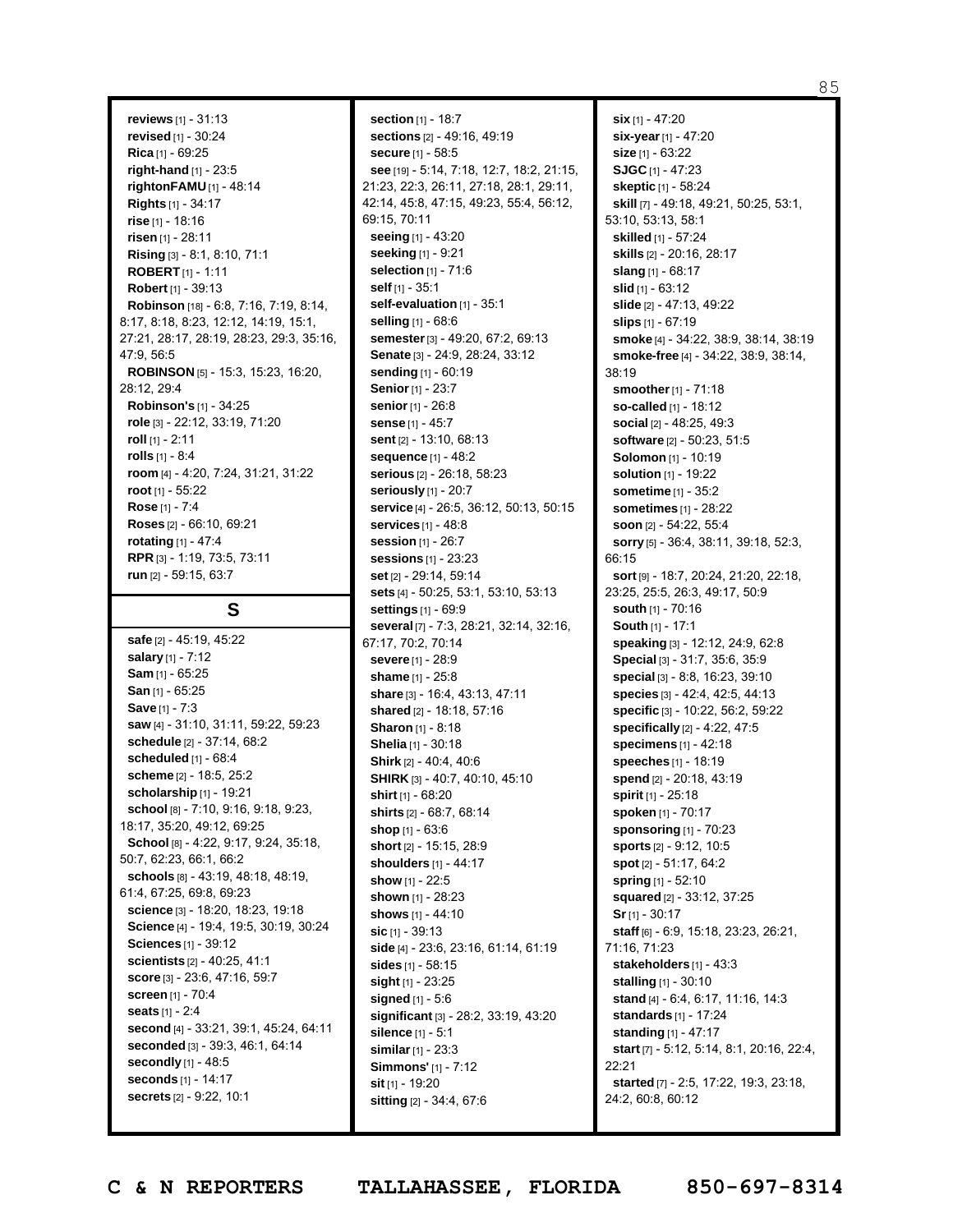**state** [5] - 14:15, 19:11, 42:10, 42:21, 52:18 **State** [4] - 11:22, 13:1, 17:1, 70:1 **STATE**[1] - 73:3 **statement** [1] - 4:21 **States** [2] - 13:12, 43:22 **station** [1] - 71:3 **stations** [1] - 51:18 **statistic** [1] - 18:18 **status** [2] - 32:15, 65:12 **stay** [3] - 12:18, 50:10, 55:8 **stellar**[1] - 71:15 **STEM** [1] - 30:21 **stenographic** [1] - 73:6 **stenographically** [1] - 73:5 **step** [2] - 35:21, 36:5 **steps** [2] - 20:1, 35:12 **still** [4] - 15:17, 28:10, 34:9, 46:15 **stones** [1] - 35:17 **Strategic** [7] - 24:3, 24:4, 29:21, 35:25, 36:7, 36:9, 56:17 **strategic** [5] - 15:17, 17:15, 20:19, 23:4, 24:3 **strategies** [11] - 47:11, 47:22, 50:12, 52:12, 54:3, 54:13, 59:22, 60:3, 60:5, 60:8, 63:20 **strategy** [1] - 19:13 **Strategy** [1] - 40:18 **strengthen** [2] - 52:12, 60:19 **stretch** [1] - 63:18 **strictly** [1] - 32:12 **Stroud** [9] - 8:10, 26:15, 33:18, 33:23, 34:3, 66:14, 66:15, 67:14 **Stroud's** [1] - 33:17 **student** [9] - 4:9, 10:14, 10:16, 18:1, 23:22, 48:5, 50:15, 51:19, 54:7 **Student** [2] - 30:13, 33:2 **students** [71] - 9:23, 11:10, 11:14, 11:23, 12:19, 17:19, 18:15, 19:16, 19:24, 20:9, 20:12, 20:22, 20:23, 21:2, 27:23, 40:25, 41:16, 47:24, 48:6, 48:10, 48:17, 48:18, 48:20, 49:2, 49:5, 49:7, 49:11, 49:12, 49:19, 50:6, 50:8, 50:16, 50:24, 51:6, 51:9, 51:16, 51:22, 52:14, 52:18, 53:5, 53:21, 54:5, 54:14, 54:23, 55:3, 55:7, 55:9, 56:14, 57:8, 57:12, 57:18, 57:19, 57:23, 58:4, 58:17, 59:10, 60:11, 60:15, 60:18, 63:23, 65:17, 65:19, 65:22, 65:23, 65:24, 66:1, 66:5, 68:17, 69:1, 70:8, 70:10 **Students** [2] - 7:4, 66:23 **studio** [1] - 51:3 **study** [2] - 19:3, 19:4 **stuff** [2] - 59:9, 61:17 **stuns** [1] - 59:4 **submitted** [1] - 40:16 **Success** [1] - 33:2 **success** [7] - 9:16, 9:22, 10:2, 19:8, 22:15, 50:15, 53:14 **successful** [2] - 20:10, 53:11

**successfully** [1] - 9:19 **succinct** [1] - 56:15 **succinctly** [1] - 57:10 **suites** [1] - 61:16 **summer**[4] - 7:10, 14:14, 65:18, 65:20 **support** [16] - 4:21, 6:10, 6:12, 7:3, 7:9, 7:11, 8:10, 13:10, 43:1, 43:3, 48:7, 52:20, 55:10, 62:12, 66:13, 67:10 **Support** [1] - 33:8 **supported** [4] - 11:2, 13:9, 40:22, 41:21 **supporter**[1] - 46:19 **supporters** [1] - 16:13 **supports** [2] - 6:6, 48:14 **supposed** [2] - 23:9, 35:25 **survey** [2] - 26:11, 34:25 **survive** [1] - 55:24 **Sweden** [1] - 69:25 **System** [1] - 51:5 **system** [3] - 19:10, 21:13, 51:5 **Systems** [1] - 30:24 **systems** [1] - 55:22

## **T**

**T-shirts** [1] - 68:14 **table** [1] - 34:4 **TABLE)** [1] - 39:17 **tactic** [1] - 30:10 **tactics** [2] - 54:3, 54:12 **tag** [2] - 48:14, 59:24 **TALLAHASSEE**[2] - 1:18, 1:23 **Tallahassee** [1] - 69:3 **tantamount** [1] - 48:22 **target** [3] - 23:3, 54:21, 54:22 **targets** [1] - 59:14 **task** [1] - 55:9 **taught** [1] - 10:1 **TAYLOR** [1] - 39:16 **TCC** [2] - 52:15, 60:25 **teachers** [2] - 9:20, 19:15 **teaching** [1] - 42:17 **team** [9] - 15:11, 15:14, 18:18, 26:10, 26:14, 27:24, 31:23, 37:14, 43:9 **Team** [4] - 23:7, 26:6, 56:6, 70:14 **technology** [3] - 50:21, 50:22, 53:3 **template** [1] - 9:25 **tend** [1] - 71:18 **tentative** [2] - 66:21, 68:2 **tenure** [1] - 30:15 **term** [2] - 41:19, 46:16 **terms** [8] - 20:13, 20:25, 26:21, 44:10, 65:14, 67:15, 68:19, 70:7 **test** [1] - 20:14 **tested** [1] - 57:13 **Texas** [1] - 65:25 **thanking** [1] - 67:5 **THE** [3] - 15:21, 39:17, 72:4 **therefore** [1] - 64:8

**they've** [1] - 18:25 **THOMAS**[1] - 1:8 **Thomas** [4] - 46:8, 64:6, 64:24, 71:9 **thorough** [1] - 56:21 **three** [5] - 5:12, 9:2, 32:10, 34:11, 61:8 **three-year**[1] - 32:10 **throughout** [3] - 24:5, 50:17, 59:23 **THURSDAY**[1] - 1:13 **ticking** [1] - 17:22 **tidbit** [1] - 44:1 **tied** [3] - 56:3, 56:16 **Tim** [1] - 25:8 **TIME** [1] - 1:15 **time/date** [1] - 56:2 **timeline** [2] - 21:21, 60:1 **timer**[1] - 5:13 **tis** [1] - 44:16 **today** [8] - 6:18, 11:16, 11:24, 34:11, 36:8, 62:8, 65:19, 71:24 **together**[7] - 25:8, 42:22, 50:8, 50:10, 55:9, 66:20, 69:11 **Tommy** [2] - 6:1, 46:22 **took** [2] - 26:6, 37:25 **top** [1] - 31:8 **topics** [2] - 71:16, 71:18 **total** [2] - 7:15, 70:2 **touched** [1] - 54:9 **touching** [1] - 8:2 **tough** [1] - 58:2 **Tournament**[2] - 66:10, 69:20 **toward** [2] - 8:10, 29:12 **towards** [1] - 20:12 **track** [1] - 55:6 **traditional** [2] - 26:6, 44:9 **traffic** [1] - 49:16 **transcript** [1] - 73:6 **transfer**[1] - 52:14 **traveling** [1] - 69:1 **travels** [1] - 29:24 **treat** [1] - 11:13 **tribute** [1] - 16:24 **trip** [1] - 68:19 **true** [3] - 11:19, 28:10, 73:6 **Trump** [1] - 40:19 **Trustee** [63] - 2:12, 2:14, 2:18, 2:20, 2:22, 2:24, 3:1, 3:3, 3:5, 3:7, 3:9, 3:11, 3:18, 3:21, 15:24, 16:2, 16:4, 21:20, 22:7, 25:23, 27:13, 28:14, 28:15, 29:5, 29:20, 30:8, 31:20, 32:3, 32:20, 33:6, 33:9, 34:2, 34:6, 35:4, 35:5, 35:23, 36:2, 36:4, 36:21, 37:11, 37:20, 37:22, 37:23, 38:7, 38:11, 38:18, 38:23, 44:2, 44:5, 45:4, 56:8, 56:19, 58:10, 58:20, 58:21, 59:17, 59:18, 61:24, 62:22, 65:7, 66:7 **TRUSTEE**[56] - 1:6, 2:13, 2:19, 2:21, 2:23, 3:2, 3:4, 3:6, 3:8, 3:23, 4:2, 4:5, 27:14, 28:13, 28:16, 30:9, 31:5, 32:4, 32:21, 33:11, 33:21, 33:24, 34:8, 35:8,

86